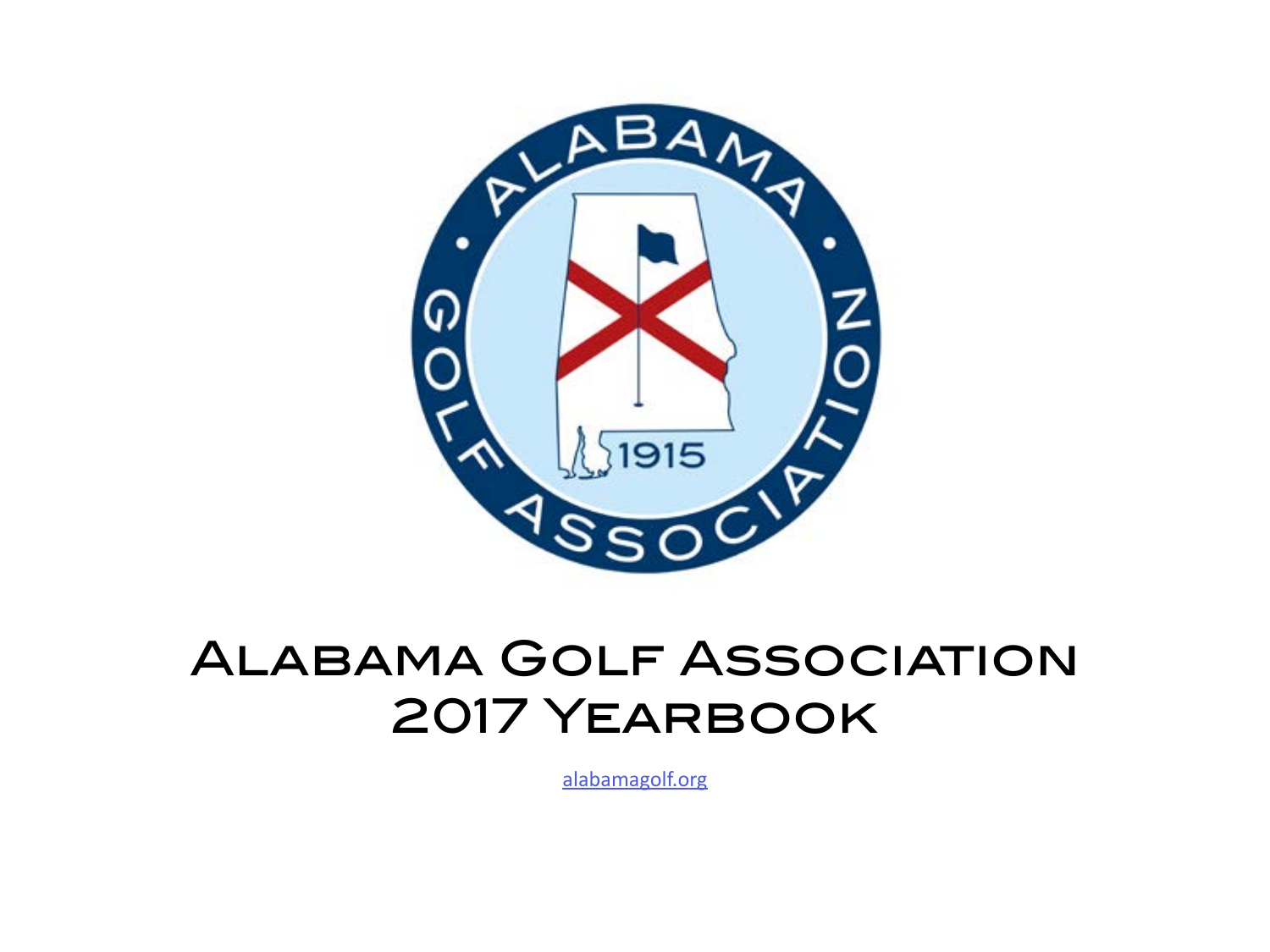# TABLE OF CONTENTS

| <b>AGA MEMBER CLUBS LIST</b>                                    | 3   |
|-----------------------------------------------------------------|-----|
| <b>WOMEN'S STATE SENIOR AMATEUR CHAMPIONSHIP</b>                | 5   |
| <b>STATE FOUR-BALL CHAMPIONSHIP</b>                             | 9   |
| <b>STATE SENIOR AMATEUR CHAMPIONSHIP</b>                        | 15  |
| <b>STATE AMATEUR CHAMPIONSHIP</b>                               | 24  |
| <b>WOMEN'S STATE AMATEUR CHAMPIONSHIP</b>                       | 36  |
| <b>GIRLS STATE JUNIOR CHAMPIONSHIP</b>                          | 48  |
| <b>WOMEN'S STROKE PLAY CHAMPIONSHIP</b>                         | 54  |
| <b>BOYS STATE JUNIOR CHAMPIONSHIP</b>                           | 58  |
| <b>STATE MATCH PLAY CHAMPIONSHIP</b>                            | 70  |
| <b>WOMEN'S STATE FOUR-BALL CHAMPIONSHIP</b>                     | 76  |
| <b>STATE MID-AMATEUR CHAMPIONSHIP</b>                           | 80  |
| <b>SENIOR FOUR-BALL CHAMPIONSHIP</b>                            | 84  |
| <b>SOUTHERN JUNIOR CUP</b>                                      | 88  |
| <b>SOUTHEASTERN CHALLENGE MATCH</b>                             | 91  |
| <b>LIST OF ALABAMA GOLF ASSOCIATION PRESIDENTS</b>              | 96  |
| <b>LIST OF WOMEN'S ALABAMA GOLF ASSOCIATION PRESIDENTS</b>      | 97  |
| <b>LIST OF ALABAMA GOLF ASSOCIATION OFFICERS AND DIRECTORS</b>  | 98  |
| LIST OF WOMEN'S ALABAMA GOLF ASSOCIATION OFFICERS AND DIRECTORS | 102 |
| <b>ALABAMA GOLF ASSOCIATION STAFF</b>                           | 111 |
| <b>ALABAMA GOLF ASSOCIATION BY-LAWS</b>                         | 112 |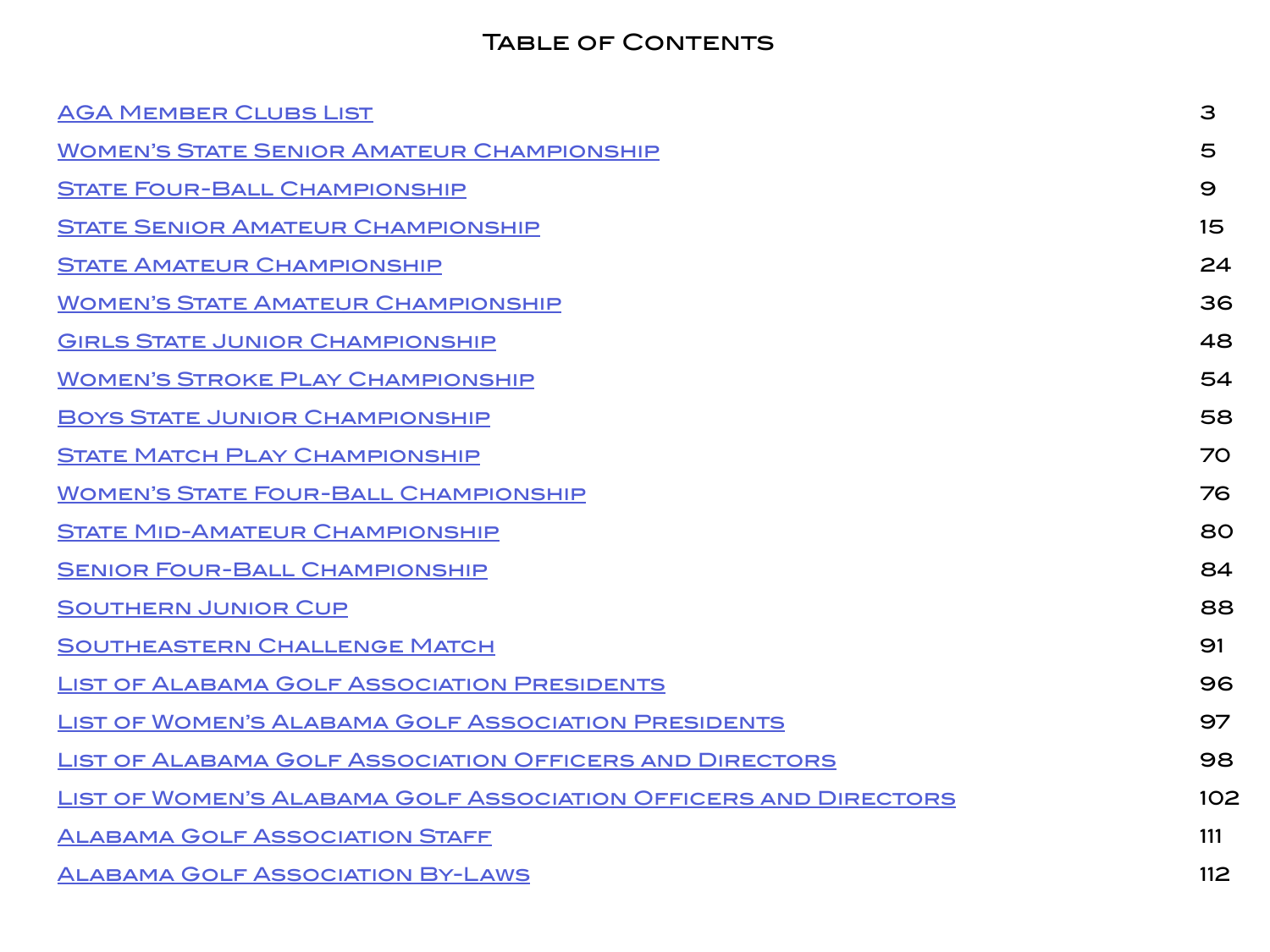<span id="page-2-0"></span>

# Alabama Golf Association Member Clubs



ALABAMA JUNIOR GOLF ASSOCIATION ALPINE BAY GOLF CLUB ANDALUSIA COUNTRY CLUB ANNISTON COUNTRY CLUB AROOSTOOR GOLF CLUB ARROWHEAD GOLF & CC AUBURN UNIVERSITY CLUB AZALEA CITY GOLF COURSE BALLANTRAE GOLF CLUB BENT BROOK GOLF CLUB BEST EVER GOLF ASSOCIATION BIG SPRING LAKE COUNTRY CLUB BLACKBERRY TRAIL GOLF COURSE BURNINGTREE COUNTRY CLUB CAHABA FALLS COUNTRY CLUB CAMBRIAN RIDGE GOLF COURSE CANE CREEK GOLF CLUB CANEBRAKE GOLF CLUB CAPITOL HILL GOLF CLUB CC OF BIRMINGHAM CHEROKEE RIDGE COUNTRY CLUB CHESLEY OAKS GOLF COURSE CIDER RIDGE GOLF CLUB COLONIAL GOLF CLUB COOSA PINES COUNTRY CLUB COUNTRY CLUB OF ALABAMA COUNTRY CLUB OF BREWTON COUNTRY CLUB OF MOBILE CROSS CREEK GOLF CLUB CRAFT FAMRS RESORT CROSS CREEK GOLF COURSE

CYPRESS LAKES GOLF & CC CYPRESS TREE GOLF COURSE DECATUR COUNTRY CLUB DEERFIELD GOLF CLUB DEMOPOLIS COUNTRY CLUB DOTHAN COUNTRY CLUB DRIVING FORCE WOMEN'S GC ENTERPRISE COUNTRY CLUB EUFAULA COUNTRY CLUB FARMLINKS GOLF CLUB FOX RUN GOLF ASSOCIATION GADSDEN COUNTRY CLUB GLENLAKES GOLF CLUB GOLF CLUB AT CUMBERLAND LAKE GOOSEPOND COLONY GRAND NATIONAL GOLF COURSE GRAYSON VALLEY COUNTRY CLUB GREENVILLE COUNTRY CLUB GREYSTONE FARMS GOLF CLUB GREYSTONE GOLF CLUB GULF SHORES GOLF CLUB GUNTER'S LANDING GOLF CLUB HAMPTON COVE HERON LAKES COUNTRY CLUB HIDDEN MEADOWS GOLF COURSE HIGHLAND OAKS GOLF COURSE HIGHLAND PARK GOLF HOLLY HILLS GOLF COURSE HOOVER COUNTRY CLUB HUNTSVILLE COUNTRY CLUB INDIAN HILLS COUNTRY CLUB

INDIAN PINES GOLF COURSE INVERNESS COUNTRY CLUB JACKSON GOLF ASSOCIATION KIVA DUNES LAGOON PARK GOLF COURSE LAKE FOREST Y&CC LAKEVIEW COUNTRY CLUB LAKEWOOD GOLF CLUB LAKEWOOD GOLF COURSE LEDGES COUNTRY CLUB LIMESTONE SPRINGS MAGNOLIA GROVE MARION MILITARY INSTITUTE GC MONTGOMERY COUNTRY CLUB MOORE'S MILL GOLF CLUB MOUNTAIN BROOK CLUB MOUNTAIN VIEW GOLF CLUB MUSGROVE COUNTRY CLUB NORTHRIVER YACHT CLUB OL' COLONY OLD OVERTON CLUB OXMOOR VALLEY - SUNBELT PENINSULA GOLF CLUB PINE HILL COUNTRY CLUB PINE TREE COUNTRY CLUB POINT UNIVERSITY GOLF CLUB QUAIL CREEK GOLF COURSE MGA QUAIL CREEK RESORT QUAIL WALK COUNTRY CLUB RIVERCHASE COUNTRY CLUB ROCK CREEK GOLF CLUB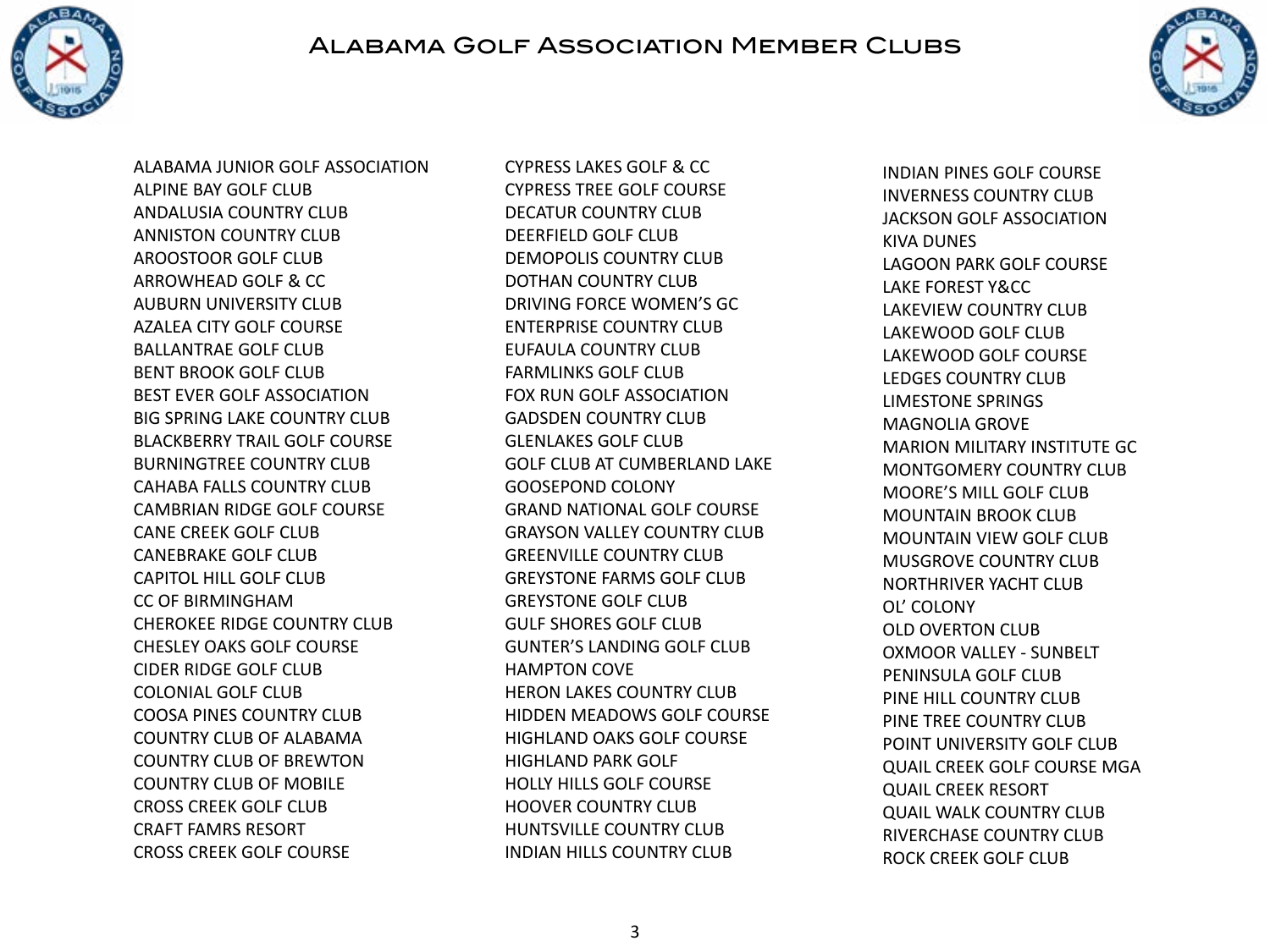

# Alabama Golf Association Member Clubs



SAUGAHATCHEE COUNTRY CLUB SELMA COUNTRY CLUB SHOAL CREEK SILVER LAKES - SUNBELT SILVER WINGS GOLF COURSE SOUTHERN GAYLES GOLF CLUB SPRING HILL GOLF CLUB STEELWOOD CC STILLWATERS GOLF TERRAPIN HILLS COUNTRY CLUB THE LINKS AT REDSTONE THE LINKS OF TUSCALOOSA THE PINES OF MILLBROOK THE SHOALS TIMBER RIDGE GOLF CLUB TIMBERLINE GOLF CLUB TP COUNTRY CLUB TROY COUNTRY CLUB TRUSSVILLE COUNTRY CLUB TURTLE POINT YACHT & C C VALLEY HILL COUNTRY CLUB VANITY FAIR GOLF & TENNIS CLUB VESTAVIA COUNTRY CLUB VULCAN GOLF CLUB WILLOW POINT GOLF & C C WOODWARD COUNTRY CLUB WYNLAKES COUNTRY CLUB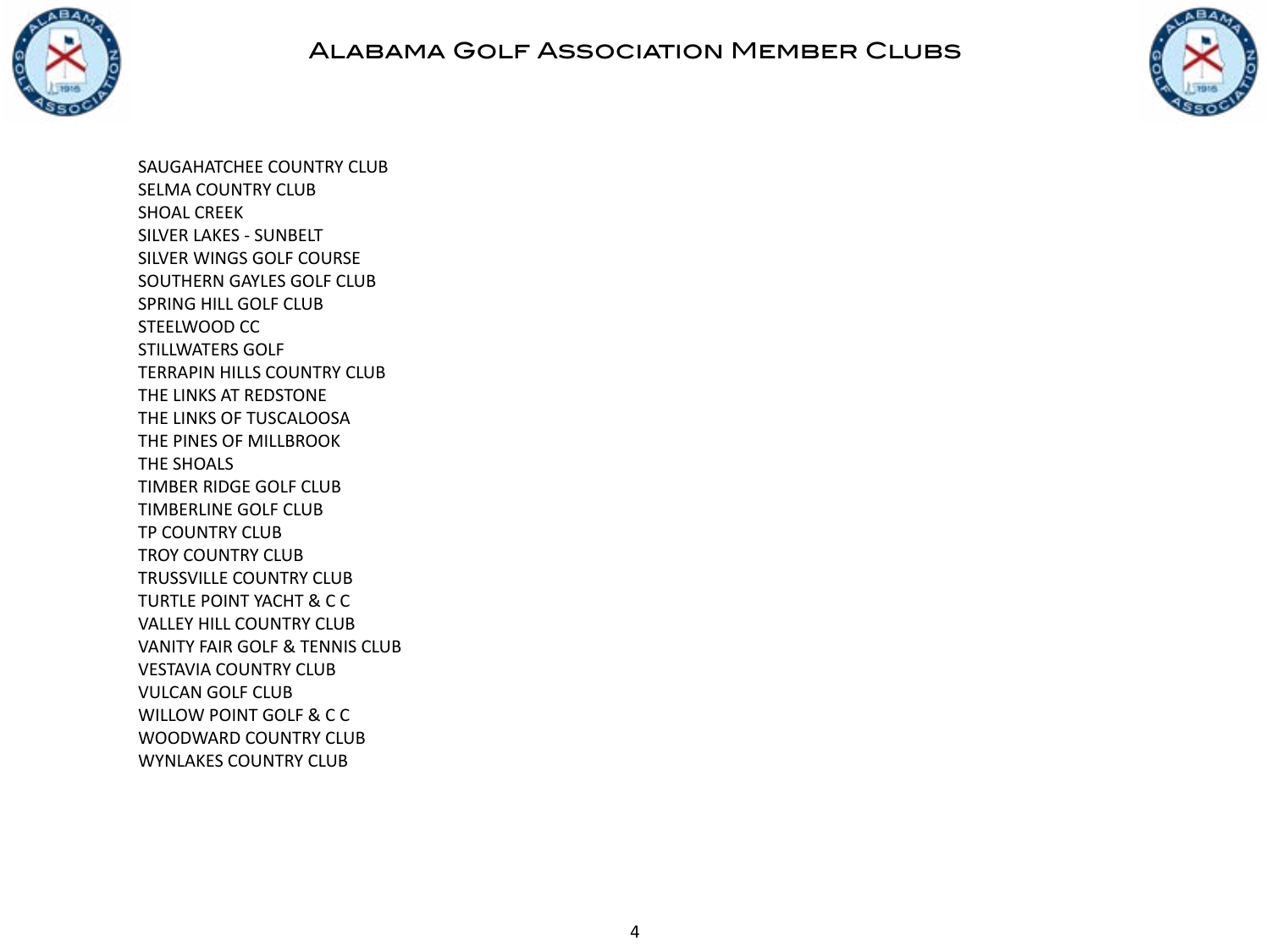<span id="page-4-0"></span>

# 2017 Women's State Senior Amateur Champion Susan West Grayson Valley Country Club, Birmingham, AL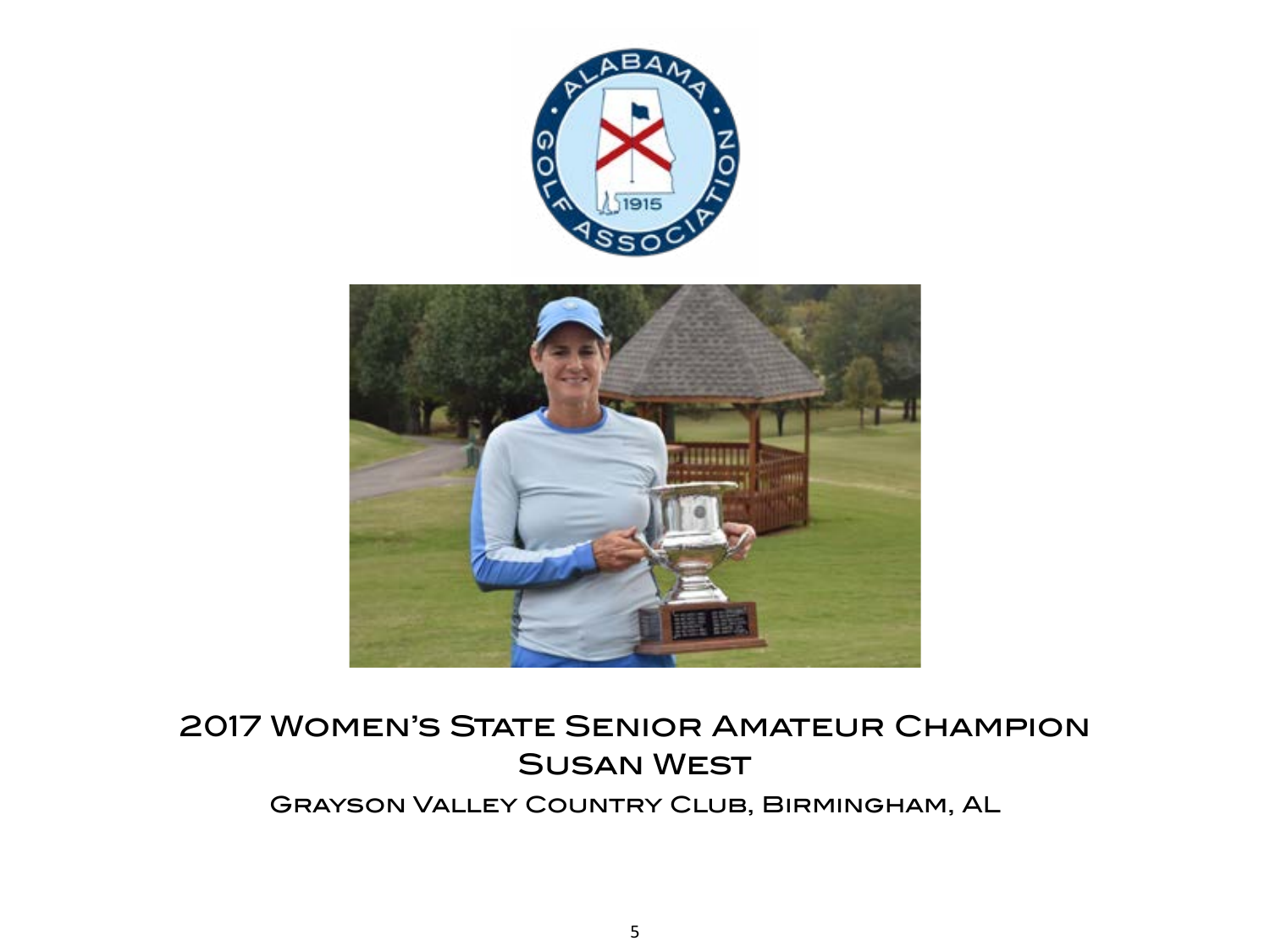# 45th Women's State Senior Amateur Championship Results

|                | Championship                      |                            |
|----------------|-----------------------------------|----------------------------|
| $\mathbf{1}$   | Susan West, Tuscaloosa, Ala.      | $82 - 80 - 80 - 242 (+26)$ |
| $\overline{2}$ | Lea Green, Mc Calla, Ala.         | $85 - 75 - 83 - 243 (+27)$ |
| 3              | Lucie King, Tuscaloosa, Ala.      | $81 - 82 - 81 - 244$ (+28) |
| 4              | Theresa Stratton, Opelika, Ala.   | 89-84-77--250 (+34)        |
| 5              | Amanda Miller, Albertville, Ala.  | 83-89-90--262 (+46)        |
| 6              | Nancy Gavin, Jacksons Gap, Ala.   | 89-89-87--265 (+49)        |
|                | Tournament                        |                            |
| $\mathbf{1}$   | Candy Mitchell, Springville, Ala. | $90 - 89 - 87 - 266 (+50)$ |
| T <sub>2</sub> | Ande Jones, Florence, Ala.        | 89-89-89--267 (+51)        |
| T <sub>2</sub> | Barbee Bryant, Birmingham, Ala.   | 83-91-93--267 (+51)        |
| T <sub>2</sub> | Virginia Powell, Birmingham, Ala. | 85-92-90--267 (+51)        |
| 5              | Debbie Atchley, Pelham, Ala.      | $90-89-89-268 (+52)$       |
| 6              | Lora Annello, Leeds, Ala.         | 97-92-90--279 (+63)        |
| 7              | Bok Stamper, Chelsea, Ala.        | 89-96-95--280 (+64)        |
| 8              | Jane McGriff, Birmingham, Ala.    | 102-98-93--293 (+77)       |
| 9              | Patricia Taylor, Birmingham, Ala. | 94-107-99--300 (+84)       |
| 10             | Melanie Smith, Hoover, Ala.       | 92-WD (WD)                 |
|                | <b>Super Senior</b>               |                            |
| $\mathbf{1}$   | Jessie Hsia, Tuscaloosa, Ala.     | 84-90-89--263 (+47)        |
| $\overline{2}$ | Lynn Glover, Birmingham, Ala.     | $94-91-87-272$ (+56)       |
| 3              | Chris Marr, Mobile, Ala.          | 103-98-86--287 (+71)       |
| 4              | Carolyn Blue, Foley, Ala.         | 100-95-93--288 (+72)       |
| 5              | Sharon Kellum, Leeds, Ala.        | 95-103-92--290 (+74)       |
| 6              | Mary Dean Gray, Birmingham, Ala.  | 100-93-102--295 (+79)      |
| $\overline{7}$ | Janet Haines, Birmingham, Ala.    | 102-105-96--303 (+87)      |
| 8              | Susan McDaniel, Hoover, Ala.      | 114-103-96--313 (+97)      |
| 9              | Avonne Shelton, Decatur, Ala.     | 103-105-WD--WD (WD)        |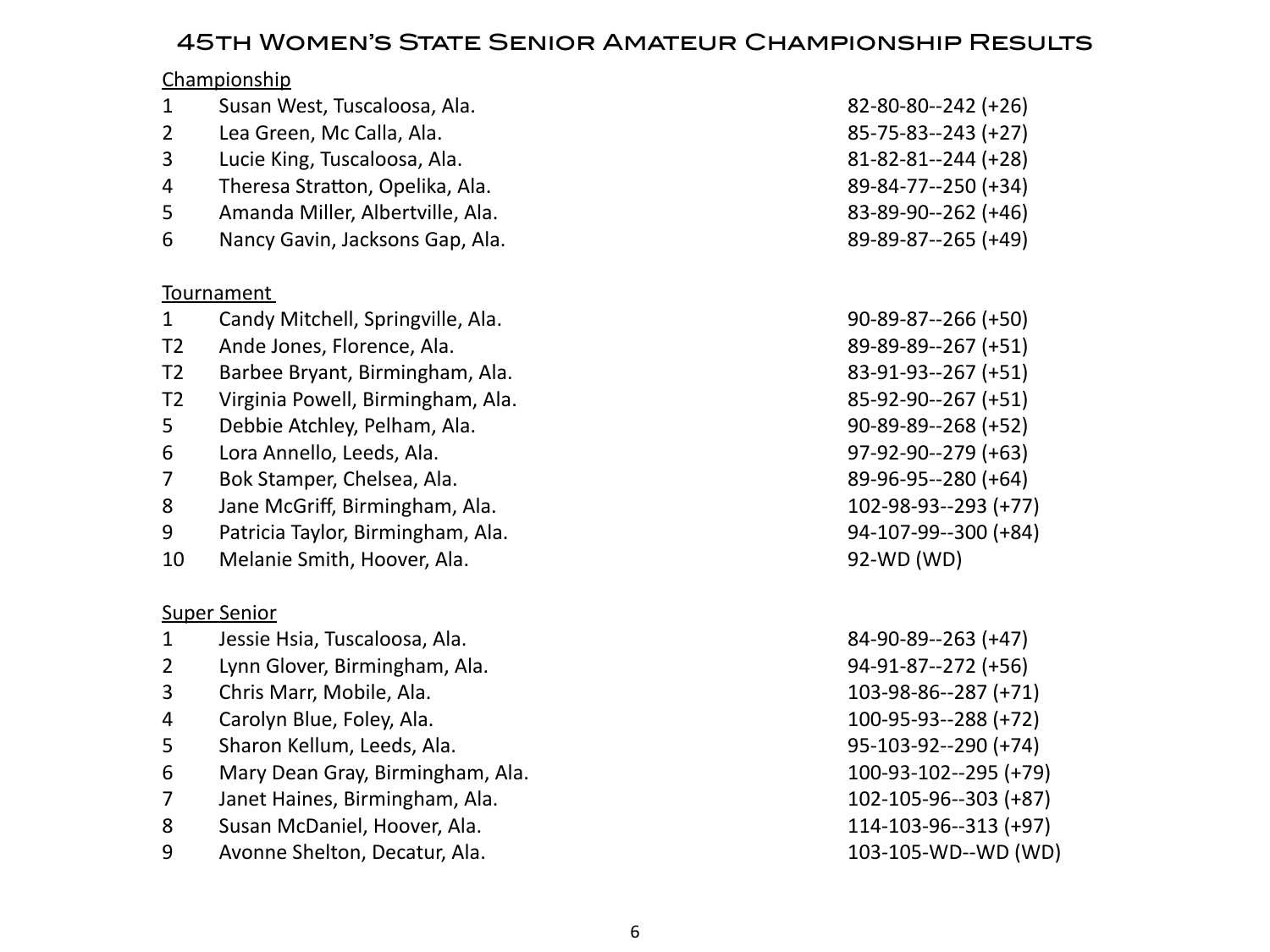#### Past Women's State Senior Amateur Champions

#### WOMEN'S STATE SENIOR (2011-present)

| Winner      | Score | <u>Site</u>  |
|-------------|-------|--------------|
| Susan West  | 242   | Grays        |
| Susan West  | 216   | Timb         |
| Susan West  | 228   | Glenl        |
| Tami Green  | 238   | Hero         |
| Martha Lang | 237   | Mou          |
| Sue Raines  | 222   | Hunt         |
| Tami Green  | 232   | <b>Pratt</b> |
|             |       |              |

#### WOMEN'S STATE SENIOR (1973-2010)

| 2010 | Tami Green              |
|------|-------------------------|
| 2009 | Martha Lang             |
| 2008 | <b>Harriet Cauthen</b>  |
| 2007 | Martha Lang             |
| 2006 | <b>Chris Spivey</b>     |
| 2005 | <b>Chris Spivey</b>     |
| 2004 | <b>Chris Spivey</b>     |
| 2003 | Mary Isbell             |
| 2002 | Mary Isbell             |
| 2001 | Mary Isbell             |
| 2000 | <b>Chris Spivey</b>     |
| 1999 | Mary Isbell             |
| 1998 | Mary Isbell             |
| 1997 | Mary Isbell             |
| 1996 | Mary Isbell             |
| 1995 | Mary Isbell             |
| 1994 | <b>Harriet Cauthen</b>  |
| 1993 | Quida Cunningham        |
| 1992 | <b>Bobbie Hallmark</b>  |
| 1991 | Barbara Jones           |
| 1990 | Janet Fulton            |
| 1989 | <b>Maisie Stripling</b> |
| 1988 | June Mayson             |
| 1987 | June Mayson             |
| 1986 | Gloria Ellers           |

Grayson Valley Country Club **Timberline Golf Club** Glenlakes Golf Club Heron Lakes Country Club Mountain Brook Club Huntsville Country Club Prattville Golf & Country Club

Cypress Lakes Arrowhead Country Club Cypress Bend at Cotton Creek Heron Lakes Country Club Selma Country Club Dothan Country Club Redstone Arsenal GC Indian Hills Country Club Burningtree Country Club Country Club of Ozark Country Club of Brewton Willow Point G & Country Club Arrowhead Country Club Vestavia Country Club Andalusia Country Club Terri Pines Country Club Glenlakes Country Club **Inverness Country Club** Burningtree Country Club Troy Country Club Mountain Brook Club Valley Hill Country Club StillWaters Resort Country Club of Mobile Grayson Valley Country Club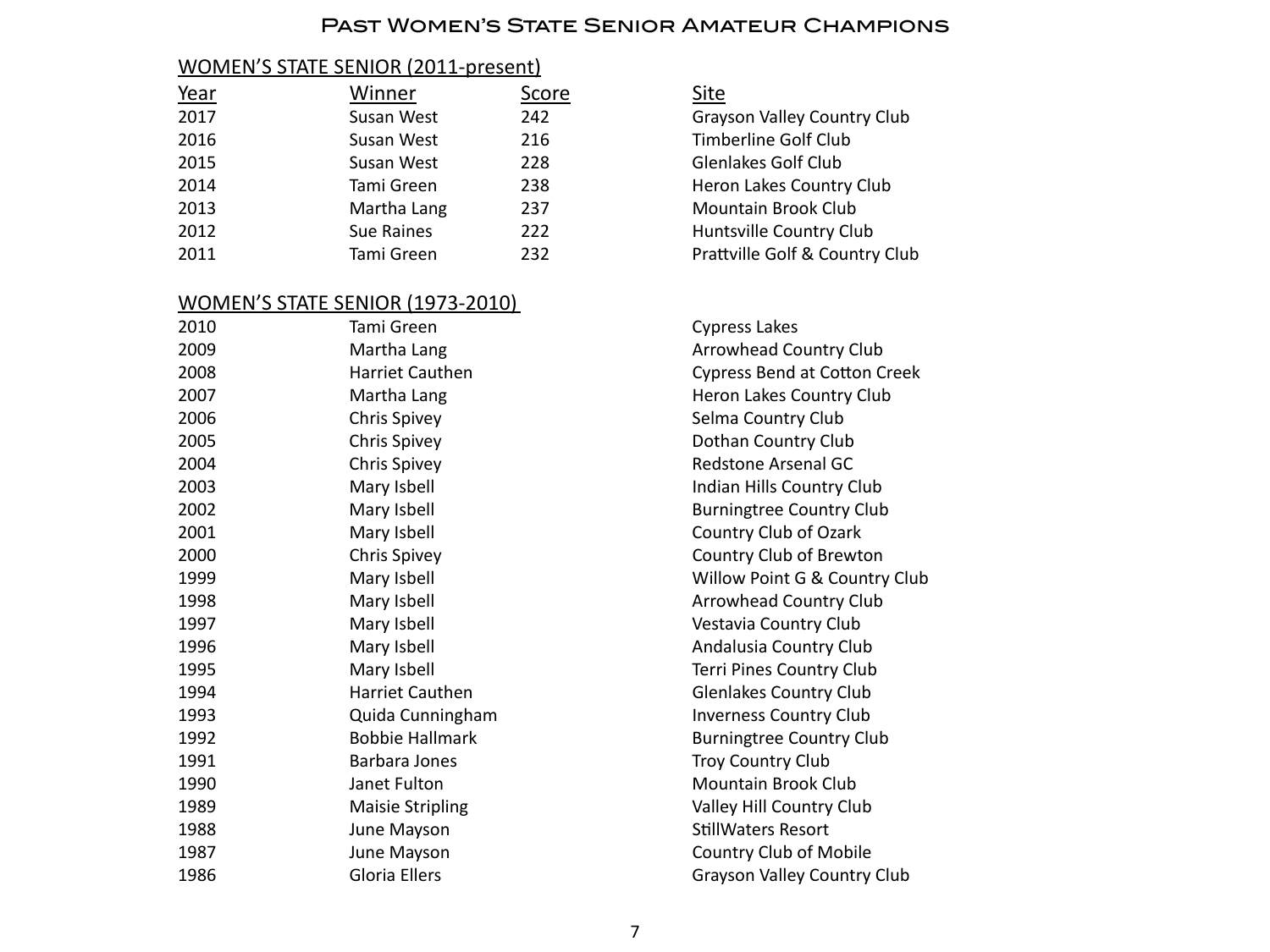#### Past Women's State Senior Amateur Champions cont.

| 1985 | Hazel Burns          |
|------|----------------------|
| 1984 | June Mayson          |
| 1983 | <b>Ruth Garrison</b> |
| 1982 | <b>Betty Mixon</b>   |
| 1981 | Carolyn Smith        |
| 1980 | Carolyn Smith        |
| 1979 | <b>Ruth Garrison</b> |
| 1978 | Gloria Ellers        |
| 1977 | Gloria Ellers        |
| 1976 | Sally Shertzer       |
| 1975 | Gloria Ellers        |
| 1974 | Sally Shertzer       |
| 1973 | Ceil Watkins         |
|      |                      |

Olympia Spa Resort Lake Forest Y & Country Club StillWaters Resort Dothan Country Club Bonnie Crest Country Club Country Club of Mobile Country Club of Tuscaloosa Skyline Country Club Willow Point Country Club Huntsville Country Club Gulf Shores Country Club Selma Country Club Montgomery Country Club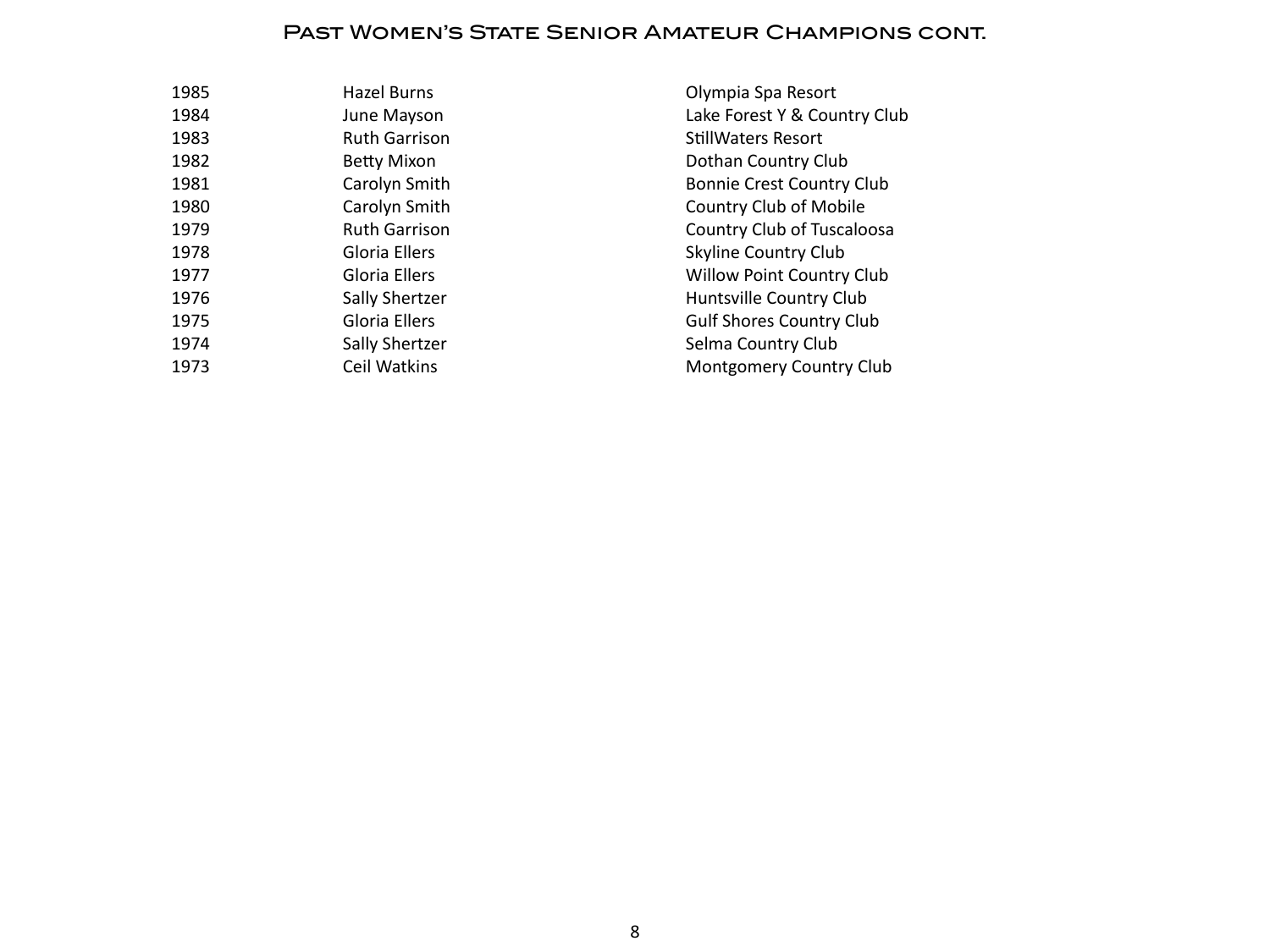

<span id="page-8-0"></span>

# 2017 STATE FOUR-BALL CHAMPIONS Matt Johnson & Heath West Saugahatchee Country Club, Opelika, AL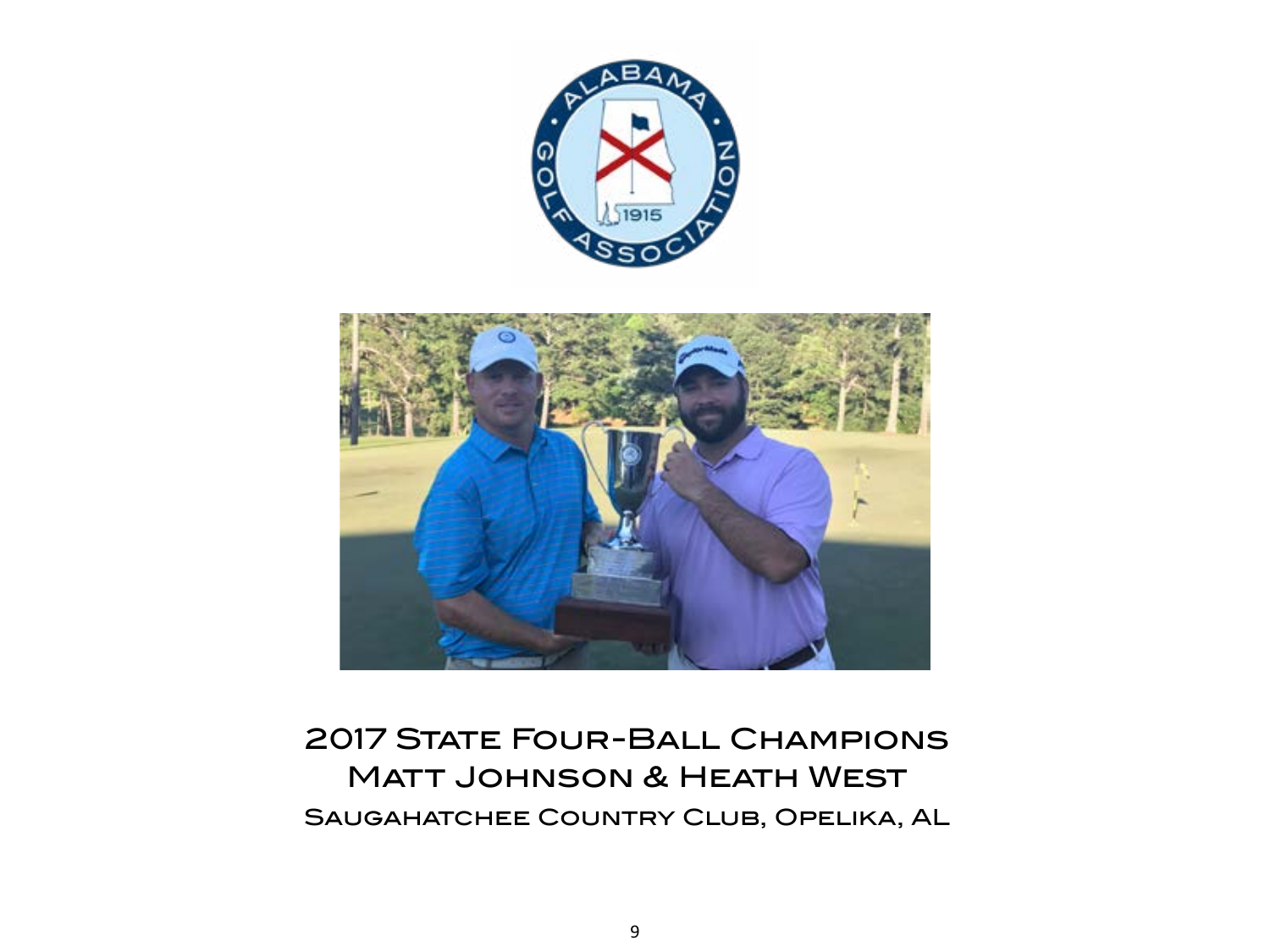# **35TH STATE FOUR-BALL CHAMPIONSHIP**

# STROKE PLAY QUALIFYING

# **Overall Division**

| T1              | Vic Kyatt III, Birmingham, Ala. - Andy McRae, Hoover, Ala.                 | $63-69-132$ (-12)     |
|-----------------|----------------------------------------------------------------------------|-----------------------|
| T1              | Ty Thompson, Point Clear, Ala. - Jordy Hayden, Fairhope, Ala.              | $66 - 66 - 132 (-12)$ |
| T <sub>3</sub>  | Alan Coshatt, Birmingham, Ala. - Austin Coggin, Vestavia Hills, Ala.       | $65 - 68 - 133 (-11)$ |
| T <sub>3</sub>  | Matt Johnson, Dothan, Ala. - Heath West, Dothan, Ala.                      | $65 - 68 - 133 (-11)$ |
| T <sub>5</sub>  | George Hall, Auburn, Ala. - Turk Pettit, Auburn, Ala.                      | $69-67-136(-8)$       |
| T <sub>5</sub>  | Forrest Crabtree, Mobile, Ala. - Woodie Eubanks, Trussville, Ala.          | $68 - 68 - 136 (-8)$  |
| T <sub>5</sub>  | Ryan Campbell, Meridianville, Ala. - Scott Weaver, Madison, Ala.           | $67-69-136(-8)$       |
| T <sub>8</sub>  | Nicholas Cortez, Hoover, Ala. - Taylor McCullum, Hoover, Ala.              | $67 - 71 - 138$ (-6)  |
| T <sub>8</sub>  | Walker Grant, Montgomery, Ala. - Matthew Gourgeot, Decatur, Ala.           | $71-67-138(-6)$       |
| T <sub>10</sub> | Will Swift, Vestavia, Ala. - Clay Guerin, Hoover, Ala.                     | $71-68-139(-5)$       |
| T <sub>10</sub> | Kevin Carden, Hoover, Ala. - John Randall, Tuscaloosa, Ala.                | $66 - 73 - 139 (-5)$  |
| T <sub>10</sub> | Matthew Myers, Auburn, Ala. - Will Golden, Auburn, Ala.                    | $69 - 70 - 139 (-5)$  |
| 13              | Stewart Alexander, Auburn, Ala. - Scott Johnston, Auburn, Ala.             | $68 - 72 - 140(-4)$   |
| T <sub>14</sub> | Trip Smalley, Mobile, Ala. - Michael Johnson, Mobile, Ala.                 | $69 - 72 - 141 (-3)$  |
| T14             | Phillip Weaver Jr, Tuscaloosa, Ala. - Edward Hubbard, Tuscaloosa, Ala.     | $69 - 72 - 141 (-3)$  |
| T <sub>14</sub> | Walker Jamison, Auburn, Ala. - Jim Teel, Auburn, Ala.                      | $69 - 72 - 141 (-3)$  |
|                 | <b>Failed to Qualify for Match Play</b>                                    |                       |
| T <sub>17</sub> | Tobin Ayers, Auburn, Ala. - Mitch Pugh, Auburn, Ala.                       | $70 - 72 - 142 (-2)$  |
| T <sub>17</sub> | Hamp Andrews, Daphne, Ala. - Earle Bidez, Birmingham, Ala.                 | $75-67-142$ (-2)      |
| T <sub>17</sub> | Eric Howle, Chelsea, Ala. - Brett Marler, Mobile, Ala.                     | $74-68-142$ (-2)      |
| 20              | Chris Cook, Calera, Ala. - Erich Egui, Hoover, Ala.                        | $72 - 71 - 143 (-1)$  |
| T21             | Russell Wheeles, Muscle Shoals, Ala. - Jordan Wheeles, Muscle Shoals, Ala. | $73 - 73 - 146 (+2)$  |
| T21             | Richard Schmidt, Birmingham, Ala. - Kevin Trimm, Vestavia Hills, Ala.      | $72 - 74 - 146 (+2)$  |
| T <sub>23</sub> | Brian Flynn, Newville, Ala. - Kevin Thompson, Dothan, Ala.                 | $70 - 77 - 147 (+3)$  |
| T <sub>23</sub> | Cole Pearson, Cullman, Ala. - Anthony Lumpkin, Horton, Ala.                | $69 - 78 - 147 (+3)$  |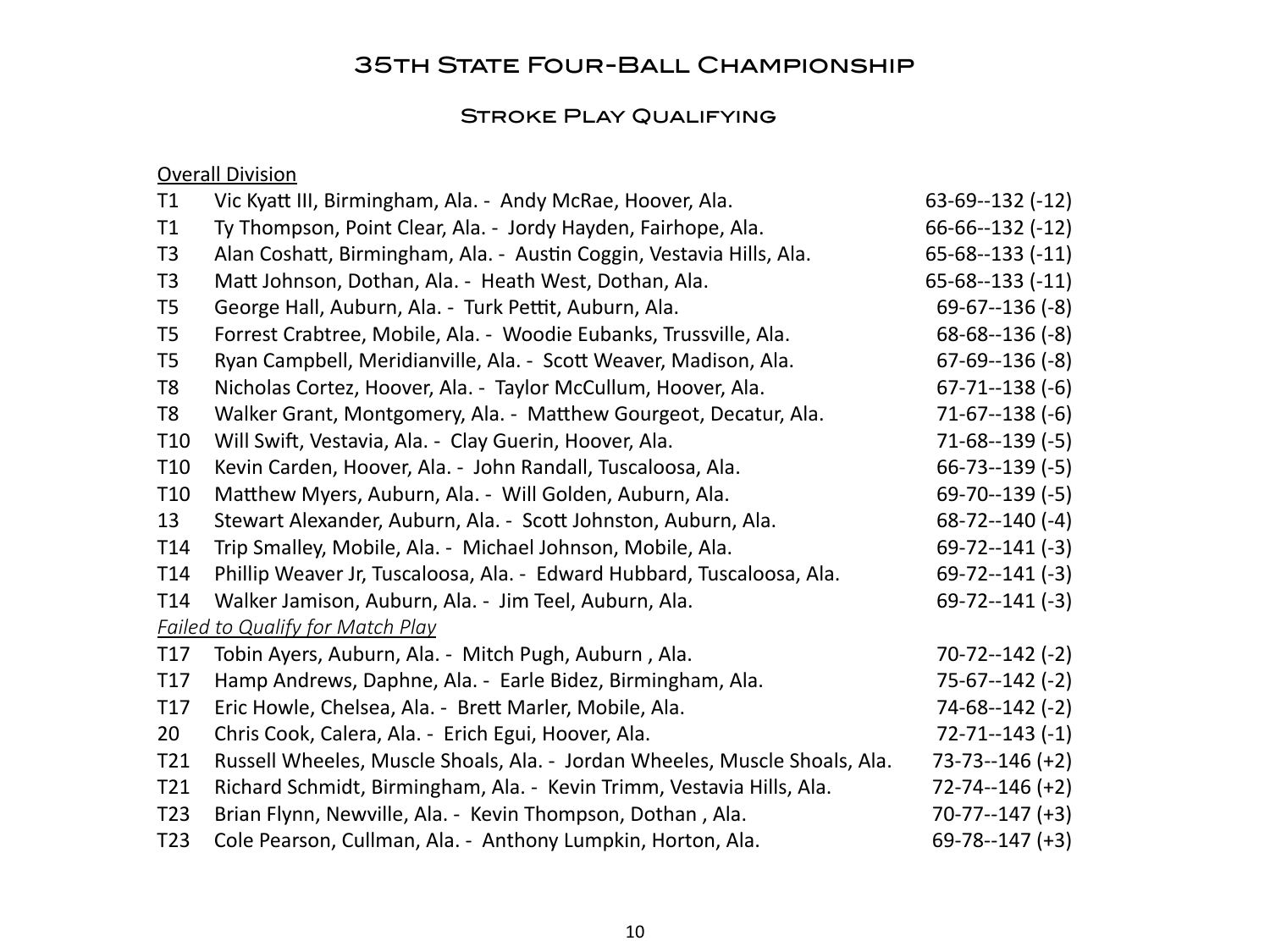# 35th State Four-Ball Championship Results Cont.

| T23             | James Newton, Auburn, Ala. - David Dougherty, Auburn, Ala.        | $73 - 74 - 147 (+3)$  |
|-----------------|-------------------------------------------------------------------|-----------------------|
| T <sub>26</sub> | Wendell Underwood, Auburn, Ala. - Eric Shore, Auburn, Ala.        | $74 - 74 - 148$ (+4)  |
| T <sub>26</sub> | Max Beebe, Auburn, Ala. - Michael James, Auburn, Ala.             | $74 - 74 - 148$ (+4)  |
| T <sub>28</sub> | Joe Guthrie, Auburn, Ala. - Garrison Guthrie, Auburn, Ala.        | $74 - 75 - 149$ (+5)  |
| T <sub>28</sub> | Shaw Pritchett, Montgomery, Ala. - Jeffrey Dunn, Montgomery, Ala. | $76 - 73 - 149$ (+5)  |
| <b>T30</b>      | Andy Nash, Calera, Ala. - Connor Bruce, Kimberly, Ala.            | $73 - 77 - 150$ (+6)  |
| T30             | Mitch Rice, Huntsville, Ala. - Nick Lee, Guntersville, Ala.       | $74 - 76 - 150$ (+6)  |
| 32              | James Salter, Auburn, Ala. - Michael Smith, Auburn, Ala.          | $72 - 79 - 151 (+7)$  |
| 33              | Josh Wild, Foley, Ala. - Andrew Joiner, Daphne, Ala.              | $78 - 74 - 152$ (+8)  |
| T34             | Paul Corgill, Hoover, Ala. - Nick Wintermantel, Vestavia, Ala.    | $75 - 79 - 154 (+10)$ |
| T34             | Trevor McKee, Hoover, Ala. - Patrick McGowan, Birmingham, Ala.    | $77 - 77 - 154 (+10)$ |
| 36              | Steve Hudson, Birmingham, Ala. - Robert Nelson, Fairhope, Ala.    | 75-WD                 |
|                 |                                                                   |                       |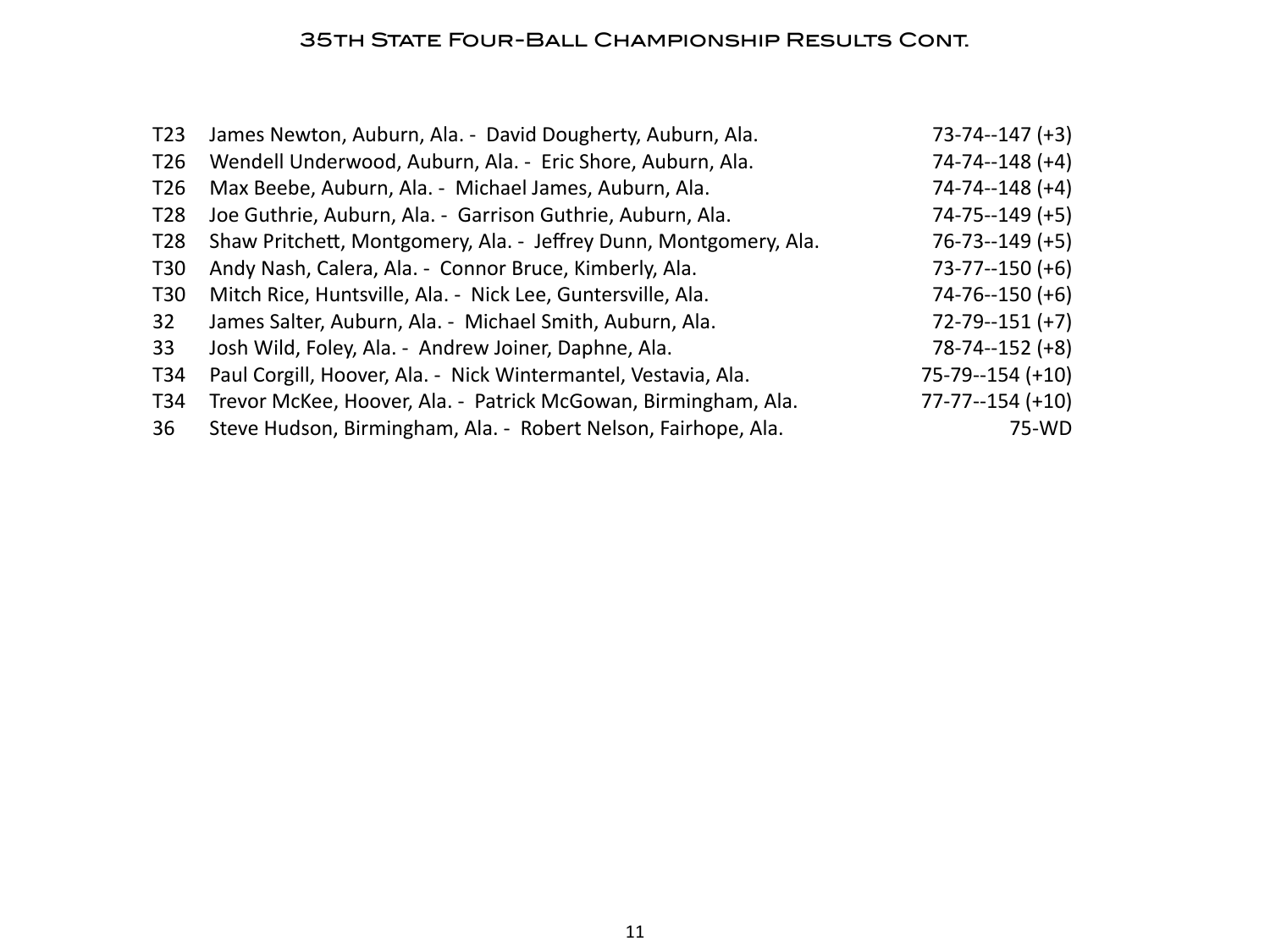# **35TH STATE FOUR-BALL MATCH PLAY**

# Round of 16 Results

| (1) Vic Kyatt III / Andy McRae                                                                                                                                              | def.                         | (16)                     | Phillip Weaver Jr / Edward Hubbard                                                                                            | $6$ and $5$                                       |
|-----------------------------------------------------------------------------------------------------------------------------------------------------------------------------|------------------------------|--------------------------|-------------------------------------------------------------------------------------------------------------------------------|---------------------------------------------------|
| (8) Walker Grant / Matthew Gourgeot                                                                                                                                         | def.                         | (9)                      | Nicholas Cortez / Taylor McCullum                                                                                             | 5 and 4                                           |
| (4) Matt Johnson / Heath West                                                                                                                                               | def.                         | (13)                     | Stewart Alexander / Scott Johnston                                                                                            | 5 and 4                                           |
| (5) George Hall / Turk Pettit                                                                                                                                               | def.                         | (12)                     | Will Swift / Clay Guerin                                                                                                      | $4$ and $3$                                       |
| (2) Trip Smalley / Michael Johnson                                                                                                                                          | def.                         | (15)                     | Ty Thompson / Jordy Hayden                                                                                                    | $2$ and $1$                                       |
| (7) Forrest Crabtree / Woodie Eubanks                                                                                                                                       | def.                         | (10)                     | Matthew Myers / Will Golden                                                                                                   | $2$ and $1$                                       |
| (3) Alan Coshatt / Austin Coggin                                                                                                                                            | def.                         | (14)                     | Walker Jamison / Jim Teel                                                                                                     | 2 up                                              |
| (6) Kevin Carden / John Randall                                                                                                                                             | def.                         | (11)                     | Ryan Campbell / Scott Weaver                                                                                                  | $2$ and $1$                                       |
| <b>Quarterfinal Results</b><br>(1) Vic Kyatt III / Andy McRae<br>(4) Matt Johnson / Heath West<br>(7) Forrest Crabtree / Woodie Eubanks<br>(3) Alan Coshatt / Austin Coggin | def.<br>def.<br>def.<br>def. | (8)<br>(5)<br>(2)<br>(6) | Walker Grant / Matthew Gourgeot<br>George Hall / Turk Pettit<br>Trip Smalley / Michael Johnson<br>Kevin Carden / John Randall | $6$ and $4$<br>1 up<br>$4$ and $3$<br>$6$ and $4$ |
| <b>Semifinal Results</b><br>(4) Matt Johnson / Heath West<br>(3) Alan Coshatt / Austin Coggin                                                                               | def.<br>def.                 |                          | (1) Vic Kyatt III, Birmingham/ Andy McRae, Hoover<br>(7) Forrest Crabtree / Woodie Eubanks                                    | $3$ and $1$<br>$2$ and $1$                        |
| <b>Championship Match Final Results</b><br>(4) Matt Johnson / Heath West                                                                                                    | def.                         |                          | (3) Alan Coshatt / Austin Coggin                                                                                              | $3$ and $1$                                       |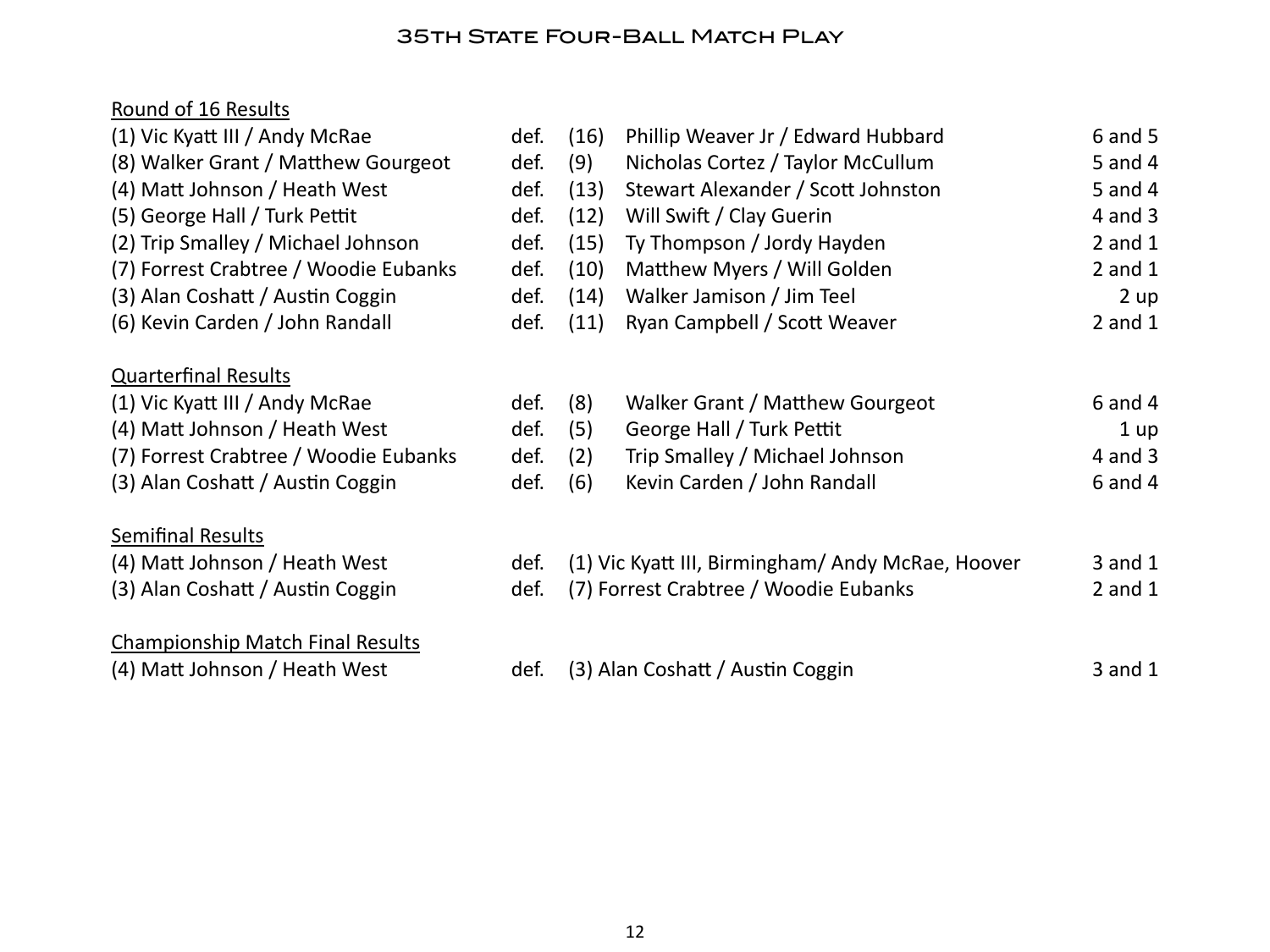#### PAST STATE FOUR-BALL CHAMPIONS

### STATE FOUR-BALL (2011-present)

| Year | Winner & Runner-Up                   | Score       | Site                              |
|------|--------------------------------------|-------------|-----------------------------------|
| 2017 | Matt Johnson & Heath West            | 3 and 1     | Saugahatchee Country Club         |
|      | def. Alan Coshatt & Austin Coggin    |             |                                   |
| 2016 | Robert Nelson & Steve Hudson         | 2 and $1$   | <b>Wynlakes Country Club</b>      |
|      | def. Bo Farlow & Steven Groover      |             |                                   |
| 2015 | Matt Gourgeot & Tony Olive           | 5 and 3     | Turtle Point Yacht & Country Club |
|      | def. Joey Holley & Chase Rogers      |             |                                   |
| 2014 | Wilson McDonald & Ty Thompson        | $2$ and $1$ | Steelwood                         |
|      | def. Hunter Bronson & Brinson Holder |             |                                   |
| 2013 | Hunter Bronson & Brinson Holder      | 2 and $1$   | NorthRiver Yacht Club             |
|      | def. Bo Farlow & John Fulkerson      |             |                                   |
| 2012 | Tommy Coggin & Doug Davis            | 4 and $2$   | Canebreak Club                    |
|      | def. Vic Kyatt, III & Andy McRae     |             |                                   |
| 2011 | Woodie Eubanks & Forrest Crabtree    | $3$ and $2$ | Lakewood Golf Club                |
|      | def. Del Wood, III & Alan Coshatt    |             |                                   |

#### STATE FOUR-BALL (1983-2010)

| 2010 | Alex Balog & John Hanson           | Pine Tree Country Club           |
|------|------------------------------------|----------------------------------|
| 2009 | Adam West & Blake West             | NorthRiver Yacht Club            |
| 2008 | Adam West & Blake West             | Wynlakes Golf & Country Club     |
| 2007 | Alan Coshatt & Del Wood, III       | Greystone Golf & Country Club    |
| 2006 | Joe Guthrie & Andrew Medley        | Willow Point Golf & Country Club |
| 2004 | Patton Kizzire & Gator Todd        | <b>Musgrove Country Club</b>     |
| 2003 | Lance Walker & Wesley Pate         | Limestone Springs                |
| 2002 | Joey Dzwonkowski & Richard Jeffers | Indian Hills Country Club        |
| 2001 | John Coles & Stan Sherlin          | The Ledges                       |
| 2000 | Sollie Foy & Lee Williams          | <b>Kiva Dunes</b>                |
| 1999 | Brian Wright & John Fulkerson      | <b>Riverchase Country Club</b>   |
| 1998 | David Barnett & Matt Tanner        | Willow Point Golf & Country Club |
| 1997 | Eric Hamilton & Patrick Cushman    | <b>Musgrove Country Club</b>     |
| 1996 | Joey Dzwonkowski & Richard Jeffers | <b>Kiva Dunes</b>                |
| 1995 | Mike Greer & Robbie Cotton         | Old Overton Club                 |
| 1994 | Terry Mobley & Joey Holley         | <b>Green Valley Country Club</b> |
| 1993 | Tom Jungkind & David Minshew       | CC of Birmingham (East)          |
|      |                                    |                                  |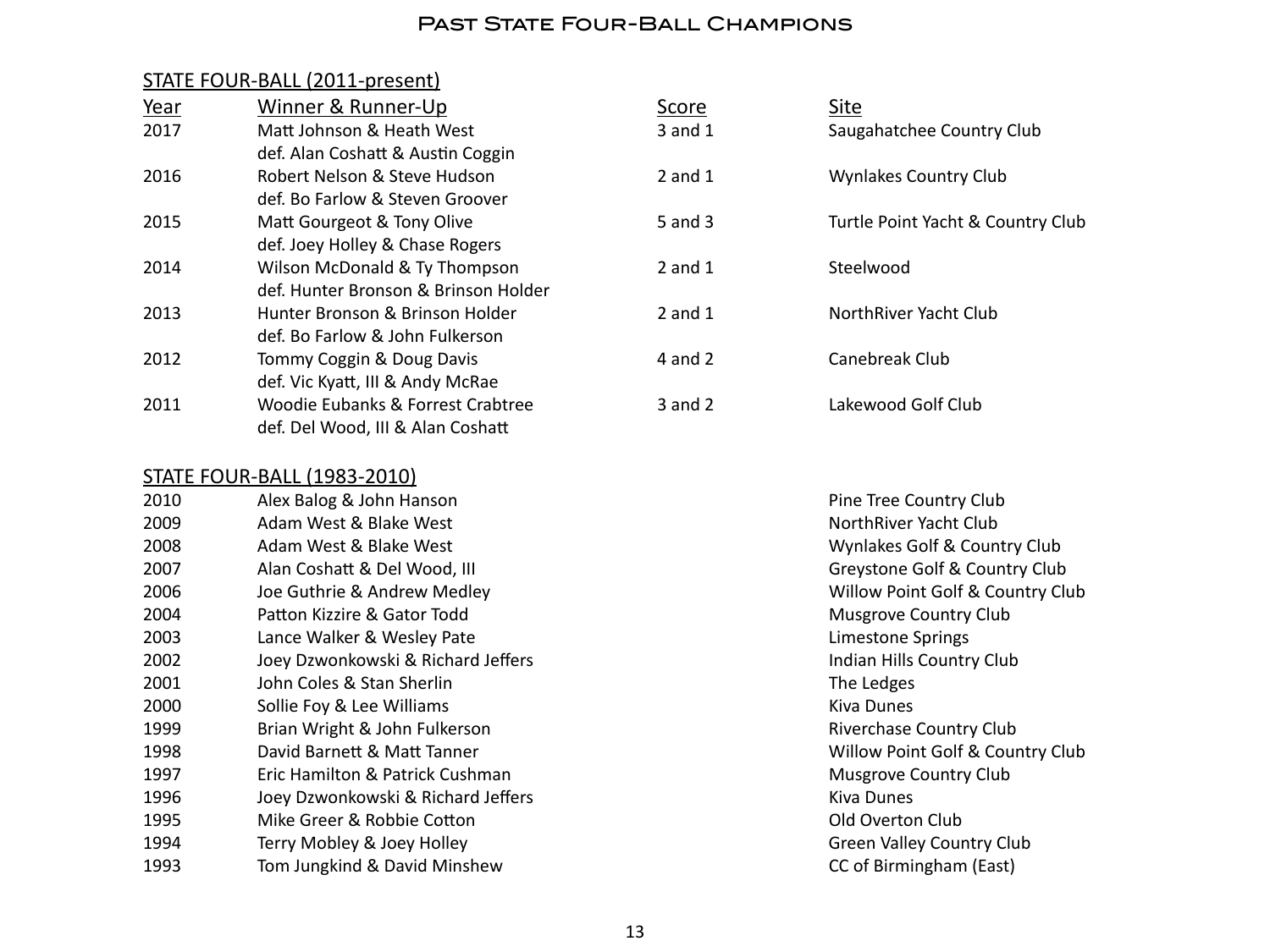#### PAST STATE FOUR-BALL CHAMPIONS CONT.

1992 Mike Greer & John Stewart **Accord 1992** Mike Greer & John Stewart **Mateurs 1992** Mike Green & John Stewart 1991 **Lynn Farquhar & Patrick Levio Country Club Green Valley Country Club** 1990 Thomas A. Jones, Jr. & Frank W Vines, Jr **Music Country Club** Wynlakes Golf & Country Club 1989 Benjamin C. Dowdey & Joe F. Terrell **Burner Country Club Wynlakes Golf & Country Club** 1988 Benjamin C. Dowdey & Joe F. Terrell **Business Communist Club NorthRiver Yacht Club** 1987 **Sam Farlow & Mailon Kent <b>Access** 1987 **Music Club NorthRiver Yacht Club** 1986 **Sam Farlow & Mailon Kent <b>Access** 1986 **Mailon Kent Club NorthRiver Yacht Club** 1985 Sam Farlow & Mailon Kent **Machina and Contract Club NorthRiver Yacht Club** 1984 Benjamin C. Dowdey & Joe F. Terrell **Burger Communist Club NorthRiver Yacht Club** 1983 Benjamin C. Dowdey & Joe F. Terrell **Business Country Club** Riverchase Country Club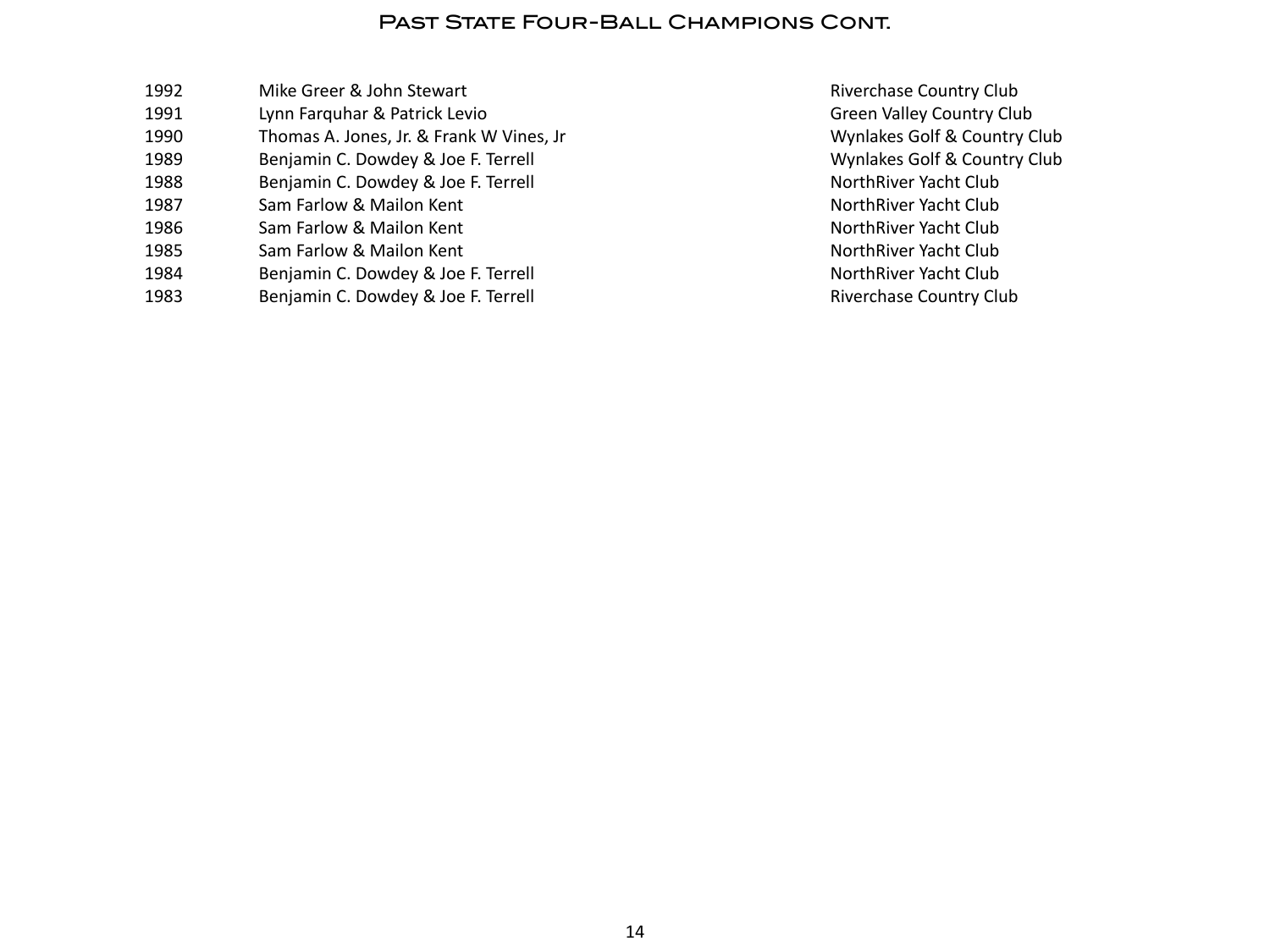

<span id="page-14-0"></span>

# **2017 STATE SENIOR AMATEUR CHAMPION ROBERT NELSON**

Hoover Country Club, Birmingham, AL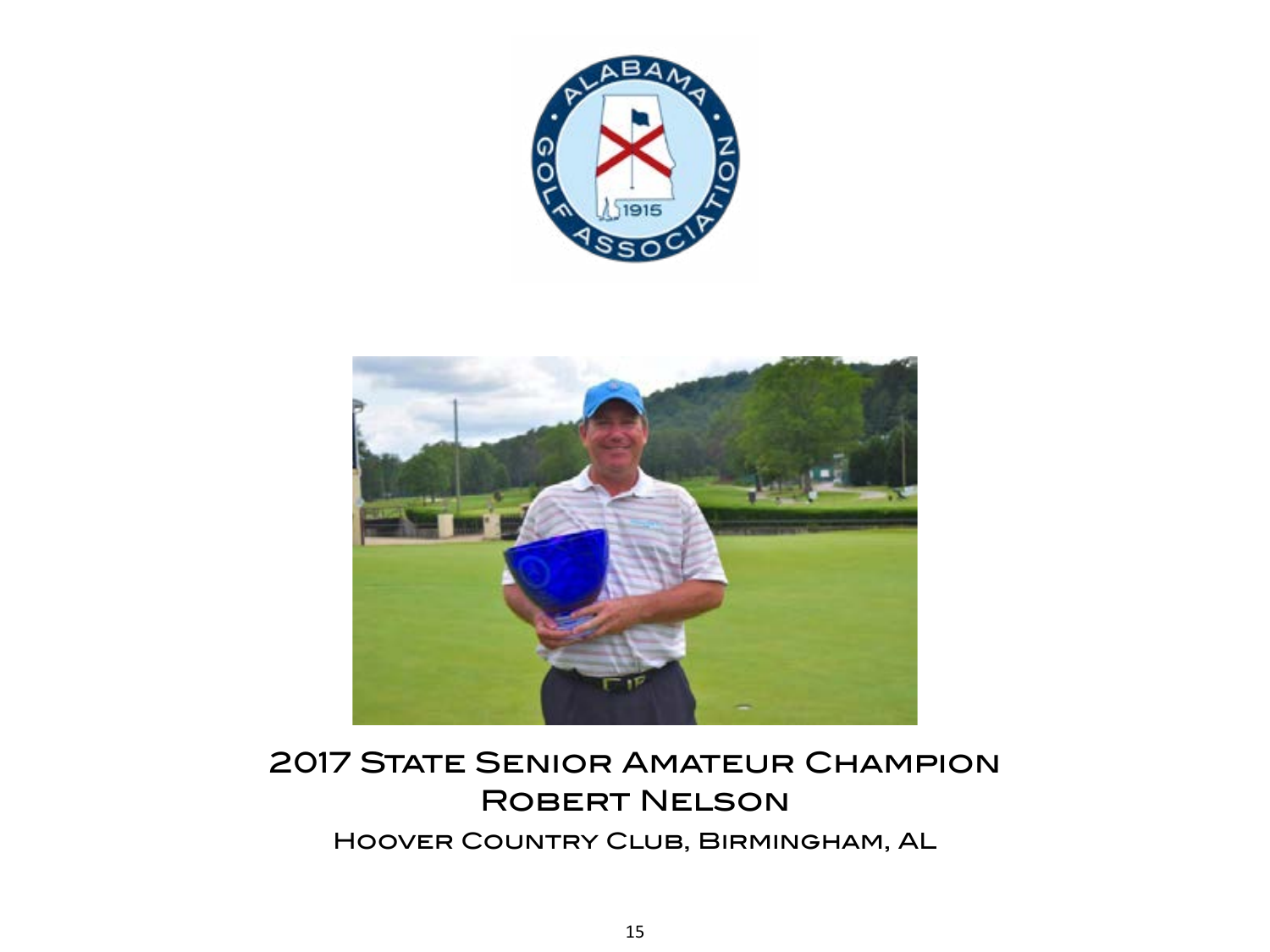# 20th State Senior Amateur Championship Results

|                 | <b>Overall Championship</b>         |                            |
|-----------------|-------------------------------------|----------------------------|
| $\mathbf{1}$    | Robert Nelson, Fairhope, Ala.       | $69 - 75 - 69 - 213 (-3)$  |
| $\overline{2}$  | David Head, Sterrett, Ala.          | $68 - 75 - 71 - 214$ (-2)  |
| T <sub>3</sub>  | Claud Cooper, Birmingham, Ala.      | 75-70-74--219 (+3)         |
| T <sub>3</sub>  | David Hancock, Greenville, Ala.     | $72 - 73 - 74 - 219 (+3)$  |
| T <sub>3</sub>  | Mike Greer, Birmingham, Ala.        | $72 - 76 - 71 - 219 (+3)$  |
| T <sub>3</sub>  | Steve Hudson, Birmingham, Ala.      | $72 - 75 - 72 - 219 (+3)$  |
| T7              | Al DelGreco, Birmingham, Ala.       | $70 - 75 - 75 - 220$ (+4)  |
| T7              | Charles Noto, Birmingham, Ala.      | $75 - 74 - 71 - 220$ (+4)  |
| T7              | Richard Jeffers, Mobile, Ala.       | $72 - 73 - 75 - 220$ (+4)  |
| T7              | Robbie Cotten, Brewton, Ala.        | $72 - 76 - 72 - 220$ (+4)  |
| T7              | Tommy Coggin, Vestavia Hills, Ala.  | 75-75-70--220 (+4)         |
| 12              | Hamp Andrews, Daphne, Ala.          | $73 - 75 - 74 - 222$ (+6)  |
| T13             | Joey Holley, Troy, Ala.             | $73 - 75 - 75 - 223 (+7)$  |
| T13             | Tom Davis, Hoover, Ala.             | $76 - 72 - 75 - 223$ (+7)  |
| T <sub>15</sub> | Doug Davis, Birmingham, Ala.        | $72 - 73 - 79 - 224 (+8)$  |
| T15             | Emile Vaughan, Pike Road, Ala.      | $72 - 77 - 75 - 224 (+8)$  |
| T15             | Tom Jungkind, Hoover, Ala.          | $75 - 73 - 76 - 224 (+8)$  |
| T <sub>18</sub> | David Zauchin, Tuscaloosa, Ala.     | 78-73-74--225 (+9)         |
| T <sub>18</sub> | Scot Schroder, Hartselle, Ala.      | $67 - 80 - 78 - 225 (+9)$  |
| T <sub>20</sub> | David Dougherty, Auburn, Ala.       | $72 - 77 - 77 - 226 (+10)$ |
| T <sub>20</sub> | Earle Bidez, Birmingham, Ala.       | 75-76-75--226 (+10)        |
| T <sub>20</sub> | John Lyon, Birmingham, Ala.         | 74-75-77--226 (+10)        |
| T <sub>23</sub> | Eric Shore, Auburn, Ala.            | $77 - 75 - 75 - 227 (+11)$ |
| T <sub>23</sub> | Walker Grant, Montgomery, Ala.      | $76 - 74 - 77 - 227 (+11)$ |
| T <sub>25</sub> | Bill Griffin, Birmingham, Ala.      | $76 - 78 - 74 - 228 (+12)$ |
| T <sub>25</sub> | Clayton Calkins, Jacksonville, Ala. | 78-76-74--228 (+12)        |
| T <sub>25</sub> | Harry Rush, Birmingham, Ala.        | 74-77-77--228 (+12)        |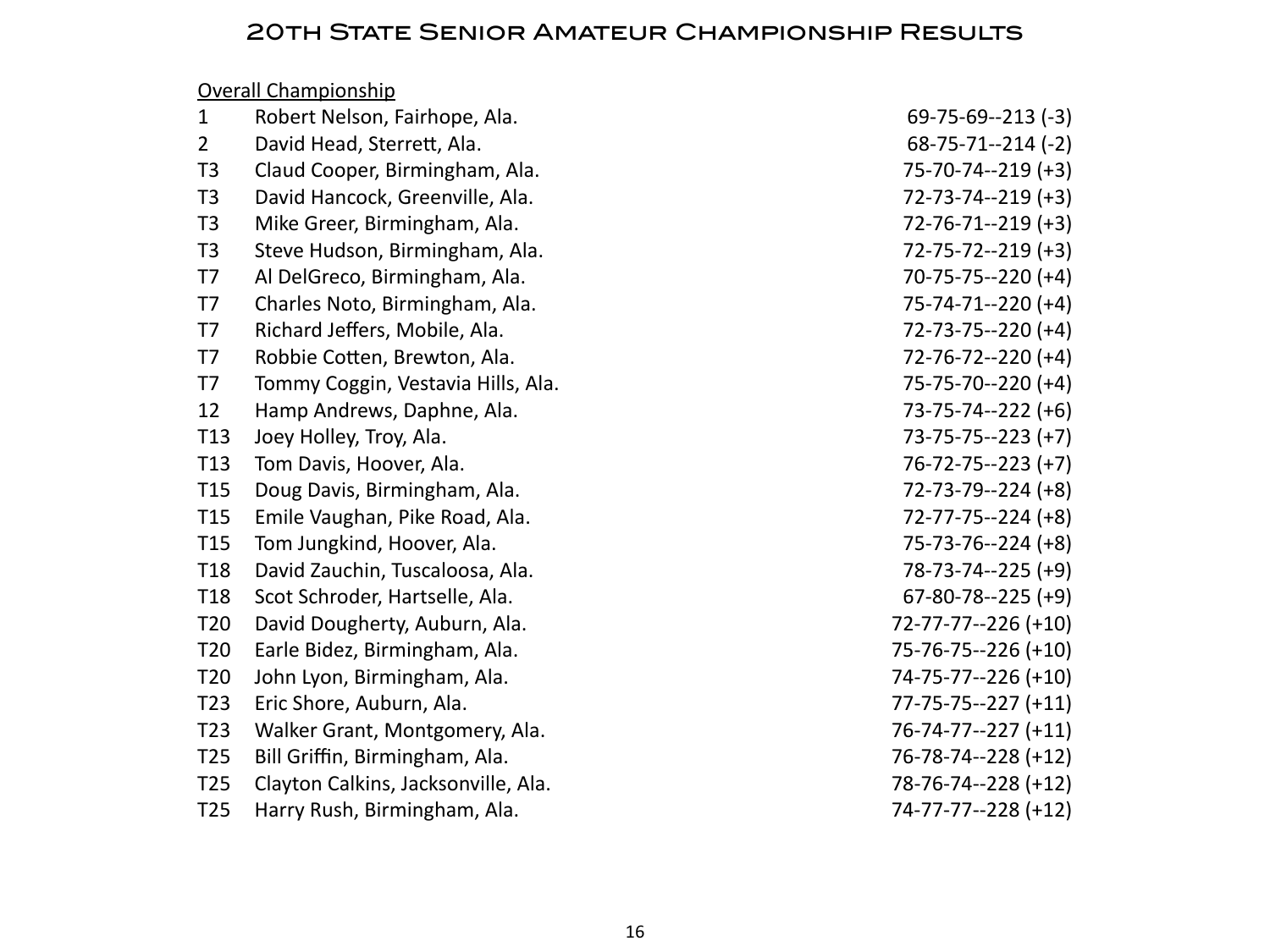| T <sub>25</sub> | Scott Martin, Ohatchee, Ala.             | 77-76-75--228 (+12)        |
|-----------------|------------------------------------------|----------------------------|
| T <sub>29</sub> | Greg Stack, Trussville, Ala.             | 79-78-72--229 (+13)        |
| T <sub>29</sub> | Stan Scott, Dothan, Ala.                 | 77-76-76--229 (+13)        |
| T31             | Del Wood III, Vestavia Hills, Ala.       | 74-80-76--230 (+14)        |
| T31             | Ralph Mathews, Andalusia, Ala.           | 80-75-75--230 (+14)        |
| T33             | Alan Seigel, Birmingham, Ala.            | 76-82-73--231 (+15)        |
| T33             | Clark Alexander, Prattville, Ala.        | $77 - 76 - 78 - 231 (+15)$ |
| T33             | Mark Corley, Huntsville, Ala.            | $77 - 78 - 76 - 231 (+15)$ |
| T <sub>36</sub> | Chip Howell, Anniston, Ala.              | 79-80-74--233 (+17)        |
| T <sub>36</sub> | George Walker, Mobile, Ala.              | 78-80-75--233 (+17)        |
| T <sub>36</sub> | Robert Pewitt, Birmingham, Ala.          | 76-80-77--233 (+17)        |
| T39             | David Williams, Hoover, Ala.             | 78-81-75--234 (+18)        |
| T39             | John Beatty, Birmingham, Ala.            | 80-76-78--234 (+18)        |
| T41             | Bryan Askew, Decatur, Ala.               | 74-78-83--235 (+19)        |
| T41             | David Clayton, Pelham, Ala.              | 79-80-76--235 (+19)        |
| 43              | Ingram Tynes, Birmingham, Ala.           | 79-80-83--242 (+26)        |
| T44             | Bill Moquin, Huntsville, Ala.            | 82-77-WD (WD)              |
| T44             | Casey Jones, Hoover, Ala.                | 80-78-WD (WD)              |
| T44             | Mark Hereford, Hoover, Ala.              | 79-80-NC (NC)              |
| T44             | Mints McGowin, Greenville, Ala.          | 79-80-WD (WD)              |
| T44             | Moses Ngirailab, Selma, Ala.             | 79-80-WD (WD)              |
| T44             | Paul Garner, Selma, Ala.                 | 77-78-WD (WD)              |
| T44             | Steve Corbett, Phenix City, Ala.         | 78-78-WD (WD)              |
|                 | <b>Failed to Qualify For Final Round</b> |                            |
| T51             | Stewart Alexander, Auburn, Ala.          | $80 - 80 - 160 (+16)$      |
| <b>T51</b>      | Wendell Underwood, Auburn, Ala.          | $82 - 78 - 160 (+16)$      |
| 53              | N. h. Holt, Birmingham, Ala.             | 79-82--161 (+17)           |
| T54             | Allen Ritter, Hoover, Ala.               | 84-79--163 (+19)           |
| T <sub>54</sub> | Dana Amberson, Decatur, Ala.             | 78-85--163 (+19)           |
| 56              | Tommy Beck, Huntsville, Ala.             | $87 - 77 - 164 (+20)$      |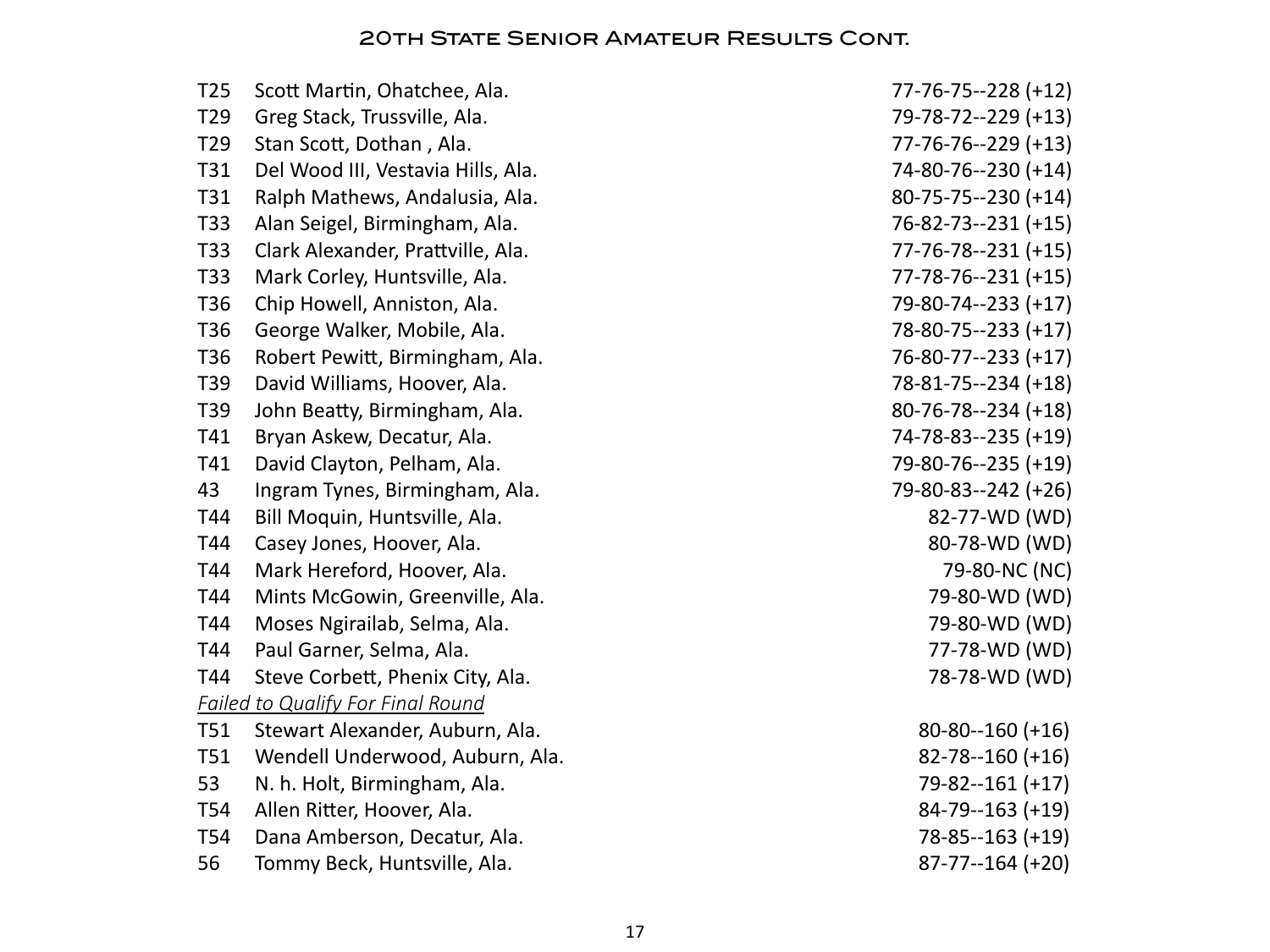| Grantland Rice III, Birmingham, Ala. | $85 - 80 - 165 (+21)$ |
|--------------------------------------|-----------------------|
| Lester Mitchell, Demopolis, Ala.     | $83 - 82 - 165 (+21)$ |
| Charles Wright, Auburn, Ala.         | $84 - 82 - 166 (+22)$ |
| Fred Lemberg, Huntsville, Ala.       | $86 - 80 - 166 (+22)$ |
| Martyn Acreman, Madison, Ala.        | $82 - 85 - 167 (+23)$ |
| Mike Frederick, Birmingham, Ala.     | $83 - 89 - 172 (+28)$ |
| Ronny Woodall, Scottsboro, Ala.      | $87 - 85 - 172$ (+28) |
| James Kean, Scottsboro, Ala.         | 88-93--181 (+37)      |
| Michael Sheffield, Maylene, Ala.     | $100-92-192 (+48)$    |
| Steve Norman, Greenville, Ala.       | 77-DQ (DQ)            |
| Bill Tyner, Enterprise, Ala.         | 78-WD (WD)            |
| Drew Bass, Greenville, Ala.          | 84-WD (WD)            |
| Jeff Bullen, Alpine, Ala.            | 81-WD (WD)            |
| John Coles III, Birmingham, Ala.     | 76-DQ (DQ)            |
| John Johnson, Duncanville, Ala.      | 90-WD (WD)            |
| Mark Daniels, Hoover, Ala.           | 83-WD (WD)            |
| Ron Jordan, Mobile, Ala.             | 88-WD (WD)            |
| Sam Gannaway, Birmingham, Ala.       | 76-WD (WD)            |
| Scott Gilreath, Montgomery, Ala.     | 78-WD (WD)            |
| Tony Parrish, Prattville, Ala.       | 80-WD (WD)            |
|                                      |                       |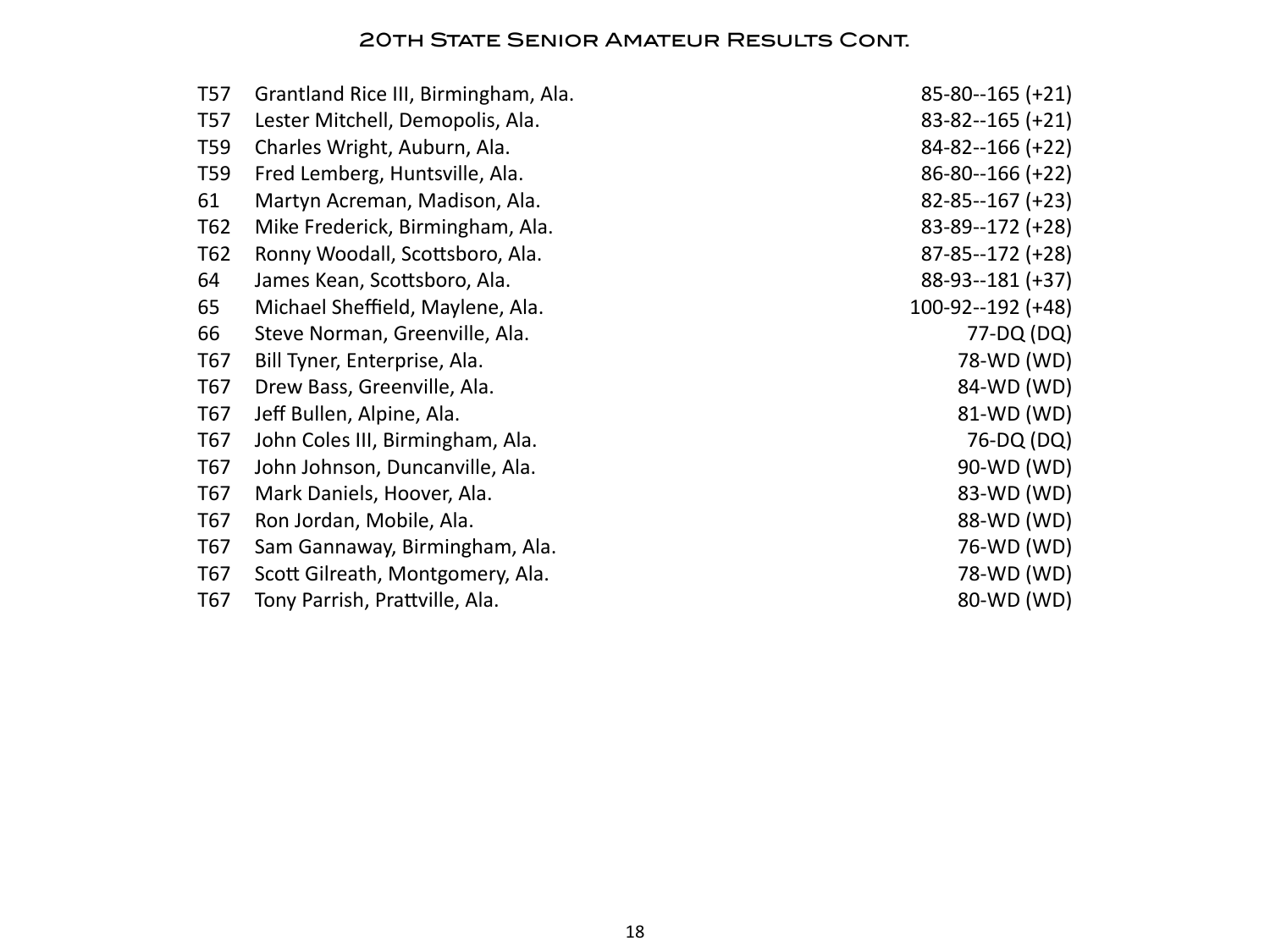# Results by Age Divisions

# 50-56 Division

| $\mathbf{1}$    | Robert Nelson, Fairhope, Ala.            | $69 - 75 - 69 - 213$ (-3)  |
|-----------------|------------------------------------------|----------------------------|
| T <sub>2</sub>  | Al DelGreco, Birmingham, Ala.            | $70 - 75 - 75 - 220$ (+4)  |
| T <sub>2</sub>  | Charles Noto, Birmingham, Ala.           | 75-74-71--220 (+4)         |
| T <sub>2</sub>  | Robbie Cotten, Brewton, Ala.             | $72 - 76 - 72 - 220$ (+4)  |
| T <sub>2</sub>  | Tommy Coggin, Vestavia Hills, Ala.       | 75-75-70--220 (+4)         |
| 6               | Joey Holley, Troy, Ala.                  | $73 - 75 - 75 - 223 (+7)$  |
| 7               | Doug Davis, Birmingham, Ala.             | 72-73-79--224 (+8)         |
| 8               | Scot Schroder, Hartselle, Ala.           | $67 - 80 - 78 - 225 (+9)$  |
| 9               | John Lyon, Birmingham, Ala.              | 74-75-77--226 (+10)        |
| T <sub>10</sub> | Eric Shore, Auburn, Ala.                 | $77 - 75 - 75 - 227 (+11)$ |
| T <sub>10</sub> | Walker Grant, Montgomery, Ala.           | $76 - 74 - 77 - 227 (+11)$ |
| T <sub>12</sub> | Clayton Calkins, Jacksonville, Ala.      | 78-76-74--228 (+12)        |
| T12             | Harry Rush, Birmingham, Ala.             | 74-77-77--228 (+12)        |
| T12             | Scott Martin, Ohatchee, Ala.             | $77 - 76 - 75 - 228 (+12)$ |
| T <sub>15</sub> | Greg Stack, Trussville, Ala.             | 79-78-72--229 (+13)        |
| T <sub>15</sub> | Stan Scott, Dothan, Ala.                 | $77 - 76 - 76 - 229$ (+13) |
| 17              | Del Wood III, Vestavia Hills, Ala.       | 74-80-76--230 (+14)        |
| 18              | Mark Corley, Huntsville, Ala.            | $77 - 78 - 76 - 231 (+15)$ |
| 19              | John Beatty, Birmingham, Ala.            | $80 - 76 - 78 - 234 (+18)$ |
| T <sub>20</sub> | Bryan Askew, Decatur, Ala.               | 74-78-83--235 (+19)        |
| T <sub>20</sub> | David Clayton, Pelham, Ala.              | 79-80-76--235 (+19)        |
| T22             | Casey Jones, Hoover, Ala.                | 80-78-WD--WD (WD)          |
| T <sub>22</sub> | Mark Hereford, Hoover, Ala.              | 79-80-NC--NC (NC)          |
| T <sub>22</sub> | Paul Garner, Selma, Ala.                 | 77-78-NC--NC (NC)          |
|                 | <b>Failed to Qualify For Final Round</b> |                            |
| 25              | Tommy Beck, Huntsville, Ala.             | $87 - 77 - 164 (+20)$      |
| 26              | Mike Frederick, Birmingham, Ala.         | 83-89--172 (+28)           |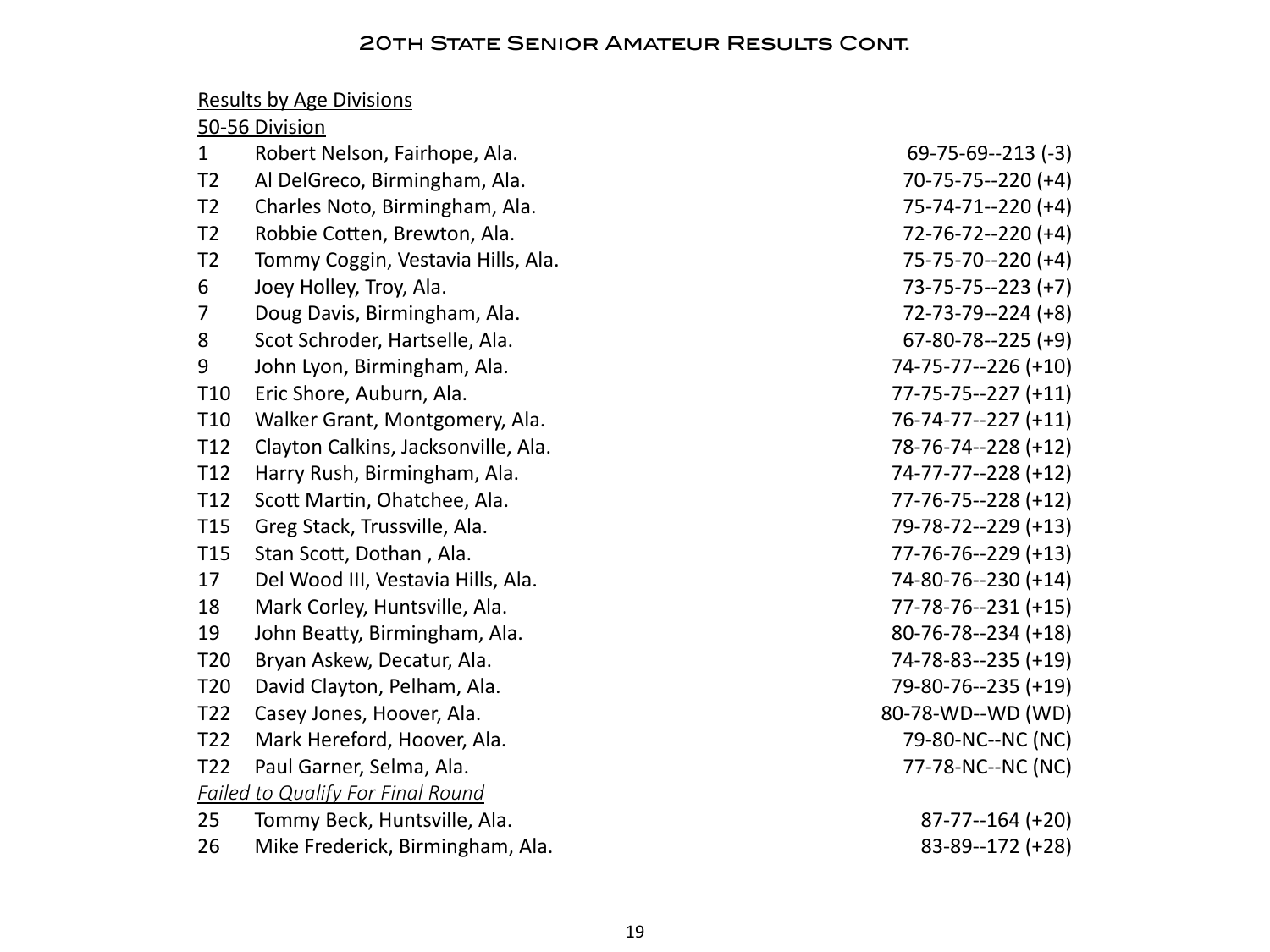| 27              | Michael Sheffield, Maylene, Ala.  | $100 - 92 - 192 (+48)$    |
|-----------------|-----------------------------------|---------------------------|
| T <sub>28</sub> | Drew Bass, Greenville, Ala.       | 84-WD--WD (WD)            |
| T <sub>28</sub> | Jeff Bullen, Alpine, Ala.         | 81-WD--WD (WD)            |
| T <sub>28</sub> | Mark Daniels, Hoover, Ala.        | 83-WD--WD (WD)            |
| T <sub>28</sub> | Sam Gannaway, Birmingham, Ala.    | 76-WD--WD (WD)            |
| T <sub>28</sub> | Scott Gilreath, Montgomery, Ala.  | 78-WD--WD (WD)            |
| <b>T28</b>      | Tony Parrish, Prattville, Ala.    | 80-WD--WD (WD)            |
|                 | 57-64 Division                    |                           |
| $\mathbf{1}$    | David Head, Sterrett, Ala.        | $68 - 75 - 71 - 214$ (-2) |
| T <sub>2</sub>  | Claud Cooper, Birmingham, Ala.    | $75 - 70 - 74 - 219 (+3)$ |
| T <sub>2</sub>  | David Hancock, Greenville, Ala.   | $72 - 73 - 74 - 219 (+3)$ |
| T <sub>2</sub>  | Mike Greer, Birmingham, Ala.      | $72 - 76 - 71 - 219$ (+3) |
| T <sub>2</sub>  | Steve Hudson, Birmingham, Ala.    | $72 - 75 - 72 - 219 (+3)$ |
| 6               | Richard Jeffers, Mobile, Ala.     | $72 - 73 - 75 - 220$ (+4) |
| 7               | Hamp Andrews, Daphne, Ala.        | $73 - 75 - 74 - 222$ (+6) |
| 8               | Tom Davis, Hoover, Ala.           | $76 - 72 - 75 - 223 (+7)$ |
| T <sub>9</sub>  | Emile Vaughan, Pike Road, Ala.    | $72 - 77 - 75 - 224 (+8)$ |
| T <sub>9</sub>  | Tom Jungkind, Hoover, Ala.        | $75 - 73 - 76 - 224 (+8)$ |
| 11              | David Zauchin, Tuscaloosa, Ala.   | $78-73-74-225 (+9)$       |
| T <sub>12</sub> | David Dougherty, Auburn, Ala.     | 72-77-77--226 (+10)       |
| T12             | Earle Bidez, Birmingham, Ala.     | 75-76-75--226 (+10)       |
| 14              | Bill Griffin, Birmingham, Ala.    | 76-78-74--228 (+12)       |
| 15              | Ralph Mathews, Andalusia, Ala.    | 80-75-75--230 (+14)       |
| T <sub>16</sub> | Alan Seigel, Birmingham, Ala.     | 76-82-73--231 (+15)       |
| T <sub>16</sub> | Clark Alexander, Prattville, Ala. | 77-76-78--231 (+15)       |
| T <sub>18</sub> | Chip Howell, Anniston, Ala.       | 79-80-74--233 (+17)       |
| T <sub>18</sub> | George Walker, Mobile, Ala.       | 78-80-75--233 (+17)       |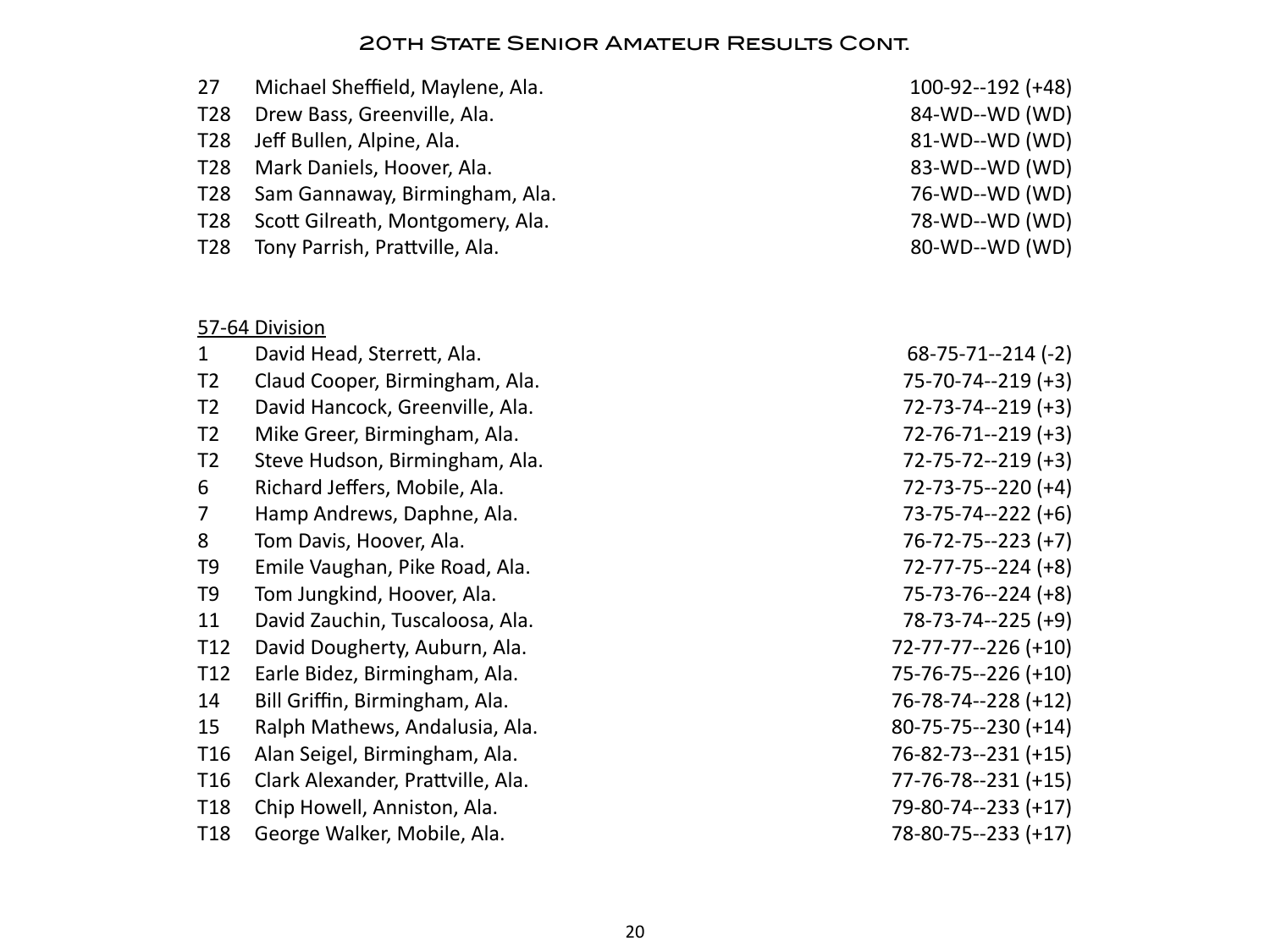| T <sub>18</sub> | Robert Pewitt, Birmingham, Ala.          | 76-80-77--233 (+17)   |
|-----------------|------------------------------------------|-----------------------|
| 21              | David Williams, Hoover, Ala.             | 78-81-75--234 (+18)   |
| 22              | Ingram Tynes, Birmingham, Ala.           | 79-80-83--242 (+26)   |
| T <sub>23</sub> | Bill Moquin, Huntsville, Ala.            | 82-77-WD--WD (WD)     |
| T <sub>23</sub> | Mints McGowin, Greenville, Ala.          | 79-80-WD--WD (WD)     |
| T <sub>23</sub> | Moses Ngirailab, Selma, Ala.             | 79-80-WD--WD (WD)     |
| T <sub>23</sub> | Steve Corbett, Phenix City, Ala.         | 78-78-WD--WD (WD)     |
|                 | <b>Failed to Qualify For Final Round</b> |                       |
| T <sub>27</sub> | Stewart Alexander, Auburn, Ala.          | $80 - 80 - 160 (+16)$ |
| T <sub>27</sub> | Wendell Underwood, Auburn, Ala.          | $82 - 78 - 160 (+16)$ |
| 29              | N. h. Holt, Birmingham, Ala.             | $79 - 82 - 161 (+17)$ |
| T <sub>30</sub> | Allen Ritter, Hoover, Ala.               | $84 - 79 - 163 (+19)$ |
| T <sub>30</sub> | Dana Amberson, Decatur, Ala.             | $78 - 85 - 163 (+19)$ |
| T <sub>32</sub> | Grantland Rice III, Birmingham, Ala.     | $85 - 80 - 165 (+21)$ |
| T <sub>32</sub> | Lester Mitchell, Demopolis, Ala.         | $83 - 82 - 165 (+21)$ |
| T34             | Charles Wright, Auburn, Ala.             | $84 - 82 - 166 (+22)$ |
| T34             | Fred Lemberg, Huntsville, Ala.           | $86 - 80 - 166 (+22)$ |
| 36              | Martyn Acreman, Madison, Ala.            | $82 - 85 - 167 (+23)$ |
| 37              | Ronny Woodall, Scottsboro, Ala.          | $87 - 85 - 172$ (+28) |
| 38              | James Kean, Scottsboro, Ala.             | 88-93--181 (+37)      |
| 39              | Steve Norman, Greenville, Ala.           | 77-DQ--DQ (DQ)        |
| T40             | Bill Tyner, Enterprise, Ala.             | 78-WD--WD (WD)        |
| T40             | John Coles III, Birmingham, Ala.         | 76-DQ--DQ (DQ)        |
| T40             | John Johnson, Duncanville, Ala.          | 90-WD--WD (WD)        |
| T40             | Ron Jordan, Mobile, Ala.                 | 88-WD--WD (WD)        |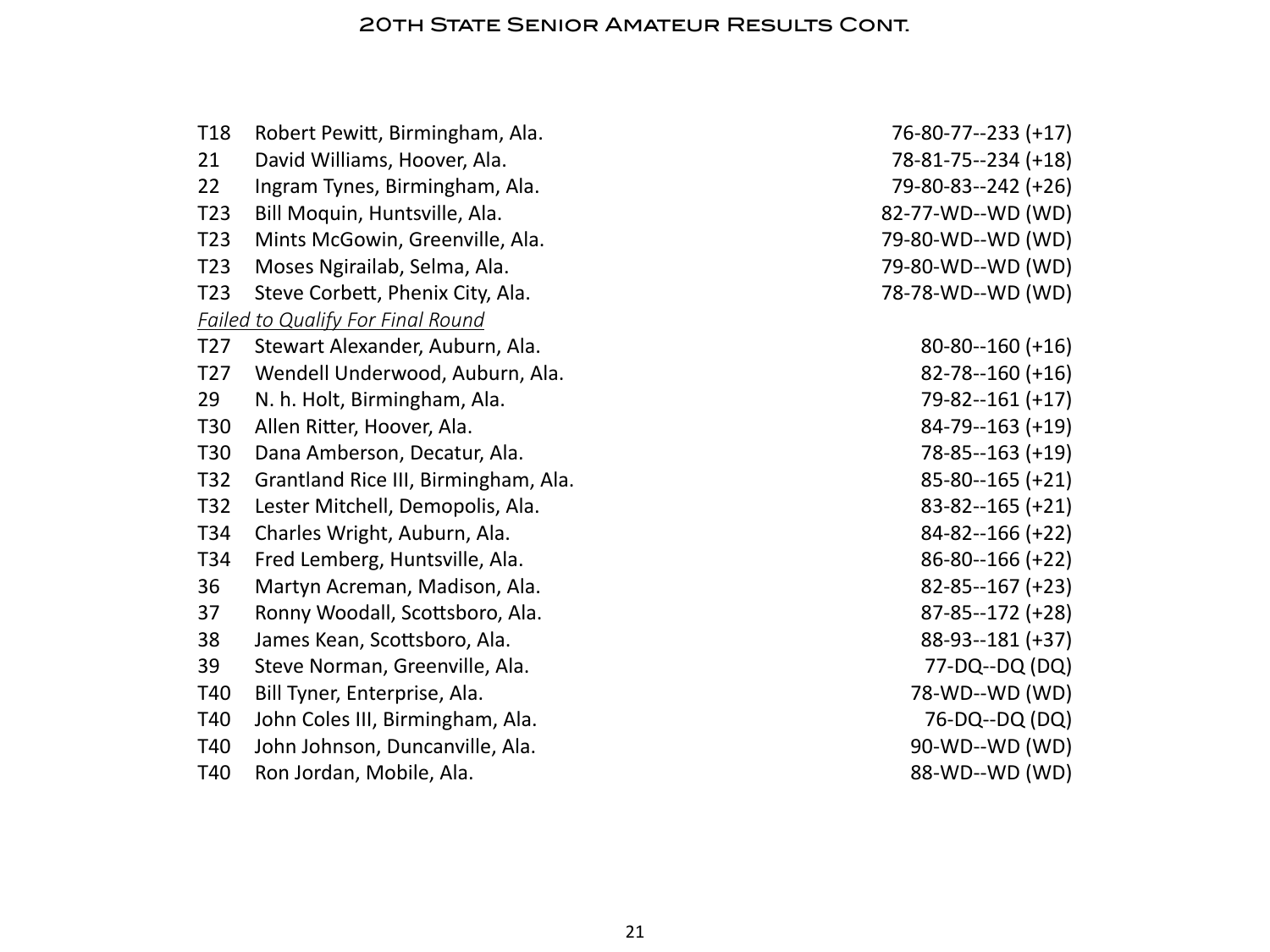# 65+ Division

| $\mathbf{1}$    | John Gibbs, Oneonta, Ala.                | $68-69-75-212$ (-4)       |
|-----------------|------------------------------------------|---------------------------|
| $\overline{2}$  | Wayne Gardner, Mobile, Ala.              | $70 - 72 - 73 - 215(-1)$  |
| T <sub>3</sub>  | Mike Fosdick, Theodore, Ala.             | $72 - 73 - 72 - 217 (+1)$ |
| T <sub>3</sub>  | Peter Richards, Birmingham, Ala.         | $71 - 71 - 75 - 217 (+1)$ |
| T <sub>3</sub>  | Rick Sirmon, Pelham, Ala.                | $71 - 75 - 71 - 217 (+1)$ |
| 6               | Don Blanton, Selma, Ala.                 | $73-73-72-218 (+2)$       |
| 7               | Paul Crowell, Athens, Ala.               | $71-74-74-219 (+3)$       |
| 8               | William Berkmeier, Birmingham, Ala.      | $76 - 70 - 74 - 220$ (+4) |
| T <sub>9</sub>  | Fred Clark, Mobile, Ala.                 | $78-75-69-222 (+6)$       |
| T <sub>9</sub>  | Ron Aldy, Tuscaloosa, Ala.               | $72 - 74 - 76 - 222$ (+6) |
| 11              | Bobby Locklear, Albertville, Ala.        | 74-79-72--225 (+9)        |
| 12              | John Allgood, Killen, Ala.               | 75-77-74--226 (+10)       |
|                 | <b>Failed to Qualify For Final Round</b> |                           |
| 13              | Cody Watson Jr., Birmingham, Ala.        | $75-79-154 (+10)$         |
| 14              | Donald McCurdy, Remlap, Ala.             | $75 - 80 - 155 (+11)$     |
| 15              | Allen Hasbrouck, Huntsville, Ala.        | 79-79--158 (+14)          |
| 16              | Wayne Fuller, Cullman, Ala.              | $82 - 77 - 159 (+15)$     |
| 17              | Happel Terrell, Madison, Ala.            | $86 - 80 - 166 (+22)$     |
| 18              | Bobby Boone, Muscle Shoals, Ala.         | $82 - 85 - 167 (+23)$     |
| 19              | Michael Schulz, Daphne, Ala.             | $83 - 87 - 170 (+26)$     |
| T <sub>20</sub> | Bo Cupps, Gardendale, Ala.               | 81-WD--WD (WD)            |
| T <sub>20</sub> | Craig Jackson, Pelham, Ala.              | 84-WD--WD (WD)            |
| T <sub>20</sub> | Lawrence Clayton, Tuscaloosa, Ala.       | 95-WD--WD (WD)            |
| T <sub>20</sub> | Peter Chiappetta, Hoover, Ala.           | 95-WD--WD (WD)            |
| T <sub>20</sub> | Ralph Womer Jr, Auburn, Ala.             | 91-WD--WD (WD)            |
| T <sub>20</sub> | Scott Fulmore, Madison, Ala.             | 80-WD--WD (WD)            |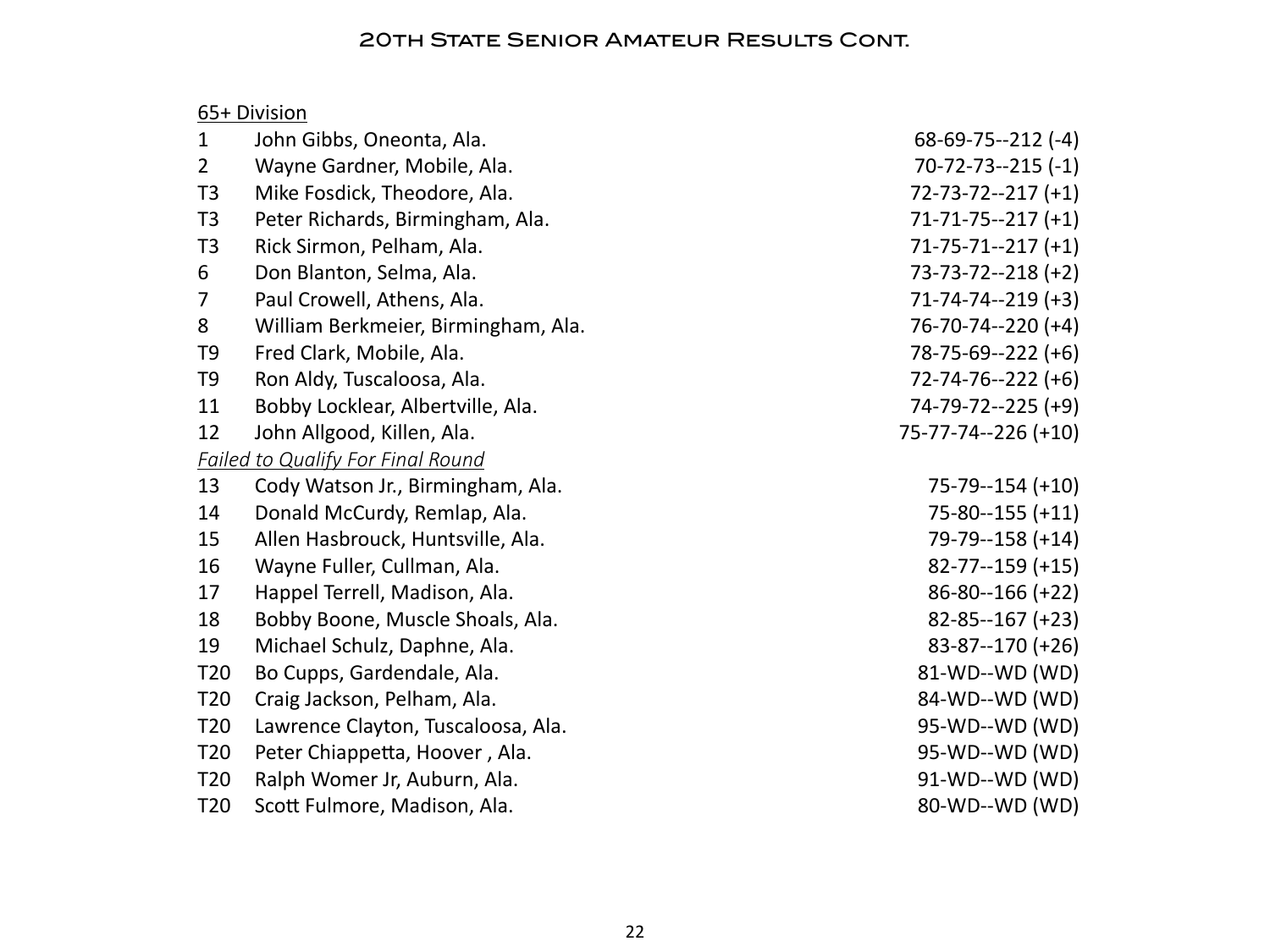#### PAST STATE SENIOR AMATEUR CHAMPIONS

#### STATE SENIOR (2011-present)

| Year | Winner              | <u>Score</u> | <u>Site</u>                  |
|------|---------------------|--------------|------------------------------|
| 2017 | Robert Nelson       | 213          | <b>Hoover Country Club</b>   |
| 2016 | Bryan Askew         | 211          | Huntsville Country Club      |
| 2015 | David Hancock       | 208          | Musgrove Country Club        |
| 2014 | <b>Steve Hudson</b> | 208          | Selma Country Club           |
| 2013 | Emile Vaughn        | 214          | Wynlakes Golf & Country Club |
| 2012 | Tom Junkind         | 209          | NorthRiver Yacht Club        |
| 2011 | <b>Steve Hudson</b> | 211          | Saugahatchee Country Club    |

#### STATE SENIOR (1998-2010)

| 2010 | <b>Ralph Mathew</b> |
|------|---------------------|
| 2009 | Don Blanton         |
| 2008 | Bob Dumas           |
| 2007 | Emile Vaughan       |
| 2006 | Frank Johnson       |
| 2005 | Richard Jeffers     |
| 2004 | Sam Farlow          |
| 2003 | Sam Farlow          |
| 2002 | Sam Farlow          |
| 2001 | Sam Farlow          |
| 2000 | Sam Farlow          |
| 1999 | Joe Terrell         |
| 1998 | Sam Farlow          |
|      |                     |

| Site                         |
|------------------------------|
| <b>Hoover Country Club</b>   |
| Huntsville Country Club      |
| <b>Musgrove Country Club</b> |
| Selma Country Club           |
| Wynlakes Golf & Country Club |
| NorthRiver Yacht Club        |
| Saugahatchee Country Club    |
|                              |

<sup>2</sup>2010 Ralph Mathem Mathem Country Club of Brewton Selma Country Club Riverchase Country Club Limestone Springs Auburn University Club Musgrove Country Club Hoover Country Club Country Club of Mobile Selma Country Club Musgrove Country Club Gadsden Country Club Country Club of Brewton Country Club of Brewton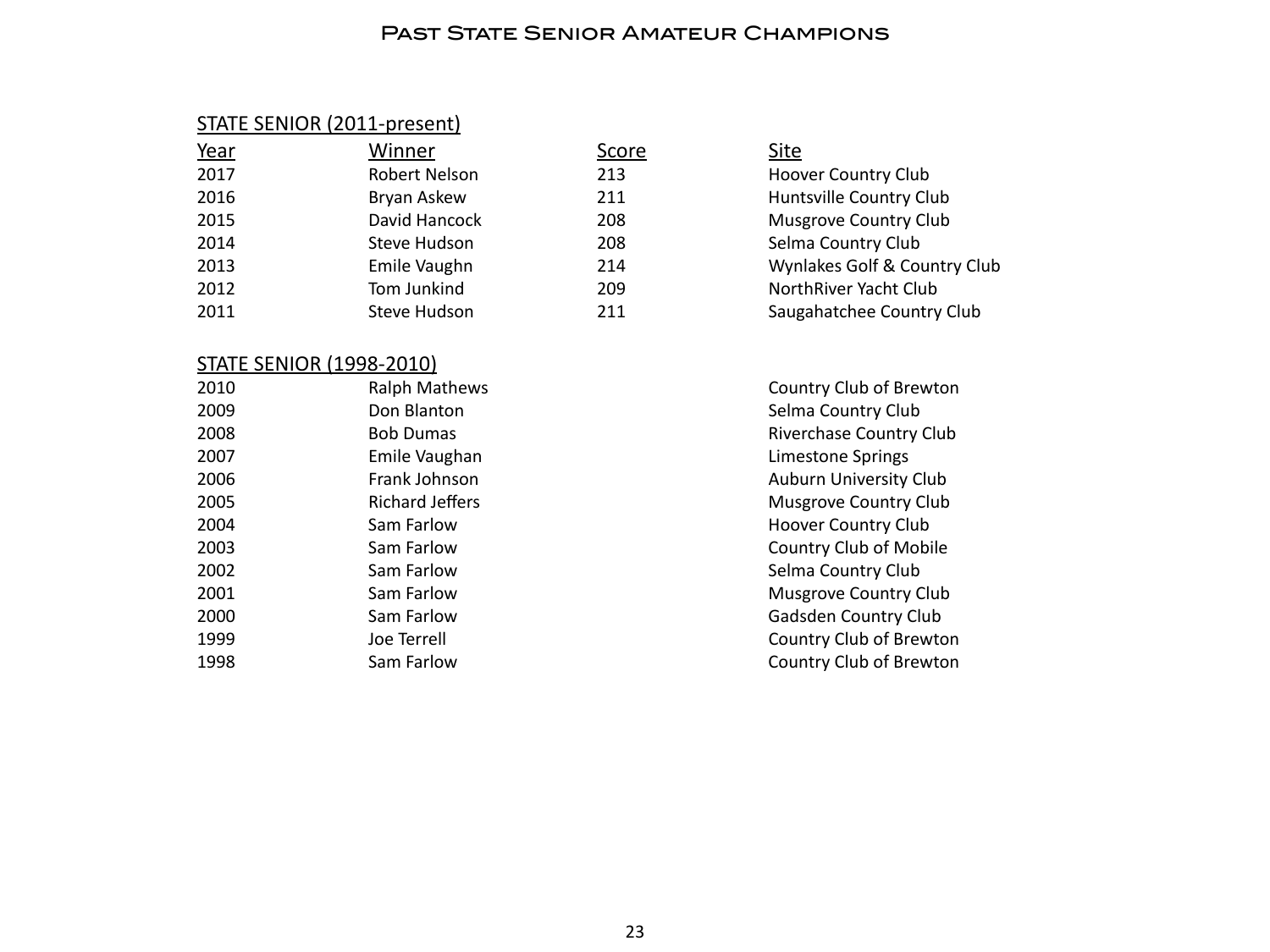

<span id="page-23-0"></span>

# **2017 STATE AMATEUR CHAMPION** Taylor Eyster Bent Brook Golf Club, Bessemer, AL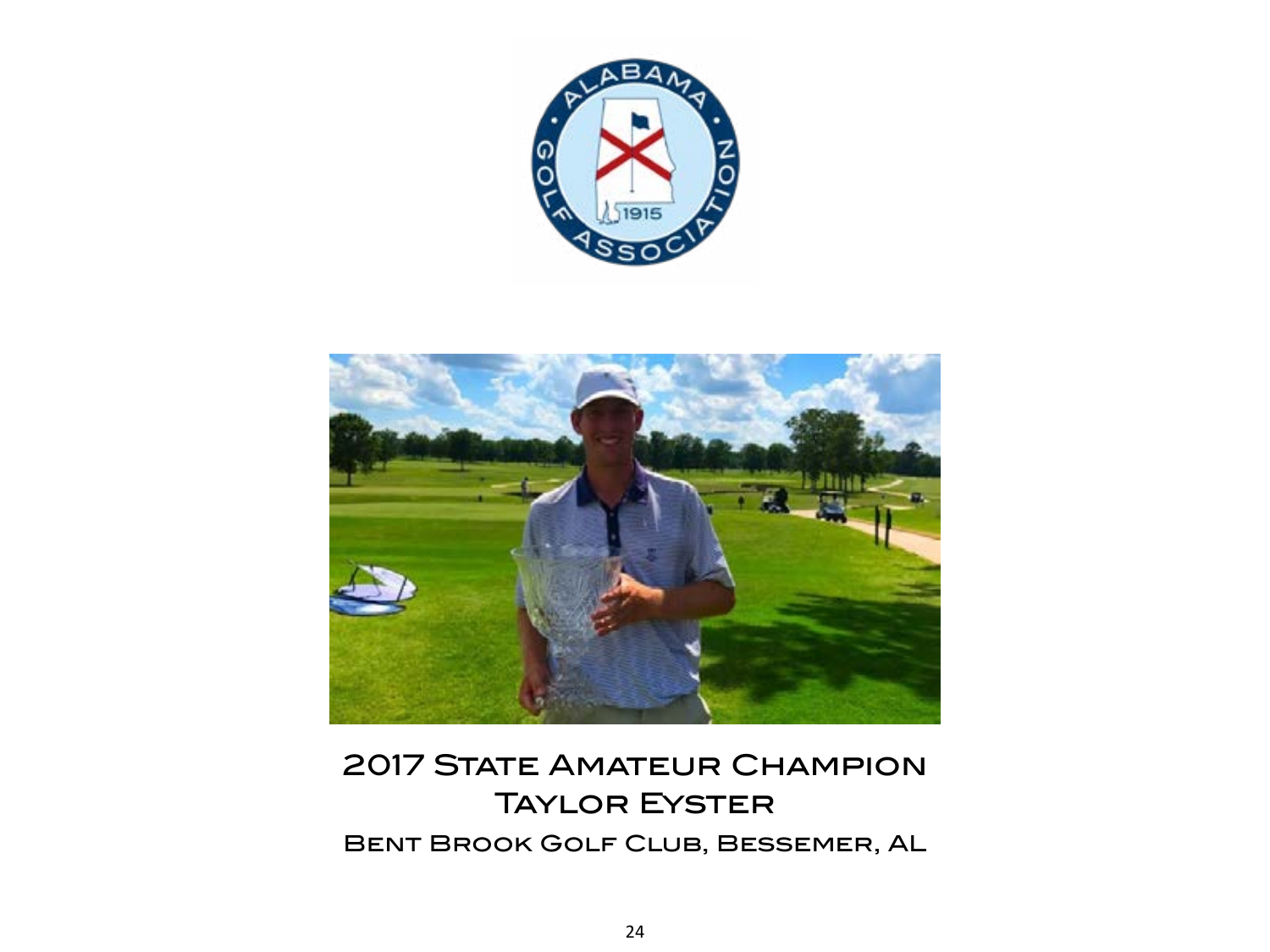# 101ST STATE AMATEUR RESULTS

# **Overall Division**

| $\mathbf{1}$    | *Taylor Eyster, Birmingham, Ala.     | $68 - 70 - 68 - 68 - 274$ (-14) |
|-----------------|--------------------------------------|---------------------------------|
| $\overline{2}$  | Turk Pettit, Auburn, Ala.            | 73-69-66-66--274 (-14)          |
| 3               | Ryan Mayberry, Birmingham, Ala.      | $66-69-75-66--276$ $(-12)$      |
| 4               | Vic Kyatt III, Birmingham, Ala.      | $68 - 70 - 69 - 70 - 277$ (-11) |
| T <sub>5</sub>  | Steven Setterstrom Jr., Mobile, Ala. | 72-69-69-68--278 (-10)          |
| T <sub>5</sub>  | Scott Bryan, Birmingham, Ala.        | $68 - 71 - 68 - 71 - 278$ (-10) |
| T <sub>5</sub>  | Daniel Jansen, Mobile, Ala.          | 71-73-68-66--278 (-10)          |
| T <sub>8</sub>  | Wes Carter, Helena, Ala.             | $71-68-67-73-279$ (-9)          |
| T <sub>8</sub>  | John Hayden, Birmingham, Ala.        | $67 - 72 - 72 - 68 - 279$ (-9)  |
| T <sub>8</sub>  | Drew Mathers, Mobile, Ala.           | $68 - 70 - 73 - 68 - 279$ (-9)  |
| T11             | Sheldon Statkewicz, Mobile, Ala.     | 70-71-67-72--280 (-8)           |
| T11             | Matt Lorenz, Gulf Shores, Ala.       | $72 - 68 - 71 - 69 - 280$ (-8)  |
| T11             | Heath West, Dothan, Ala.             | 71-70-70-69--280 (-8)           |
| T11             | Nicholas Dunlap, Birmingham, Ala.    | 72-71-67-70--280 (-8)           |
| T <sub>15</sub> | Clay Guerin, Hoover, Ala.            | 70-72-68-71--281 (-7)           |
| T <sub>15</sub> | Wesley Hunter, Mobile, Ala.          | $70-69-75-67-281$ (-7)          |
| 17              | Robby Prater, Birmingham, Ala.       | $72-69-67-74-282$ (-6)          |
| T <sub>18</sub> | John Racciatti Jr, Fairhope, Ala.    | 71-70-72-70--283 (-5)           |
| T <sub>18</sub> | William Walker III, Tuscaloosa, Ala. | 73-68-72-70--283 (-5)           |
| T <sub>18</sub> | Brooks Rabren, Andalusia, Ala.       | $71-74-71-67-283$ (-5)          |
| T <sub>18</sub> | John Catanzaro, Gadsden, Ala.        | 73-70-70-70--283 (-5)           |
| T <sub>18</sub> | Tyler Hitchner, Tuscaloosa, Ala.     | $68-69-70-76-283$ (-5)          |
| T <sub>23</sub> | Ford Clegg, Birmingham, Ala.         | $73 - 70 - 74 - 68 - -285$ (-3) |
| T <sub>23</sub> | Jason Tate, Owens Cross Roads, Ala.  | 72-68-71-74--285 (-3)           |
| T <sub>25</sub> | Major Lee, Montgomery, Ala.          | 71-74-72-69--286 (-2)           |
| T <sub>25</sub> | Ben Fuller, Birmingham, Ala.         | 71-67-76-72--286 (-2)           |
| T <sub>25</sub> | Austin Gean, Florence, Ala.          | 70-72-72-72--286 (-2)           |
| T <sub>25</sub> | James Medley, Athens, Ala.           | 74-68-74-70--286 (-2)           |
| T <sub>29</sub> | Austin Coggin, Vestavia Hills, Ala.  | 72-69-75-71--287 (-1)           |
| T <sub>29</sub> | Dustin Sanders, Jasper, Ala.         | 76-68-71-72--287 (-1)           |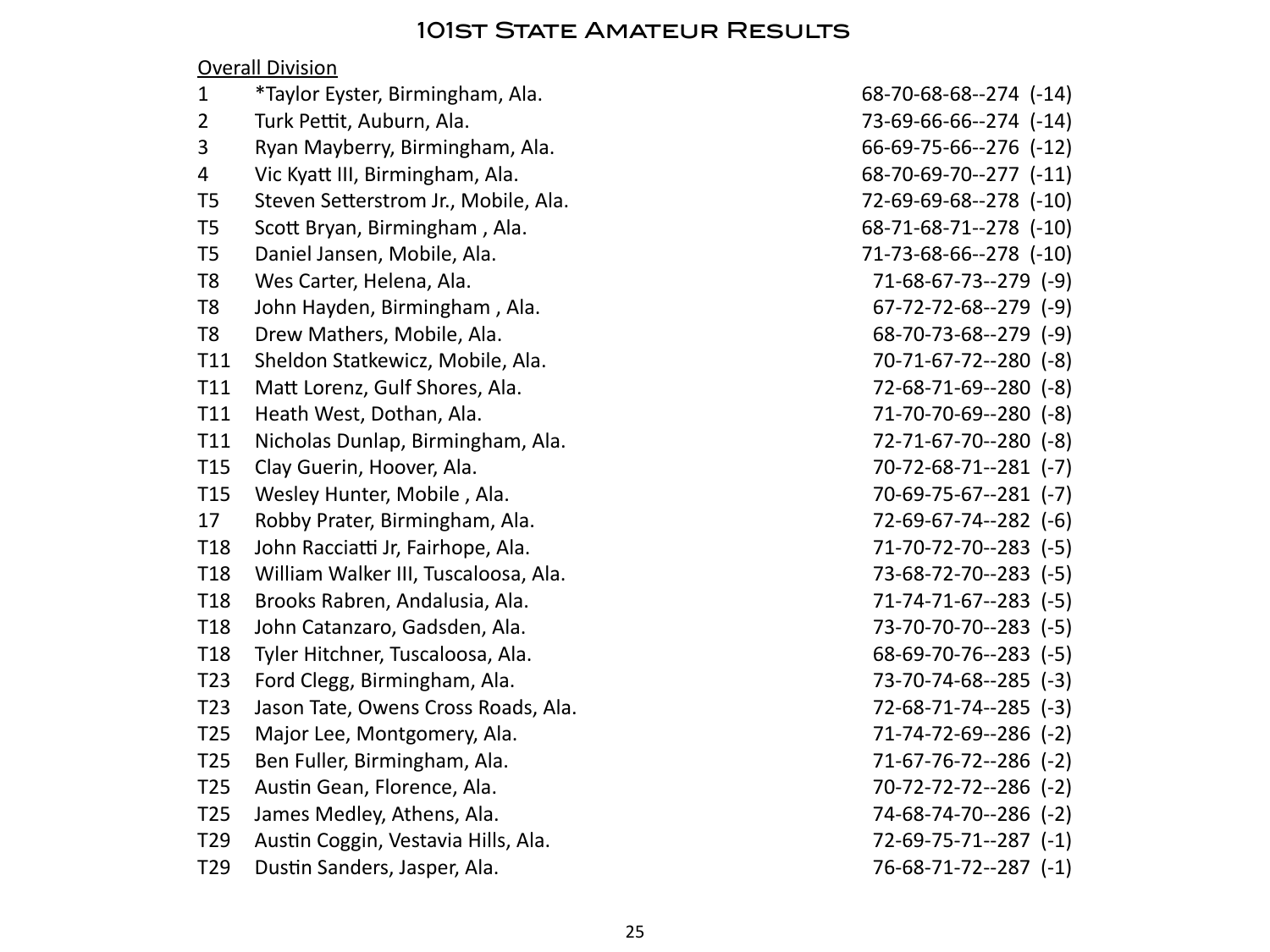| T31        | Sam Goldasich, Birmingham, Ala.    | 70-69-72-77--288 (E)           |
|------------|------------------------------------|--------------------------------|
| T31        | Steve Muncher, Birmingham, Ala.    | 71-71-72-74--288 (E)           |
| T33        | Scott Weaver, Madison, Ala.        | 74-73-72-70--289 (+1)          |
| T33        | Eli Hodges, Tuscumbia, Ala.        | 74-72-70-73--289 (+1)          |
| T33        | Hunter Battles, Tuscumbia, Ala.    | 71-71-72-75--289 (+1)          |
| T33        | Conner Elder, Mobile, Ala.         | 74-73-65-77--289 (+1)          |
| 37         | Taylor McCullum, Hoover, Ala.      | 73-74-69-74--290 (+2)          |
| <b>T38</b> | Matthew Gourgeot, Decatur, Ala.    | $68-74-77-72-291$ (+3)         |
| T38        | Reagan Harrell, Guntersville, Ala. | 72-74-73-72--291 (+3)          |
| T38        | Brant Bishop, Muscle Shoals, Ala.  | 74-71-70-76--291 (+3)          |
| T38        | Taylor Hereford, Hoover, Ala.      | 75-69-73-74--291 (+3)          |
| T42        | Jake Nolen, Birmingham, Ala.       | $71-75-66-80-292$ (+4)         |
| T42        | Logan Archer, Oxford, Ala.         | 75-71-78-68--292 (+4)          |
| T42        | Ryan Beatty, Birmigham, Ala.       | 74-71-73-74--292 (+4)          |
| T42        | Connor Reid, Opelika, Ala.         | 71-75-72-74--292 (+4)          |
| T42        | Wesley Pate, Vestavia Hills, Ala.  | 70-76-71-75--292 (+4)          |
| T47        | Brinson Holder, Point Clear, Ala.  | 74-72-73-74--293 (+5)          |
| T47        | Nicholas Welden, Birmingham, Ala.  | 75-70-74-74--293 (+5)          |
| T47        | Chace Lake, Northport, Ala.        | 73-74-69-77--293 (+5)          |
| <b>T50</b> | Bobby Spiller, Birmingham, Ala.    | $75 - 71 - 71 - 77 - 294$ (+6) |
| <b>T50</b> | Chase Kennedy, Morris, Ala.        | $72 - 74 - 74 - 74 - 294$ (+6) |
| <b>T50</b> | Ike Alexander, Florence, Ala.      | 74-72-76-72--294 (+6)          |
| <b>T50</b> | Jason DeJiacomo, Birmingham, Ala.  | 76-71-70-77--294 (+6)          |
| <b>T50</b> | Luke Shaw, Tuscaloosa, Ala.        | $67 - 73 - 76 - 78 - 294$ (+6) |
| <b>T55</b> | Jake DeZoort, Tuscaloosa, Ala.     | 73-73-71-78--295 (+7)          |
| <b>T55</b> | Michael Hicks, Birmingham, Ala.    | 73-74-72-76--295 (+7)          |
| <b>T55</b> | Dallas Miller, Birmingham, Ala.    | 73-71-76-75--295 (+7)          |
| <b>T58</b> | J.p. Cave, Mobile, Ala.            | 74-73-74-75--296 (+8)          |
| <b>T58</b> | Tobin Ayers, Auburn, Ala.          | 73-71-71-81--296 (+8)          |
| <b>T58</b> | Bryson O'Malley, Mathews, Ala.     | 73-74-75-74--296 (+8)          |
| 61         | Willis Hagan, Birmingham, Ala.     | 76-71-75-75--297 (+9)          |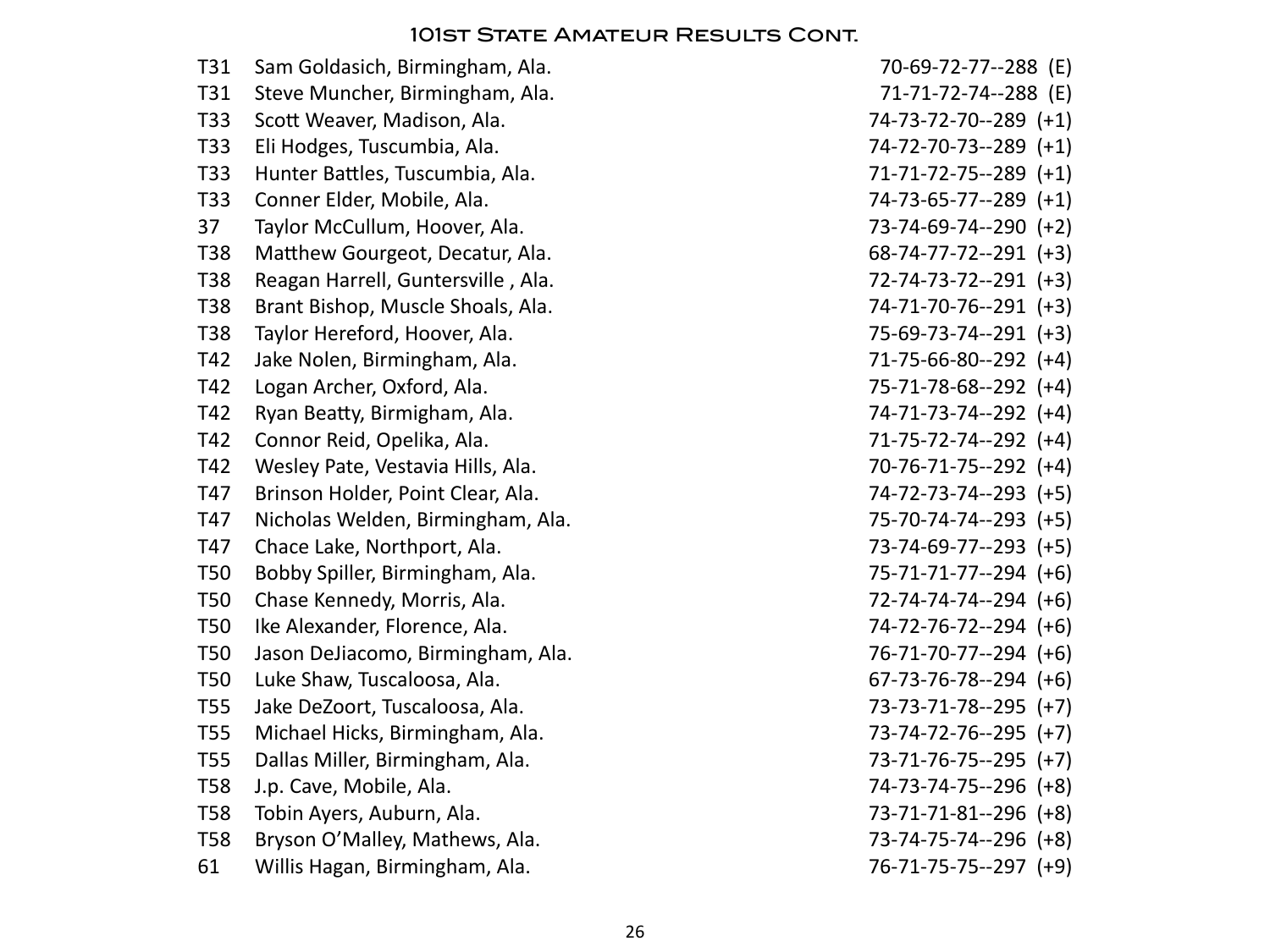| T62        | Michael Johnson, Mobile, Ala.       | 72-74-73-79--298 (+10)  |
|------------|-------------------------------------|-------------------------|
| T62        | Reed Love, Trussville, Ala.         | 72-70-78-78--298 (+10)  |
| T62        | Jack Goldasich, Birmingham, Ala.    | 70-76-72-80--298 (+10)  |
| 65         | Matt Ritchie, Mobile, Ala.          | 71-76-74-78--299 (+11)  |
| T66        | Blakely Burrow, Birmingham, Ala.    | 77-69-83-71--300 (+12)  |
| T66        | Blake Schambeau, Hoover, Ala.       | 71-73-80-76--300 (+12)  |
| <b>T68</b> | Harrison Mink, Birmingham, Ala.     | 72-72-74-83--301 (+13)  |
| <b>T68</b> | Bernard Scott, Trussville, Ala.     | $73-74-81-73-301$ (+13) |
|            | <b>Failed to Qualify</b>            |                         |
| T70        | Daniel Schroder, Hartselle, Ala.    | $68 - 80 - 148$ (+4)    |
| T70        | Hunter Bronson, Montgomery, Ala.    | $75 - 73 - 148$ (+4)    |
| T70        | Robson Copenhaver, Scottsboro, Ala. | $76 - 72 - 148$ (+4)    |
| <b>T70</b> | Bo Hayes, Southside, Ala.           | $74 - 74 - 148$ (+4)    |
| T70        | Ryan Eshleman, Vestavia Hills, Ala. | $74 - 74 - 148$ (+4)    |
| T75        | Andy McRae, Hoover, Ala.            | $74 - 75 - 149$ (+5)    |
| T75        | Claud Cooper, Birmingham, Ala.      | $76 - 73 - 149$ (+5)    |
| T75        | Joseph Fortner, Birmingham, Ala.    | $76 - 73 - 149$ (+5)    |
| T75        | Woodie Eubanks, Trussville, Ala.    | $74 - 75 - 149$ (+5)    |
| <b>T75</b> | Cole Skaggs, Fort Payne, Ala.       | $78-71-149$ (+5)        |
| T75        | Clint Provost, Birmingham, Ala.     | $74 - 75 - 149$ (+5)    |
| T75        | Ben Moody, Vestavia Hills, Ala.     | $75 - 74 - 149$ (+5)    |
| <b>T75</b> | Andrew Graves, Mobile, Ala.         | $77 - 72 - 149$ (+5)    |
| T83        | Colin Sudduth, Birmingham, Ala.     | $75 - 75 - 150$ (+6)    |
| T83        | Eric Shore, Auburn, Ala.            | $78-72-150 (+6)$        |
| T83        | Stewart Miller, Oneonta, Ala.       | $76 - 74 - 150$ (+6)    |
| T83        | Alan Anderson, Toney, Ala.          | $76 - 74 - 150$ (+6)    |
| T83        | Cody O'Toole, Oneonta, Ala.         | $75 - 75 - 150$ (+6)    |
| T83        | Wade Duke, Creola, Ala.             | $71-79-150$ (+6)        |
| T83        | Zack Holton, Birmingham, Ala.       | $73 - 77 - 150$ (+6)    |
| T83        | Garrett Stallings, Hoover, Ala.     | $74 - 76 - 150$ (+6)    |
| T83        | Gabe Brooks, Helena, Ala.           | $74-76-150 (+6)$        |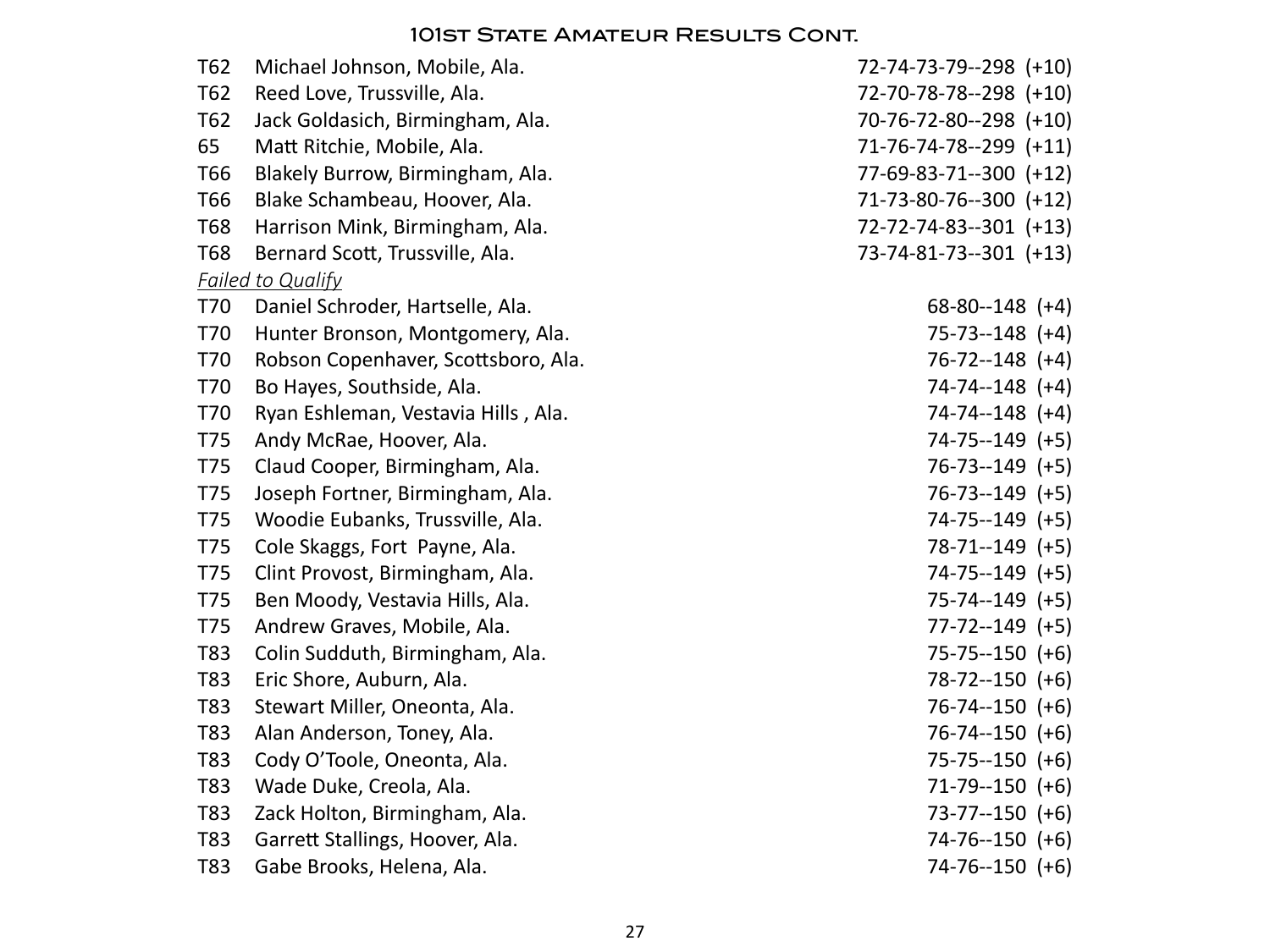| T83 | Thomas Regan, Muscle Shoals, Ala.        | $75 - 75 - 150$ (+6)    |
|-----|------------------------------------------|-------------------------|
| T93 | Connor Slane, Helena, Ala.               | $75 - 76 - 151 (+7)$    |
| T93 | Sam Prater, Birmingham, Ala.             | $79 - 72 - 151$ (+7)    |
| T93 | Steven Groover, Hoover, Ala.             | $76 - 75 - 151 (+7)$    |
| T93 | Kenneth Goforth, Birmingham, Ala.        | $78 - 73 - 151 (+7)$    |
| T93 | Luke Wilson, Cullman, Ala.               | $76 - 75 - 151 (+7)$    |
| T93 | Parker Jones, Madison, Ala.              | $75 - 76 - 151 (+7)$    |
| T93 | Erik Aviles, Decatur, Ala.               | $74 - 77 - 151$ (+7)    |
| T93 | James Reed, Hoover, Ala.                 | $76 - 75 - 151 (+7)$    |
|     | T101 Matt Johnson, Dothan, Ala.          | $77 - 75 - 152$ (+8)    |
|     | T101 Richard Douglas, Birmingham, Ala.   | $73-79-152$ (+8)        |
|     | T101 William Goldasich, Birmingham, Ala. | $73-79-152$ $(+8)$      |
|     | T101 Will McFadden, Mobile, Ala.         | $76 - 76 - 152$ (+8)    |
|     | T101 Jack Sims, Glencoe, Ala.            | $76 - 76 - 152$ (+8)    |
|     | T101 Justin Vincent, Athens, Ala.        | $74 - 78 - 152$ (+8)    |
|     | T101 Matt Stuart, Birmingham, Ala.       | $80 - 72 - 152$ (+8)    |
|     | T101 Connor Newton, Auburn, Ala.         | $74 - 78 - 152$ (+8)    |
|     | T101 William Wethington, Gadsden, Ala.   | $77 - 75 - 152$ (+8)    |
|     | T101 Mac Scott, Birmingham, Ala.         | 78-74--152 (+8)         |
|     | T101 Will Patrick, Oneonta, Ala.         | $77 - 75 - 152$ (+8)    |
|     | T112 John Darby, Hoover, Ala.            | $76 - 77 - 153$ (+9)    |
|     | T112 Andrew Kniphfer, Tuscaloosa, Ala.   | $77 - 76 - 153$ (+9)    |
|     | T112 Dawson Atkinson, Trussville, Ala.   | $72 - 81 - 153$ (+9)    |
|     | T115 Will Swift, Vestavia Hills, Ala.    | $79 - 75 - 154 (+10)$   |
|     | T115 Torrie Coghlin, Irondale, Ala.      | $74 - 80 - 154$ $(+10)$ |
|     | T115 Matthew Smith, Athens, Ala.         | $76 - 78 - 154$ (+10)   |
|     | T115 Seth Foshee, Bridgeport, Ala.       | $78-76-154$ $(+10)$     |
|     | T115 Jordan Carter, Birmingham, Ala.     | $74 - 80 - 154$ $(+10)$ |
|     | T120 Chris Hancock, Scottsboro, Ala.     | $79-76-155 (+11)$       |
|     | T120 Anthony Wallen, Madison, Ala.       | $77 - 78 - 155 (+11)$   |
|     | T120 Sam Audia III, Birmingham, Ala.     | $79 - 76 - 155 (+11)$   |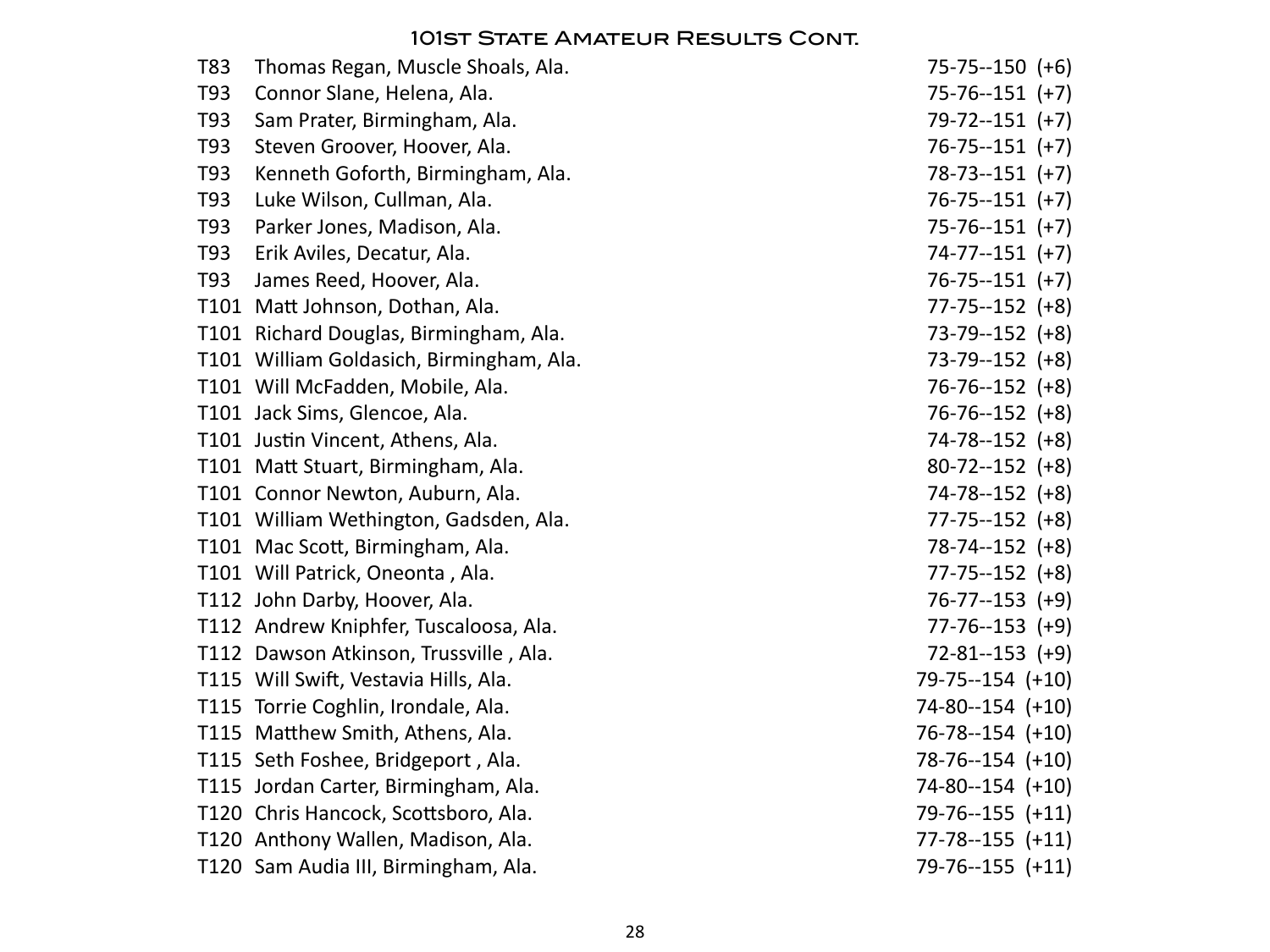| T120 Jack Poole, Homewood, Ala.           | $75 - 80 - 155$ $(+11)$ |
|-------------------------------------------|-------------------------|
| T120 Cal Tinsley, Trussville, Ala.        | $80-75-155 (+11)$       |
| T125 Frankie Wade, Jr, Hoover, Ala.       | $75 - 81 - 156 (+12)$   |
| T125 Brent Borden, Cordova, Ala.          | $75 - 81 - 156 (+12)$   |
| T125 Matthew Wallace, Trinity, Ala.       | $75 - 81 - 156 (+12)$   |
| T125 Brendan Keller, Huntsville, Ala.     | $80-76-156 (+12)$       |
| T125 Eric Voss, Decatur, Ala.             | $81 - 75 - 156 (+12)$   |
| T130 Johnny Komara, Huntsville, Ala.      | $80-77-157 (+13)$       |
| T130 Hank Lamberth, Alexander City, Ala.  | $80-77-157 (+13)$       |
| T130 Kevin Thompson, Dothan, Ala.         | $80-77-157 (+13)$       |
| T133 Thomas Iturbe, Mobile, Ala.          | $82 - 77 - 159$ (+15)   |
| T133 Kevin Trimm, Vestavia Hills, Ala.    | $80-79-159$ (+15)       |
| T133 Alan Johnson, Pleasant Grove, Ala.   | $79-80-159$ (+15)       |
| T136 Chris Cook, Calera, Ala.             | $78 - 82 - 160 (+16)$   |
| T136 John Kramer, Huntsville, Ala.        | $79-81-160 (+16)$       |
| T136 Eb Stonestreet, Vestavia, Ala.       | $77 - 83 - 160 (+16)$   |
| T136 Jason Moore, Birmingham, Ala.        | $77 - 83 - 160$ $(+16)$ |
| T140 Nicholas Cortez, Hoover, Ala.        | $82-79-161$ (+17)       |
| T140 Eric Dellapenna, Birmingham, Ala.    | $80-81-161$ (+17)       |
| T142 Jimmy Finnerty, Vestavia Hills, Ala. | $79 - 83 - 162$ (+18)   |
| T142 Benjamin Harris, Homewood, Ala.      | $80-82-162$ (+18)       |
| T142 Samuel Jeffcoat, Birmingham, Ala.    | $81 - 81 - 162$ (+18)   |
| T142 Sam Maze, Birmingham, Ala.           | 79-83--162 (+18)        |
| T146 Carter Henley, Auburn, Ala.          | $77 - 86 - 163 (+19)$   |
| T146 Moses Ngirailab, Selma, Ala.         | $78 - 85 - 163$ (+19)   |
| 148<br>Dakota Terry, Trinity, Ala.        | $86 - 78 - 164$ (+20)   |
| T149 Davis Pearce, Tuscaloosa, Ala.       | $81 - 84 - 165$ (+21)   |
| T149 Les Higginbotham, Birmingham, Ala.   | $83 - 82 - 165 (+21)$   |
| Ben Rush, Birmingham, Ala.<br>151         | $85 - 81 - 166$ (+22)   |
| Van Thigpen, Fairhope, Ala.<br>152        | $89-80-169$ (+25)       |
| 153<br>Christian Copen, Northport, Ala.   | $83 - 88 - 171$ (+27)   |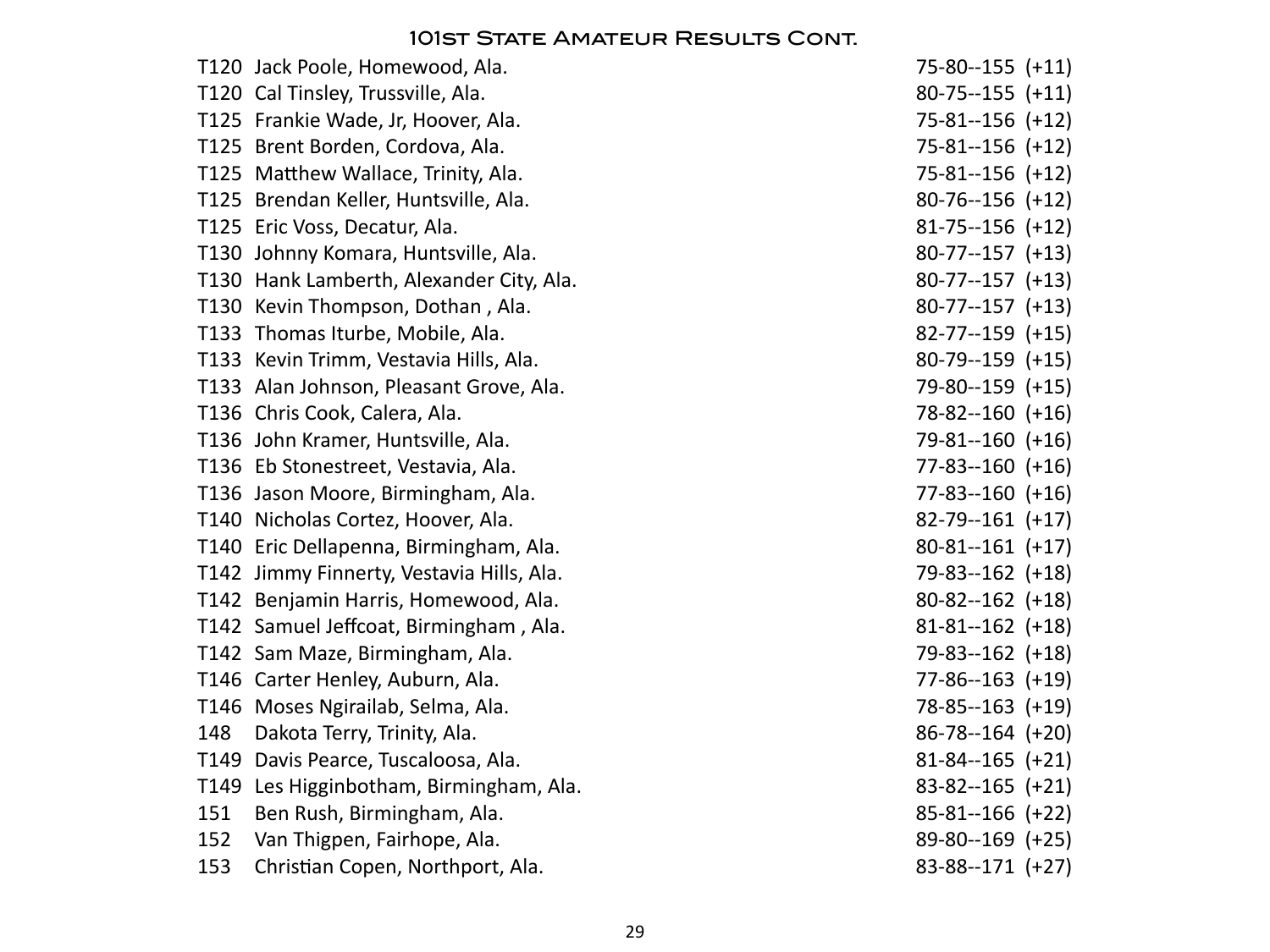T154 David Baker, Harvest, Ala. 2008 2014 12:30 12:30 13:40 14:40 1546 1647 16-WD (WD)

T154 Jade Todd, Bessemer, Ala. 68 and 2012 12:30 and 2013 12:30 and 36-NS--NS (NS)

\*won championship in three-hole aggregate playoff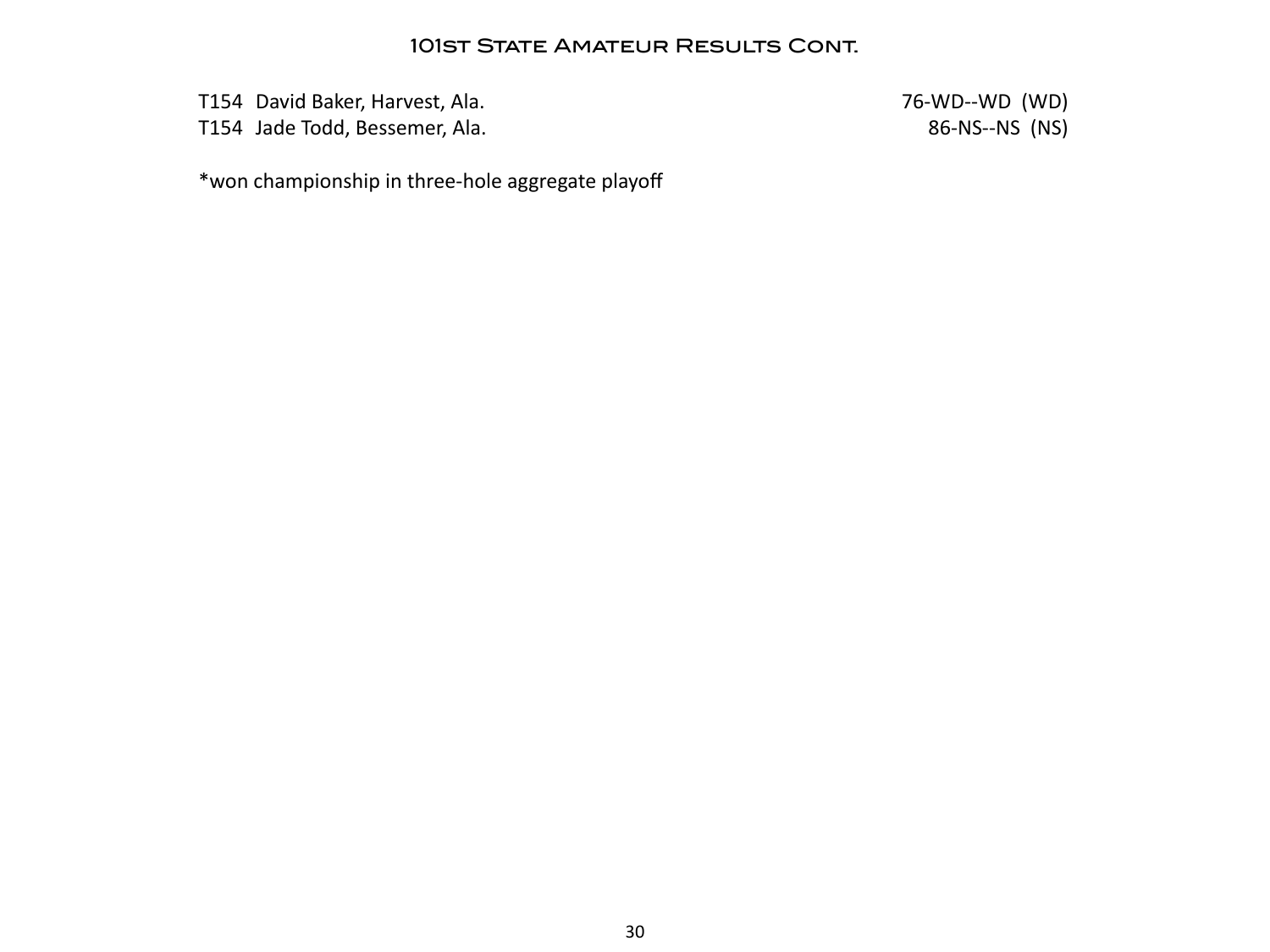# STROKE PLAY (1955-present)

| Year | Winner                          | <u>Score</u> | Site                              |
|------|---------------------------------|--------------|-----------------------------------|
| 2017 | <b>Taylor Eyster</b>            | 274          | <b>Bent Brook Golf Club</b>       |
| 2016 | <b>Turk Pettit</b>              | 278          | Country Club of Birmingham        |
| 2015 | Will Cannon, Hoover             | 272          | Mountain Brook Club               |
| 2014 | Will Cannon, Hoover             | 280          | Lakewood Golf Club                |
| 2013 | Michael Johnson, Birmingham     | 272          | <b>Hoover Country Club</b>        |
| 2012 | Andy McRae, Hoover              | $137**$      | <b>Kiva Dunes</b>                 |
| 2011 | Smylie Kaufman, Vestavia Hills  | 272          | <b>FarmLinks Golf Club</b>        |
| 2010 | Hunter Hamrick, Montgomery      | 279          | Turtle Point Yacht & Country Club |
| 2009 | Hunter Hamrick, Montgomery      | 282          | Greystone Golf & Country Club     |
| 2008 | Will Wilcox, Pell City          | 275          | Willow Point Golf & Country Club  |
| 2007 | Garrett Osborn, Birmingham      | 274          | Country Club of Mobile            |
| 2006 | Ben Moody, Tuscaloosa           | 273          | NorthRiver Yacht Club             |
| 2005 | Will Swift, Birmingham          | 275          | <b>Limestone Springs</b>          |
| 2004 | Lance Goodson, Birmingham       | 280          | <b>Bent Brook Golf Course</b>     |
| 2003 | Clark Brown, Birmingham         | 280          | <b>Cotton Creek Club</b>          |
| 2002 | Will Swift, Birmingham          | 281          | <b>Hoover Country Club</b>        |
| 2001 | Tyler McKeever, Auburn          | 287          | Country Club of Birmingham        |
| 2000 | Payton Osborn, Birmingham       | 279          | Willow Point Golf & Country Club  |
| 1999 | Payton Osborn, Birmingham       | 290          | Turtle Point Yacht & Country Club |
| 1998 | Scott Weatherly, Fort Payne     | 277          | Riverchase Country Club           |
| 1997 | Richard Jeffers, Mobile         | 287          | <b>Country Club of Mobile</b>     |
| 1996 | John Coles III, Moody           | 285          | Saugahatchee Country Club         |
| 1995 | Jason Brown, Decatur            | 278          | Pine Tree Country Club            |
| 1994 | Eric Hamilton, Anniston         | 275          | <b>Burningtree Country Club</b>   |
| 1993 | Bob Frazer, Selma               | 279          | <b>Green Valley Country Club</b>  |
| 1992 | <b>Stewart Cink, Florence</b>   | 277          | <b>Cotton Creek</b>               |
| 1991 | Winston Walker, Huntsville      | 286          | Willow Pont Golf & Country Club   |
| 1990 | Robbie Cotten, Brewton          | 278          | Valley Hill Country Club          |
| 1989 | John Wright, Gulf Shores        | 292          | Country Club of Birmingham        |
| 1988 | Sam Farlow Birmingham           | 286          | Country Club of Mobile            |
| 1987 | Sam Farlow, Birmingham          | 284          | Saugahatchee Country Club         |
| 1986 | Sam Farlow, Birmingham          | 279          | NorthRiver Yacht Club             |
| 1985 | Tom Jones, Fort Payne           | 295          | Turtle Point Golf & Country Club  |
| 1984 | Talbert Griffin III, Montgomery | 210+         | <b>Montgomery Country Club</b>    |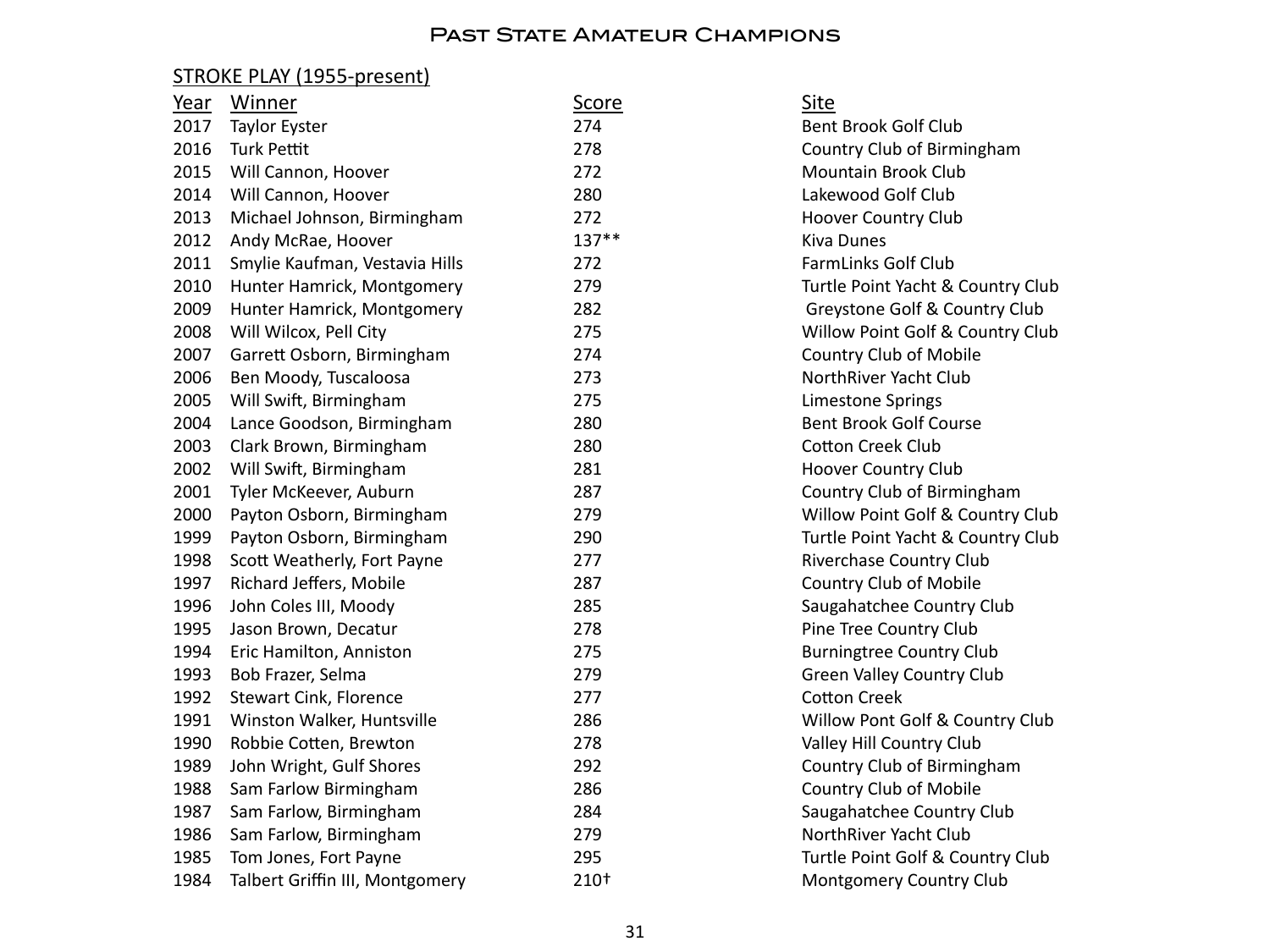| 1983 | Sam Farlow, Birmingham             | 292  | Pine Tree Country Club            |
|------|------------------------------------|------|-----------------------------------|
| 1982 | John Fridge III, Mobile            | 292  | Dothan Country Club               |
| 1981 | Steve Lowery, Birmingham           | 290  | Willow Point Golf & Country Club  |
| 1980 | Cecil Ingram III, Birmingham       | 287  | <b>Riverchase Country Club</b>    |
| 1979 | Jud Stockard, Florence             | 290  | Saugahatchee Country Club         |
| 1978 | Steve Goldstein, Huntsville        | 288  | Valley Hill Country Club          |
| 1977 | Ronny Mobley, Brundidge            | 295  | <b>Country Club of Mobile</b>     |
| 1976 | Richard Anthony, Birmingham        | 284  | Turtle Point Yacht & Country Club |
| 1975 | <b>Buddy Gardner, Montgomery</b>   | 294  | Olympia Spa Country Club          |
| 1974 | <b>Buddy Gardner, Montgomery</b>   | 291  | Country Club of Birmingham        |
| 1973 | Phillip Hancock, Greenville        | 274  | <b>Burningtree Country Club</b>   |
| 1972 | Charles Krenkel, Birmingham        | 210+ | <b>Montgomery Country Club</b>    |
| 1971 | Jackie Cummings, Tuscaloosa        | 293  | Vestavia Country Club             |
| 1970 | Craig Clemons, Opp                 | 290  | Willow Point Golf & Country Club  |
| 1969 | Charles (Bubba) Major, Birmingham  | 271  | Selma Country Club                |
| 1968 | Hubert Green, Birmingham           | 285  | Turtle Point Yacht & Country Club |
| 1967 | Hubert Green, Birmingham           | 281  | Dothan Country Club               |
| 1966 | B.R. (Mac) McLendon Jr, Montgomery | 288  | Indian Hills Country Club         |
| 1965 | Jackie Cummings, Tuscaloosa        | 221+ | Country Club of Mobile            |
| 1964 | M C Fitts, Tuscaloosa              | 280  | Huntsville Country Club           |
| 1963 | M C Fitts, Tuscaloosa              | 280  | <b>Anniston Country Club</b>      |
| 1962 | B R (Mac) McLendon Jr, Montgomery  | 283  | <b>Montgomery Country Club</b>    |
| 1961 | Jackie Cummings, Tuscaloosa        | 297  | Country Club of Birmingham        |
| 1960 | Bob Woodfin Jr, Selma              | 280  | Selma Country Club                |
| 1959 | Art Gleason Jr, Selma              | 284  | Gadsden Country Club              |
| 1958 | Elbert Jemison Jr, Birmingham      | 299  | Country Club of Mobile            |
| 1957 | Elbert Jemison Jr, Birmingham      | 287  | <b>Mountain Brook Club</b>        |
| 1956 | Nelson DeBardeleben, Birmingham    | 281  | Country Club of Tuscaloosa        |
| 1955 | Frank (Sonny) Holt II, Selma       | 283  | <b>Montgomery Country Club</b>    |
|      |                                    |      |                                   |

\*Pensacola was a part of the original formation of the Alabama Golf Association, which included western Florida. The association changed its By-Laws to include only the State of Alabama in 1955. In 1955, the format was changed to 72 Holes at Stroke Play.

\*\* reduced to 36 holes due to weather †reduced to 54 holes due to weather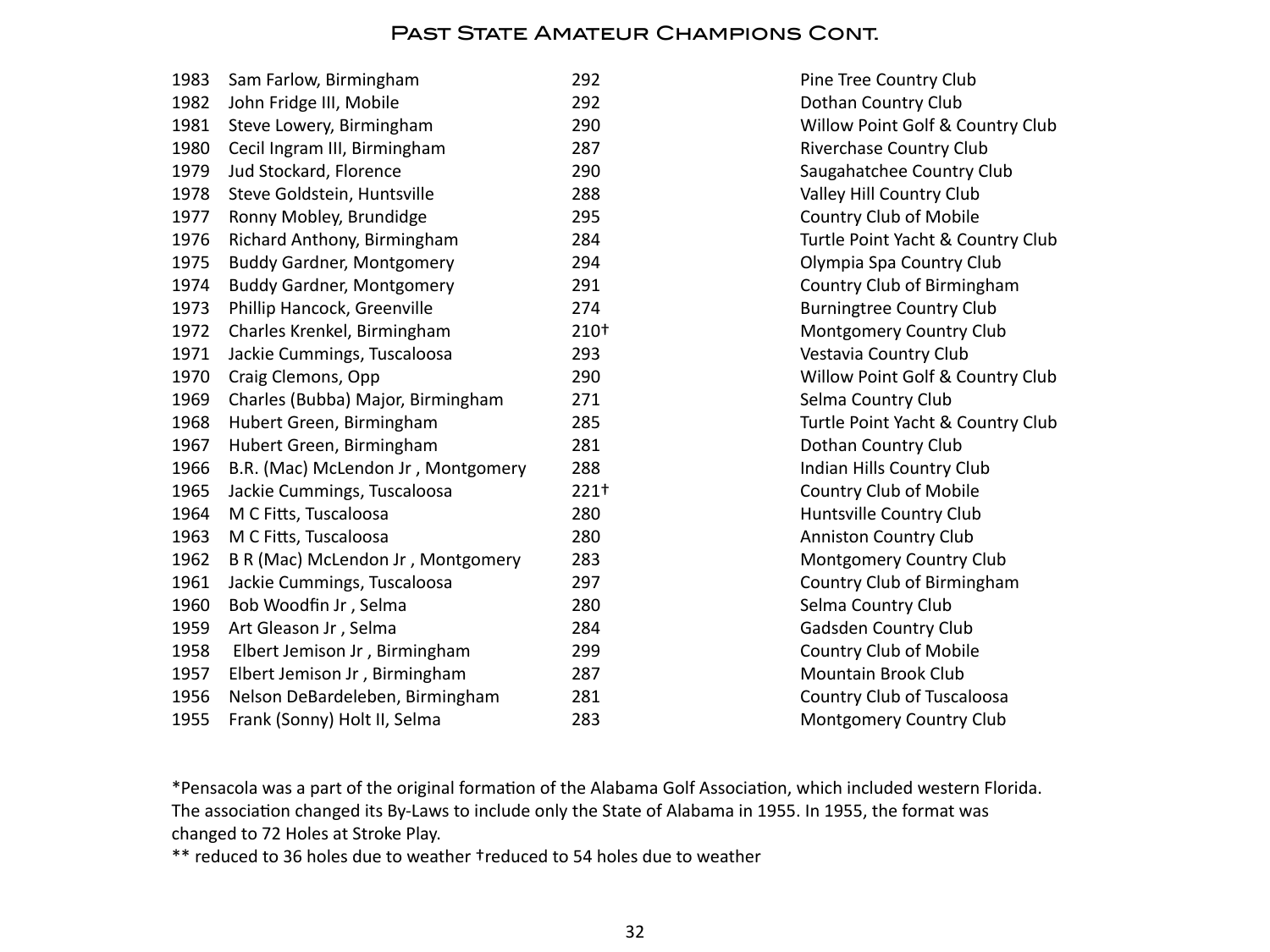# MATCH PLAY (1915-1954)

| Year | Winner/Runner-Up             | <b>Score</b> | Site                          |
|------|------------------------------|--------------|-------------------------------|
| 1954 | Billy O'Connor, Tuscaloosa   | $2$ and $1$  | <b>Anniston Country Club</b>  |
|      | def. Tommy Nicol             |              |                               |
| 1953 | Marion Vickers, Mobile       | 1 up         | <b>Country Club of Mobile</b> |
|      | def. Sonny Holt              |              |                               |
| 1952 | Pat Poyner, Dothan           | 10 and 8     | Dothan Country Club           |
|      | def. Jack Horner             |              |                               |
| 1951 | M. C. Fitts, Tuscaloosa      | 2 up         | Selma Country Club            |
|      | def. Lewie Crisman           |              |                               |
| 1950 | Jimmy Ryan, Greenville       | 6 and 5      | Gadsden Country Club          |
|      | def. Elbert Jemison          |              |                               |
| 1949 | Gardner Dickinson Jr, Dothan | 5 and 4      | Montgomery Country Club       |
|      | def. Buddy DeBardeleben      |              |                               |
| 1948 | Gordon Smith III, Mobile     | $2$ and $1$  | Pensacola Country Club*       |
|      | def. Weldon Doe              |              |                               |
| 1947 | Gordon Smith III, Mobile     | 1 up         | Mountain Brook Club           |
|      | def. Press Thornton, Sr.     |              |                               |
| 1946 | Jack Horner, Montgomery      | $2$ and $1$  | <b>Anniston Country Club</b>  |
|      | def. Peek Leslie             |              |                               |
| 1945 | Scudday Horner, Montgomery   | $3$ and $1$  | <b>Country Club of Mobile</b> |
|      | Harry Pritchett              |              |                               |
| 1944 | Scudday Horner, Montgomery   | $2$ and $1$  | Montgomery Country Club       |
|      | Fred Broadway                |              |                               |
| 1943 | Harry Pritchett, Tuscaloosa  | $2$ and $1$  | Selma Country Club            |
|      | Gordon Smith, Jr.            |              |                               |
| 1942 | Sam Perry, Birmingham        | 5 and 4      | Country Club of Birmingham    |
|      | def. Gordon Smith, Jr.       |              |                               |
| 1941 | Sam Perry, Birmingham        | $2$ and $1$  | <b>Anniston Country Club</b>  |
|      | Johnny Thames                |              |                               |
| 1940 | Scudday Horner, Montgomery   | 8 and 6      | Country Club of Mobile        |
|      | def. Sam Perry               |              |                               |
| 1939 | Weldon Doe, Montgomery       | $3$ and $2$  | Montgomery Country Club       |
|      | def. Ken Rogers              |              |                               |
| 1938 | Lewis Crisman, Selma         | 1 up         | Selma Country Club            |
|      | def. Harry Pritchett         |              |                               |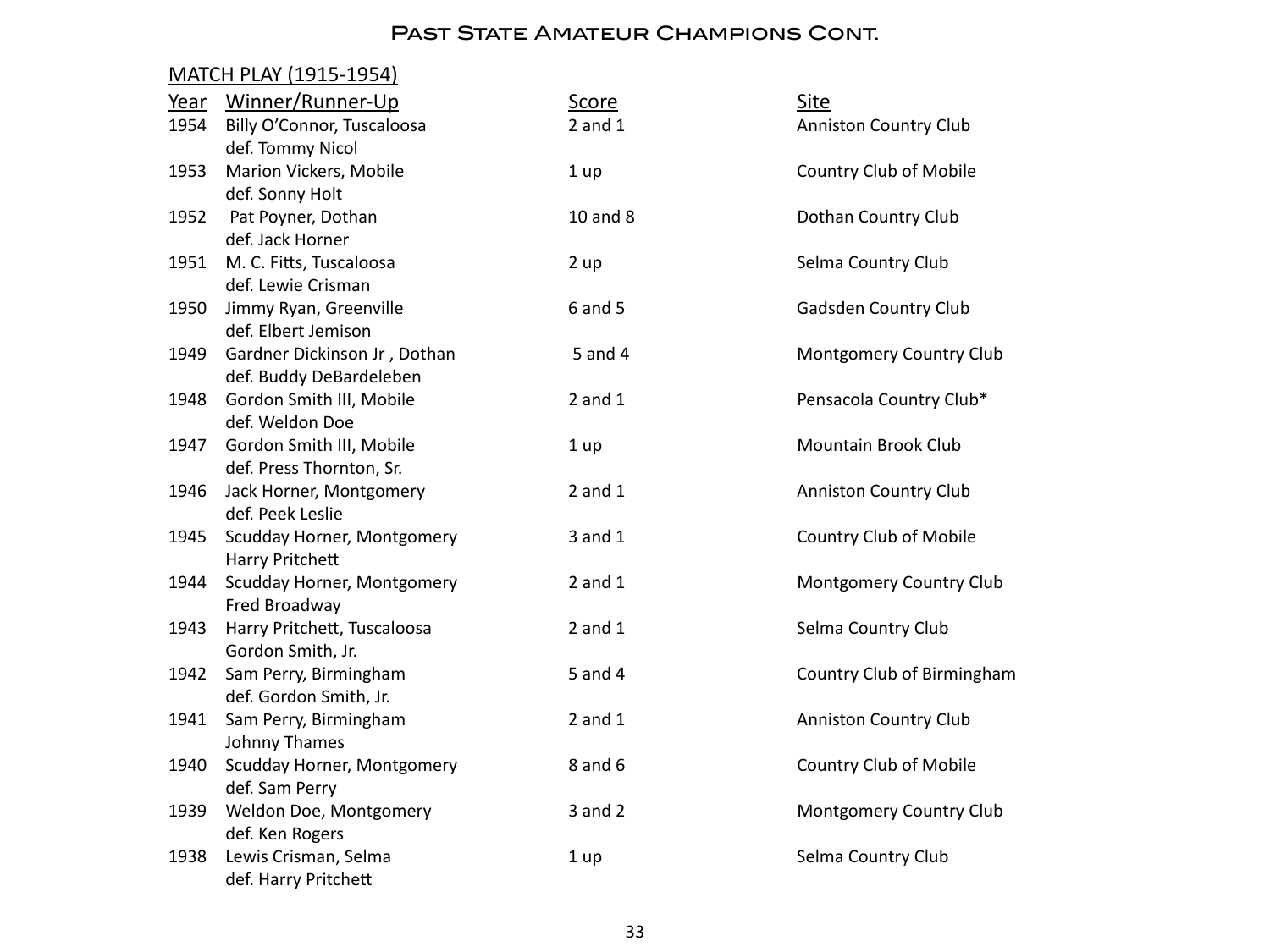| 1937 | Duncan McDavid, Pensacola<br>def. Lewie Chrisman       | 1 up        | Pensacola Country Club*    |
|------|--------------------------------------------------------|-------------|----------------------------|
| 1936 | Johnny Morris, Birmingham<br>def. Ed Finch             | $7$ and $6$ | Country Club of Birmingham |
| 1935 | Sam Perry, Birmingham<br>def. Frank Sitz               | 10 and 9    | Country Club of Mobile     |
| 1934 | Files Crenshaw, Montgomery<br>def. Blue Harris         | 11 and 10   | Montgomery Country Club    |
| 1933 | Johnny Thames, Birmingham<br>def. Frank Blackford      | 5 and 4     | Country Club of Birmingham |
| 1932 | W L Cope, Mobile<br>def. Glenn Crisman                 | 5 and 4     | Pensacola Country Club*    |
| 1931 | Gordon Smith Jr, Mobile<br>def. Harry Pritchett        | 9 and 7     | Country Club of Mobile     |
| 1930 | W L Cope, Mobile<br>def. Sam Perry                     | 38 holes    | Montgomery Country Club    |
| 1929 | Sam Perry, Birmingham<br>def. J.B. Barfield            | $4$ and $3$ | Roebuck Country Club       |
| 1928 | Harry Pritchett, Tuscaloosa<br>def. Gordon Smith, Jr.  | $2$ and $1$ | Country Club of Mobile     |
| 1927 | Bob Munger, Birmingham<br>def. Bill Moughon            | $4$ and $3$ | Country Club of Birmingham |
| 1926 | Glenn Crisman, Selma<br>def. Charles Cullom            | $7$ and $5$ | Montgomery Country Club    |
| 1925 | Glenn Crisman, Selma<br>def. H.W. Woodward             | 10 and 9    | Country Club of Mobile     |
| 1924 | Jimmy Hillhouse, Birmingham score<br>def. Jenks Gillem | unknown     | Roebuck Country Club       |
| 1923 | Glenn Crisman, Selma<br>def. Bob Gregory               | 5 and 4     | Country Club of Mobile     |
| 1922 | Henry Seibels, Birmingham<br>def. John W. Tullis       | $7$ and $5$ | Montgomery Country Club    |
| 1921 | Dr. A B Harris, Birmingham<br>def. Leslie Brownlee     | $5$ and $3$ | Roebuck Country Club       |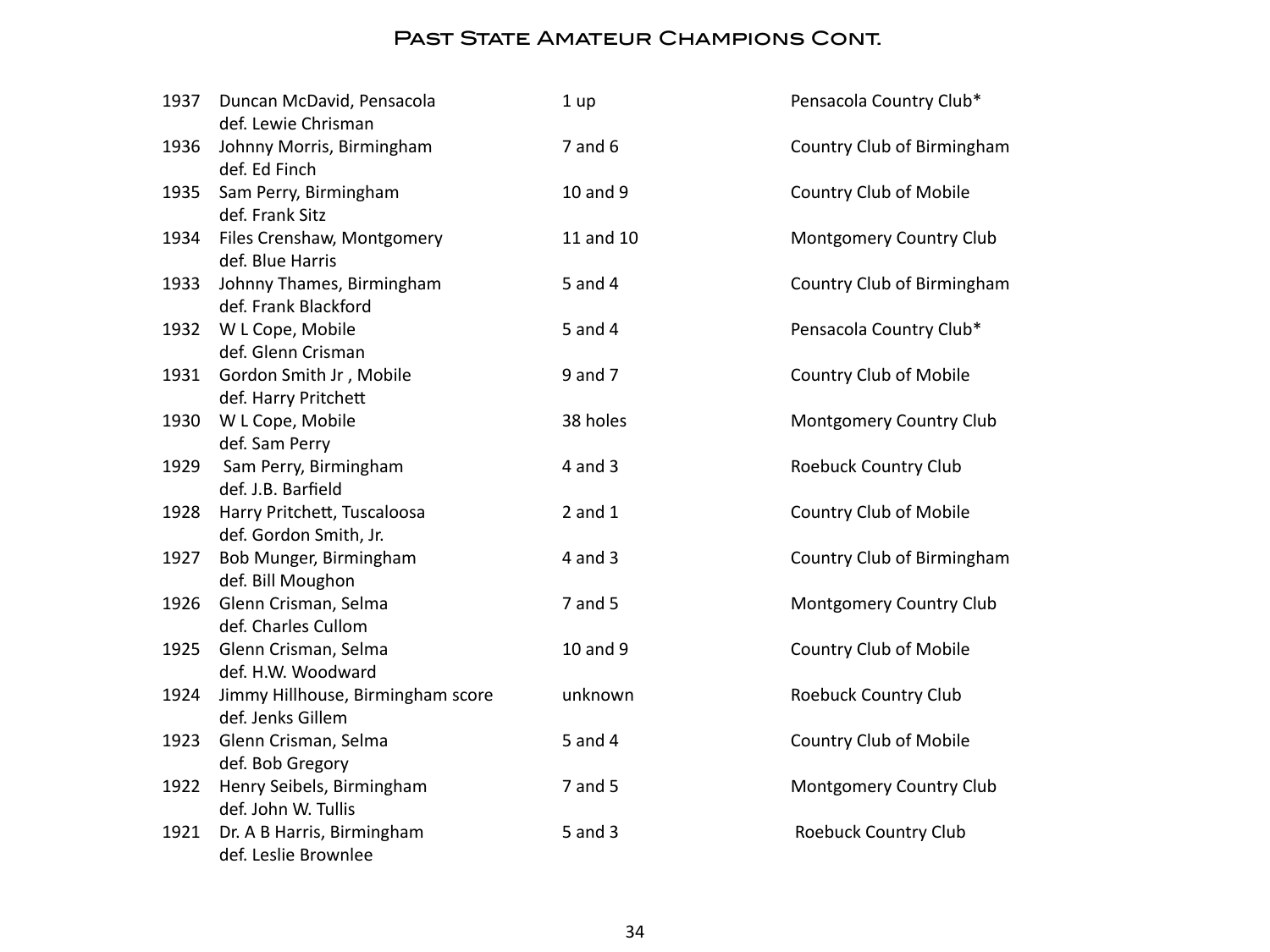| 1920 | Files Crenshaw, Montgomery   | 7 and 5   | <b>Montgomery Country Club</b> |
|------|------------------------------|-----------|--------------------------------|
|      | def. W. Temple Seibels       |           |                                |
| 1919 | Bob Gregory, Birmingham      | 1 up      | Country Club of Birmingham     |
|      | def. Bob Brooke              |           |                                |
| 1918 | Tournament pre-empted by WWI |           |                                |
| 1917 | Tournament pre-empted by WWI |           |                                |
| 1916 | Dr. A. B. Harris, Birmingham | 4 and 3   | Roebuck Country Club           |
|      | def. E.M. Tutwiler, Jr.      |           |                                |
| 1915 | Jack Allison, Birmingham     | 13 and 12 | <b>Montgomery Country Club</b> |
|      | def. Norborne R. Clarke      |           |                                |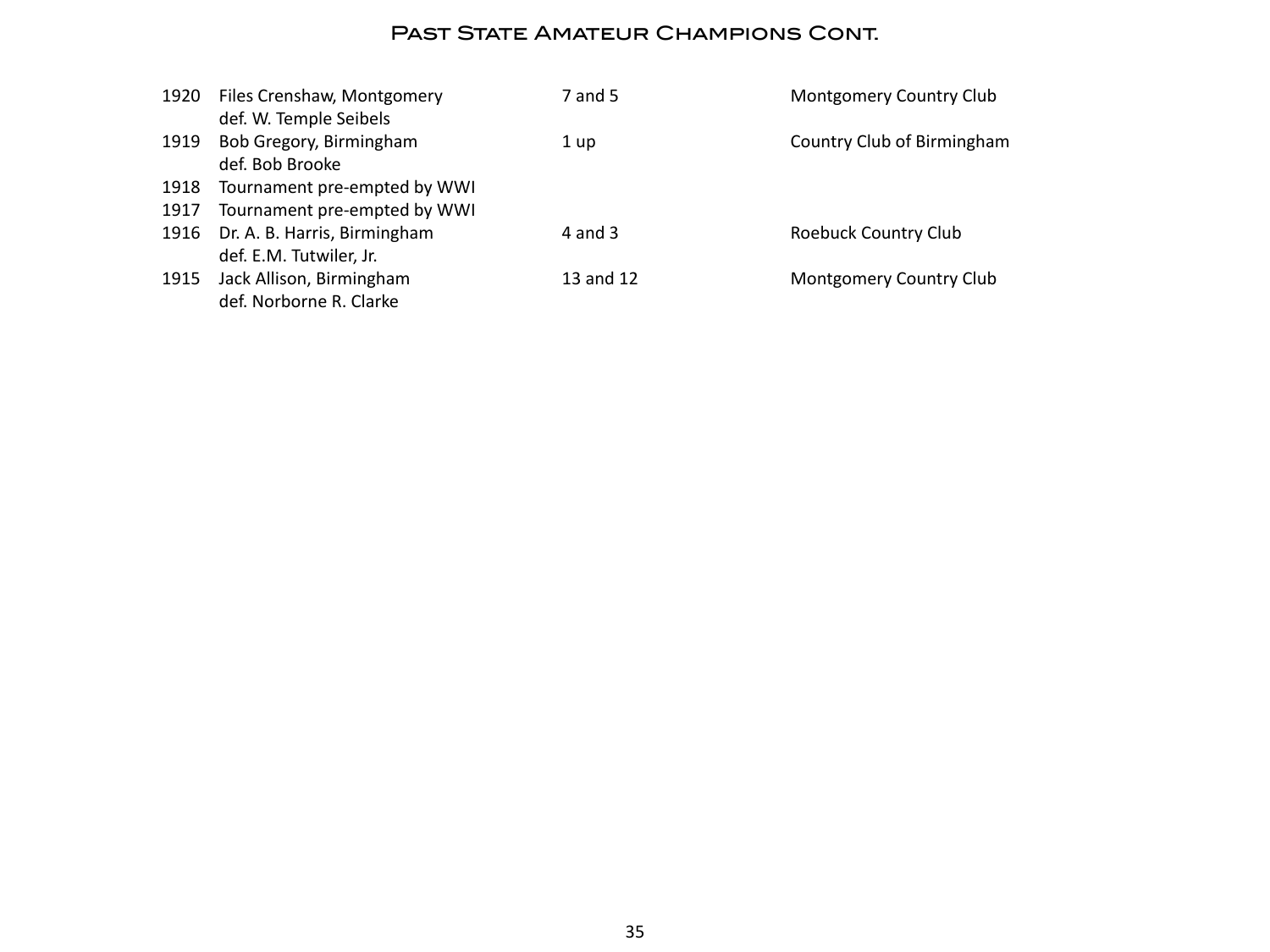

<span id="page-35-0"></span>

# 2017 Women's State Amateur Champion Elaine Wood

Montgomery Country Club, Montgomery, AL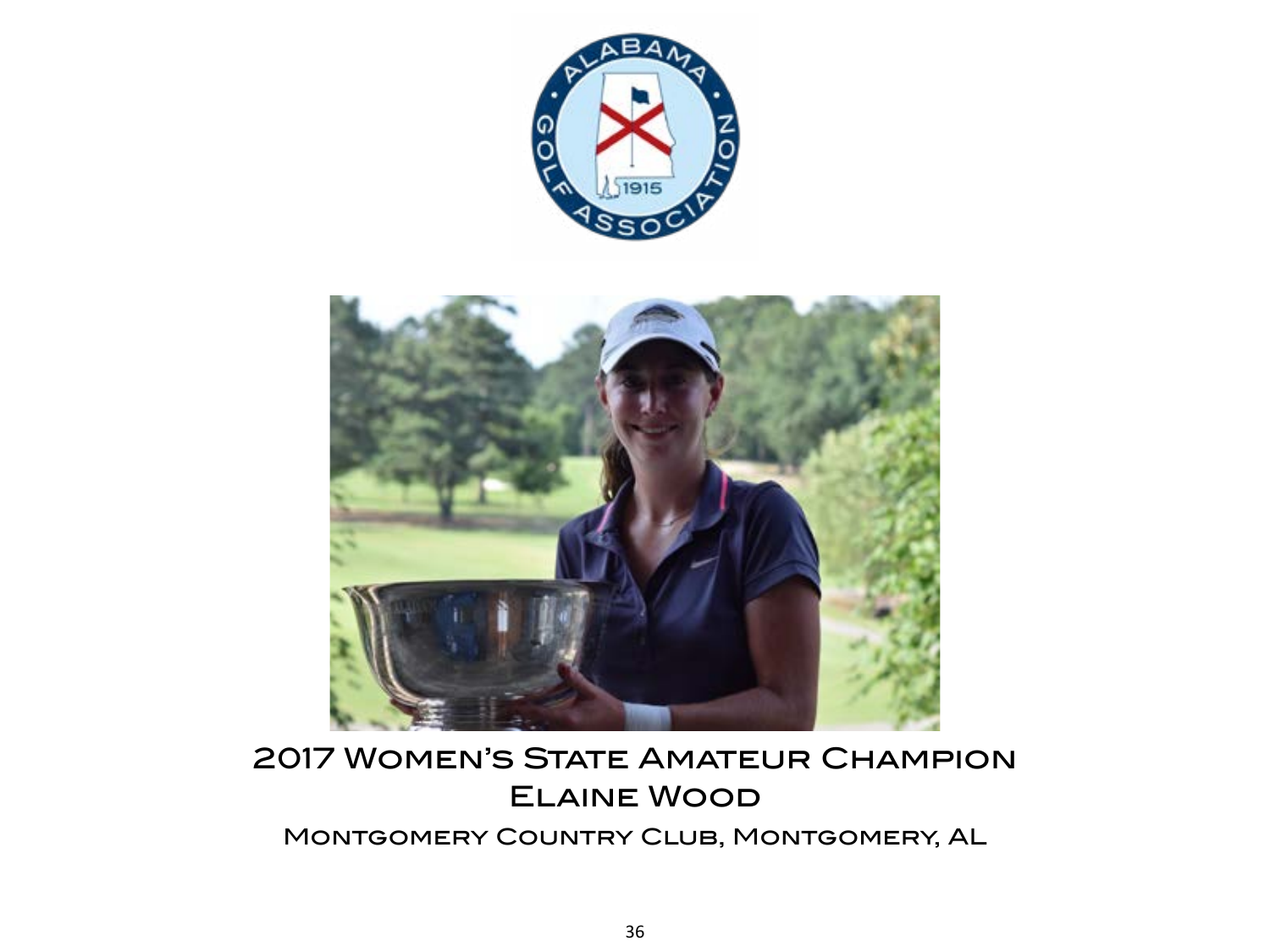# 85th Women's State Amateur Results

#### STROKE PLAY QUALIFYING

#### Championship Division

| $\mathbf{1}$    | Cammie Gray, Northport, Ala.            | $33-34-67(-3)$        |
|-----------------|-----------------------------------------|-----------------------|
| $\overline{2}$  | Jesse Lawley, Rainbow City, Ala.        | 35-35--70 (E)         |
| 3               | Micheala Williams, Athens, Ala.         | $37-34-71 (+1)$       |
| 4               | Elaine Wood, Spanish Fort, Ala.         | $39-34-73 (+3)$       |
| T <sub>5</sub>  | Ally Williams, Athens, Ala.             | $37-37-74 (+4)$       |
| T <sub>5</sub>  | Anna Reid, Demopolis, Ala.              | $37-37-74 (+4)$       |
| T <sub>5</sub>  | Elisabeth Preus, Auburn, Ala.           | $37-37-74 (+4)$       |
| T <sub>5</sub>  | Grayson Gladden, Helena, Ala.           | $36-38-74 (+4)$       |
| T <sub>5</sub>  | Jordan Susce, Birmingham, Ala.          | $39-35--74 (+4)$      |
| T <sub>5</sub>  | Julie Baker, Hoover, Ala.               | $38-36-74 (+4)$       |
| T <sub>5</sub>  | Kyra Plotner, Saraland, Ala.            | $37-37-74 (+4)$       |
| T <sub>5</sub>  | Ryan MacVicar, Tuscaloosa, Ala.         | $37-37-74 (+4)$       |
| T <sub>5</sub>  | Sophie Burks, Montgomery, Ala.          | $35-39-74 (+4)$       |
| T <sub>14</sub> | Ashton Maddaloni, Eclectic, Ala.        | $37-39-76 (+6)$       |
| T14             | Chloe Borders, Jacksonville, Ala.       | $39-37-76 (+6)$       |
| T <sub>16</sub> | Mary Katherine Horton, Birmingham, Ala. | $40-37--77 (+7)$      |
| T <sub>16</sub> | Stephenie Fowler, Tuscaloosa, Ala.      | $38-39-77 (+7)$       |
| T <sub>16</sub> | Susan West, Tuscaloosa, Ala.            | $42 - 35 - -77$ (+7)  |
| T <sub>19</sub> | Hannah Sager, Wetumpka, Ala.            | $41-37-78$ (+8)       |
| T19             | Mychael O'Berry, Hoover, Ala.           | $38-40-78$ (+8)       |
| T21             | Emily Lankford, Huntsville, Ala.        | $38 - 41 - 79$ (+9)   |
| T21             | Molly Norris, Winfield, Ala.            | $39-40-79$ (+9)       |
| 23              | Katelyn Gilmore, Muscle Shoals, Ala.    | $41-39-80 (+10)$      |
| 24              | Heather Nail, Hartselle, Ala.           | $38-43-81 (+11)$      |
| 25              | Layne Dyar, Anniston, Ala.              | $43-39-82 (+12)$      |
| T <sub>26</sub> | Alexis Berger, Alabaster, Ala.          | $42 - 41 - -83 (+13)$ |
| T <sub>26</sub> | Stacy Quilling, Birmingham, Ala.        | $39-44-83 (+13)$      |
| T <sub>28</sub> | Raegan Thompson, Anniston, Ala.         | $40 - 44 - 84 (+14)$  |
| T <sub>28</sub> | Susie Stell, Troy, Ala.                 | $45-39-84 (+14)$      |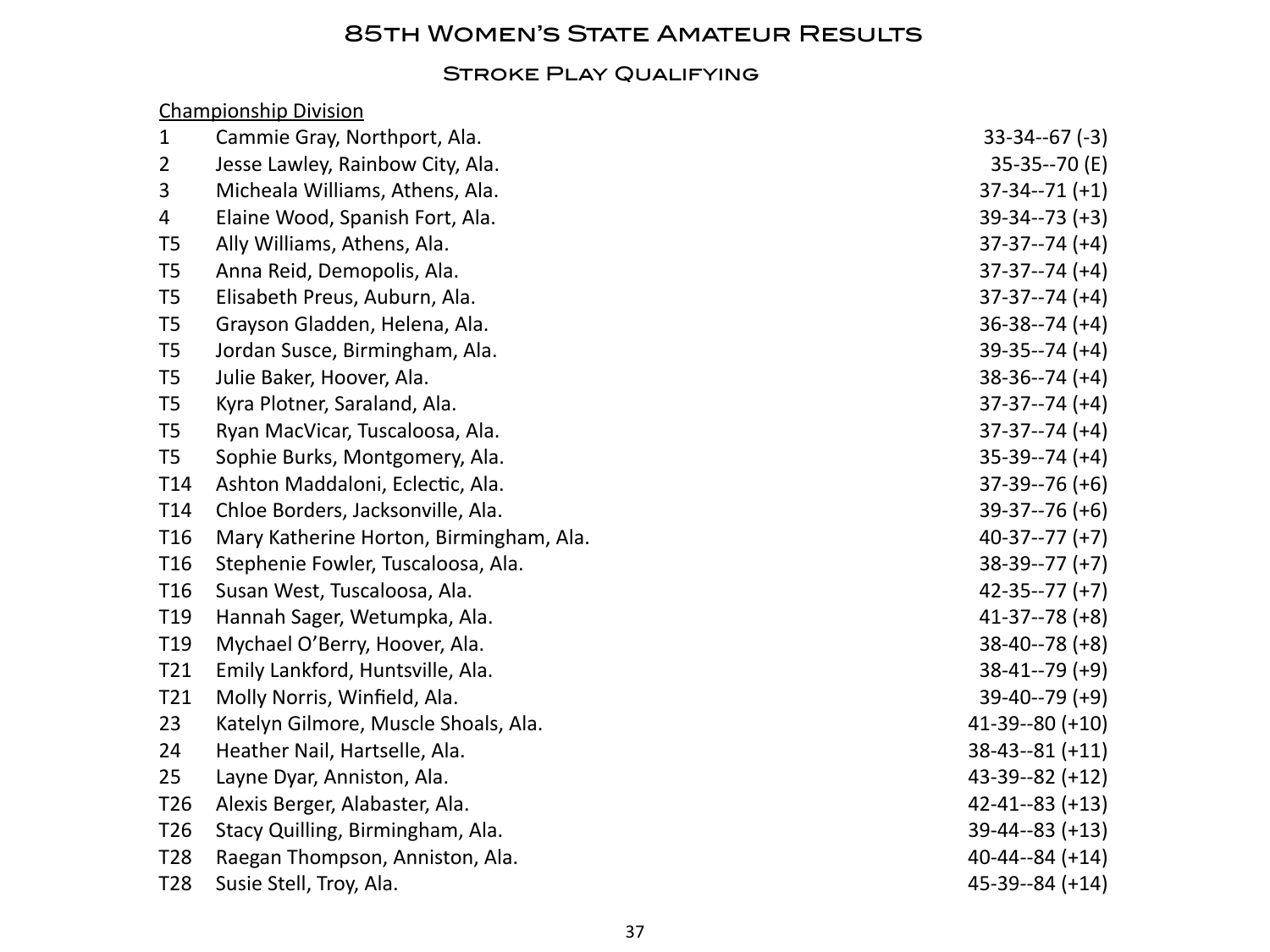#### 85th Women's State Amateur Results

| 30             | Heather Gillenwaters, Madison, Ala.  | $42 - 43 - -85 (+15)$ |
|----------------|--------------------------------------|-----------------------|
| 31             | Lindsey Oxley, Helena, Ala.          | $45 - 41 - -86 (+16)$ |
| 32             | Madilyn Turner, Jacksonville, Ala.   | $44 - 45 - -89$ (+19) |
| 33             | Summer Smith, Prattville, Alabama    | $45-49-94 (+24)$      |
| 34             | Hanna Dyar, Anniston, Ala.           | $49-47-96 (+26)$      |
|                | <b>Tournament Division</b>           |                       |
| $\mathbf{1}$   | Linda Jeffery, Prattville, Ala.      | $42 - 36 - 78$ (+8)   |
| $\overline{2}$ | Lea Green, Mc Calla, Ala.            | $41 - 39 - 80 (+10)$  |
| 3              | Nancy Gavin, Jacksons Gap, Ala.      | WD-WD--WD (WD)        |
|                | <b>Senior Division</b>               |                       |
| $\mathbf{1}$   | Candy Mitchell, Springville, Ala.    | $48-43-91 (+21)$      |
| $\overline{2}$ | Lynn Glover, Birmingham, Ala.        | $50-45-95 (+25)$      |
| 3              | Susan McDaniel, Hoover, Ala.         | $50-51-101 (+31)$     |
| 4              | Terry Pierson, Monroeville, Ala.     | $50-54-104 (+34)$     |
| 5              | Jacqueline Mott, Foley, Ala.         | 49-59--108 (+38)      |
| T6             | Linda Houston, Gulf Shores, Ala.     | $53 - 56 - 109$ (+39) |
| T6             | Sharon Alexander, Millbrook, Ala.    | $52 - 57 - 109 (+39)$ |
| 8              | Stephanie Johnson, Bay Minette, Ala. | $53 - 58 - 111 (+41)$ |
| 9              | Sarah Hazen, Chatom, Ala.            | $58 - 65 - 123 (+53)$ |
| 10             | Sharon Mills, Deatsville, Ala.       | WD-WD--WD (WD)        |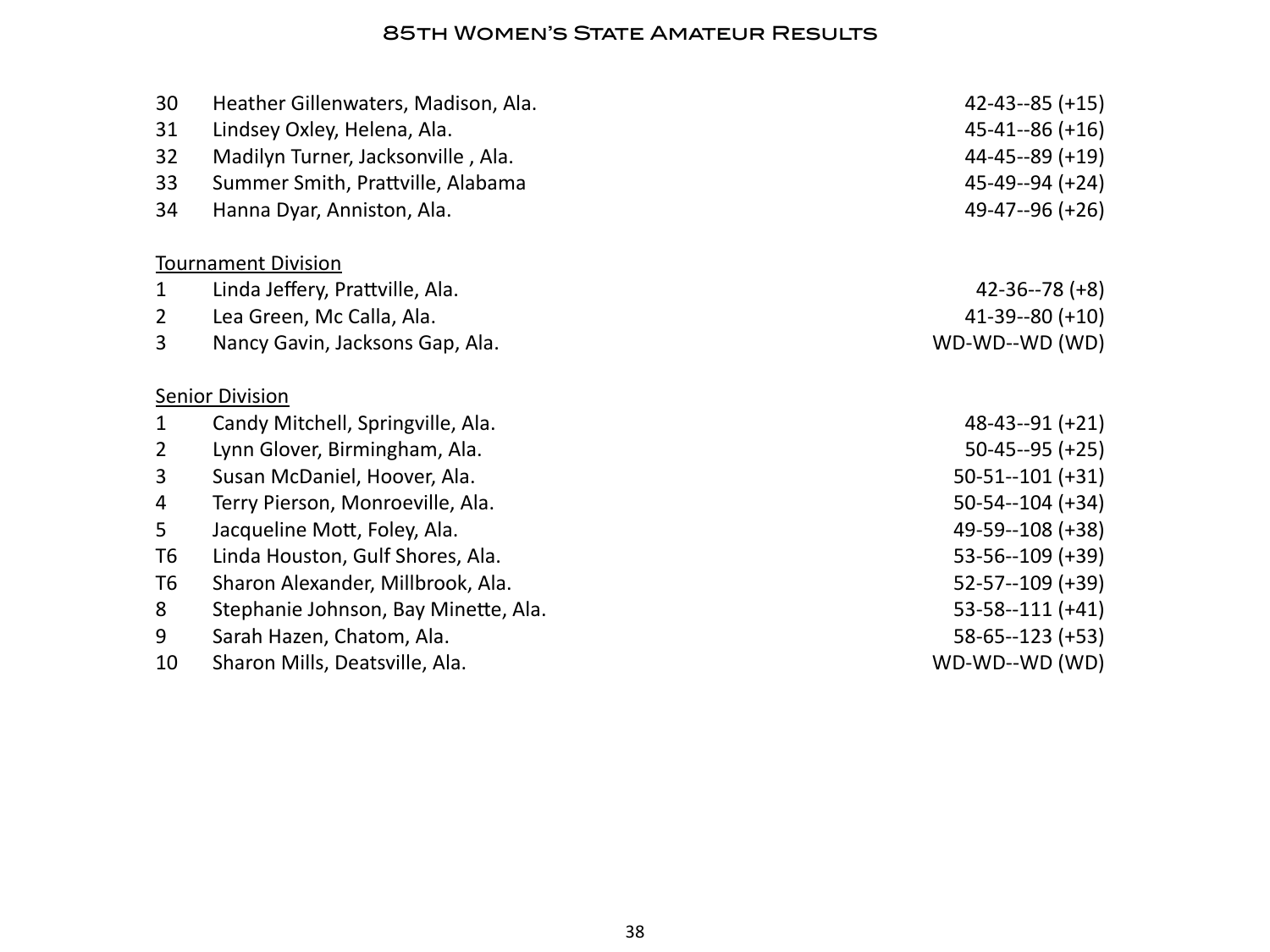### **85TH WOMEN'S STATE AMATEUR MATCH**

| <b>CHAMPIONSHIP</b>                                                                                              |      |                                           |             |
|------------------------------------------------------------------------------------------------------------------|------|-------------------------------------------|-------------|
| Round of 16                                                                                                      |      |                                           |             |
| (1) Cammie Gray                                                                                                  | def. | (16) Susan West                           | 1 up        |
| (8) Ryan MacVicar                                                                                                | def. | (9) Julie Baker                           | 1 up        |
| (4) Elaine Wood                                                                                                  | def. | (13) Ally Williams                        | $2$ and $1$ |
| (12) Jordan Susce                                                                                                | def. | (5) Kyra Plotner                          | $2$ and $1$ |
| (2) Jesse Lawley                                                                                                 | def. | (15) Ashton Maddaloni                     | $2$ and $1$ |
| (7) Sophie Burks                                                                                                 | def. | (10) Grayson Gladden                      | $2$ and $1$ |
| (3) Micheala Williams                                                                                            | def. | (14) Chloe Borders                        | 3 and 1     |
| (6) Elisabeth Preus.                                                                                             | def. | (11) Anna Reid                            | $2$ and $1$ |
| Quarterfinal                                                                                                     |      |                                           |             |
| (1) Cammie Gray                                                                                                  | def. | (8) Ryan MacVicar                         | 2 up        |
| (4) Elaine Wood                                                                                                  | def. | (12) Jordan Susce                         | $2$ and $1$ |
| (2) Jesse Lawley                                                                                                 | def. | (7) Sophie Burks                          | 1 up        |
| (3) Micheala Williams                                                                                            | def. | (6) Elisabeth Preus                       | 1 up        |
| Semifinal                                                                                                        |      |                                           |             |
| (4) Elaine Wood                                                                                                  | def. | (1) Cammie Gray                           | 1 up        |
| (3) Micheala Williams                                                                                            | def. | (2) Jesse Lawley                          | $2$ and $1$ |
| Final                                                                                                            |      |                                           |             |
| (4) Elaine Wood                                                                                                  | def. | (3) Micheala Williams                     | 1 up        |
|                                                                                                                  |      |                                           |             |
|                                                                                                                  |      |                                           |             |
|                                                                                                                  | def. | (9) Julie Baker                           | 2 up        |
|                                                                                                                  | def. |                                           | 1 up        |
|                                                                                                                  | def. |                                           | 2 up        |
| (14) Chloe Borders                                                                                               | def. | (11) Anna Reid                            | $2$ and $1$ |
| <b>CHAMPIONSHIP CONSOLATION</b><br>Quarterfinal<br>(16) Susan West<br>(13) Ally Williams<br>(10) Grayson Gladden |      | (5) Kyra Plotner<br>(15) Ashton Maddaloni |             |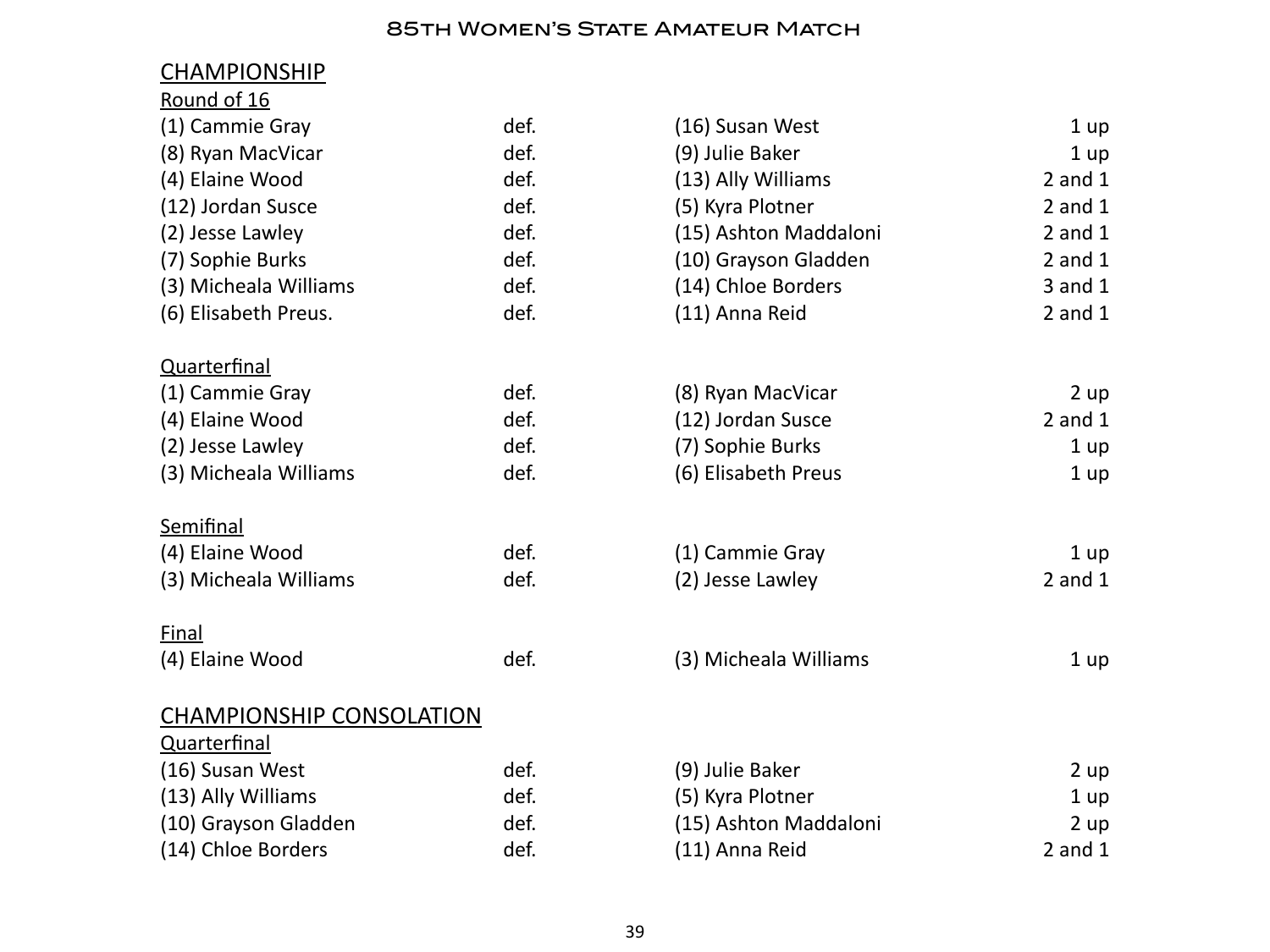#### 85th Women's State Amateur Match Play

| Semifinal                                |      |                           |             |  |  |
|------------------------------------------|------|---------------------------|-------------|--|--|
| (16) Susan West                          | def. | (13) Ally Williams        | 2 up        |  |  |
| (10) Grayson Gladden                     | def. | (14) Chloe Borders        | 1 up        |  |  |
| <b>Final</b>                             |      |                           |             |  |  |
| (16) Susan West                          | def. | (10) Grayson Gladden      |             |  |  |
|                                          |      |                           | 1 up        |  |  |
| <b>CHAMPIONSHIP FLIGHT 1</b>             |      |                           |             |  |  |
| Semifinal                                |      |                           |             |  |  |
| (1) Mary Katherine Horton                | def. | (4) Mychael O'Berry       | 1 up        |  |  |
| (3) Hannah Sager                         | def. | (2) Stephenie Fowler      | 2 up        |  |  |
| Final                                    |      |                           |             |  |  |
| (3) Hannah Sager                         | def. | (1) Mary Katherine Horton | 2 up        |  |  |
|                                          |      |                           |             |  |  |
| <b>CHAMPIONSHIP FLIGHT 1 CONSOLATION</b> |      |                           |             |  |  |
| Final                                    |      |                           |             |  |  |
| (4) Mychael O'Berry                      | def. | (2) Stephenie Fowler      | $2$ and $1$ |  |  |
|                                          |      |                           |             |  |  |
| <b>CHAMPIONSHIP FLIGHT 2</b>             |      |                           |             |  |  |
| Semifinal                                |      |                           |             |  |  |
| (1) Molly Norris                         | def. | (4) Heather Nail          | 1 up        |  |  |
| (2) Emily Lankford                       | def. | (3) Katelyn Gilmore       | 1 up        |  |  |
|                                          |      |                           |             |  |  |
| Final                                    |      |                           |             |  |  |
| (1) Molly Norris                         | def. | (2) Emily Lankford        | 1 up        |  |  |
| <b>CHAMPIONSHIP FLIGHT 2 CONSOLATION</b> |      |                           |             |  |  |
| Final                                    |      |                           |             |  |  |
| (3) Katelyn Gilmore                      | def. | (4) Heather Nail          | Concession  |  |  |
|                                          |      |                           |             |  |  |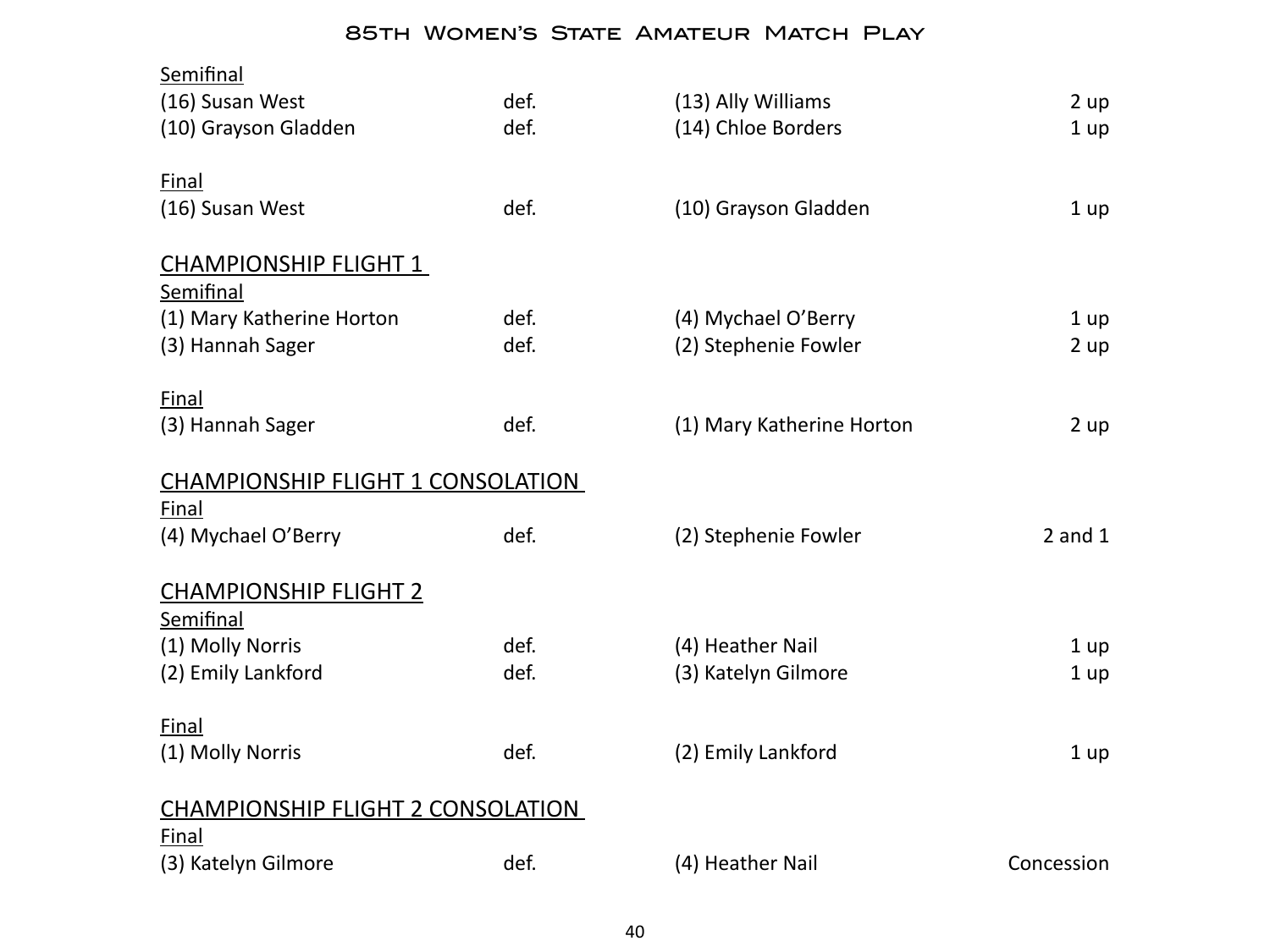#### 85th Women's State Amateur Match Play

| <u>CHAMPIONSHIP FLIGHT 3</u>             |      |                     |                 |
|------------------------------------------|------|---------------------|-----------------|
| Semifinal                                |      |                     |                 |
| (1) Layne Dyar                           | def. | (4) Susie Stell     | 2 up            |
| (3) Stacy Quilling                       | def. | (2) Alexis Berger   | 1 <sub>up</sub> |
| Final                                    |      |                     |                 |
| (1) Layne Dyar                           | def. | (3) Stacy Quilling  | $3$ and $2$     |
| <b>CHAMPIONSHIP FLIGHT 3 CONSOLATION</b> |      |                     |                 |
| Final                                    |      |                     |                 |
| (2) Alexis Berger                        | def. | (4) Susie Stell     | 1 up            |
| <b>CHAMPIONSHIP FLIGHT 4</b>             |      |                     |                 |
| Semifinal                                |      |                     |                 |
| (4) Madilyn Turner                       | def. | (1) Raegan Thompson | 1 up            |
| (2) Heather Gillenwaters                 | def. | (3) Lindsey Oxley   | 3 and 1         |
| Final                                    |      |                     |                 |
| (2) Heather Gillenwaters                 | def. | (4) Madilyn Turner  | $3$ and $2$     |
| <b>CHAMPIONSHIP FLIGHT 4 CONSOLATION</b> |      |                     |                 |
| Final                                    |      |                     |                 |
| (1) Raegan Thompson                      | def. | (3) Lindsey Oxley   | $3$ and $2$     |
| <b>CHAMPIONSHIP FLIGHT 5</b>             |      |                     |                 |
| Final                                    |      |                     |                 |
| (1) Summer Smith                         | def. | (2) Hanna Dyar      | 1 <sub>up</sub> |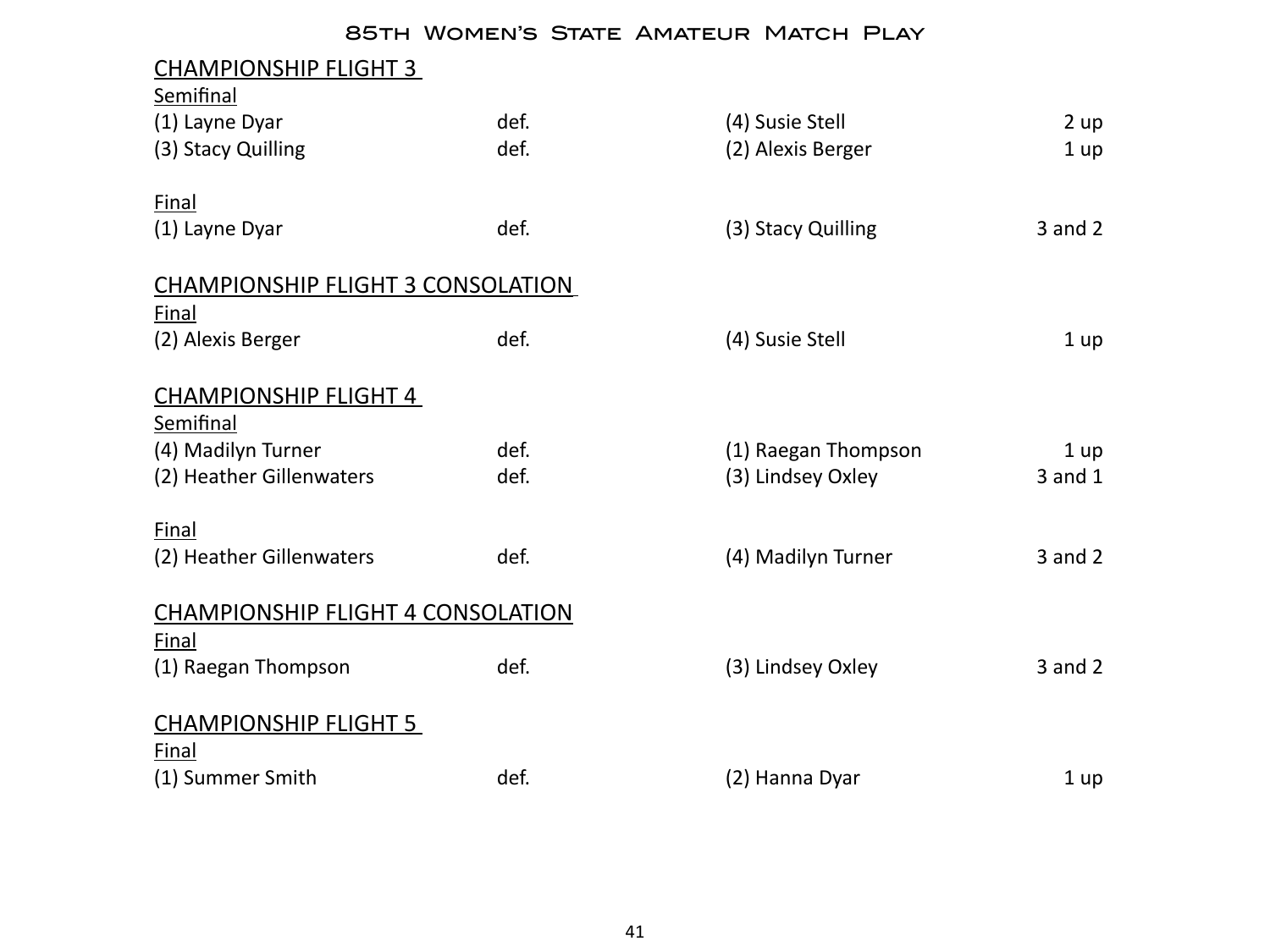### 85th Women's State Amateur Match Play

| <b>TOURNAMENT</b>                   |      |                      |             |
|-------------------------------------|------|----------------------|-------------|
| <b>Final</b>                        |      |                      |             |
| (2) Lea Green                       | def. | (1) Linda Jeffery    | $2$ and $1$ |
|                                     |      |                      |             |
| <b>SENIOR FLIGHT 1</b>              |      |                      |             |
| Semifinal                           |      |                      |             |
| (1) Candy Mitchell                  | def. | (4) Terry Pierson    | $2$ and $1$ |
| (2) Lynn Glover                     | def. | (3) Susan McDaniel   | Withdrew    |
|                                     |      |                      |             |
| Final                               |      |                      |             |
| (1) Candy Mitchell                  | def. | (2) Lynn Glover      | $2$ and $1$ |
|                                     |      |                      |             |
| <b>SENIOR FLIGHT 1 CONSOLATION</b>  |      |                      |             |
| <b>Final</b>                        |      |                      |             |
| (4) Terry Pierson                   | def. | (3) Susan McDaniel   | Concession  |
|                                     |      |                      |             |
| SENIOR FLIGHT 2 (THREE-BALL MATCH)  |      |                      |             |
| <b>Final</b><br>(1) Jacqueline Mott | def. | (2) Sharon Alexander | 5 and 4     |
| (2) Sharon Alexander                | def. | (3) Linda Houston    | $4$ and $3$ |
| (1) Jacqueline Mott                 | def. | (3) Linda Houston    | 5 and 4     |
|                                     |      |                      |             |
| <b>SENIOR FLIGHT 3</b>              |      |                      |             |
| Final                               |      |                      |             |
| (1) Stephanie Johnson               | def. | (2) Sarah Hazen      | $4$ and $3$ |
|                                     |      |                      |             |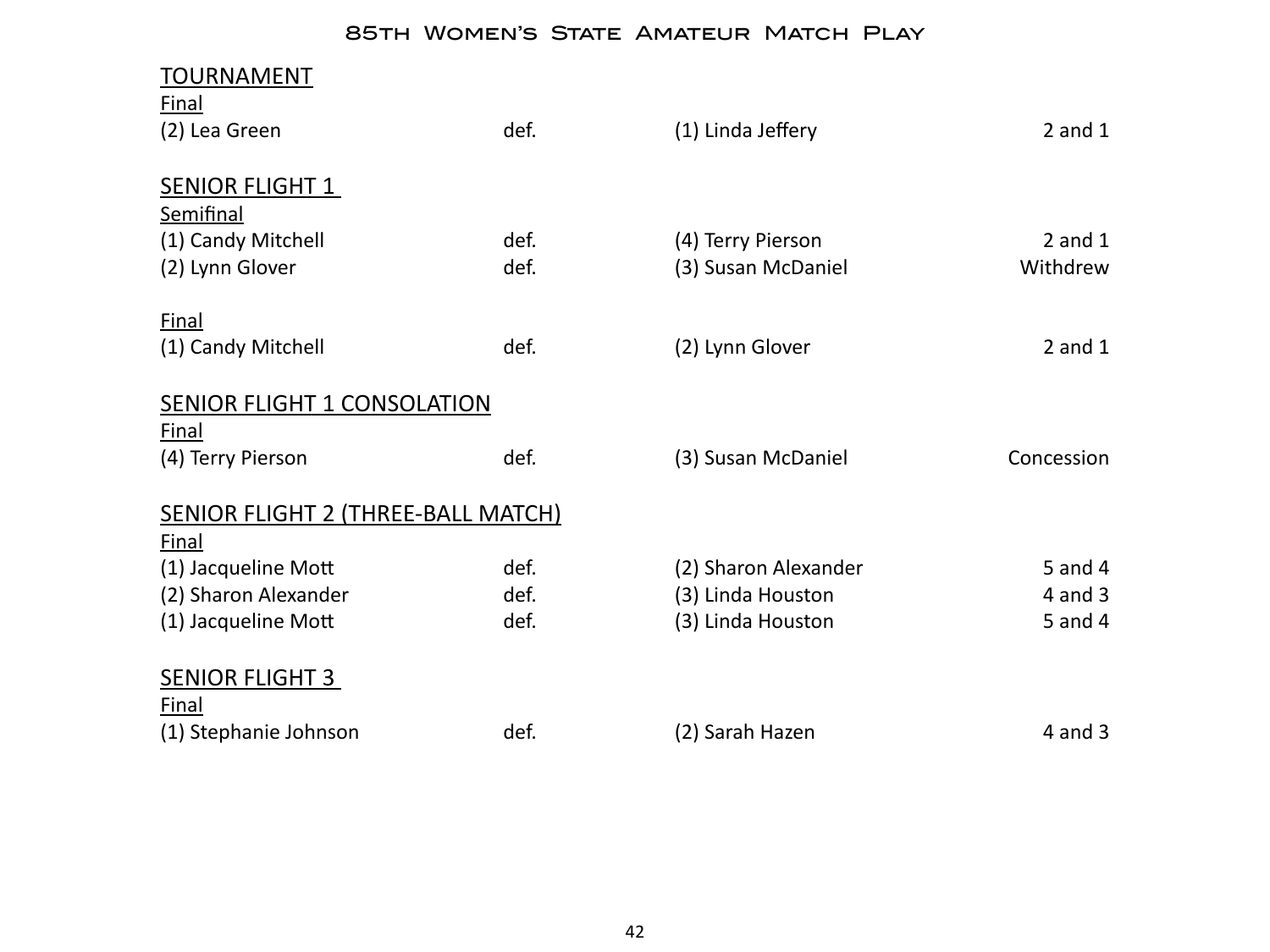| Year | Winner/Runner-Up            | <u>Score</u> | <b>Site</b>                      |
|------|-----------------------------|--------------|----------------------------------|
| 2017 | Elaine Wood                 |              |                                  |
|      | def. Micheala Williams      | 1 up         | <b>Montgomery Country Club</b>   |
| 2016 | Elaine Wood                 |              |                                  |
|      | def. Virginia Green         | $3$ and $2$  | <b>Musgrove Country Club</b>     |
| 2015 | <b>Heather Nail</b>         |              |                                  |
|      | def. Kathy Hartwiger        | 1 up         | Gadsden Country Club             |
| 2014 | Elaine Wood                 |              |                                  |
|      | def. Virginia Green         | $2$ and $1$  | NorthRiver Yacht Club            |
| 2013 | Cammie Gray                 |              |                                  |
|      | def. Lea Green              | $3$ and $2$  | Lakewood Golf Club               |
| 2012 | Kathy Hartwiger             |              |                                  |
|      | def. Alison Hovatter        | $2$ and $1$  | <b>Hoover Country Club</b>       |
| 2011 | Kathy Hartwiger             |              |                                  |
|      | def. Gabi Oubre             | $6$ and $4$  | Heron Lake Country Club          |
| 2010 | Kathy Hartwiger             |              |                                  |
|      | def. Karlin Beck            | 37 holes     | Ol' Colony Golf Complex          |
| 2009 | Jordan Hardy                |              |                                  |
|      | def. Haley Lawrence         | $4$ and $3$  | Willow Point Golf & Country Club |
| 2008 | Sara Grantham               |              |                                  |
|      | def. Kathy Hartwiger        | $3$ and $2$  | <b>Timberline Golf Club</b>      |
| 2007 | Kathy Hartwiger             |              |                                  |
|      | def. Melissa Gooden         | 1 up         | Country Club of Birmingham       |
| 2006 | Kathy Hartwiger             |              |                                  |
|      | def. Connie Bousquet-Miller | $7$ and $6$  | Cypress Lakes Golf & CC          |
| 2005 | Kathy Hartwiger             |              |                                  |
|      | def. JudyTaylor             | 14 and 12    | Cypress Lakes Golf & CC          |
| 2004 | Kathy Hartwiger             |              |                                  |
|      | def. Cynthia Parrish        | 10 and 8     | Heron Lakes Country Club         |
| 2003 | Kathy Hartwiger             |              |                                  |
|      | def. Annie Kirkland         | 8 and 6      | Greystone Golf & Country Club    |
| 2002 | Kathy Hartwiger             |              |                                  |
|      | def. Annie Kirkland         | $4$ and $3$  | Riverchase Country Club          |
| 2001 | <b>Beth Chandler</b>        |              |                                  |
|      | def. Tami Green             | 38 holes     | Dothan National Golf Club        |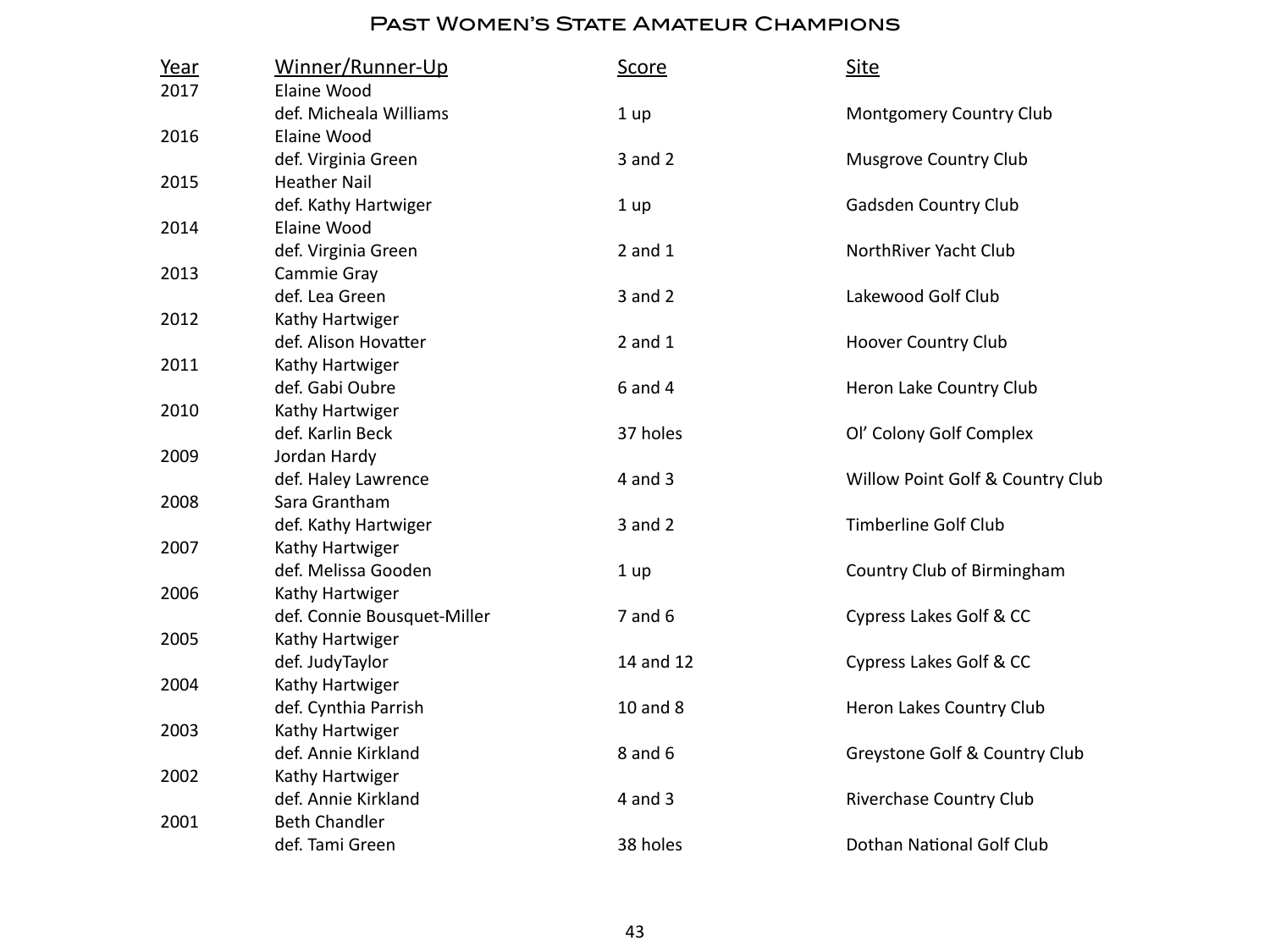| 2000 | Chris Spivey                             |             |                                    |
|------|------------------------------------------|-------------|------------------------------------|
|      | def. Jamie Weaver                        | $2$ and $1$ | Huntsville Country Club            |
| 1999 | Kathy Hartwiger                          |             |                                    |
|      | def. Jamie Weaver                        | 3 and 2     | <b>Inverness Country Club</b>      |
| 1998 | Virginia Derby Grimes                    |             |                                    |
|      | def. Kathy Hartwiger                     | $4$ and $3$ | Saugahatchee Country Club          |
| 1997 | <b>Beth Williams</b>                     |             |                                    |
|      | def. Kathy Hartwiger                     | 38 holes    | Old Overton Club                   |
| 1996 | <b>Chris Spivey</b>                      |             |                                    |
|      | def. Lester Isbell                       | $2$ and $1$ | Valley Hill Country Club           |
| 1995 | Virginia Derby Grimes                    |             |                                    |
|      | Chris Spivey (2nd Place)                 | 69*         | Greystone Golf & Country Club      |
| 1994 | Virginia Derby Grimes                    |             |                                    |
|      | def. Julie LeVan                         | 8 and 7     | Dothan Country Club                |
| 1993 | Virginia Derby                           |             |                                    |
|      | def. Julie LeVan                         | 6 and 5     | <b>Anniston Country Club</b>       |
| 1992 | <b>Missy Tuck</b>                        |             |                                    |
|      | def. Kelli Sanders                       | 5 and 4     | Montgomery Country Club            |
| 1991 | <b>Missy Tuck</b>                        |             |                                    |
|      | def. Chris Spivey                        | $9$ and $8$ | <b>Grayson Valley Country Club</b> |
| 1990 | <b>Chris Spivey</b>                      |             |                                    |
|      | def. Monica Hilger                       | 2 up        | <b>Skyline Country Club</b>        |
| 1989 | Virginia Derby                           |             |                                    |
|      | def. Claire Kyzar<br>Laurie Burns Franks | $7$ and $6$ | Country Club of Birmingham         |
| 1988 | def. Kim Wilcox                          | $4$ and $3$ |                                    |
| 1987 |                                          |             | Olympia Spa Resort                 |
|      | Claire Kyzar<br>def.Michele Drinkard     | 2 up        | Oak Hills Country Club             |
| 1986 | Chris Spivey                             |             |                                    |
|      | def. Lynn Bradley                        | 10 and 8    | Valley Hill Country Club           |
| 1985 | Mary Isbell                              |             |                                    |
|      | def. Chris Spivey                        | $7$ and $6$ | Riverchase Country Club            |
| 1984 | Diane Dean                               |             |                                    |
|      | def. June Mayson                         | 5 and 4     | <b>Gulf Shores Country Club</b>    |
| 1983 | Mary Isbell                              |             |                                    |
|      | def. Claire Kyzar                        | $4$ and $3$ | <b>Grayson Valley Country Club</b> |
|      |                                          |             |                                    |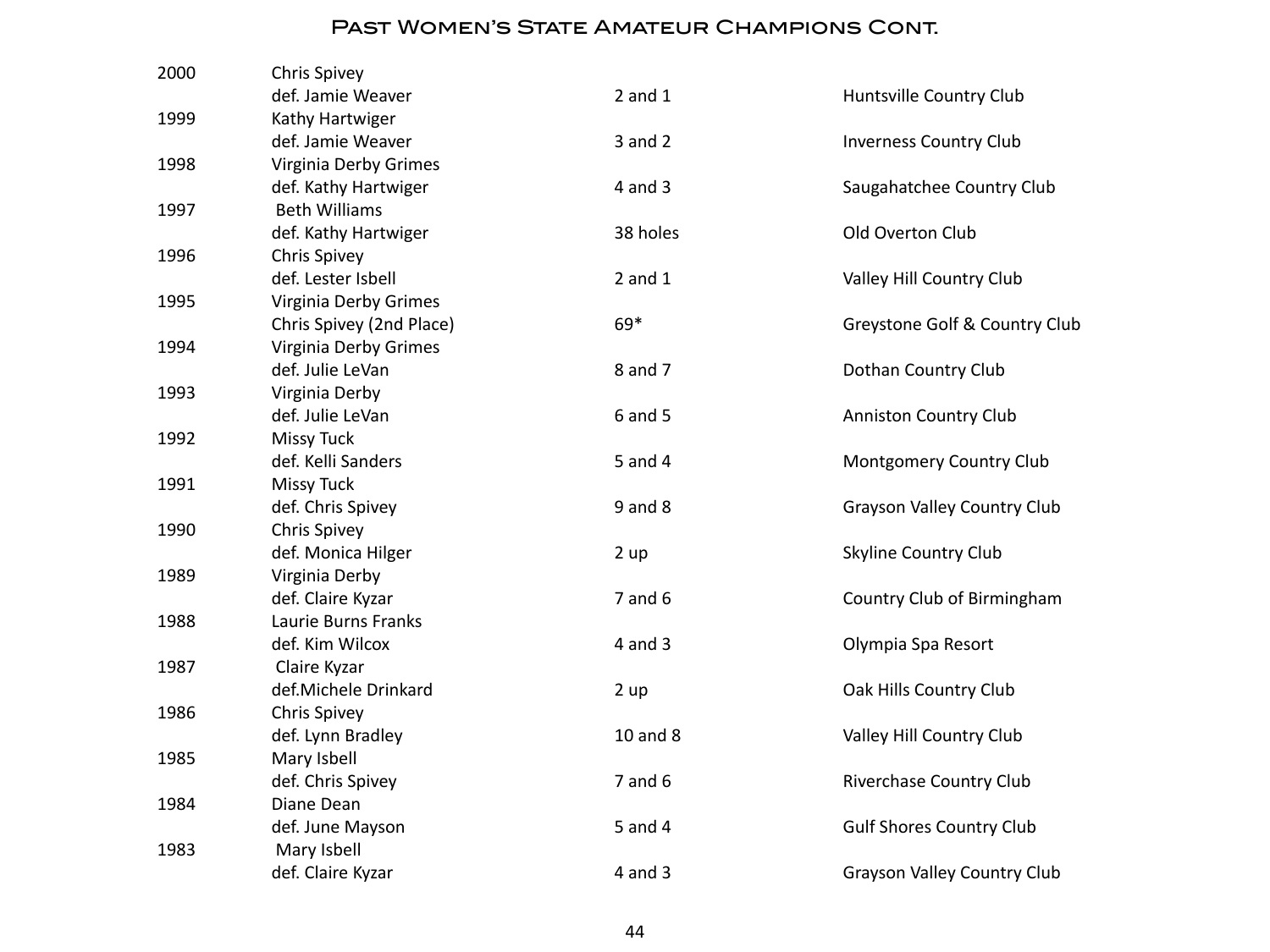| 1982 | Claire Kyzar          |             |                                   |
|------|-----------------------|-------------|-----------------------------------|
|      | def. June Mayson      | $4$ and $2$ | <b>Skyline Country Club</b>       |
| 1981 | <b>Betty Mixon</b>    |             |                                   |
|      | def. Mary Isbell      | 5 and 3     | <b>Anniston Country Club</b>      |
| 1980 | <b>Chris Spivey</b>   |             |                                   |
|      | def. Shannon McAleer  | $3$ and $1$ | Indian Hills Country Club         |
| 1979 | Mary Isbell           |             |                                   |
|      | def. Jane Phillips    | $7$ and $6$ | Montgomery Country Club           |
| 1978 | Jane Reynolds         |             |                                   |
|      | def. Chris Spivey     | 9 and 7     | Dothan Country Club               |
| 1977 | Jane Reynolds         |             |                                   |
|      | def. Ouida Cunningham | $3$ and $1$ | Valley Hill Country Club          |
| 1976 | Jane Reynolds         |             |                                   |
|      | def. Mrs. Pete Mixon  | 1 up        | Country Club of Birmingham        |
| 1975 | Jane Reynolds         |             |                                   |
|      | def. Denise Snellman  | $3$ and $2$ | <b>Burningtree Country Club</b>   |
| 1974 | June Mayson           |             |                                   |
|      | def. Ouida Cunningham | $3$ and $1$ | Country Club of Mobile            |
| 1973 | Martha Jones          |             |                                   |
|      | def. Mrs. Pete Mixon  | $4$ and $3$ | Country Club of Tuscaloosa        |
| 1972 | <b>Beth Barry</b>     |             |                                   |
|      | def. Martha Jones     | 2 up        | Huntsville Country Club           |
| 1971 | Beth Barry            |             |                                   |
|      | def. Mrs. Pete Mixon  | $9$ and $8$ | Dothan Country Club               |
| 1970 | Beth Barry            |             |                                   |
|      | def. Mrs. Pete Mixon  | 10 and 9    | Turtle Point Yacht & Country Club |
| 1969 | Beth Barry            |             |                                   |
|      | def. Judy Jehle       | 8 and 7     | Vestavia Country Club             |
| 1968 | Kathy Farrer          |             |                                   |
|      | def. Beth Barry       | 10 and 8    | Decatur Country Club              |
| 1967 | Joyce Ann Jackson     |             |                                   |
|      | def. Beth Barry       | $2$ and $1$ | <b>Skyline Country Club</b>       |
| 1966 | Kathy Farrer          |             |                                   |
|      | def. Beth Barry       | 1 up        | Willowbrook Country Club          |
| 1965 | Carolyn Smith         |             |                                   |
|      | def. Candy Phillips   | $7$ and $6$ | Selma Country Club                |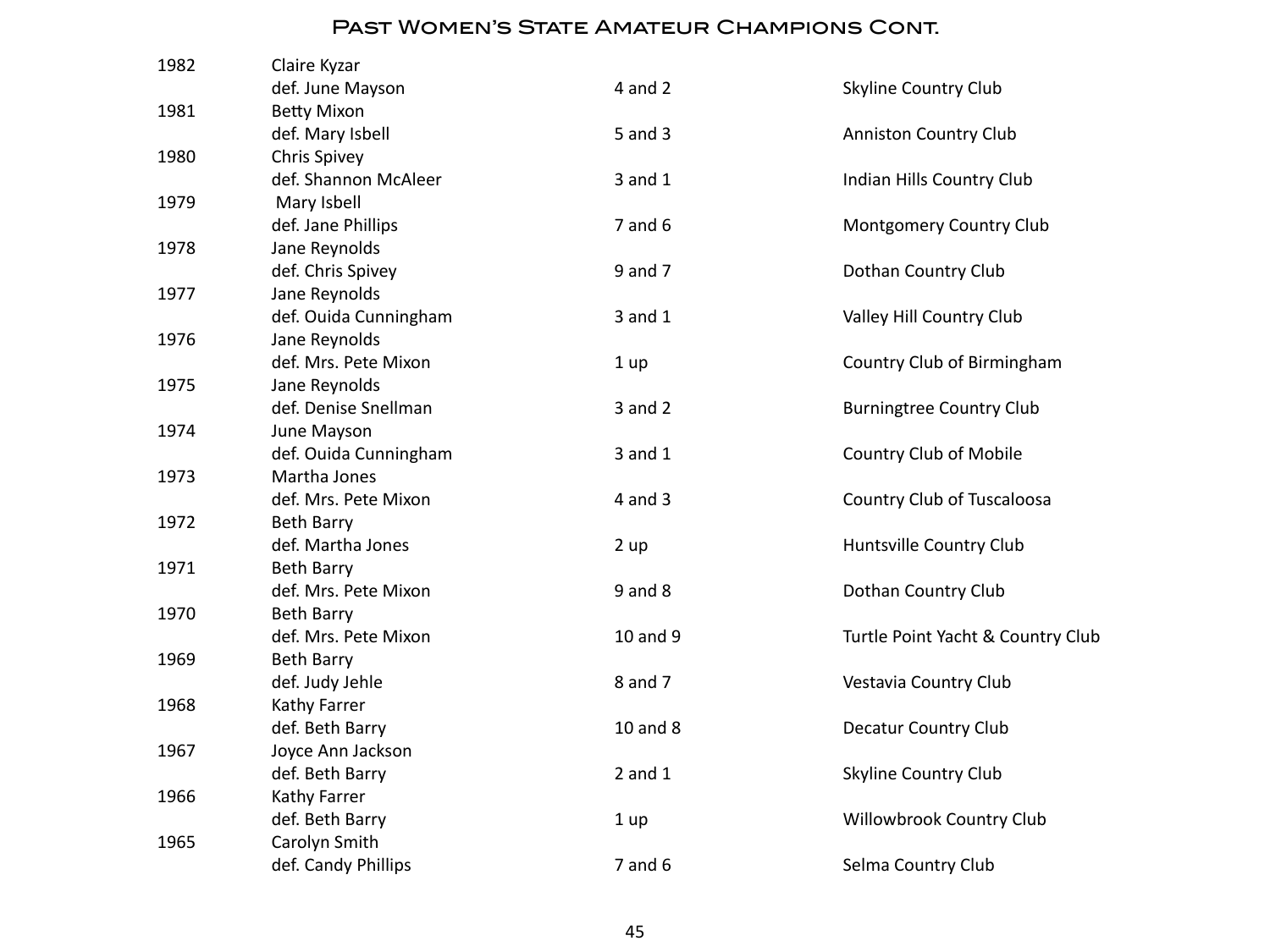| 1964 | Sara Cone                     |             |                                |
|------|-------------------------------|-------------|--------------------------------|
|      | def. Mary McCutcheon          | 37 holes    | <b>Montgomery Country Club</b> |
| 1963 | Ann Upchurch                  |             |                                |
|      | def. Carolyn Smith            | 1 up        | Country Club of Birmingham     |
| 1962 | June Mayson                   |             |                                |
|      | def. Mrs. Sam Byrd            | $4$ and $3$ | <b>Country Club of Mobile</b>  |
| 1961 | Mrs. Sam Byrd                 |             |                                |
|      | def. Carolyn Smith            | $3$ and $2$ | Country Club of Tuscaloosa     |
| 1960 | Minnie Lee Ashley             |             |                                |
|      | def. Mrs. Dolphus Pruett      | 5 and 4     | Gadsden Country Club           |
| 1959 | June Mayson                   |             |                                |
|      | def. Mary McCutcheon          | 5 and 3     | <b>Mountain Brook Club</b>     |
| 1958 | Minnie Lee Ashley             |             |                                |
|      | def. June Mayson              | 5 and 4     | <b>Anniston Country Club</b>   |
| 1957 | June Mayson                   |             |                                |
|      | def. Mary McCutcheon          | 6 and 5     | Vestavia Country Club          |
| 1956 | Ann Upchurch                  |             |                                |
|      | def. Mrs. Richard Metz        | $9$ and $8$ | Montgomery Country Club        |
| 1955 | <b>Bee McWane</b>             |             |                                |
|      | def. Joann Prentice           | 4 and 3     | <b>Country Club of Mobile</b>  |
| 1954 | Joann Prentice                |             |                                |
|      | def. Bee McWane<br>Bee McWane | 39 holes    | Dothan Country Club            |
| 1953 | def. Joann Prentice           |             |                                |
| 1952 | Bee McWane                    | 3 and 1     | Country Club of Tuscaloosa     |
|      | def. Joann Prentice           | 6 and 5     | Country Club of Birmingham     |
| 1951 | Mrs. Harry Webb               |             |                                |
|      | def. Ann Upchurch             | $2$ and $1$ | Gadsden Country Club           |
| 1950 | <b>Bee McWane</b>             |             |                                |
|      | def. Babs Blakely             | $7$ and $6$ | <b>Mountain Brook Club</b>     |
| 1949 | <b>Bee McWane</b>             |             |                                |
|      | def. Babs Blakely             | 4 and 3     | <b>Anniston Country Club</b>   |
| 1948 | Bee McWane                    |             |                                |
|      | def. Mrs. F.H. Roos           | 21 holes**  | Country Club of Mobile         |
| 1947 | Joy Culverhouse               |             |                                |
|      | def. Bee McWane               | 6 and 4     | Beauvoir CC (Montgomery CC)    |
|      |                               |             |                                |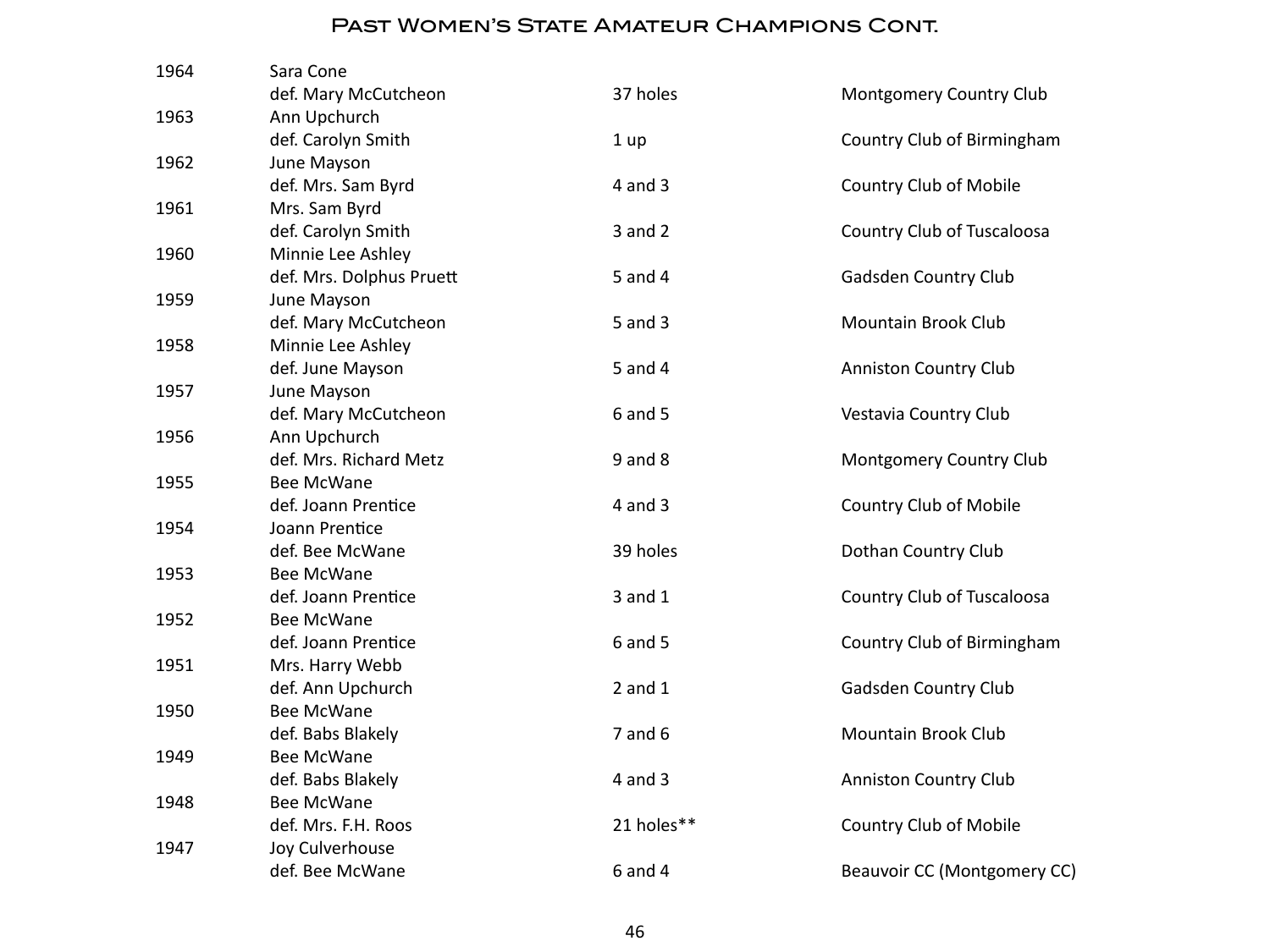| 1946 | Ann Samford                    |             |                               |
|------|--------------------------------|-------------|-------------------------------|
|      | def. Mrs. Chester Zahn         | $2$ and $1$ | Country Club of Birmingham    |
| 1945 | Championship Not Played (WWII) |             |                               |
| 1944 | Championship Not Played (WWII) |             |                               |
| 1943 | Championship Not Played (WWII) |             |                               |
| 1942 | Championship Not Played (WWII) |             |                               |
| 1941 | Joy McCann                     |             |                               |
|      | def. Mrs. Ed May               | 6 and 5     | Country Club of Tuscaloosa    |
| 1940 | Mrs. Roderick Trilck           |             |                               |
|      | def. Mrs. Alan Knox            | $9$ and $8$ | <b>Country Club of Mobile</b> |
| 1939 | Lucille Vredenburgh            |             |                               |
|      | def. Mrs. Sam Friedman         | $3$ and $2$ | Beauvoir CC (Montgomery CC)   |
| 1938 | Mrs. Ralph Carter              |             |                               |
|      | def. Joy McCann                | 10 and 9    | <b>Mountain Brook Club</b>    |
| 1937 | Mrs. Bee Cockrell              |             |                               |
|      | def. Mrs. Carl Hess            | $4$ and $3$ | Gadsden Country Club          |
| 1936 | Mrs. Bee Cockrell              |             |                               |
|      | def. Mrs. Roderick Trilck      | $6$ and $4$ | <b>Anniston Country Club</b>  |
| 1935 | Mrs. Roderick Trilck           |             |                               |
|      | def. Mrs. Taylor Peck          | $2$ and $1$ | <b>Country Club of Mobile</b> |
| 1934 | Adekine Liebold                |             |                               |
|      | def. Margaret Smith            | $3$ and $2$ | Country Club of Birmingham    |
| 1933 | Margaret Smith                 |             |                               |
|      | def. Mrs. Bee Cockrell         | $3$ and $2$ | <b>Mountain Brook Club</b>    |
| 1932 | Margaret Smith                 |             |                               |
|      | def. Mrs. Frank Barnes         | 5 and 4     | Beauvoir CC (Montgomery CC)   |
| 1931 | Mrs. B. Cockrell               |             |                               |
|      | def. Mrs. R. Trilck            | $2$ and $1$ | <b>Anniston Country Club</b>  |
| 1930 | Mrs. Carl Hess                 |             |                               |
|      | def. Mrs. Frank Barnes         | 2 up        | <b>Anniston Country Club</b>  |
| 1929 | Mrs. H.S. Geismer              |             |                               |
|      | def. Mrs. Carl Hess            | 5 and 3     | Country Club of Birmingham    |

\*event shortened to 18 holes of stroke play due to Hurricane Opal \*\*final was a scheduled 18 hole match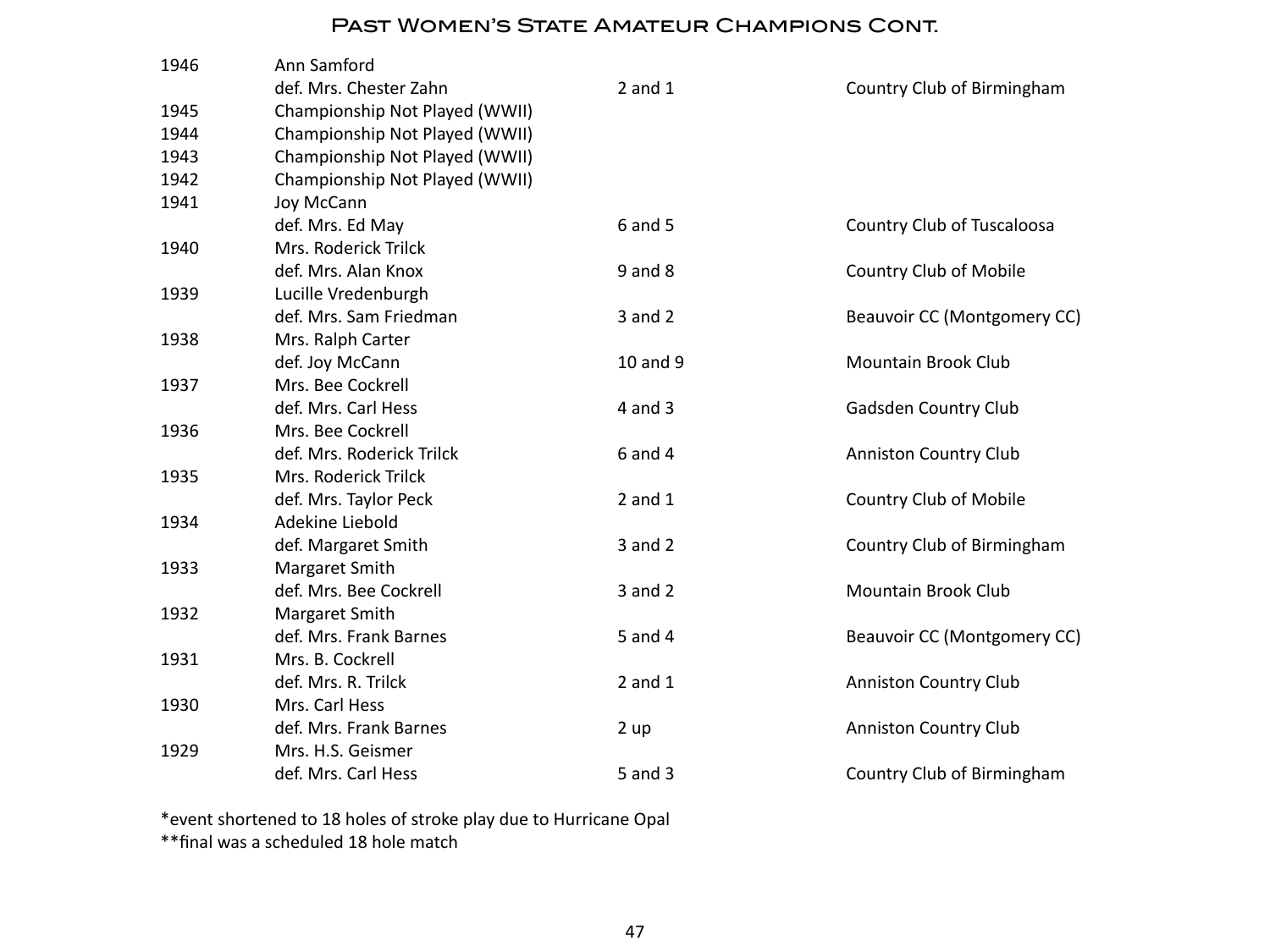

# 2017 Girls State Junior Champion Michaela Morard Valley Hill Country Club, Huntsville, AL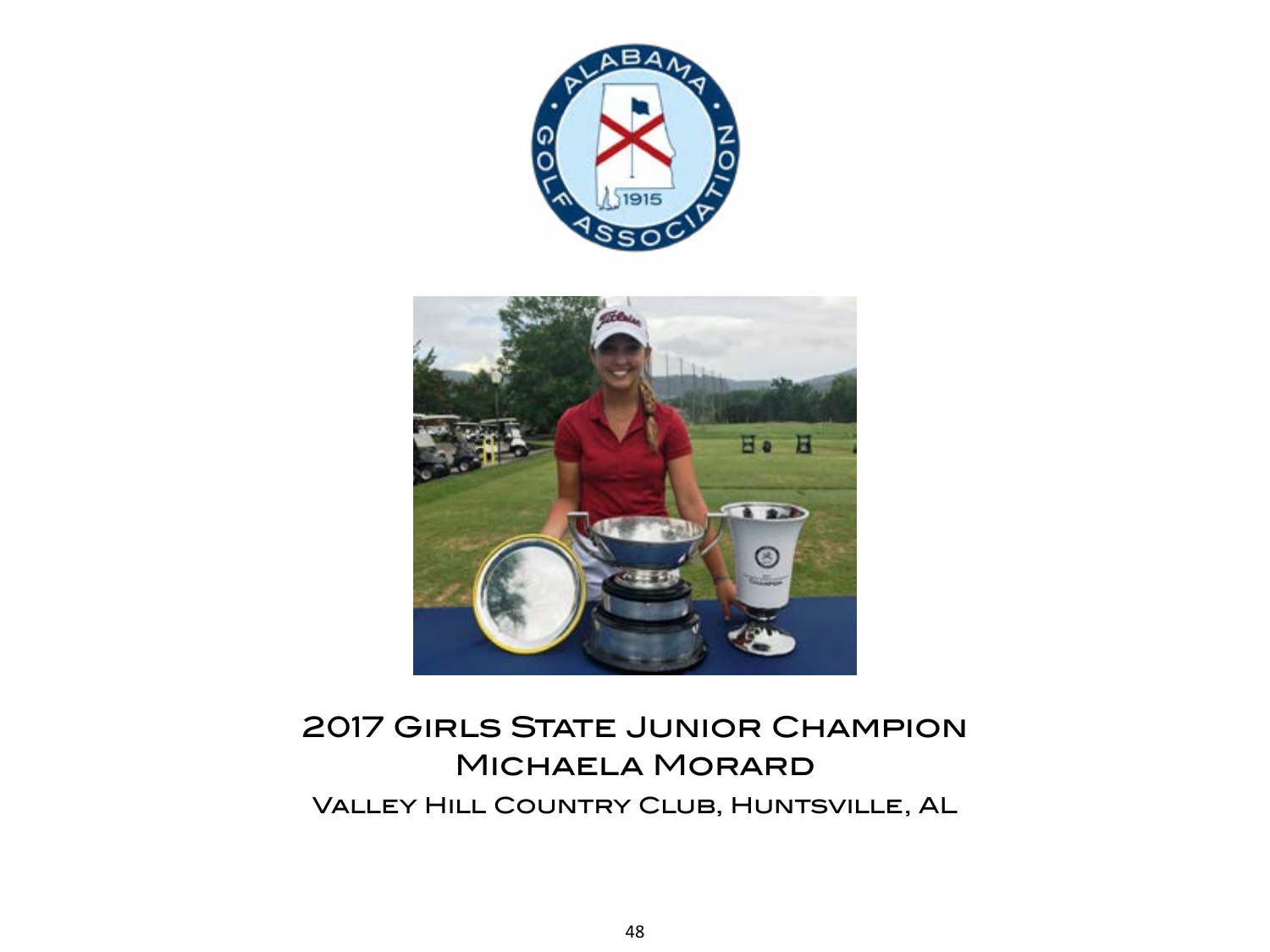# **54TH GIRLS STATE JUNIOR RESULTS**

Championship (14-18)

| $\mathbf{1}$    | Michaela Morard, Huntsville, Ala.          | $68 - 70 - 67 - 205$ $(-11)$ |
|-----------------|--------------------------------------------|------------------------------|
| $\overline{2}$  | Ally Williams, Athens, Ala.                | 74-76-69--219 (+3)           |
| 3               | Sophie Burks, Montgomery, Ala.             | $78-73-72-223$ (+7)          |
| 4               | Karlee Allen, Berry, Ala.                  | $71-80-75-226$ (+10)         |
| 5               | Stephenie Fowler, Tuscaloosa, Ala.         | $77 - 76 - 74 - 227$ (+11)   |
| 6               | Carson McKie, Hoover, Ala.                 | 75-79-74--228 (+12)          |
| 7               | Caroline MacVicar, Tuscaloosa, Ala.        | 77-79-75--231 (+15)          |
| 8               | Mary Trammell, Birmingham, Ala.            | $84-76-75-235 (+19)$         |
| T <sub>9</sub>  | Sarah Utley, Hampton Cove, Ala.            | 82-83-74--239 (+23)          |
| T <sub>9</sub>  | Lauren Elise Gilchrist, Spanish Fort, Ala. | 75-78-86--239 (+23)          |
| 11              | Kate MacVicar, Tuscaloosa, Ala.            | 79-83-79--241 (+25)          |
| 12              | Erika Allen, Berry, Ala.                   | 77-85-80--242 (+26)          |
| T <sub>13</sub> | Emilia Smith, Enterprise, Ala.             | $80-86-77-243$ (+27)         |
| T <sub>13</sub> | Mikayla Dubnik, Hartselle, Ala.            | $80-83-80-243$ (+27)         |
| 15              | Anna Margaret Hays, Muscle Shoals, Ala.    | 76-86-83--245 (+29)          |
| 16              | Robyn Blakey, Vandiver, Ala.               | $80 - 85 - 81 - 246$ (+30)   |
| 17              | Savannah Johnson, Hampton Cove, Ala.       | $82 - 86 - 84 - 252$ (+36)   |
| T <sub>18</sub> | Kate Dean, Fairhope, Ala.                  | $85 - 83 - 86 - 254$ (+38)   |
| T <sub>18</sub> | Gentry Scott, Jemison, Ala.                | $91 - 81 - 82 - 254$ (+38)   |
| 20              | Grace Narrell, Union Grove, Ala.           | $86 - 84 - 87 - 257$ (+41)   |
| 21              | Alexa Waugh, Meridianville, Ala.           | $87-87-87-261$ (+45)         |
| 22              | Aubrie Cagle, Meridianville, Ala.          | $85-94-85-264$ (+48)         |
| 23              | Rosie Wiethop, Madison, Ala.               | $95-83-89-267$ (+51)         |
| 24              | Mara Pastores, Huntsville, Ala.            | 88-88-95--271 (+55)          |
| 25              | Reagan Malone, Arab, Ala.                  | 94-92-103--289 (+73)         |
| 26              | Claire Newby, Meridianville, Ala.          | 106-93-96--295 (+79)         |
| 27              | Abbagail Brown, Eva, Ala.                  | 97-98-101--296 (+80)         |
| 28              | Sydney Lake, Northport, Ala.               | 98-101-99--298 (+82)         |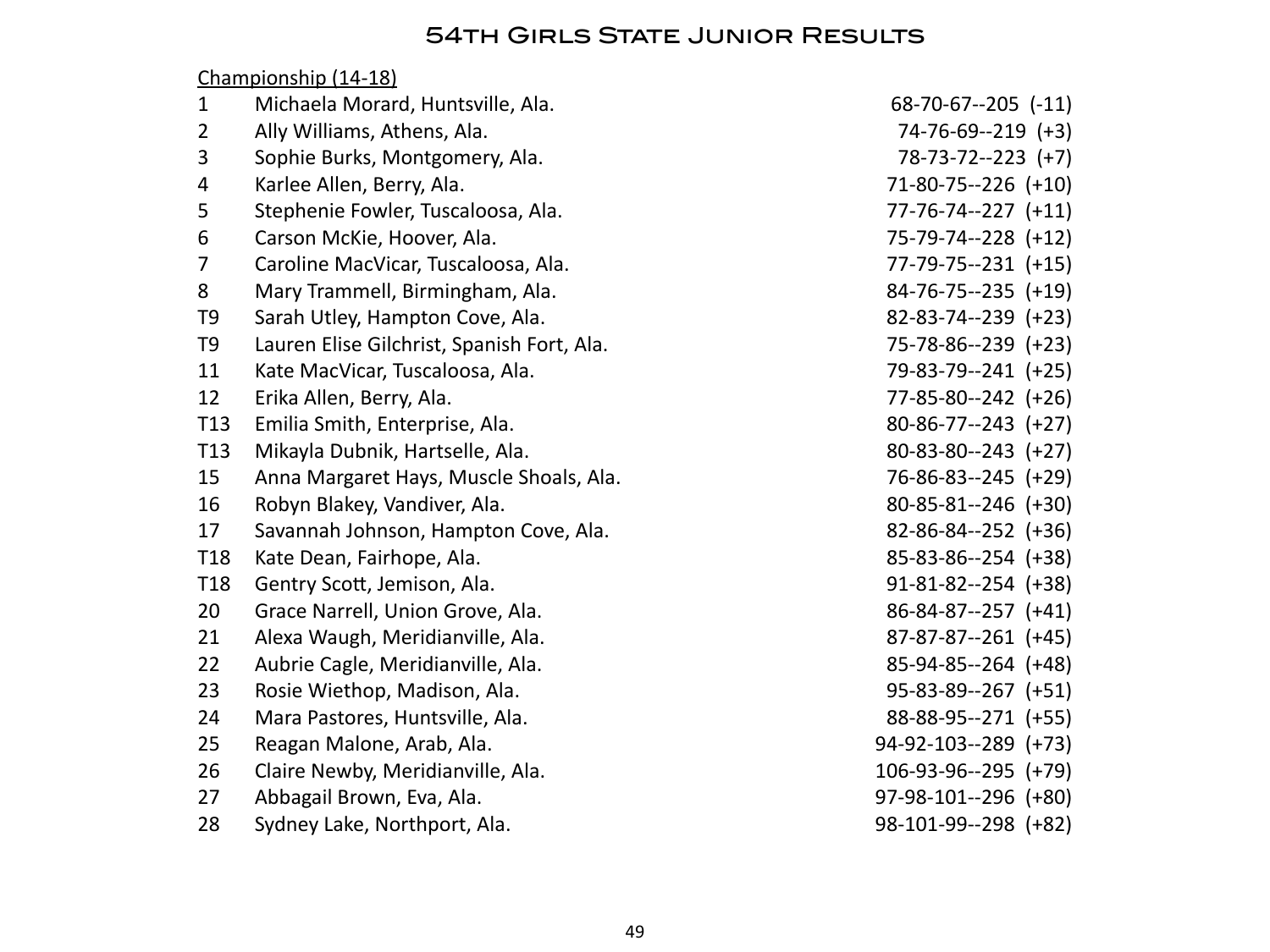#### **54TH GIRLS STATE JUNIOR RESULTS CONT.**

# 16-18 Age Division

| $\mathbf 1$    | Ally Williams, Athens, Ala.             | $74-76-69-219$ (+3)        |
|----------------|-----------------------------------------|----------------------------|
| $\overline{2}$ | Sophie Burks, Montgomery, Ala.          | $78-73-72-223$ (+7)        |
| 3              | Karlee Allen, Berry, Ala.               | $71-80-75-226$ (+10)       |
| 4              | Stephenie Fowler, Tuscaloosa, Ala.      | $77 - 76 - 74 - 227$ (+11) |
| 5              | Carson McKie, Hoover, Ala.              | 75-79-74--228 (+12)        |
| 6              | Mary Trammell, Birmingham, Ala.         | $84-76-75-235 (+19)$       |
| $\overline{7}$ | Anna Margaret Hays, Muscle Shoals, Ala. | $76 - 86 - 83 - 245$ (+29) |
| 8              | Savannah Johnson, Hampton Cove, Ala.    | $82 - 86 - 84 - 252$ (+36) |
| 9              | Kate Dean, Fairhope, Ala.               | $85 - 83 - 86 - 254$ (+38) |
| 10             | Grace Narrell, Union Grove, Ala.        | $86 - 84 - 87 - 257$ (+41) |
| 11             | Rosie Wiethop, Madison, Ala.            | $95 - 83 - 89 - 267$ (+51) |
| 12             | Mara Pastores, Huntsville, Ala.         | 88-88-95--271 (+55)        |
| 13             | Claire Newby, Meridianville, Ala.       | $106-93-96--295 (+79)$     |
| 14             | Sydney Lake, Northport, Ala.            | 98-101-99--298 (+82)       |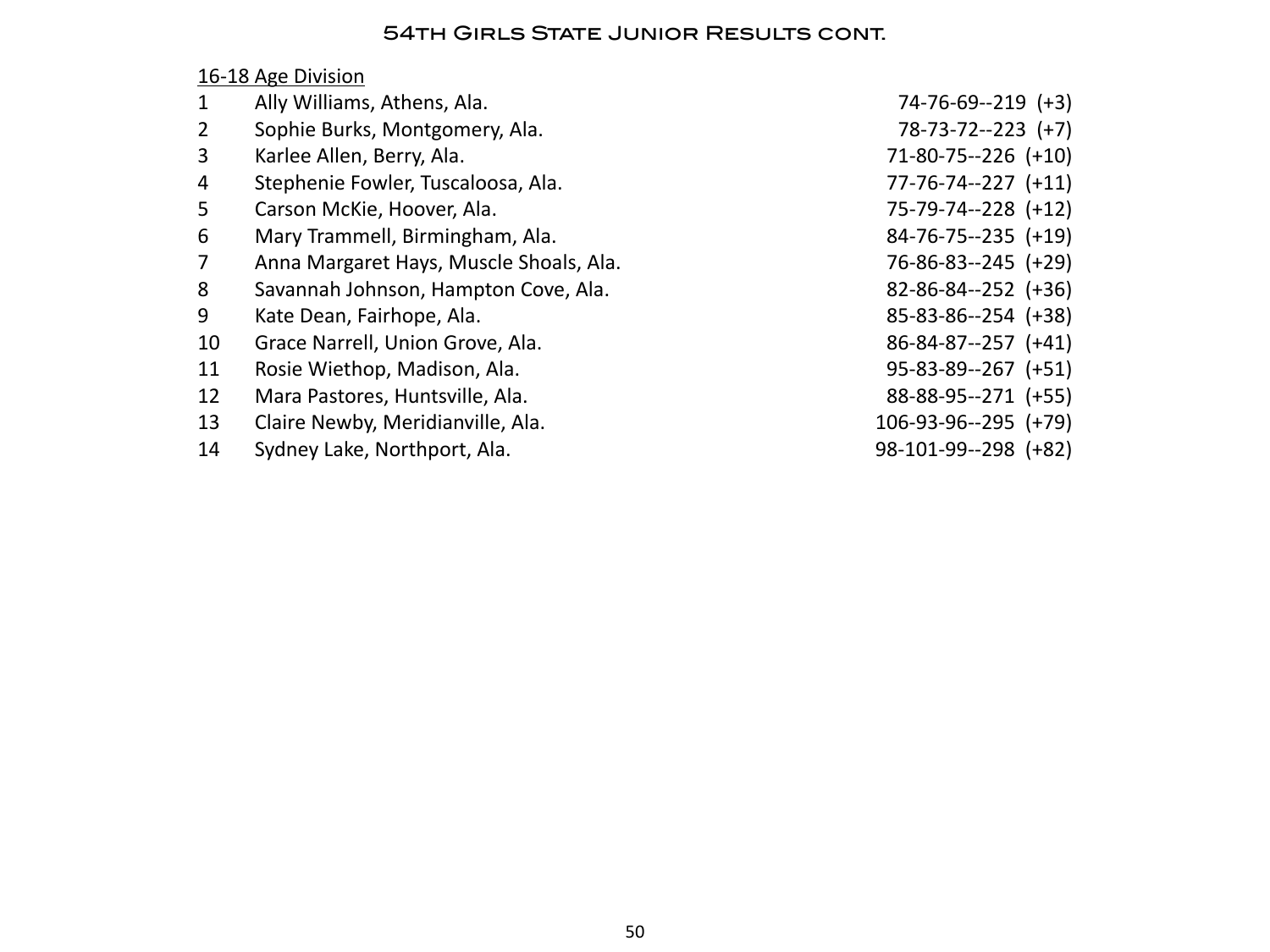# **54TH GIRLS STATE JUNIOR RESULTS CONT.**

# 14-15 Age Division

| $\mathbf 1$    | Michaela Morard, Huntsville, Ala.          | $68-70-67-205$ (-11)       |
|----------------|--------------------------------------------|----------------------------|
| $\overline{2}$ | Caroline MacVicar, Tuscaloosa, Ala.        | $77 - 79 - 75 - 231$ (+15) |
| T <sub>3</sub> | Sarah Utley, Hampton Cove, Ala.            | $82 - 83 - 74 - 239$ (+23) |
| T <sub>3</sub> | Lauren Elise Gilchrist, Spanish Fort, Ala. | 75-78-86--239 (+23)        |
| $\overline{2}$ | Kate MacVicar, Tuscaloosa, Ala.            | 79-83-79--241 (+25)        |
| 6              | Erika Allen, Berry, Ala.                   | $77 - 85 - 80 - 242$ (+26) |
| $\overline{7}$ | Mikayla Dubnik, Hartselle, Ala.            | $80 - 83 - 80 - 243$ (+27) |
| 8              | Robyn Blakey, Vandiver, Ala.               | $80 - 85 - 81 - 246$ (+30) |
| 9              | Gentry Scott, Jemison, Ala.                | $91 - 81 - 82 - 254$ (+38) |
| 10             | Alexa Waugh, Meridianville, Ala.           | $87-87-87-261$ (+45)       |
| 11             | Aubrie Cagle, Meridianville, Ala.          | 85-94-85--264 (+48)        |
| 12             | Reagan Malone, Arab, Ala.                  | $94-92-103-289$ (+73)      |
| 13             | Abbagail Brown, Eva, Ala.                  | $97-98-101-296$ (+80)      |
|                |                                            |                            |

# 12-13 Age Division

| $\mathbf{1}$   | Jinger Heath, Decatur, Alabama     | $83-76-83-242$ (+26)       |
|----------------|------------------------------------|----------------------------|
| $2^{\circ}$    | Ashlee Allen, Berry, Ala.          | 85-91-80--256 (+40)        |
| 3              | Isabella Warwick, Huntsville, Ala. | $95 - 86 - 94 - 275$ (+59) |
| $\overline{4}$ | Raina Choi, Huntsville, Ala.       | $91-94-94-279$ (+63)       |
| 5              | Elle Webber, Huntsville, Ala.      | $94-100-108-302$ (+86)     |
| 6              | Macey Martin, Helena, Ala.         | 110-119-105--334 (+118)    |
|                |                                    |                            |
|                |                                    |                            |

# 9-11 Age Division

|  | Mary Charles Davis, Auburn, Ala. | 48-54-53--155 (+47) |
|--|----------------------------------|---------------------|
|--|----------------------------------|---------------------|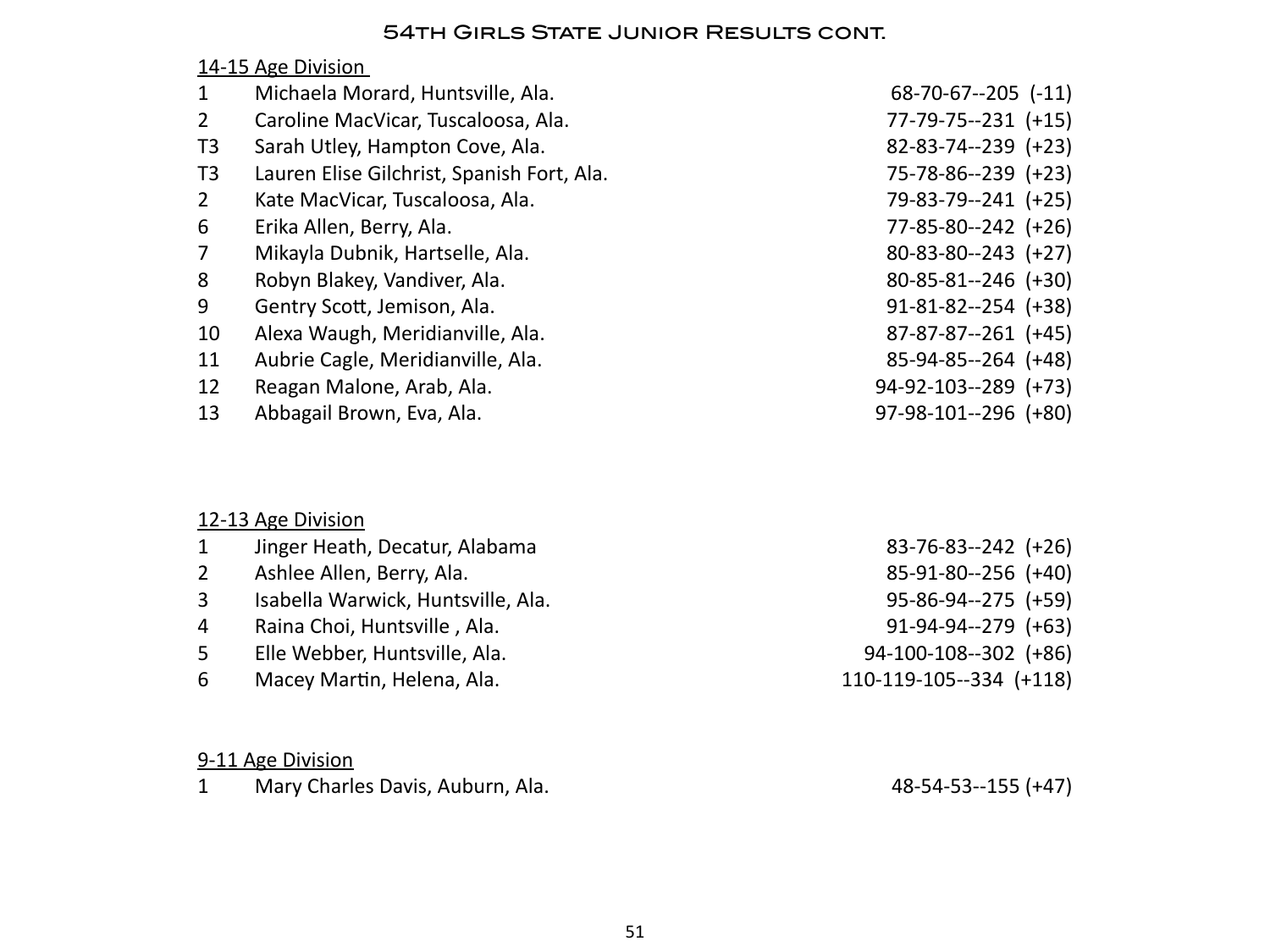#### Past Girls State Junior Champions

#### GIRLS STATE JUNIOR (2011-present)

| Winner            | Score  | Site          |
|-------------------|--------|---------------|
| Michaela Morard   | 205    | Valle         |
| Micheala Williams | 202    | <b>Bent</b>   |
| Michaela Morard   | 220    | Herc          |
| Virginia Green    | $147*$ | <b>T.P.</b> 0 |
| Tatum Jackson     | 214    | Deca          |
| Gabi Oubre'       | 216    | Troy          |
| Alex Harrell      | 216    | Cour          |
|                   |        |               |

\*Reduced to 36 holes due to inclement weather

#### GIRLS STATE JUNIOR (1999-2010)

| 2010 | <b>Bailey Gray</b>    |
|------|-----------------------|
| 2009 | Gabi Oubre'           |
| 2008 | <b>Haley Wilson</b>   |
| 2007 | <b>Betsy Birchall</b> |
| 2006 | <b>Haley Sanders</b>  |
| 2005 | Jordan Hardy          |
| 2004 | Jordan Hardy          |
| 2003 | Alyson Mitchell       |
| 2002 | Laura Goodwin         |
| 2001 | Amy Middleton         |
| 2000 | Amy Middleton         |
| 1999 | Kathy Birchall        |
|      |                       |

#### GIRLS STATE JUNIOR (1963-1998)

| Amy Middleton           |
|-------------------------|
| Lacy Shay Shelton       |
| Mary Claire Dent        |
| Kami Smith              |
| Margaret McDowell       |
| Kami Smith              |
| <b>Stacy Buersmeyer</b> |
| Meg Lindsey             |
|                         |

Anniston Country Club The Golf Club of the Wharf Selma Country Club Shoal Creek Burningtree Country Club Greystone Country Club Pikeville Country Club **Enterprise Country Club** Troy Country Club Azalea City GC Decatur Country Club Grayson Valley Country Club

Valley Hill Country Club Bent Brook Golf Club Heron Lakes Country Club

Country Club of Birmingham

T.P. Country Club Decatur Country Club Troy Country Club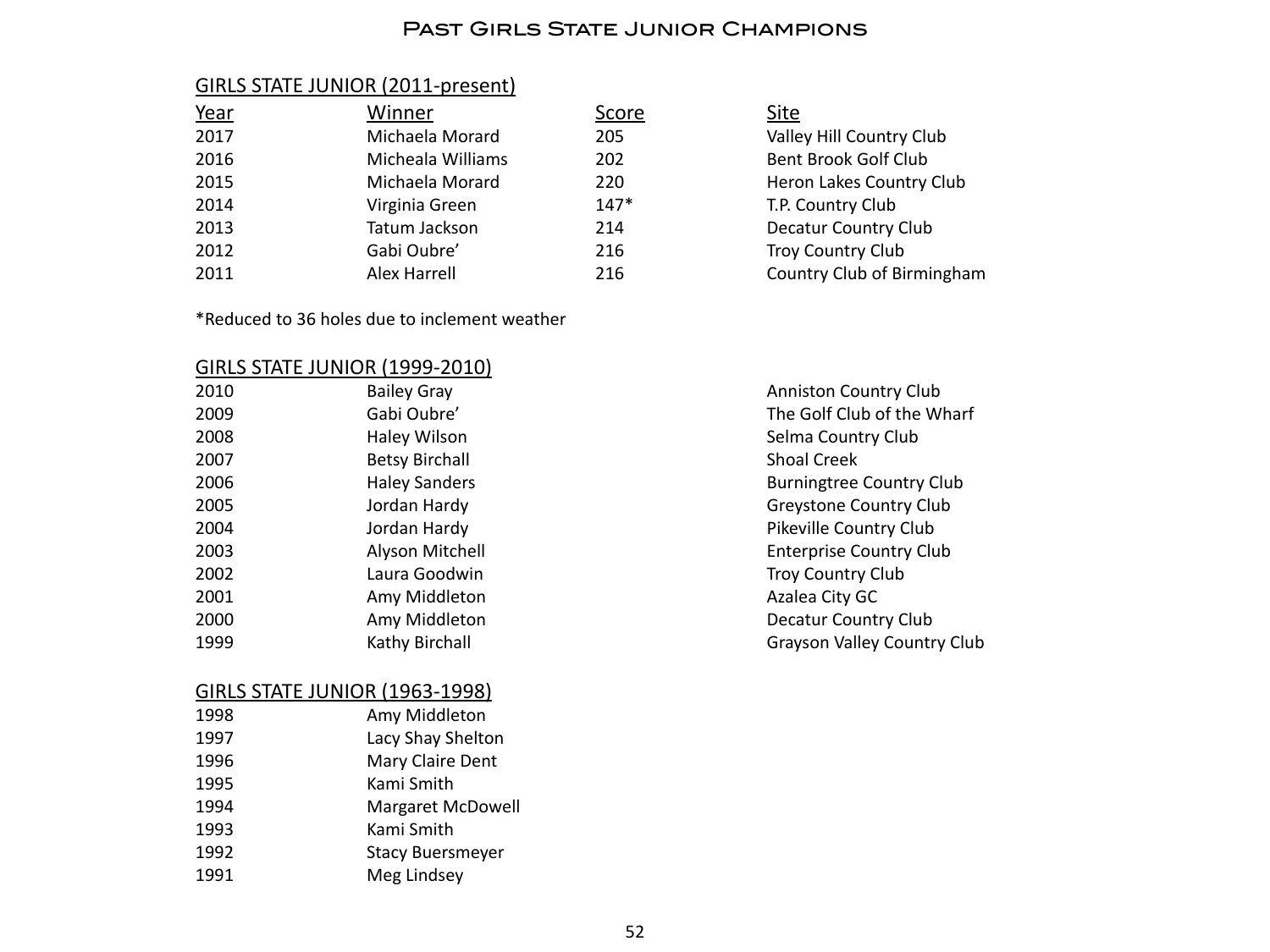#### Past Girls State Junior Champions Cont.

| 1990 | Amy Miller                     |
|------|--------------------------------|
| 1989 | Natalie Moore                  |
| 1988 | Lori Sherer                    |
| 1987 | <b>Missy Tuck</b>              |
| 1986 | <b>Missy Tuck</b>              |
| 1985 | Girl's State Junior Not Played |
| 1984 | Lynn Bradley                   |
| 1983 | Nikki Payne                    |
| 1982 | <b>Beck Cross</b>              |
| 1981 | Wendy Lawson                   |
| 1980 | Virginia Derby                 |
| 1979 | Johndra Culp                   |
| 1978 | <b>Shannon McAleer</b>         |
| 1977 | Karen Mayson                   |
| 1976 | Shannon McAleer                |
| 1975 | Leah Oldacre                   |
| 1941 | Kim Fyans                      |
| 1973 | Rebecca Jordan                 |
| 1972 | Debbie Nelson                  |
| 1971 | Denise Snellman                |
| 1970 | Martha Jones                   |
| 1969 | Martha Jones                   |
| 1968 | Martha Jones                   |
| 1967 | Martha Jones                   |
| 1966 | <b>Beth Barry</b>              |
| 1965 | <b>Candy Phillips</b>          |
| 1964 | Carol Sanderson                |
| 1963 | Judy Jehle                     |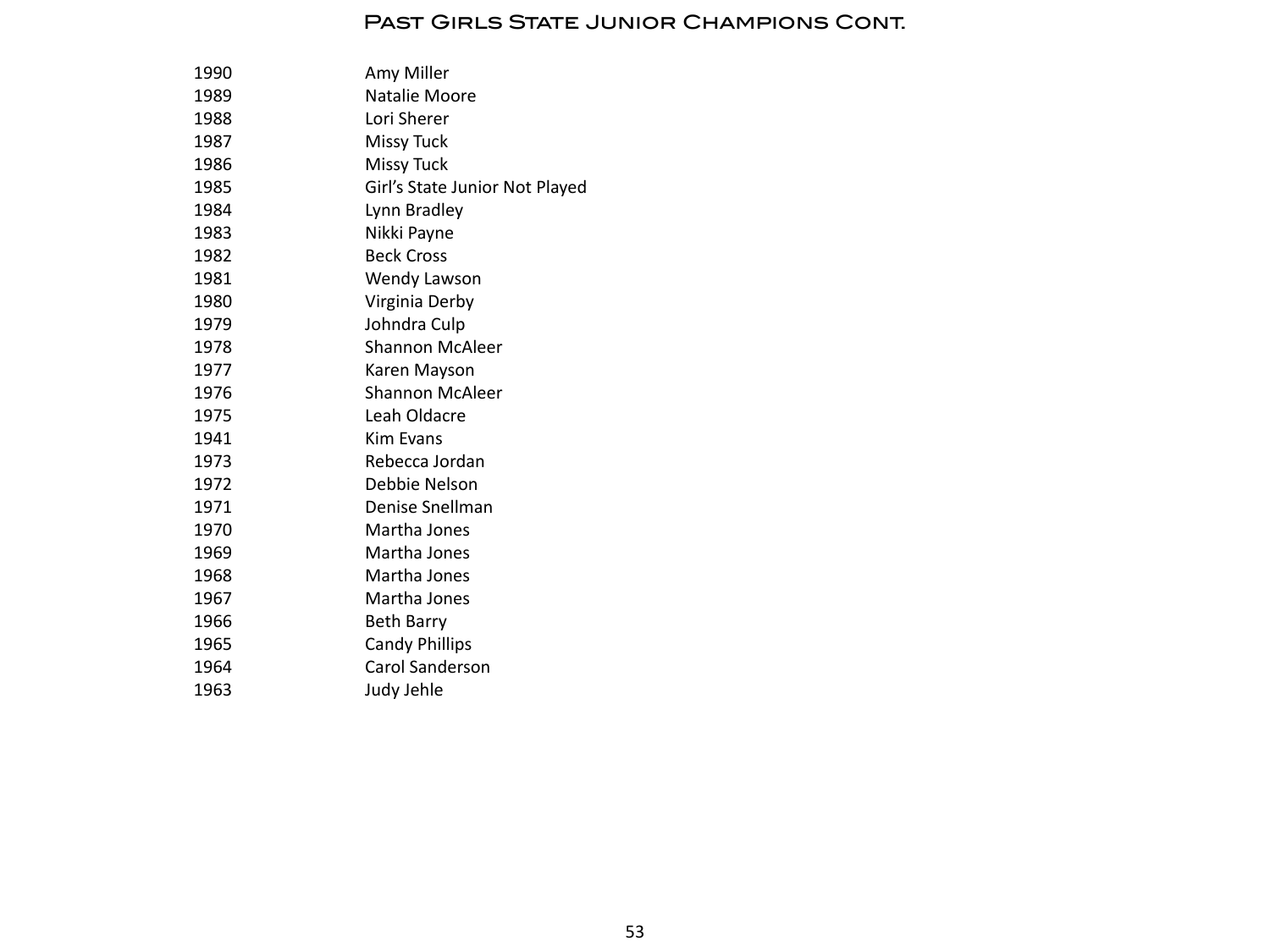



# 2017 Women's Stroke Play Champion Cammie Gray NorthRiver Yacht Club, Tuscaloosa, AL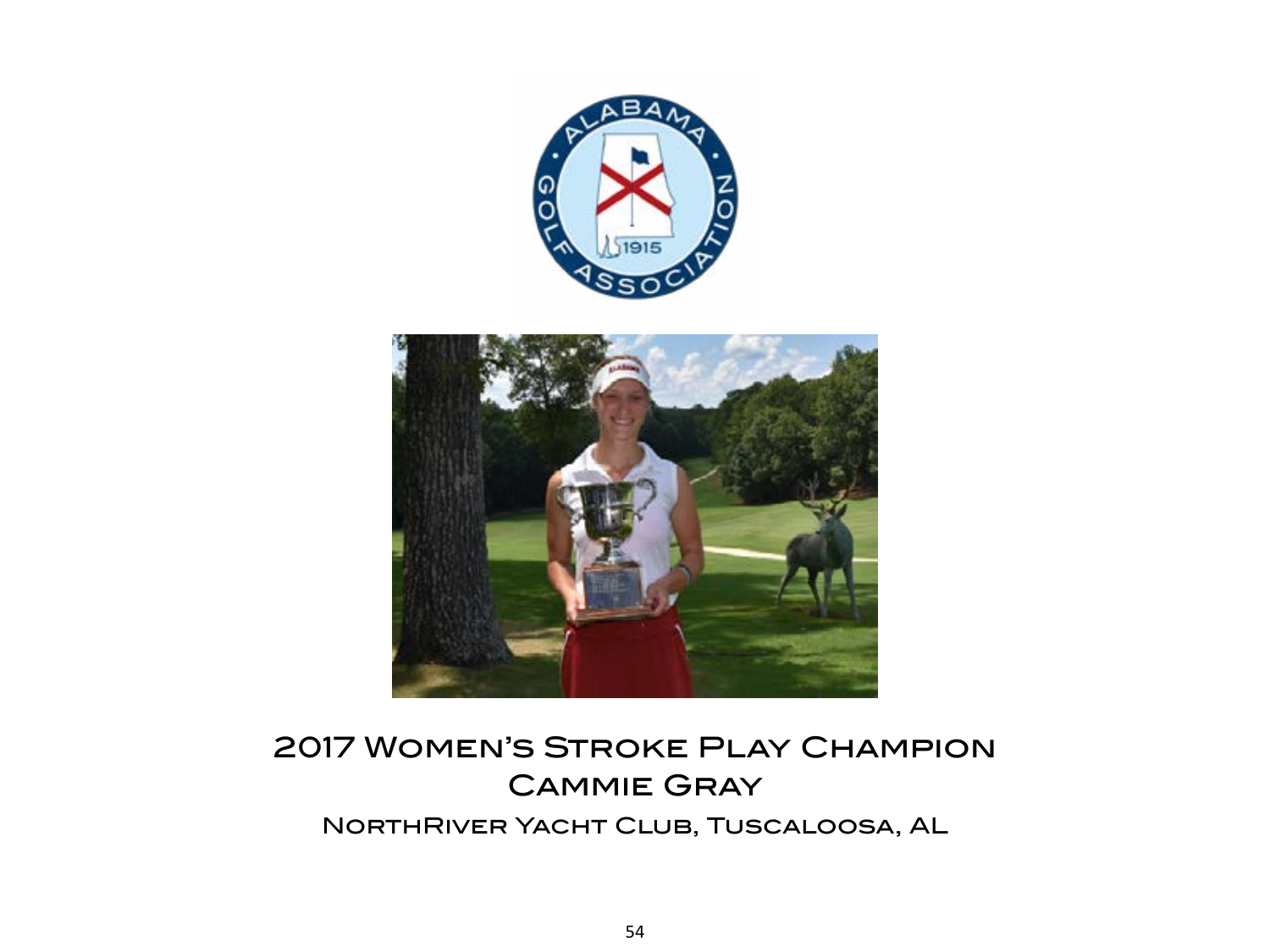# 27th Women's Stroke Play Results

# Championship

| $\mathbf{1}$    | *Cammie Gray, Northport, Ala.        | $72 - 72 - 74 - 218 (+5)$  |
|-----------------|--------------------------------------|----------------------------|
| $\overline{2}$  | Elaine Wood, Spanish Fort, Ala.      | $74-69-75-218 (+5)$        |
| 3               | Michaela Morard, Huntsville, Ala.    | $78-71-70-219 (+6)$        |
| 4               | Micheala Williams, Athens, Ala.      | 74-75-72--221 (+8)         |
| 5               | Sophie Burks, Montgomery, Ala.       | 75-75-76--226 (+13)        |
| T <sub>6</sub>  | Jordan Susce, Birmingham, Ala.       | 78-76-81--235 (+22)        |
| T <sub>6</sub>  | Kate MacVicar, Tuscaloosa, Ala.      | 78-81-76--235 (+22)        |
| 8               | Karlee Allen, Berry, Ala.            | 76-80-80--236 (+23)        |
| 9               | Ryan MacVicar, Tuscaloosa, Ala.      | $81 - 76 - 81 - 238$ (+25) |
| T <sub>10</sub> | Carson McKie, Hoover, Ala.           | 83-77-79--239 (+26)        |
| T <sub>10</sub> | Susan West, Tuscaloosa, Ala.         | $80-80-79-239 (+26)$       |
| 12              | Chloe Borders, Jacksonville, Ala.    | 75-84-81--240 (+27)        |
| 13              | Caroline MacVicar, Tuscaloosa, Ala.  | 78-82-81--241 (+28)        |
| 14              | Erika Allen, Berry, Ala.             | $81-79-82-242 (+29)$       |
| 15              | Layne Dyar, Anniston, Ala.           | 77-78-88--243 (+30)        |
| 16              | Katelyn Gilmore, Muscle Shoals, Ala. | $82 - 87 - 75 - 244 (+31)$ |
| T17             | Heather Nail, Hartselle, Ala.        | $81 - 85 - 79 - 245 (+32)$ |
| T17             | Lea Green, Mc Calla, Ala.            | $80 - 81 - 84 - 245 (+32)$ |
| 19              | Mychael O'Berry, Hoover, Ala.        | 86-82-78--246 (+33)        |
| 20              | Emily Lankford, Huntsville, Ala.     | 78-89-80--247 (+34)        |
| 21              | Grayson Gladden, Helena, Ala.        | 88-84-76--248 (+35)        |
| 22              | Anna Reid, Demopolis, Ala.           | 86-79-84--249 (+36)        |
| 23              | Jordan Gregoria, Alexandria, Ala.    | 88-86-76--250 (+37)        |
| 24              | Stephenie Fowler, Tuscaloosa, Ala.   | 86-85-80--251 (+38)        |
| 25              | Kyra Plotner, Saraland, Ala.         | 85-80-88--253 (+40)        |
| 26              | Heather Gillenwaters, Madison, Ala.  | $92 - 89 - 78 - 259$ (+46) |
| 27              | Stacy Quilling, Birmingham, Ala.     | 88-86-86--260 (+47)        |
| 28              | Molly Norris, Winfield, Ala.         | $90-93-81-264 (+51)$       |
| 29              | Raegan Thompson, Anniston, Ala.      | 89-89-89--267 (+54)        |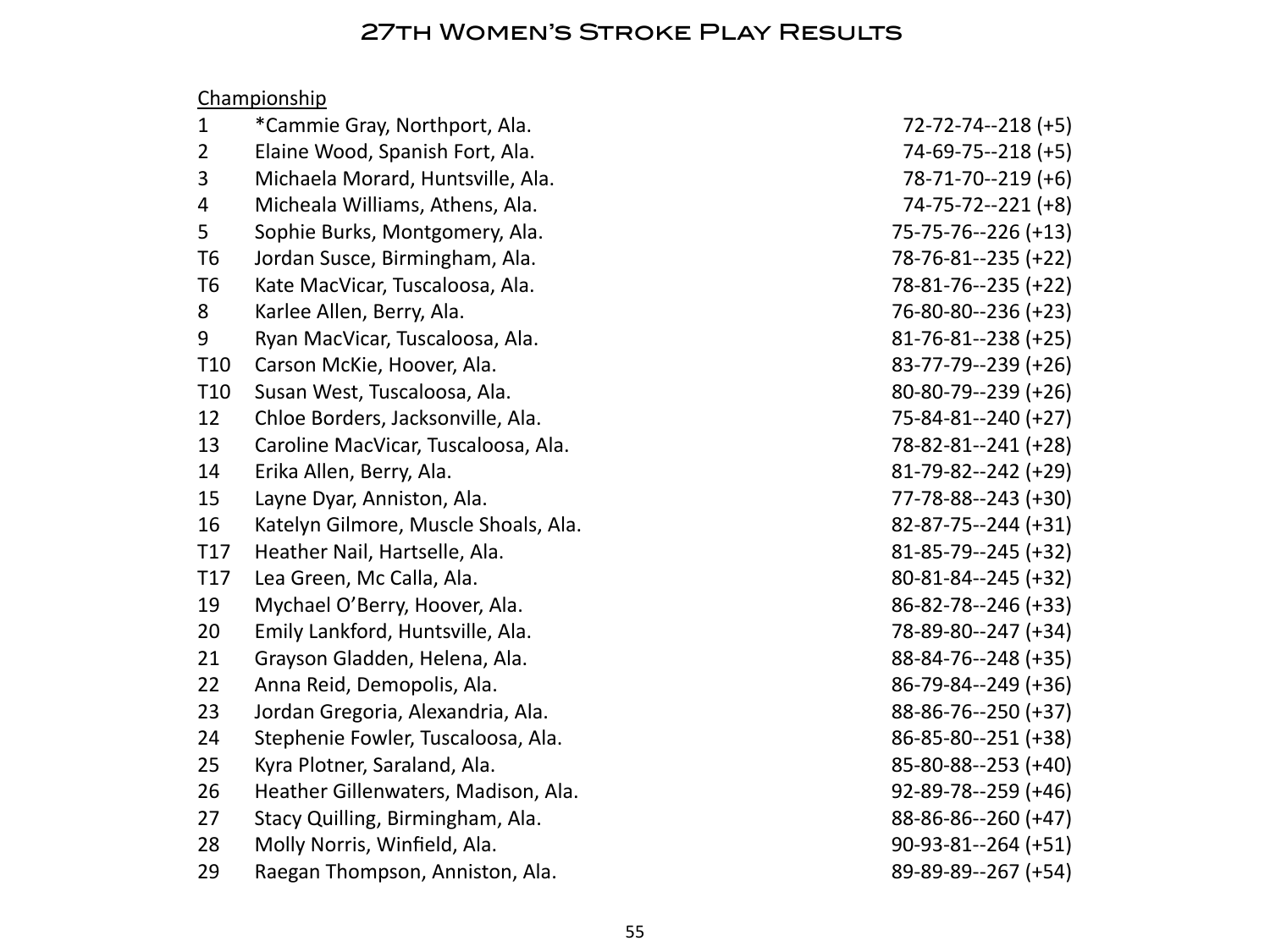### 27th Women's Stroke Play Results Cont.

| 30<br>31<br>32 | Laura Beth Yates, Lake View, Ala.<br>Alexis Berger, Alabaster, Ala.<br>Madilyn Turner, Jacksonville, Ala. | 89-91-90--270 (+57)<br>$93 - 84 - 95 - 272 (+59)$<br>94-94-88--276 (+63) |
|----------------|-----------------------------------------------------------------------------------------------------------|--------------------------------------------------------------------------|
|                |                                                                                                           |                                                                          |
|                | Tournament                                                                                                |                                                                          |
| $\mathbf{1}$   | Linda Jeffery, Prattville, Ala.                                                                           | 78-71-77--226 (+13)                                                      |
| $\overline{2}$ | Theresa Mahlik, Madison, Ala.                                                                             | 83-86-79--248 (+35)                                                      |
| 3              | Melanie Smith, Hoover, Ala.                                                                               | $91 - 86 - 94 - 271 (+58)$                                               |
| 4              | Maleah Durham, Pelham, Ala.                                                                               | 104-101-101--306 (+93)                                                   |
| Senior         |                                                                                                           |                                                                          |
| $\mathbf{1}$   | Lora Annello, Leeds, Ala.                                                                                 | $84 - 80 - 80 - 244 (+31)$                                               |
| $\overline{2}$ | Jessie Hsia, Tuscaloosa, Ala.                                                                             | $92 - 89 - 87 - 268 (+55)$                                               |
| 3              | Carolyn Strickland, Fairhope, Ala.                                                                        | $94-90-103-287 (+74)$                                                    |
| 4              | Lisa Dahle, Point Clear, Ala.                                                                             | 98-99-94--291 (+78)                                                      |
| 5              | Cindy Norton, Fairhope, Ala.                                                                              | 94-107-92--293 (+80)                                                     |

\*won championship in playoff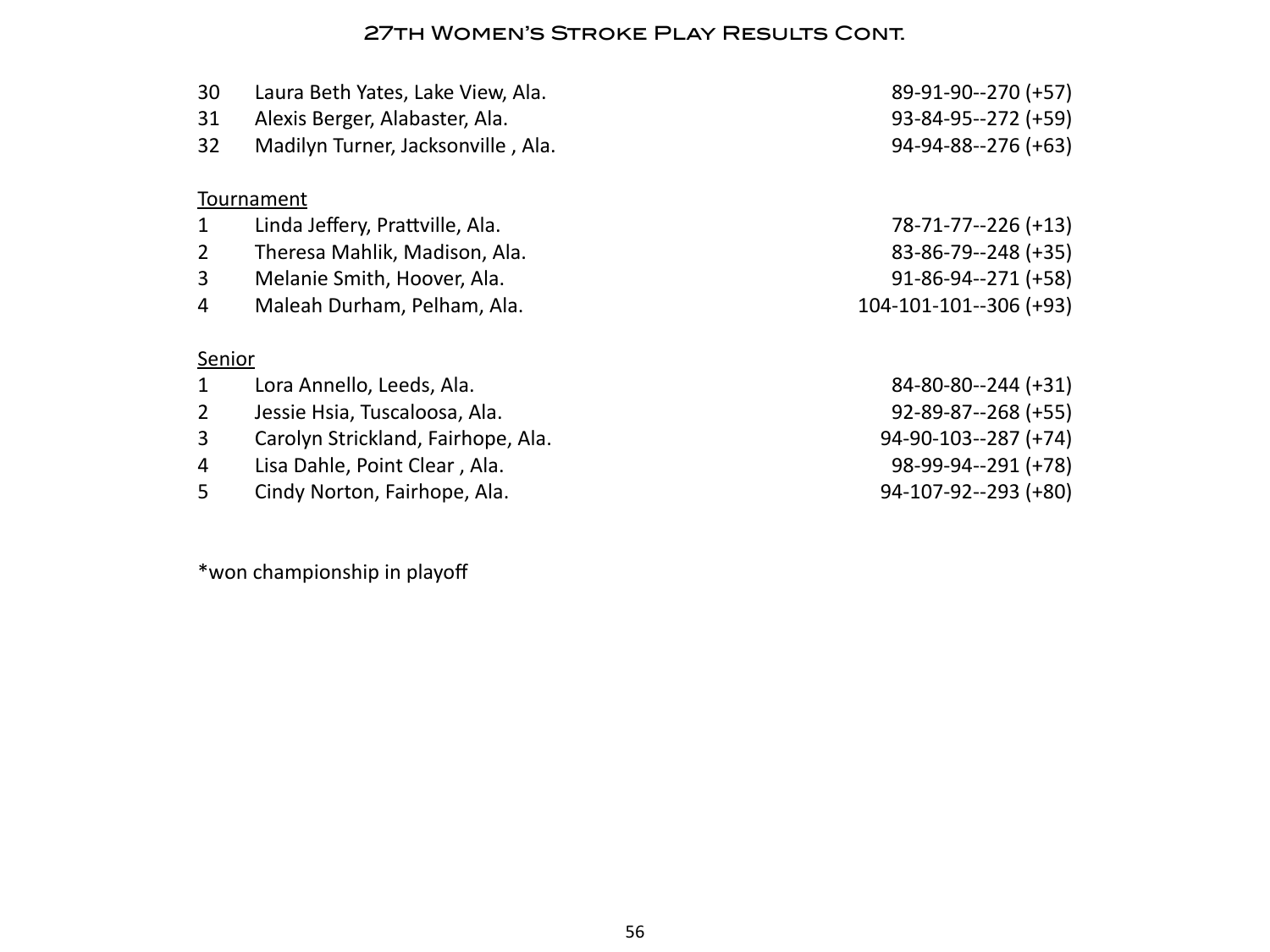#### Past Women's Stroke Play Champions

# WOMEN'S STATE STROKE PLAY (2011-present)

| <u>Year</u> | Winner                | Score | Site                               |
|-------------|-----------------------|-------|------------------------------------|
| 2017        | Cammie Gray           | 218   | NorthRiver Yacht Club              |
| 2016        | Michaela Morard       | 215   | TP Country Club                    |
| 2015        | Elaine Wood           | 218   | <b>Shoal Creek</b>                 |
| 2014        | Alison Hovatter       | 218   | Canebrake Club                     |
| 2013        | Cammie Gray           | 220   | Cherokee Ridge Country Club        |
| 2012        | Cammie Gray           | 219   | Selma Country Club                 |
| 2011        | <b>Haley Lawrence</b> | 221   | <b>Grayson Valley Country Club</b> |

#### WOMEN'S STATE STROKE PLAY (1990-2010)

| 2010 | Maegan Rice                    | Selma Country Club           |
|------|--------------------------------|------------------------------|
| 2009 | <b>Betsy Birchall</b>          | Cherokee Ridge               |
| 2008 | Candace Schepperle             | The Ledges                   |
| 2007 | Karlin Beck                    | CypressBend                  |
| 2006 | Jill Stupiansky                | CypressBend                  |
| 2005 | Jordan Hardy                   | <b>Cotton Creek Club</b>     |
| 2004 | Kathy Hartwiger                | <b>Cotton Creek Club</b>     |
| 2003 | Annie Kirkland                 | CypressBend/Cotton           |
| 2002 | Kathy Hartwiger                | <b>Cotton Creek Club</b>     |
| 2001 | Anne Hutto                     | <b>Cotton Creek Club</b>     |
| 2000 | Lacy Shelton                   | CypressBend/Cotton           |
| 1999 | Anne Hutto                     | <b>Cotton Creek Club</b>     |
| 1998 | Anne Hutto                     | <b>Cotton Creek Club</b>     |
| 1997 | Virginia Derby Grimes          | Cotton Creek Club            |
| 1996 | Kathy Hartwiger                | <b>Cotton Creek Club</b>     |
| 1995 | Virginia Derby Grimes          | <b>Cotton Creek Club</b>     |
| 1994 | <b>Beth Barry</b>              | <b>Cotton Creek Club</b>     |
| 1993 | Women's Stroke Play Not Played |                              |
| 1992 | <b>Missy Tuck</b>              | Country Club of Ozark        |
| 1991 | Beth Barry                     | <b>Cotton Creek Club</b>     |
| 1990 | Virginia Derby                 | <b>Gulf Shores Golf Club</b> |

| NorthRiver Yacht Club              |
|------------------------------------|
| <b>TP Country Club</b>             |
| <b>Shoal Creek</b>                 |
| Canebrake Club                     |
| Cherokee Ridge Country Clul        |
| Selma Country Club                 |
| <b>Grayson Valley Country Club</b> |
|                                    |

Ima Country Club erokee Ridge tton Creek Club tton Creek Club pressBend/Cotton Creek tton Creek Club tton Creek Club pressBend/Cotton Creek tton Creek Club tton Creek Club tton Creek Club tton Creek Club tton Creek Club tton Creek Club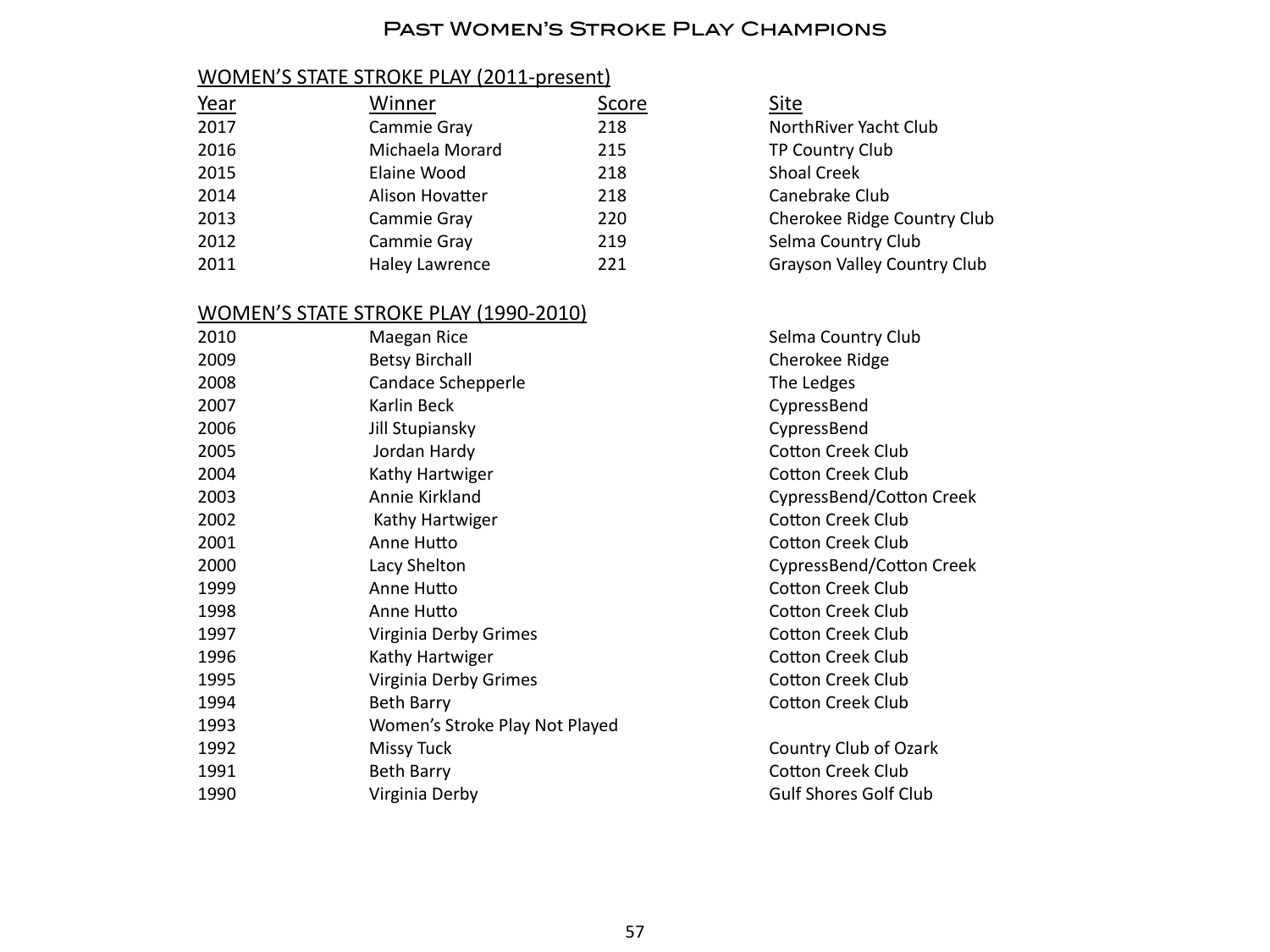

# 2017 Boys State Junior Champion Padraic Sim

# Goose Pond Colony Resort (Lake Course), Scottsboro, AL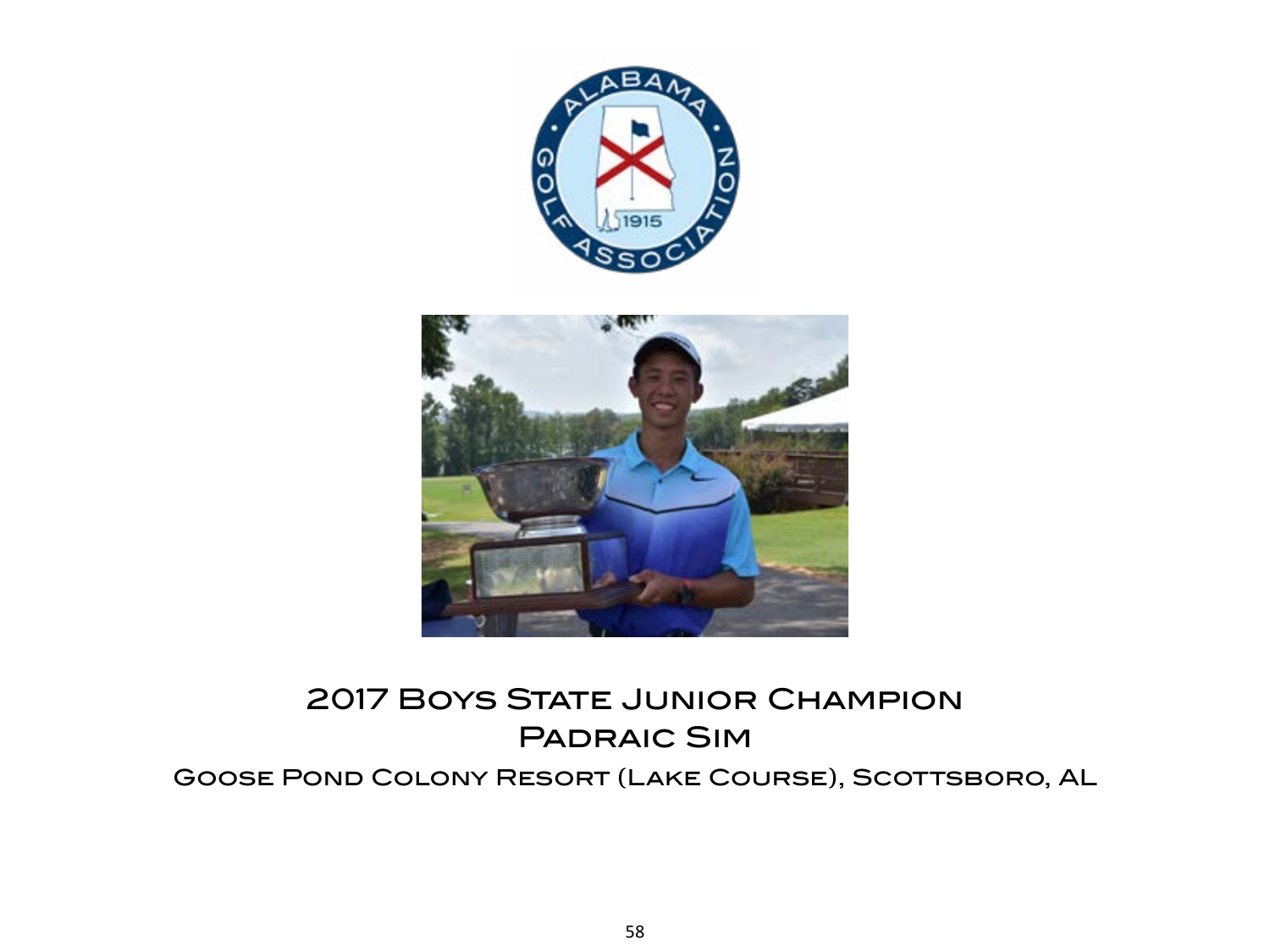# **Overall Division**

|                                            | 71-69-64--204 (-12)            |
|--------------------------------------------|--------------------------------|
| Ethan Hagood, Hoover, Ala. (2018)          | 72-64-69--205 (-11)            |
| Andrew Graves, Mobile, Ala. (2018)         | 68-68-70--206 (-10)            |
| Austin Coggin, Vestavia Hills, Ala. (2019) | 69-71-66--206 (-10)            |
| Connor Reid, Opelika, Ala. (2018)          | 72-67-67--206 (-10)            |
| Ike Alexander, Florence, Ala. (2017)       | 68-68-70--206 (-10)            |
| Nicholas Dunlap, Birmingham, Ala. (2022)   | 69-68-70--207 (-9)             |
| John Snoddy, Birmingham, Ala. (2017)       | 66-70-72--208 (-8)             |
| Jordan Plunkett, Sterrett, Ala. (2018)     | 68-71-69--208 (-8)             |
| Rob Richards, Haleyville, Ala. (2018)      | 69-69-70--208 (-8)             |
| Ford Clegg, Birmingham, Ala. (2018)        | 67-73-69--209 (-7)             |
| Jon Brady Sandlin, Scottsboro, Ala. ()     | 69-71-69--209 (-7)             |
| Evans Gross, Birmingham, Ala. (2021)       | 71-70-69--210 (-6)             |
| Reed Love, Trussville, Ala. (2017)         | 69-72-69--210 (-6)             |
| Sam Murphy, Decatur, Ala. (2017)           | 65-74-71--210 (-6)             |
| Will McFadden, Mobile, Ala. (2018)         | 72-67-71--210 (-6)             |
| Will Richardson, Fairhope, Ala. (2018)     | 68-70-72--210 (-6)             |
| Gregory Jones, Mobile, Ala. (2020)         | 72-70-69--211 (-5)             |
| John Racciatti Jr, Fairhope, Ala. (2017)   | $69 - 74 - 68 - -211$ (-5)     |
| Mac Murphy, Decatur, Ala. (2017)           | 69-71-71--211 (-5)             |
| Robert Davidson, Oneonta, Ala. ()          | $67 - 72 - 72 - 211$ (-5)      |
| Carter Goodwin, Hoover, Ala. (2018)        | 71-67-74--212 (-4)             |
| Hunter Battles, Tuscumbia, Ala. ()         | $66 - 77 - 69 - 212$ (-4)      |
| Connor Newton, Auburn, Ala. (2018)         | 71-68-74--213 (-3)             |
| Dawson Atkinson, Trussville, Ala. (2018)   | 69-72-72--213 (-3)             |
| Harrison Davis, Fort Payne, Ala. ()        | 70-70-73--213 (-3)             |
| William Wethington, Gadsden, Ala. ()       | 71-74-69--214 (-2)             |
| Caleb O'Toole, Pinson, Ala. (2017)         | 71-73-71--215 (-1)             |
| Dawson Garrett, Fort Payne, Ala. (2020)    | 73-73-69--215 (-1)             |
|                                            | J.P. Cave, Mobile, Ala. (2020) |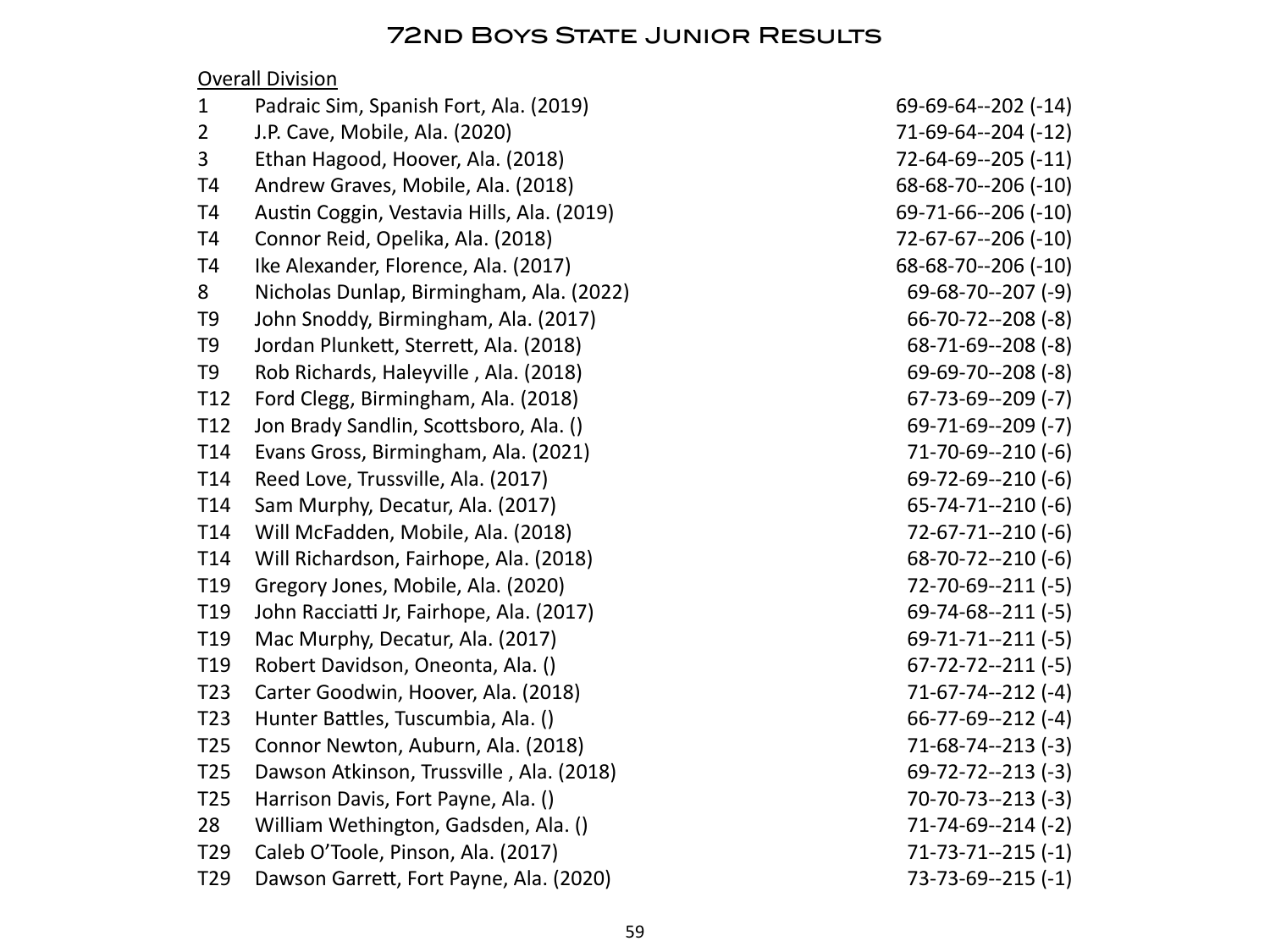| T <sub>29</sub> | Ford Goldasich, Birmingham, Ala. (2019)    | $71 - 72 - 72 - 215$ (-1) |
|-----------------|--------------------------------------------|---------------------------|
| T <sub>29</sub> | Jack Goldasich, Birmingham, Ala. (2018)    | $70-73-72-215(-1)$        |
| T <sub>29</sub> | Jacob LeCroy, Anniston, Ala. (2019)        | $66 - 74 - 75 - 215(-1)$  |
| T <sub>29</sub> | Jones Free, Selma, Ala. (2021)             | $69 - 68 - 78 - 215 (-1)$ |
| T <sub>29</sub> | Justin Vincent, Athens, Ala. (2018)        | $72 - 72 - 71 - 215$ (-1) |
| T <sub>29</sub> | Kenneth Goforth, Birmingham, Ala. (2019)   | $73 - 72 - 70 - 215$ (-1) |
| T37             | Jordan Hartsell, Hartselle, Ala. (2017)    | 71-71-74--216 (E)         |
| T37             | Kyle Cornelius, Theodore, Ala. (2018)      | 70-72-74--216 (E)         |
| T37             | Owen Burt, Millbrook, Ala. (2017)          | 70-75-71--216 (E)         |
| T40             | Dawson Farni, Saraland, Ala. (2020)        | $71-73-73-217 (+1)$       |
| T40             | Felix Ronderos, Mobile, Ala. (2018)        | $74 - 72 - 71 - 217 (+1)$ |
| T40             | Landon Miles, Madison, Ala. (2018)         | $73-73-71-217 (+1)$       |
| T40             | Landon Wockenfuss, Alabaster, Ala. (2020)  | $72 - 72 - 73 - 217 (+1)$ |
| T40             | Matthew Smith, Athens, Ala. (2018)         | $72-68-77-217 (+1)$       |
| T40             | Sam Jeffcoat, Birmingham, Ala. (2017)      | $71 - 71 - 75 - 217 (+1)$ |
| T40             | Winston Smith, Birmingham, Ala. (2019)     | $71 - 71 - 75 - 217 (+1)$ |
| T47             | Jack Poole, Homewood, Ala. (2017)          | $69 - 75 - 74 - 218 (+2)$ |
| T47             | Landon Carner, Birmingham, Ala. (2018)     | $76 - 70 - 72 - 218 (+2)$ |
| T47             | Ryan Eshleman, Vestavia Hills, Ala. (2020) | $71-73-74-218 (+2)$       |
| T47             | Tanner Tabor, Hoover, Ala. (2017)          | $73 - 73 - 72 - 218 (+2)$ |
| <b>T51</b>      | Benjamin Belden, Birmingham, Ala. (2019)   | $72 - 72 - 75 - 219 (+3)$ |
| T51             | Cody Maddox, Guin, Ala. (2017)             | $73-69-77-219 (+3)$       |
| <b>T51</b>      | Eric Boutwell, Russellville, Ala. (2021)   | $71-73-75-219 (+3)$       |
| <b>T51</b>      | Will Patrick, Oneonta, Ala. (2020)         | $77-69-73-219 (+3)$       |
| 55              | Matt Brown, Birmingham, Ala. (2019)        | $71-72-77-220 (+4)$       |
| <b>T56</b>      | Emmett Lee, Dothan, Ala. (2020)            | $70-74-78-222 (+6)$       |
| <b>T56</b>      | Paul Bruce, Guntersville, Ala. (2021)      | $71 - 74 - 77 - 222$ (+6) |
| <b>T56</b>      | Price Brown, Mobile, Ala. (2020)           | $74 - 71 - 77 - 222$ (+6) |
| T <sub>56</sub> | Riley Thrasher, Trinity, Ala. (2018)       | $71 - 75 - 76 - 222$ (+6) |
| <b>T60</b>      | Dakota Terry, Trinity, Ala. ()             | $74 - 72 - 77 - 223$ (+7) |
| T60             | Gabe Brooks, Helena, Ala. (2019)           | $75 - 71 - 77 - 223 (+7)$ |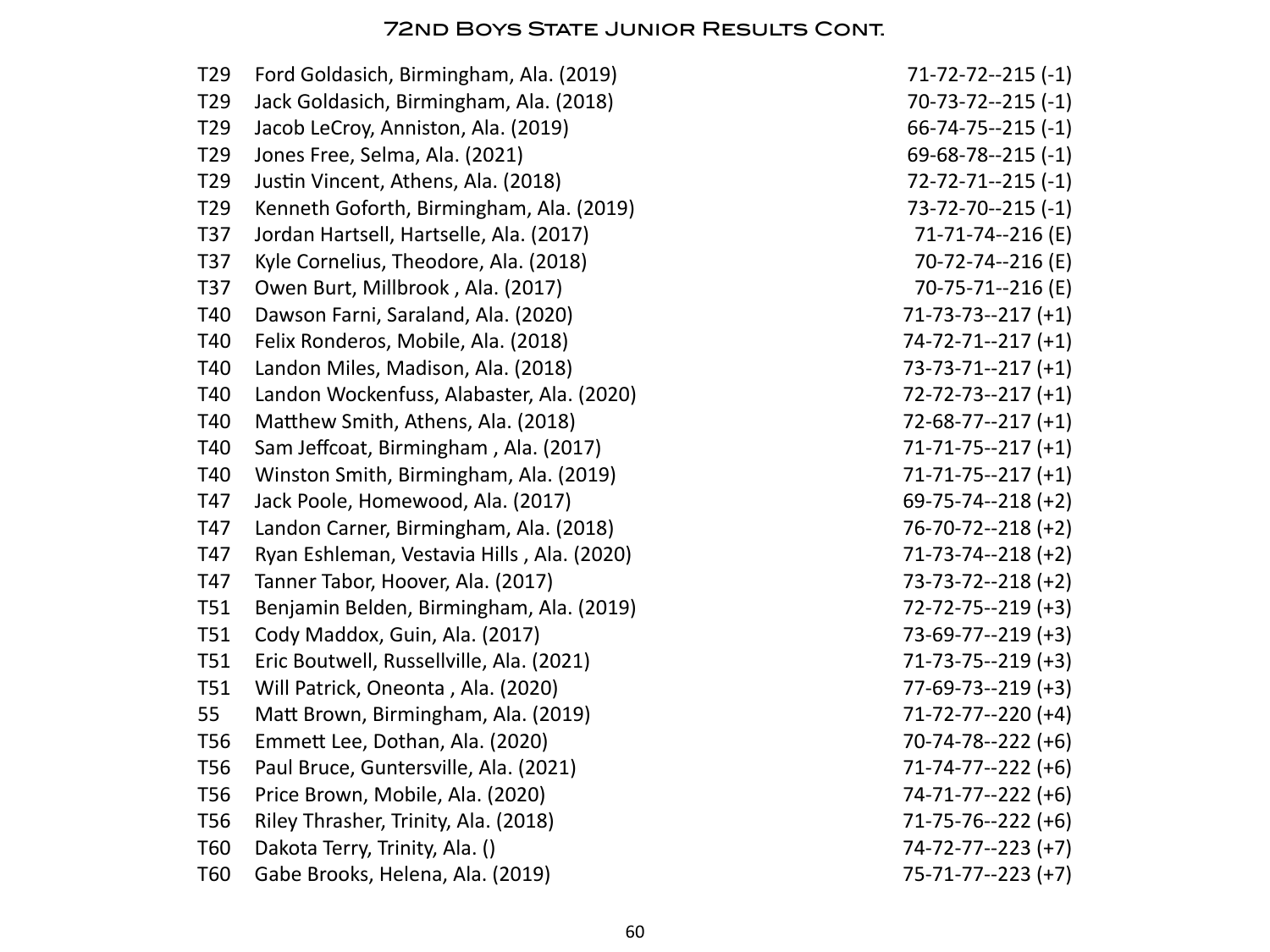# *Failed to Qualify for Final Round*

| T62        | Max Johnson, Fairhope, Ala. (2020)            | $75 - 72 - 147 (+3)$ |
|------------|-----------------------------------------------|----------------------|
| T62        | Reynolds Lambert, Mountain Brook, Ala. (2019) | $70-77-147 (+3)$     |
| T62        | Tripp Law, Mountain Brook, Ala. (2021)        | $76 - 71 - 147 (+3)$ |
| T65        | Brant Bishop, Muscle Shoals, Ala. (2017)      | $70 - 78 - 148 (+4)$ |
| T65        | Bryce Roush, Fairhope, Ala. (2018)            | $72 - 76 - 148$ (+4) |
| T65        | Ross Napier, Hartselle, Ala. (2018)           | $73 - 75 - 148$ (+4) |
| <b>T68</b> | Cameron Spehar, Hartselle, Ala. (2019)        | $74 - 75 - 149 (+5)$ |
| <b>T68</b> | Matt Wilson, Section, Ala. (2017)             | $74 - 75 - 149$ (+5) |
| <b>T68</b> | Reed Hereford, Hoover, Ala. (2018)            | $73 - 76 - 149$ (+5) |
| <b>T68</b> | Ryley Heath, Decatur, Ala. (2021)             | $72 - 77 - 149$ (+5) |
| T68        | Tyler Simmons, Pleasant Grove, Ala. (2017)    | $73 - 76 - 149$ (+5) |
| T73        | Anthony Lumpkin, Horton, Ala. ()              | $73 - 77 - 150$ (+6) |
| T73        | Codey Cleveland, Vina, Ala. ()                | $70 - 80 - 150 (+6)$ |
| T73        | Mac Scott, Birmingham, Ala. (2020)            | $76 - 74 - 150 (+6)$ |
| T73        | Matthew Madden, Northport, Ala. (2020)        | $76 - 74 - 150$ (+6) |
| T73        | Sam Gargis, Muscle Shoals, Ala. ()            | $74 - 76 - 150$ (+6) |
| T73        | Will McCowan, Birmingham, Ala. (2020)         | $73 - 77 - 150$ (+6) |
| T79        | Atharv Argade, Deatsville, Ala. (2018)        | $71 - 80 - 151 (+7)$ |
| T79        | Patrick Minor, Jasper, Ala. (2019)            | $78 - 73 - 151 (+7)$ |
| T79        | Thomas Gaede, Birmingham, Ala. (2019)         | $75 - 76 - 151 (+7)$ |
| T79        | Will Klecka, Huntsville, Ala. (2021)          | $78-73-151 (+7)$     |
| T83        | Kyle Price, Scottsboro, Ala. (2019)           | $73 - 79 - 152$ (+8) |
| T83        | Luke Chitty, Birmingham, Ala. (2019)          | $75 - 77 - 152$ (+8) |
| T83        | Pete Schilli, Birmingham, Ala. (2018)         | $72 - 80 - 152 (+8)$ |
| T83        | Tanner Guthrie, Auburn, Ala. (2019)           | $73 - 79 - 152$ (+8) |
| T83        | Terence Armstead, Alabaster, Ala. (2019)      | $72 - 80 - 152$ (+8) |
| <b>T88</b> | Christopher Canterbury, Tuscaloosa, Ala. ()   | $79 - 74 - 153 (+9)$ |
| <b>T88</b> | Christopher Edwards, Trussville, Ala. (2019)  | $77 - 76 - 153 (+9)$ |
| <b>T88</b> | Cole Imig, Mountain Brook, Ala. (2021)        | $78 - 75 - 153 (+9)$ |
| <b>T88</b> | Crawford Poynor, Birmingham, Ala. (2020)      | $79 - 74 - 153 (+9)$ |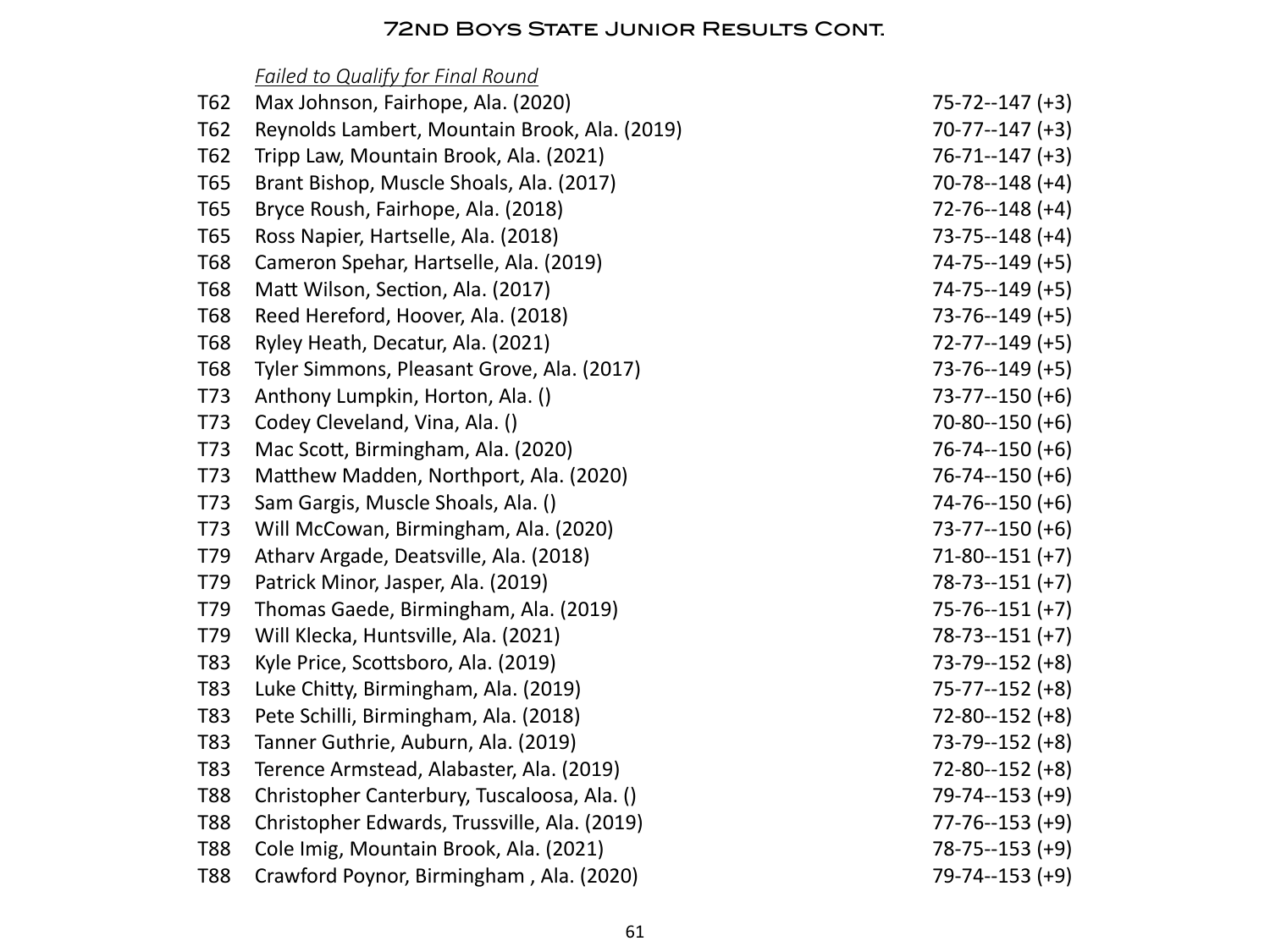| <b>T88</b> | Garrison Guthrie, Auburn, Ala. (2020)               | $77 - 76 - 153 (+9)$  |
|------------|-----------------------------------------------------|-----------------------|
| T88        | Gauge Cornelius, Luverne, Ala. ()                   | $74 - 79 - 153 (+9)$  |
| T88        | Hunter McKelvy, Baileyton, Ala. (2018)              | $71 - 82 - 153 (+9)$  |
| T95        | Connor Floyd, Spanish Fort, Ala. (2019)             | 75-79--154 (+10)      |
| T95        | Houston Pierce, Fairhope, Ala. (2017)               | $74 - 80 - 154 (+10)$ |
| T95        | Jacob Maze, Birmingham, Ala. (2018)                 | $75 - 79 - 154 (+10)$ |
| T95        | Sungjoon Kim, Huntsville, Ala. (2019)               | $77 - 77 - 154 (+10)$ |
| T95        | Taylor Simmons, Pleasant Grove, Ala. (2017)         | $77 - 77 - 154 (+10)$ |
| T95        | Thomas Regan, Muscle Shoals, Ala. (2019)            | $77 - 77 - 154 (+10)$ |
|            | T101 Allen Michael Burnett, Sheffield, Ala. (2019)  | $78 - 77 - 155 (+11)$ |
|            | T101 Brayden Nelson, Eva, Ala. ()                   | $72 - 83 - 155 (+11)$ |
|            | T101 Brock McNeely, Glencoe, Ala. (2019)            | $77 - 78 - 155 (+11)$ |
|            | T101 Connor Utley, Hampton Cove, Ala. ()            | $76 - 79 - 155 (+11)$ |
|            | T101 Ethan Hacker, Trussville, Ala. (2021)          | $77 - 78 - 155 (+11)$ |
|            | T101 Jaxen Pastores, Huntsville, Ala. (2020)        | $77 - 78 - 155 (+11)$ |
|            | T101 Josh Carter, Owens Cross Roads, Ala. (2020)    | 79-76--155 (+11)      |
|            | T101 Powell Larson, Spanish Fort, Ala. (2019)       | $76 - 79 - 155 (+11)$ |
|            | T109 Brooks Malone, Arab, Ala. (2020)               | 78-78--156 (+12)      |
|            | T109 Hayden Carner, Birmingham, Ala. (2020)         | $78 - 78 - 156 (+12)$ |
|            | T109 Joe Paul Pennington, Spanish Fort, Ala. (2020) | $74 - 82 - 156 (+12)$ |
|            | T109 Noah Dennis, Trussville, Ala. (2017)           | $82 - 74 - 156 (+12)$ |
|            | T109 Sam Brewbaker, Tuscaloosa, Ala. (2018)         | 79-77--156 (+12)      |
|            | T109 Teagan Miller, Huntsville, Ala. ()             | $81 - 75 - 156 (+12)$ |
|            | T115 Andrew McCary, Birmingham, Ala. ()             | $75 - 82 - 157 (+13)$ |
|            | T115 Cameron Copeland, Hoover, Ala. (2020)          | $75 - 82 - 157 (+13)$ |
|            | T115 Jake McDonald, Dothan, Ala. (2021)             | $76 - 81 - 157 (+13)$ |
|            | T115 Matthew Walker, Toney, Ala. (2018)             | $72 - 85 - 157 (+13)$ |
|            | T119 Austin Collar, Trussville, Ala. (2020)         | 76-82--158 (+14)      |
|            | T119 Blake Bahos, Mobile, Ala. (2019)               | $77 - 81 - 158$ (+14) |
|            | T119 Cole McPheeters, Vestavia Hills, Ala. (2018)   | $81 - 77 - 158$ (+14) |
|            | T122 Alex Dawson, Bessemer, Ala. (2018)             | 75-84--159 (+15)      |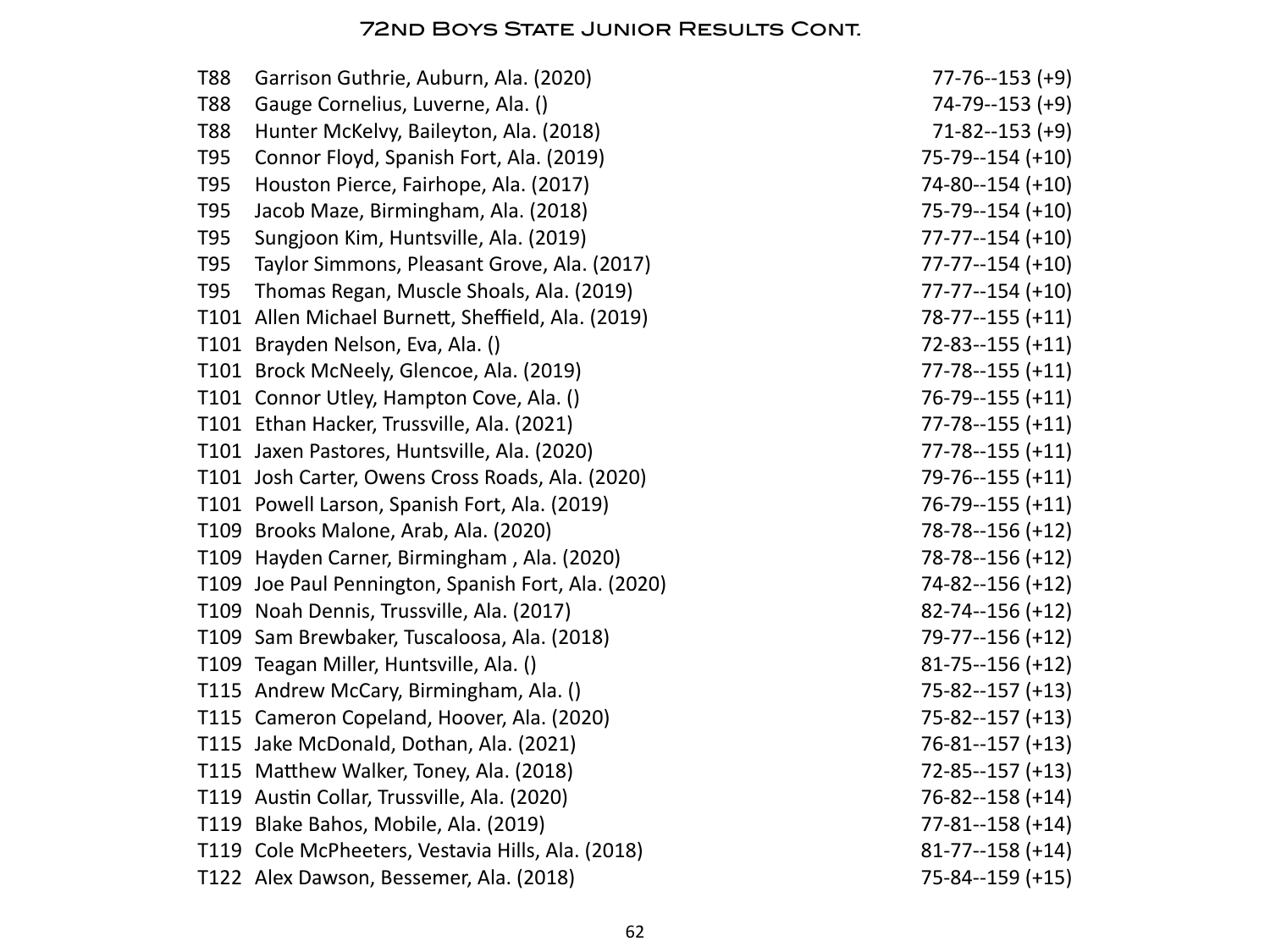|      | T122 Chase Foster, Theodore, Ala. (2018)       | $75 - 84 - 159 (+15)$ |
|------|------------------------------------------------|-----------------------|
|      | T122 Harrison Hughston, Anniston, Ala. (2019)  | $77 - 82 - 159 (+15)$ |
|      | T122 Logan McCracken, Trussville, Ala. (2018)  | $80-79-159 (+15)$     |
|      | T122 Sam Maze, Birmingham, Ala. (2020)         | 79-80--159 (+15)      |
|      | T127 Luke Pearce, Alabaster, Ala. (2020)       | $77 - 83 - 160 (+16)$ |
|      | T127 Peyton Glass, Trussville, Ala. (2020)     | $82 - 78 - 160 (+16)$ |
| T127 | Ryan Kamm, Hoover, Ala. (2019)                 | $81 - 79 - 160 (+16)$ |
| T127 | Tyler Bjorgum, Gulf Shores, Ala. (2021)        | $82 - 78 - 160 (+16)$ |
| 131  | Jackson Bowman, Gadsden, Ala. (2021)           | $86 - 75 - 161 (+17)$ |
| 132  | Cameron McCareeth, Anniston, Ala. (2018)       | 79-83--162 (+18)      |
| 133  | Nathan Griffin, Anniston, Ala. (2018)          | $87 - 76 - 163 (+19)$ |
|      | T134 Alex Flint, Hoover, Ala. ()               | $83 - 81 - 164 (+20)$ |
|      | T134 Garrison Smith, Warrior, Ala. ()          | $80 - 84 - 164 (+20)$ |
|      | T136 Andrew Miller, Anniston, Ala. (2020)      | 77-89--166 (+22)      |
|      | T136 Charlie Smith, Anniston, Ala. (2019)      | $84 - 82 - 166 (+22)$ |
|      | T136 Chris Brignet, Birmingham, Ala. ()        | 79-87--166 (+22)      |
|      | T136 Zachary Arndt, Muscle Shoals, Ala. (2018) | $84 - 82 - 166 (+22)$ |
| 140  | Parker Wright, Hartselle, Ala. ()              | $81 - 87 - 168$ (+24) |
| 141  | Johnny Nathan, Birmingham, Ala. (2020)         | $83 - 86 - 169 (+25)$ |
| T142 | Matt Croft, Scottsboro, Ala. (2021)            | $81-90-171 (+27)$     |
|      | T142 Stephen Mills, Tuscaloosa, Ala. (2018)    | $81-90-171 (+27)$     |
| 144  | John Dolberry, Scottsboro, Ala. (2018)         | $87 - 86 - 173 (+29)$ |
| 145  | Slade McCraw, Birmingham, Ala. (2021)          | 70-DQ--DQ (DQ)        |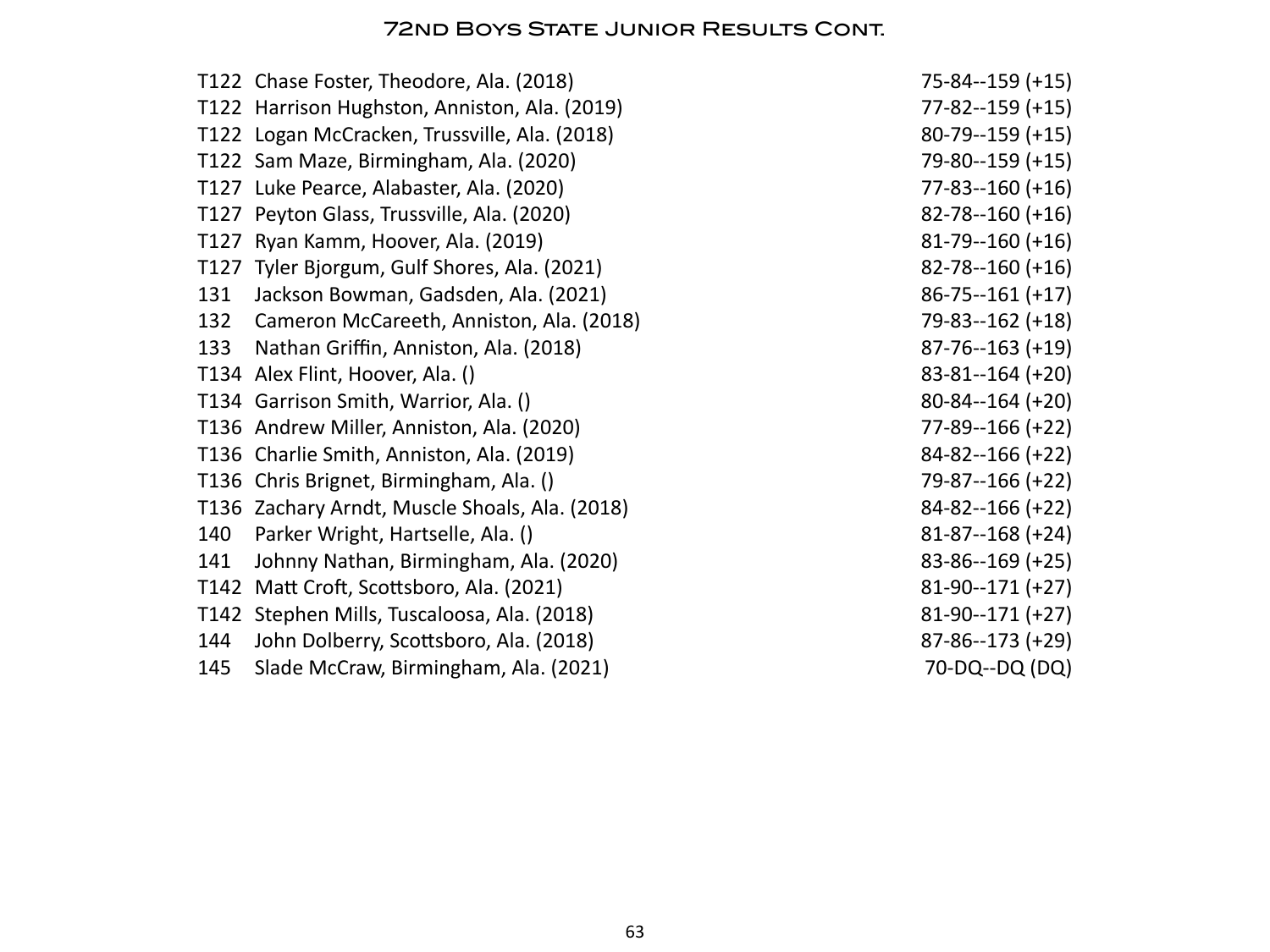|                 | <b>Age Division Results</b>                |                            |
|-----------------|--------------------------------------------|----------------------------|
|                 | 16-18 Division                             |                            |
| $\mathbf{1}$    | Padraic Sim, Spanish Fort, Ala. (2019)     | $69-69-64-202$ (-14)       |
| $\overline{2}$  | J.p. Cave, Mobile, Ala. (2020)             | $71-69-64-204$ (-12)       |
| 3               | Ethan Hagood, Hoover, Ala. (2018)          | 72-64-69--205 (-11)        |
| T <sub>4</sub>  | Andrew Graves, Mobile, Ala. (2018)         | $68 - 68 - 70 - 206 (-10)$ |
| T <sub>4</sub>  | Austin Coggin, Vestavia Hills, Ala. (2019) | 69-71-66--206 (-10)        |
| T <sub>4</sub>  | Connor Reid, Opelika, Ala. (2018)          | 72-67-67--206 (-10)        |
| T <sub>4</sub>  | Ike Alexander, Florence, Ala. (2017)       | $68-68-70-206(-10)$        |
| T <sub>8</sub>  | John Snoddy, Birmingham, Ala. (2017)       | $66 - 70 - 72 - 208$ (-8)  |
| T <sub>8</sub>  | Jordan Plunkett, Sterrett, Ala. (2018)     | $68 - 71 - 69 - 208$ (-8)  |
| T <sub>8</sub>  | Rob Richards, Haleyville, Ala. (2018)      | $69 - 69 - 70 - 208$ (-8)  |
| T11             | Ford Clegg, Birmingham, Ala. (2018)        | $67 - 73 - 69 - 209$ (-7)  |
| T11             | Jon Brady Sandlin, Scottsboro, Ala. ()     | $69 - 71 - 69 - 209$ (-7)  |
| T13             | Reed Love, Trussville, Ala. (2017)         | $69 - 72 - 69 - 210(-6)$   |
| T <sub>13</sub> | Sam Murphy, Decatur, Ala. (2017)           | $65 - 74 - 71 - 210$ (-6)  |
| T <sub>13</sub> | Will McFadden, Mobile, Ala. (2018)         | 72-67-71--210 (-6)         |
| T <sub>13</sub> | Will Richardson, Fairhope, Ala. (2018)     | $68 - 70 - 72 - 210 (-6)$  |
| T17             | John Racciatti Jr, Fairhope, Ala. (2017)   | $69 - 74 - 68 - -211(-5)$  |
| T17             | Mac Murphy, Decatur, Ala. (2017)           | $69 - 71 - 71 - 211 (-5)$  |
| T <sub>19</sub> | Carter Goodwin, Hoover, Ala. (2018)        | 71-67-74--212 (-4)         |
| T <sub>19</sub> | Hunter Battles, Tuscumbia, Ala. ()         | $66 - 77 - 69 - 212$ (-4)  |
| T21             | Connor Newton, Auburn, Ala. (2018)         | $71-68-74-213$ (-3)        |
| T21             | Dawson Atkinson, Trussville, Ala. (2018)   | $69 - 72 - 72 - 213$ (-3)  |
| 23              | William Wethington, Gadsden, Ala. ()       | 71-74-69--214 (-2)         |
| T <sub>24</sub> | Caleb O'Toole, Pinson, Ala. (2017)         | $71 - 73 - 71 - 215$ (-1)  |
| T <sub>24</sub> | Ford Goldasich, Birmingham, Ala. (2019)    | 71-72-72--215 (-1)         |
| T24             | Jack Goldasich, Birmingham, Ala. (2018)    | $70-73-72-215(-1)$         |
| T24             | Jacob LeCroy, Anniston, Ala. (2019)        | $66 - 74 - 75 - 215 (-1)$  |
| T24             | Justin Vincent, Athens, Ala. (2018)        | $72 - 72 - 71 - 215$ (-1)  |
| T24             | Kenneth Goforth, Birmingham, Ala. (2019)   | 73-72-70--215 (-1)         |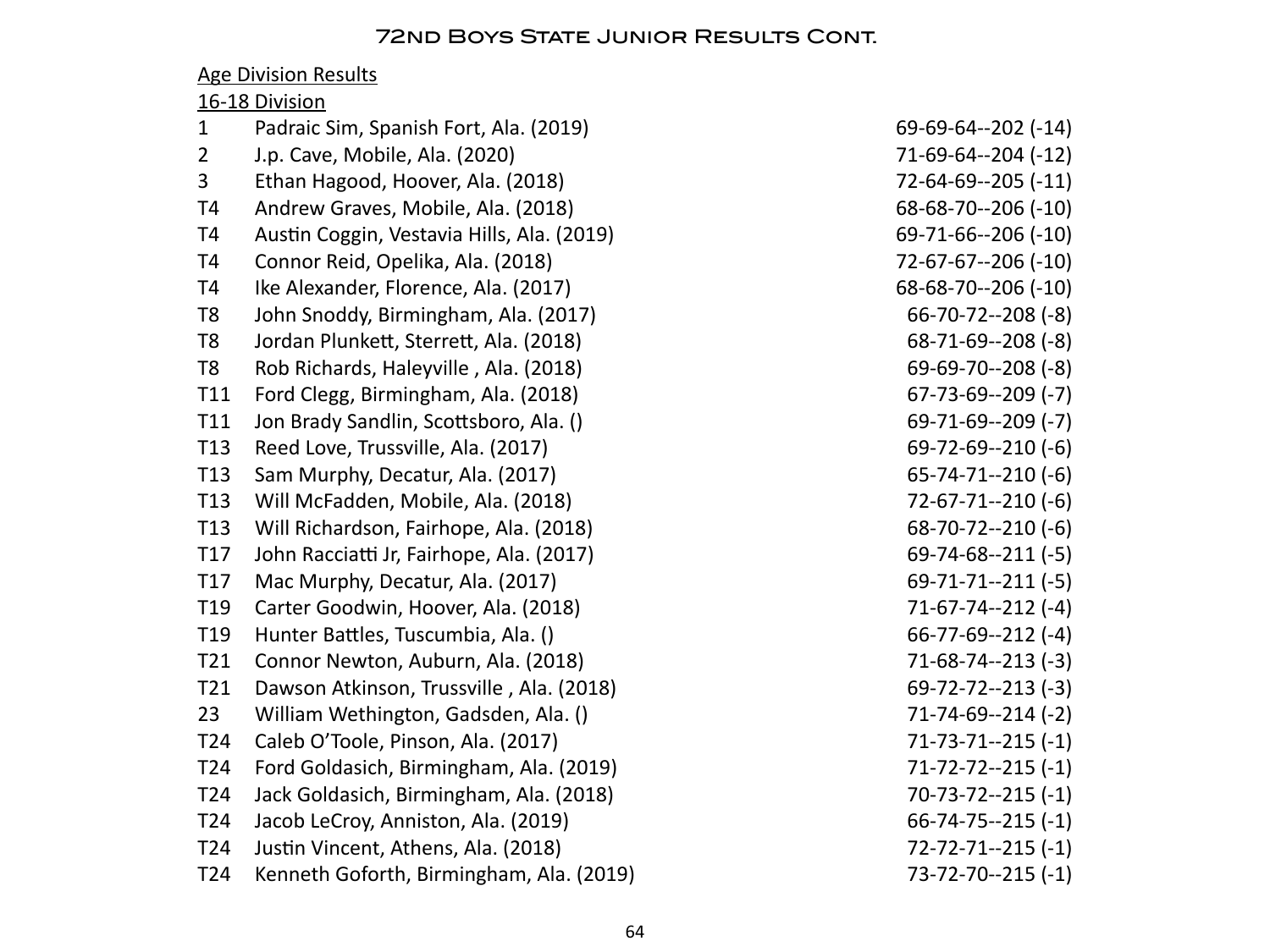| T <sub>30</sub> | Jordan Hartsell, Hartselle, Ala. (2017)    | 71-71-74--216 (E)         |
|-----------------|--------------------------------------------|---------------------------|
| T30             | Kyle Cornelius, Theodore, Ala. (2018)      | 70-72-74--216 (E)         |
| T30             | Owen Burt, Millbrook, Ala. (2017)          | 70-75-71--216 (E)         |
| T33             | Dawson Farni, Saraland, Ala. (2020)        | $71-73-73-217 (+1)$       |
| T33             | Felix Ronderos, Mobile, Ala. (2018)        | $74 - 72 - 71 - 217 (+1)$ |
| T33             | Landon Miles, Madison, Ala. (2018)         | $73 - 73 - 71 - 217 (+1)$ |
| T33             | Matthew Smith, Athens, Ala. (2018)         | $72-68-77-217 (+1)$       |
| T33             | Sam Jeffcoat, Birmingham, Ala. (2017)      | $71 - 71 - 75 - 217 (+1)$ |
| T33             | Winston Smith, Birmingham, Ala. (2019)     | $71 - 71 - 75 - 217 (+1)$ |
| T39             | Jack Poole, Homewood, Ala. (2017)          | $69 - 75 - 74 - 218 (+2)$ |
| T39             | Landon Carner, Birmingham, Ala. (2018)     | $76 - 70 - 72 - 218 (+2)$ |
| T39             | Tanner Tabor, Hoover, Ala. (2017)          | $73 - 73 - 72 - 218$ (+2) |
| T42             | Benjamin Belden, Birmingham, Ala. (2019)   | $72 - 72 - 75 - 219 (+3)$ |
| T42             | Cody Maddox, Guin, Ala. (2017)             | $73-69-77-219 (+3)$       |
| 44              | Matt Brown, Birmingham, Ala. (2019)        | $71 - 72 - 77 - 220$ (+4) |
| T45             | Price Brown, Mobile, Ala. (2020)           | $74 - 71 - 77 - 222$ (+6) |
| T45             | Riley Thrasher, Trinity, Ala. (2018)       | $71-75-76-222$ (+6)       |
| T47             | Dakota Terry, Trinity, Ala. ()             | 74-72-77--223 (+7)        |
| T47             | Gabe Brooks, Helena, Ala. (2019)           | 75-71-77--223 (+7)        |
|                 | 14-15 Division                             |                           |
| $\mathbf{1}$    | Nicholas Dunlap, Birmingham, Ala. (2022)   | $69 - 68 - 70 - 207 (-9)$ |
| $2^{\circ}$     | Evans Gross, Birmingham, Ala. (2021)       | $71-70-69-210(-6)$        |
| T <sub>3</sub>  | Gregory Jones, Mobile, Ala. (2020)         | $72 - 70 - 69 - 211 (-5)$ |
| T <sub>3</sub>  | Robert Davidson, Oneonta, Ala. ()          | $67 - 72 - 72 - 211(-5)$  |
| 5               | Harrison Davis, Fort Payne, Ala. ()        | $70-70-73-213(-3)$        |
| T <sub>6</sub>  | Dawson Garrett, Fort Payne, Ala. (2020)    | $73 - 73 - 69 - 215 (-1)$ |
| T <sub>6</sub>  | Jones Free, Selma, Ala. (2021)             | $69 - 68 - 78 - 215 (-1)$ |
| 8               | Landon Wockenfuss, Alabaster, Ala. (2020)  | $72 - 72 - 73 - 217 (+1)$ |
| 9               | Ryan Eshleman, Vestavia Hills, Ala. (2020) | $71-73-74-218 (+2)$       |
| T <sub>10</sub> | Eric Boutwell, Russellville, Ala. (2021)   | $71 - 73 - 75 - 219 (+3)$ |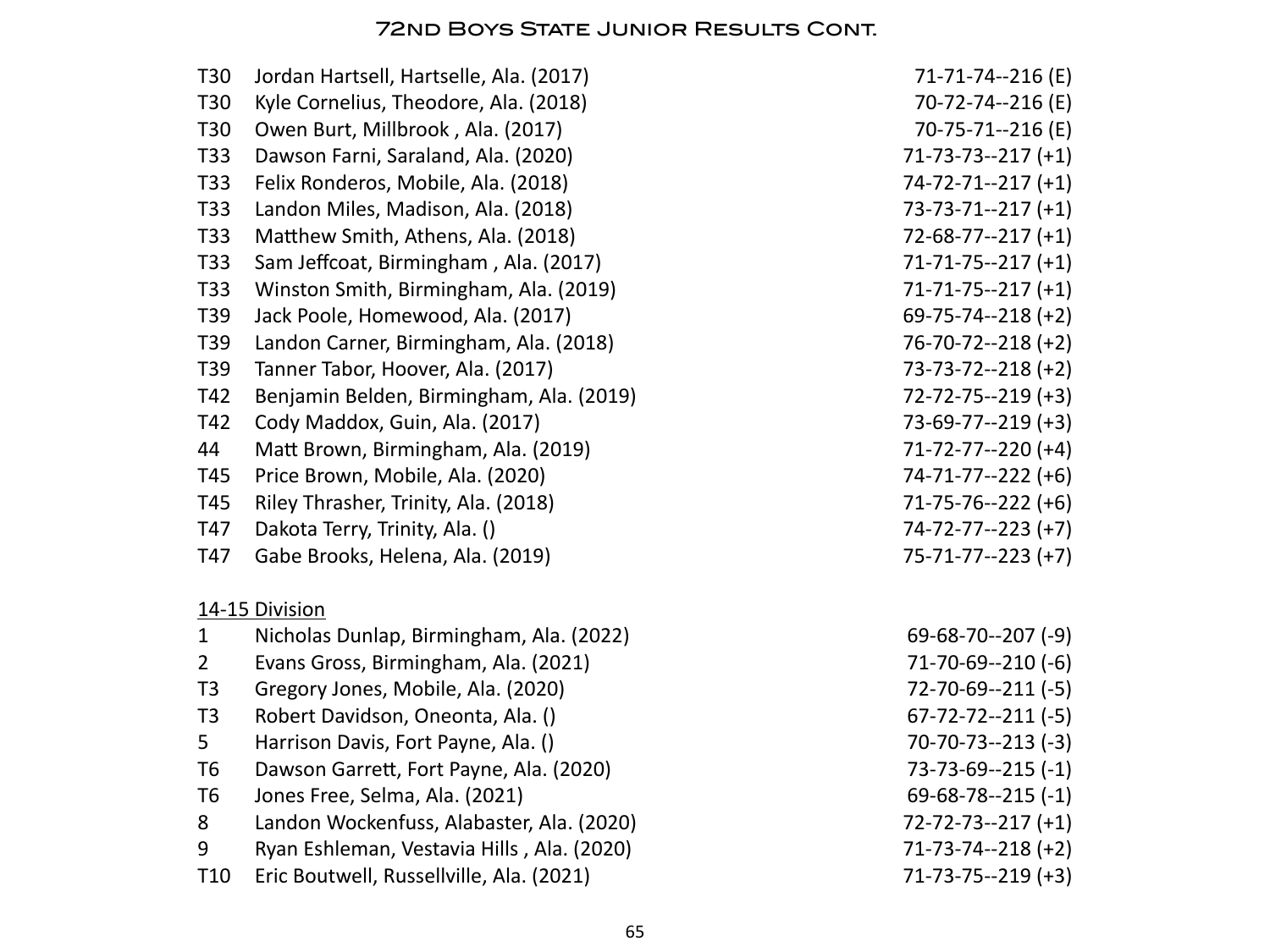| <b>T10</b>      | Will Patrick, Oneonta, Ala. (2020)             | $77-69-73-219 (+3)$        |
|-----------------|------------------------------------------------|----------------------------|
| T <sub>12</sub> | Emmett Lee, Dothan, Ala. (2020)                | $70 - 74 - 78 - -222$ (+6) |
| T <sub>12</sub> | Paul Bruce, Guntersville, Ala. (2021)          | $71 - 74 - 77 - 222$ (+6)  |
|                 | 12-13 Division                                 |                            |
| $\mathbf{1}$    | Charles Warren, Huntsville, Ala. ()            | $74 - 73 - 70 - 217 (+1)$  |
| $\overline{2}$  | Alex Roberts, Birmingham, Ala. (2023)          | $75 - 71 - 75 - 221 (+5)$  |
| 3               | Trent Trousdale, Huntsville, Ala. (2022)       | $73 - 77 - 73 - 223 (+7)$  |
| 4               | Srijan Meesala, Hoover, Ala. (2022)            | 76-73-78--227 (+11)        |
| 5               | Kai Pastores, Huntsville, Ala. (2021)          | 75-82-75--232 (+16)        |
| 6               | Seth Hacker, Trussvile, Ala. (2022)            | $80 - 83 - 80 - 243 (+27)$ |
|                 | 9-11 Division                                  |                            |
| 1               | Christopher Yeilding, Birmingham, Ala. (2024)  | $38-36-38-112 (+4)$        |
| 2               | Harrison Parker, Mountain Brook, Ala. (2024)   | $37-40-39-116 (+8)$        |
| 3               | Tyler Watts, Huntsville, Ala. (2026)           | $39-41-40-120 (+12)$       |
| 4               | Michael Reid Larson, Spanish Fort, Ala. (2025) | $42 - 44 - 43 - 129$ (+21) |
| 5               | Thomas Lambert, Mountain Brook, Ala. (2024)    | 45-44-42--131 (+23)        |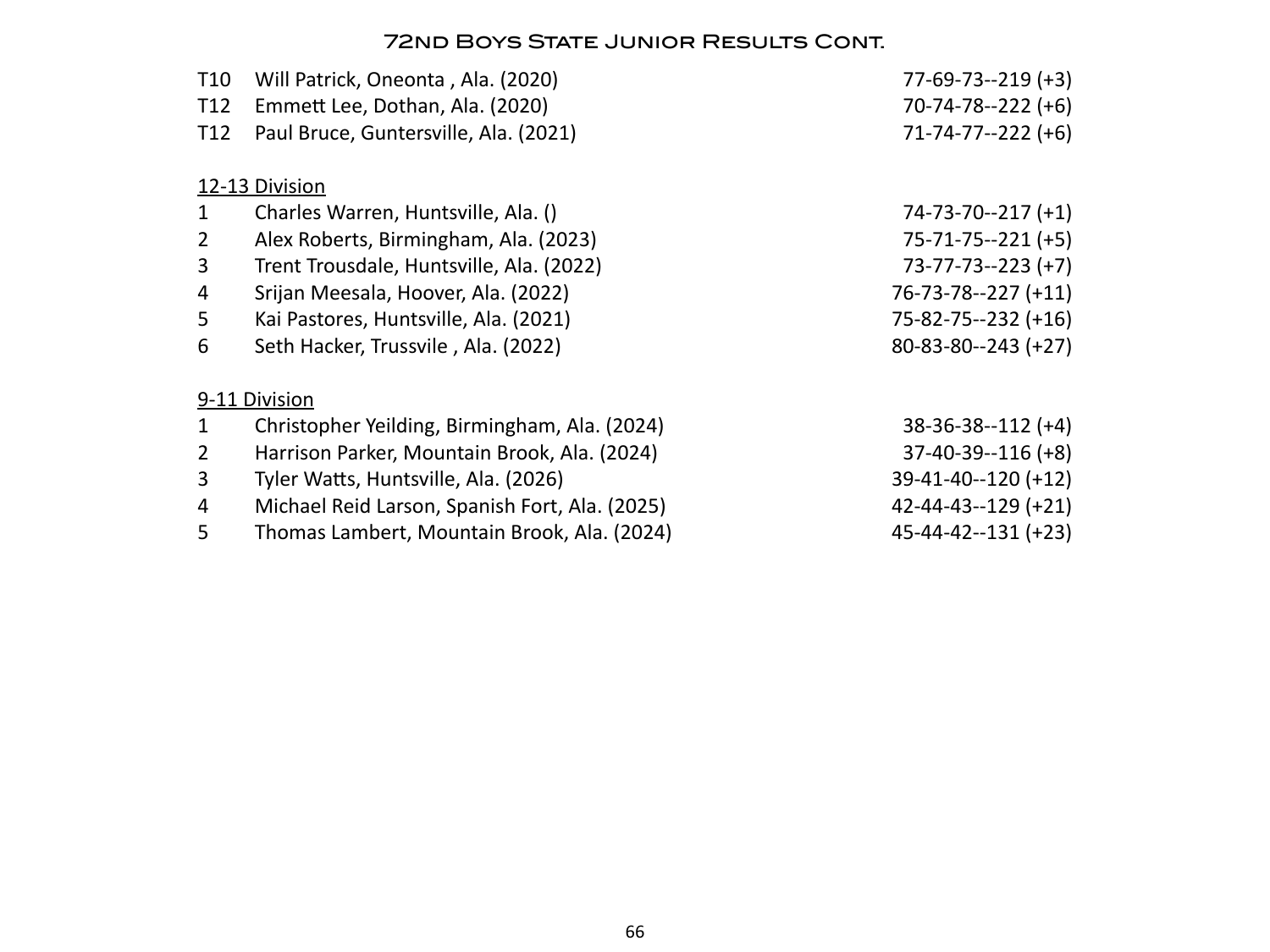### Past Boys State Junior Champions

# STATE JUNIOR (2011-present)

| <u>Year</u>                                    | Winner              | Score | Site                            |
|------------------------------------------------|---------------------|-------|---------------------------------|
| 2017                                           | Padraic Sim         | 202   | Goose Pond Colony Resort (Lake) |
| 2016                                           | John Racciatti Jr.  | 205   | Lakewood Golf Club              |
| 2015                                           | William Buhl        | 208   | Azalea City Golf Course         |
| 2014                                           | Alex Green          | 201   | Gadsden Country Club            |
| 2013                                           | <b>Connor Slane</b> | 202   | Heron Lakes Country Club        |
| 2012                                           | Forrest Gamble      | $65*$ | <b>Mountain Brook Club</b>      |
| 2011                                           | Stewart Jolly       | 212   | Valley Hill Country Club        |
| *Reduced to one round due to inclement weather |                     |       |                                 |

# STATE JUNIOR (1984-2010)

| 2010 | Bobby Wyatt             | <b>Country Club of Mobile</b>     |
|------|-------------------------|-----------------------------------|
| 2009 | Bobby Wyatt             | Lakewood Golf Club                |
| 2008 | Bobby Wyatt             | Saugahatchee Country Club         |
| 2007 | Bobby Wyatt             | Turtle Point Yacht & Country Club |
| 2006 | Jacob Randall           | Ol' Colony Golf Complex           |
| 2005 | <b>Glenn Northcutt</b>  | Saugahatchee Country Club         |
| 2004 | Patton Kizzire          | Indian Hills Country Club         |
| 2003 | Patton Kizzire          | Gadsden Country Club              |
| 2002 | Andrew Medley           | Wynlakes Golf & Country Club      |
| 2001 | Andrew Medley           | Selma Country Club                |
| 2000 | Lee Williams            | Country Club of Birmingham        |
| 1999 | Justin Elliott          | <b>Musgrove Country Club</b>      |
| 1998 | Neil Self               | <b>Country Club of Mobile</b>     |
| 1997 | <b>Forrest Crabtree</b> | Saugahatchee Country Club         |
| 1996 | Zach Davis              | Hoover Country Club               |
| 1995 | Scott Weatherly         | Valley Hill Country Club          |
| 1994 | <b>Cullen Thompson</b>  | Vestavia Country Club             |
| 1993 | Scott Weatherly         | <b>Woodward Country Club</b>      |
| 1992 | Chip Deason             | Indian Hills Country Club         |
| 1991 | Chip Deason             | Selma Country Club                |
| 1990 | <b>Stewart Cink</b>     | <b>Florence Country Club</b>      |
| 1989 | Ryan Gump               | <b>Anniston Country Club</b>      |
| 1988 | <b>Brian Gay</b>        | <b>Gulf Shores</b>                |
| 1987 | Jimmy Green Jr.         | Country Club of Mobile            |
|      |                         |                                   |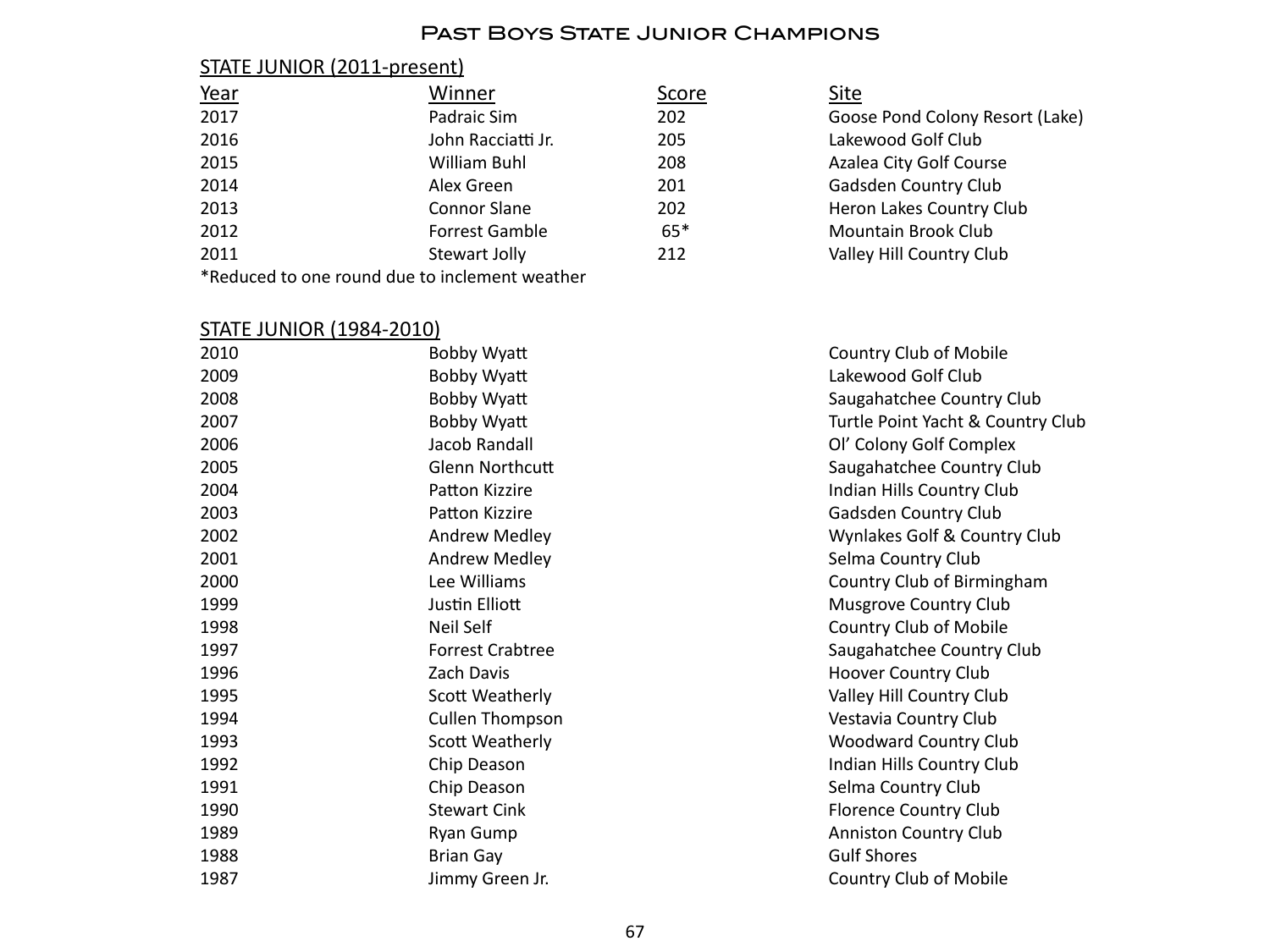#### PAST BOYS STATE JUNIOR CHAMPIONS CONT.

| 1986 | Jim Strong      | Country Club of Tuscaloosa |
|------|-----------------|----------------------------|
| 1985 | Jimmy Green Jr. | Country Club of Andalusia  |
| 1984 | Jack Coker Jr.  | Bonnie Crest Country Club  |

# STATE JUNIOR (1947-1983)

| 1983 | <b>Chris Gustin</b>     |
|------|-------------------------|
| 1982 | <b>Chris Gustin</b>     |
| 1981 | Greg Jones              |
| 1980 | <b>Steve Strickland</b> |
| 1979 | Joey Dzwonkowski        |
| 1978 | <b>Robert Nelson</b>    |
| 1977 | <b>Steve Lowery</b>     |
| 1976 | <b>Steve Cantrell</b>   |
| 1975 | Allen Ritchie           |
| 1974 | Ralph Mathews           |
| 1973 | <b>Steve Brabner</b>    |
| 1972 | <b>Bud Smith</b>        |
| 1971 | Pete Cobb               |
| 1983 | Chris Gustin            |
| 1982 | Chris Gustin            |
| 1981 | Greg Jones              |
| 1980 | <b>Steve Strickland</b> |
| 1979 | Joey Dzwonkowski        |
| 1978 | <b>Robert Nelson</b>    |
| 1977 | <b>Steve Lowery</b>     |
| 1976 | <b>Steve Cantrell</b>   |
| 1975 | Allen Ritchie           |
| 1974 | Ralph Mathews           |
| 1973 | <b>Steve Brabner</b>    |
| 1972 | <b>Bud Smith</b>        |
| 1971 | Pete Cobb               |
| 1970 | <b>Phillip Hancock</b>  |
| 1969 | Jimmy Ryan Jr.          |
| 1968 | Mike Smith              |
| 1967 | Mike Smith              |
|      |                         |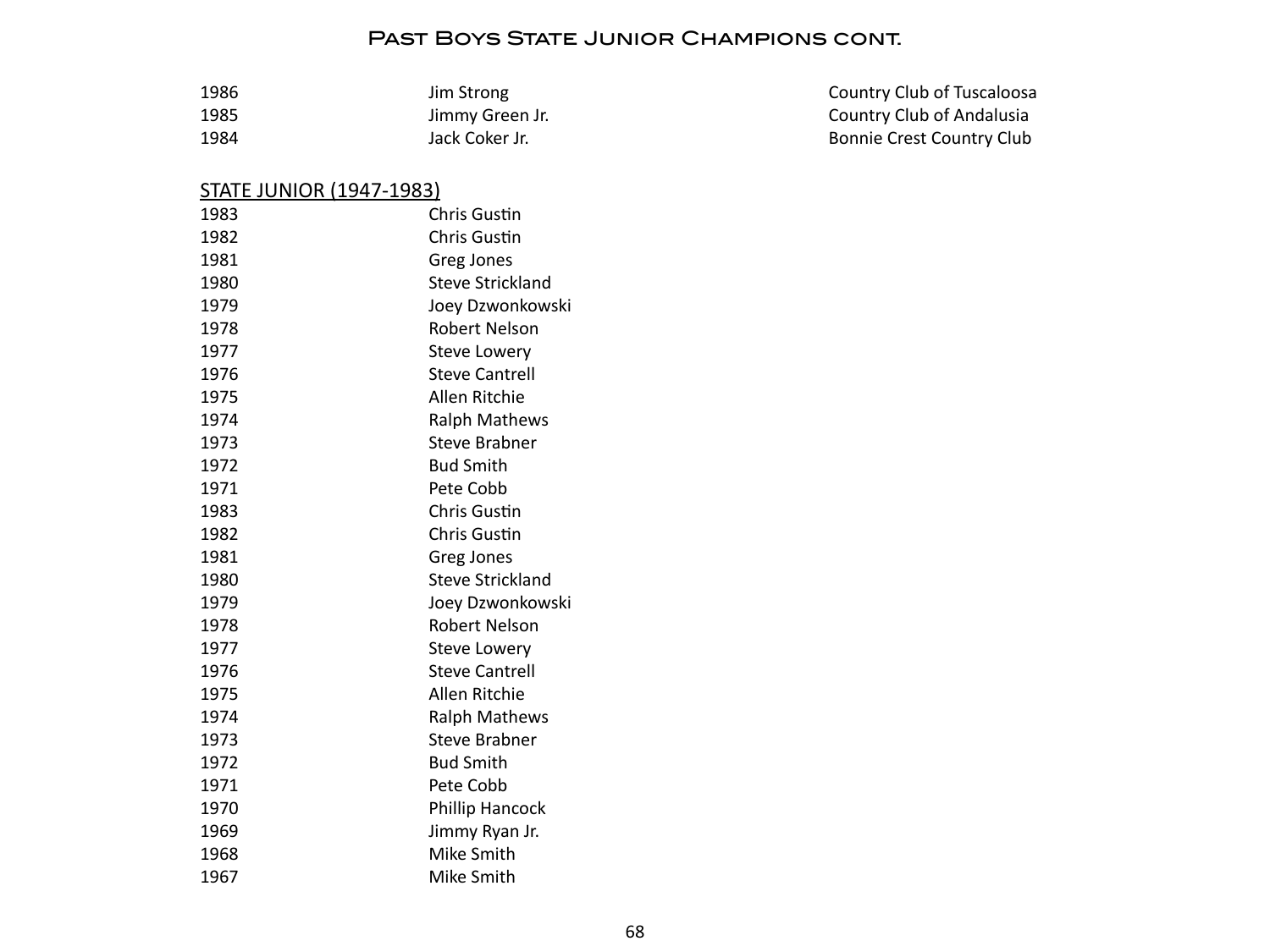#### PAST BOYS STATE JUNIOR CHAMPIONS CONT.

| 1966 | Ralph Smallman         |
|------|------------------------|
| 1965 | Lee Harper             |
| 1964 | Lee Harper             |
| 1963 | <b>Richard Anthony</b> |
| 1962 | B. R. McLendon         |
| 1961 | B. R. McLendon         |
| 1960 | David Outland          |
| 1959 | Hamp Greene            |
| 1958 | Larry Campbell         |
| 1957 | Frost Walker           |
| 1956 | Robert Maness          |
| 1955 | Robert Maness          |
| 1954 | Roger Suttle           |
| 1953 | Jackie Maness          |
| 1952 | Jackie Maness          |
| 1951 | Milton Wigley          |
| 1950 | Milton Wigley          |
| 1949 | Bobby McNeely          |
| 1948 | Bobby McNeely          |
| 1947 | <b>Gilbert Wesley</b>  |
| 1946 | Walter Wood            |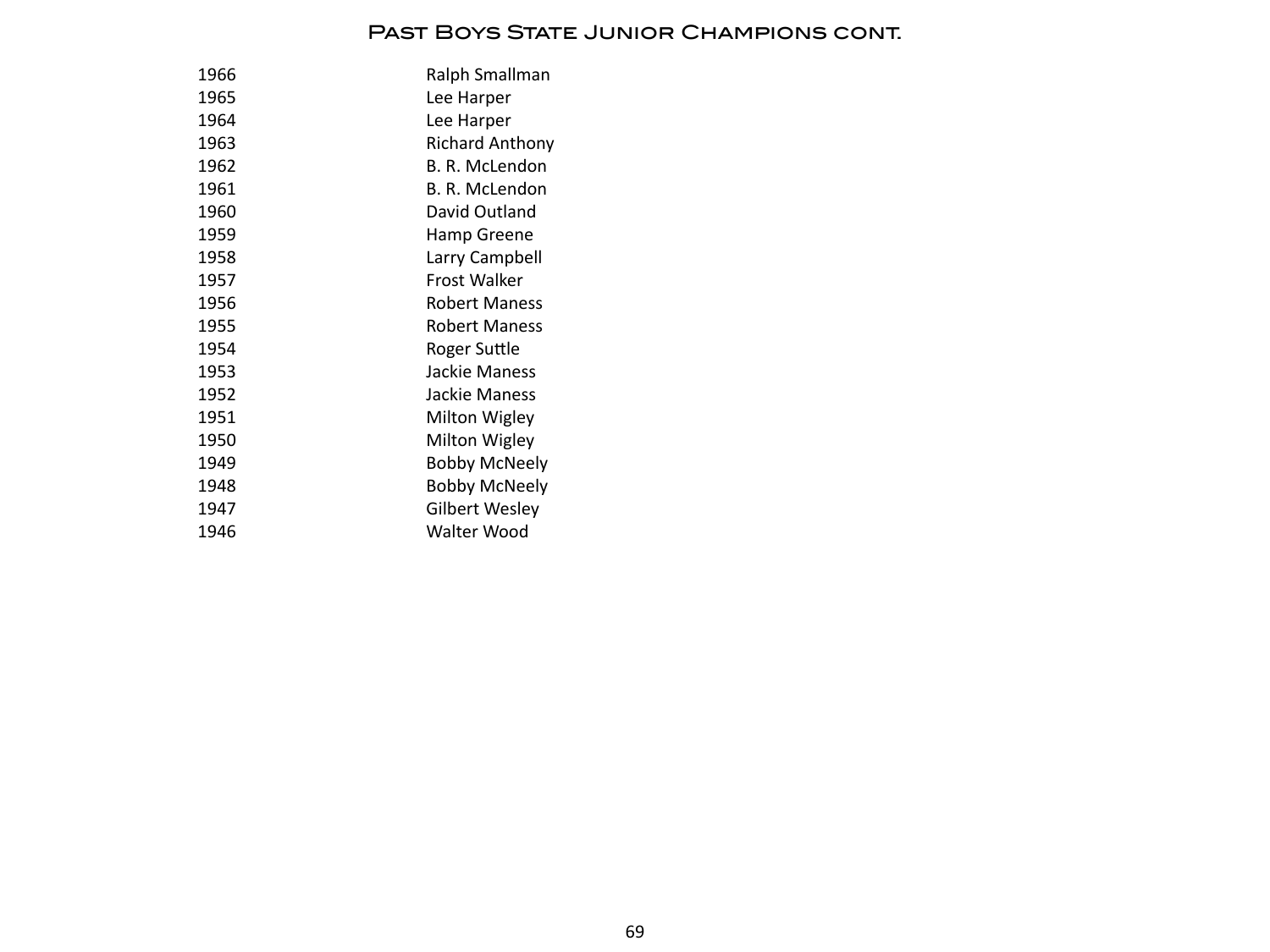



# **2017 STATE MATCH PLAY CHAMPION MATTHEW GOURGEOT** Wynlakes Golf & Country Club, Montgomery, AL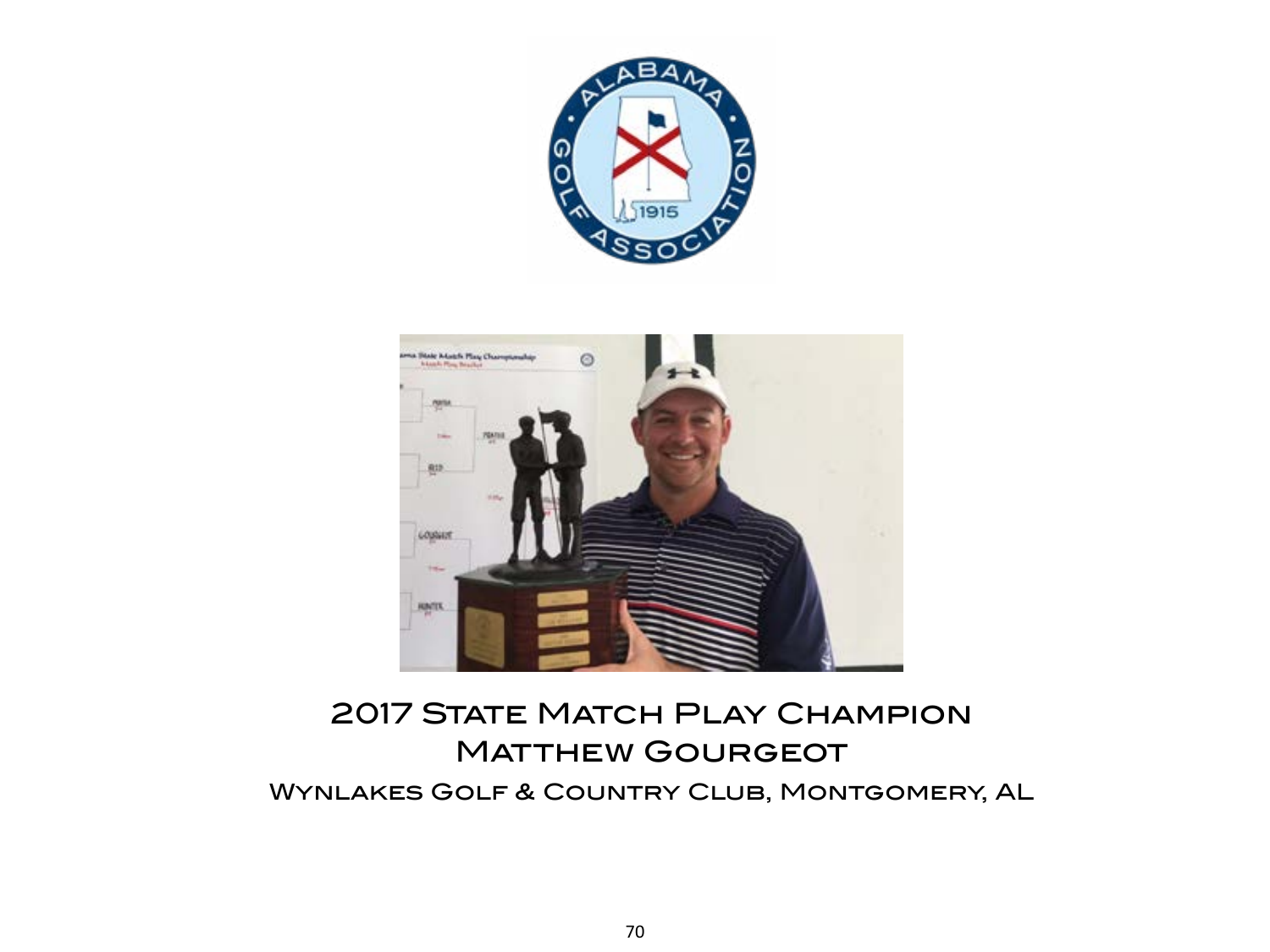# **17TH STATE MATCH PLAY RESULTS**

#### Stroke Play Qualifying

| T1              | Clay Guerin, Hoover, Ala.           | $68 - 70 - 138$ (-6)   |
|-----------------|-------------------------------------|------------------------|
| T1              | Jeff Taylor, Montgomery, Ala.       | $68 - 70 - 138$ (-6)   |
| T1              | Taylor Eyster, Birmingham, Ala.     | $68 - 70 - 138$ (-6)   |
| T1              | Calum Masters, Headland, Ala.       | $69-69-138$ $(-6)$     |
| T <sub>5</sub>  | Robbie Cotten, Brewton, Ala.        | $71-68-139$ $(-5)$     |
| T <sub>5</sub>  | Bo Hayes, Southside, Ala.           | $69 - 70 - 139$ (-5)   |
| T7              | Robby Prater, Birmingham, Ala.      | $72-68-140$ (-4)       |
| T7              | John Hayden, Birmingham, Ala.       | $70-70-140$ (-4)       |
| T7              | Jason Tate, Owens Cross Roads, Ala. | $71-69-140$ $(-4)$     |
| T7              | Jason Smith, Hoover, Ala.           | $71-69-140$ (-4)       |
| T11             | Scott Cornette, Montgomery, Ala.    | $68 - 73 - 141$ (-3)   |
| T11             | Wesley Hunter, Mobile, Ala.         | $67 - 74 - 141$ $(-3)$ |
| T11             | Connor Reid, Opelika, Ala.          | $72-69-141$ $(-3)$     |
| T11             | Corey Ray, Boaz, Ala.               | $69 - 72 - 141$ $(-3)$ |
| T <sub>15</sub> | Matthew Gourgeot, Decatur, Ala.     | $70-72-142$ (-2)       |
| T <sub>15</sub> | Vic Kyatt III, Birmingham, Ala.     | $69 - 73 - 142$ (-2)   |
|                 | <b>Failed to Qualify</b>            |                        |
| 17              | Matt Johnson, Dothan, Ala.          | $72 - 72 - 144$ (E)    |
| <b>T18</b>      | Jake DeZoort, Tuscaloosa, Ala.      | $72 - 73 - 145 (+1)$   |
| T <sub>18</sub> | Robert Nelson, Fairhope, Ala.       | $73-72-145 (+1)$       |
| T <sub>18</sub> | Cody O'Toole, Oneonta, Ala.         | $73-72-145 (+1)$       |
| T <sub>18</sub> | Brandon Griffin, Birmingham, Ala.   | $70-75-145 (+1)$       |
| T <sub>18</sub> | Owen Burt, Millbrook, Ala.          | $72 - 73 - 145$ (+1)   |
| T <sub>23</sub> | Joey Holley, Troy, Ala.             | $74 - 72 - 146$ (+2)   |
| T <sub>23</sub> | Crawford Flach, Birmingham, Ala.    | $69-77-146 (+2)$       |
| T <sub>25</sub> | Scott Gilreath, Montgomery, Ala.    | $74 - 73 - 147$ $(+3)$ |
| T <sub>25</sub> | Harrison Mink, Birmingham, Ala.     | $76 - 71 - 147$ (+3)   |
| T <sub>25</sub> | Sam Murphy, Decatur, Ala.           | $73 - 74 - 147 (+3)$   |
| T <sub>25</sub> | J. Michael Riley, Mobile, Ala.      | $76 - 71 - 147$ (+3)   |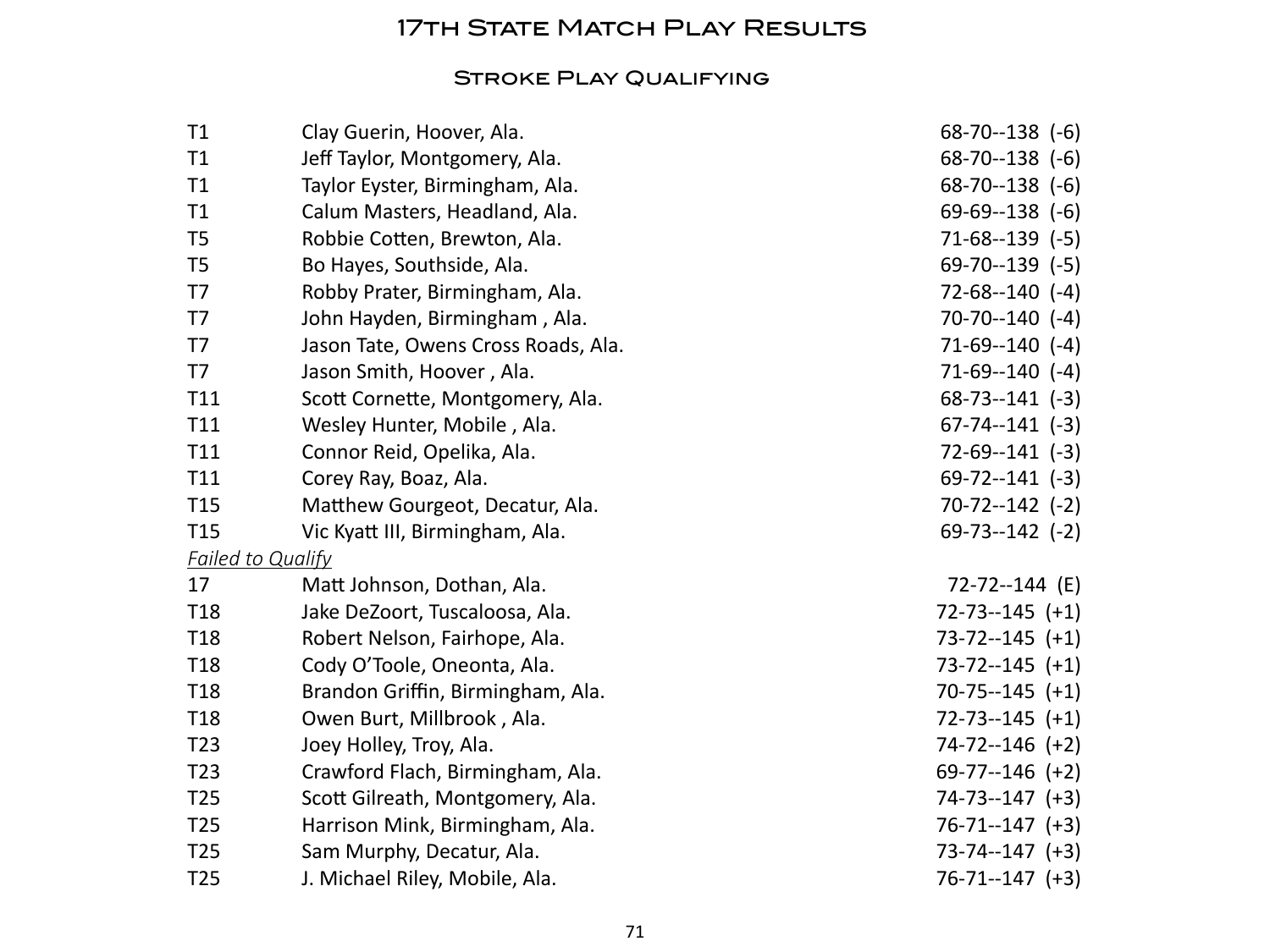#### **17TH STATE MATCH PLAY QUALIFYING RESULTS CONT.**

| T <sub>25</sub> | Jack Goldasich, Birmingham, Ala.        | $72 - 75 - 147 (+3)$    |
|-----------------|-----------------------------------------|-------------------------|
| T <sub>25</sub> | Seth Foshee, Bridgeport, Ala.           | $74-73-147$ $(+3)$      |
| T31             | Richard Douglas, Birmingham, Ala.       | $77 - 71 - 148$ (+4)    |
| T31             | John Snoddy, Birmingham, Ala.           | $73 - 75 - 148$ (+4)    |
| T33             | Jake Tiffin, Hartselle, Ala.            | $70-79-149$ (+5)        |
| T33             | Harlan Winn, Birmingham, Ala.           | $67 - 82 - 149$ (+5)    |
| <b>T33</b>      | Thomas Luther, Hoover, Ala.             | $75-74-149$ (+5)        |
| T <sub>36</sub> | Sheldon Statkewicz, Mobile, Ala.        | $76 - 74 - 150$ (+6)    |
| T36             | Varun Yerramsetti, Vestavia Hills, Ala. | $73 - 77 - 150$ (+6)    |
| T <sub>36</sub> | Hamp Andrews, Daphne, Ala.              | $79-71-150 (+6)$        |
| 39              | Blakely Burrow, Birmingham, Ala.        | $79 - 72 - 151 (+7)$    |
| T40             | Lew Mitchell, Dothan, Ala.              | $77 - 75 - 152$ (+8)    |
| T40             | Thomas Iturbe, Mobile, Ala.             | $77 - 75 - 152$ (+8)    |
| T40             | Nicholas Cortez, Hoover, Ala.           | $76 - 76 - 152$ (+8)    |
| T40             | Nicholas Welden, Birmingham, Ala.       | $75 - 77 - 152$ (+8)    |
| T40             | Brett Batchelor, Madison, Ala.          | $76 - 76 - 152$ (+8)    |
| T40             | Erich Egui, Hoover, Ala.                | $75 - 77 - 152$ (+8)    |
| T46             | Walker Grant, Montgomery, Ala.          | $81 - 72 - 153$ (+9)    |
| T46             | Hank Lamberth, Alexander City, Ala.     | $76 - 77 - 153$ (+9)    |
| T48             | Cole Skaggs, Fort Payne, Ala.           | $80-74-154$ $(+10)$     |
| T48             | Richard Schmidt, Birmingham, Ala.       | $77 - 77 - 154$ $(+10)$ |
| T48             | Tanner Tabor, Hoover, Ala.              | $81-73-154$ (+10)       |
| 51              | Ryan Till, Montgomery, Ala.             | 74-81--155 (+11)        |
| T <sub>52</sub> | Collin McCrary, Troy, Ala.              | 79-77--156 (+12)        |
| T <sub>52</sub> | Sam Prater, Birmingham, Ala.            | 79-77--156 (+12)        |
| <b>T54</b>      | Luke Chitty, Birmingham, Ala.           | $77 - 80 - 157$ $(+13)$ |
| <b>T54</b>      | Blake Schambeau, Hoover, Ala.           | $74 - 83 - 157$ $(+13)$ |
| 56              | Alex Balog, Millbrook, Ala.             | $81 - 77 - 158$ (+14)   |
| 57              | Atharv Argade, Deatsville, Ala.         | $75 - 85 - 160$ $(+16)$ |
| 58              | Ryan Cantrell, Pike Road, Ala.          | $82-79-161$ (+17)       |
| T59             | Justin Pratt, Pelham, Ala.              | 79-83--162 (+18)        |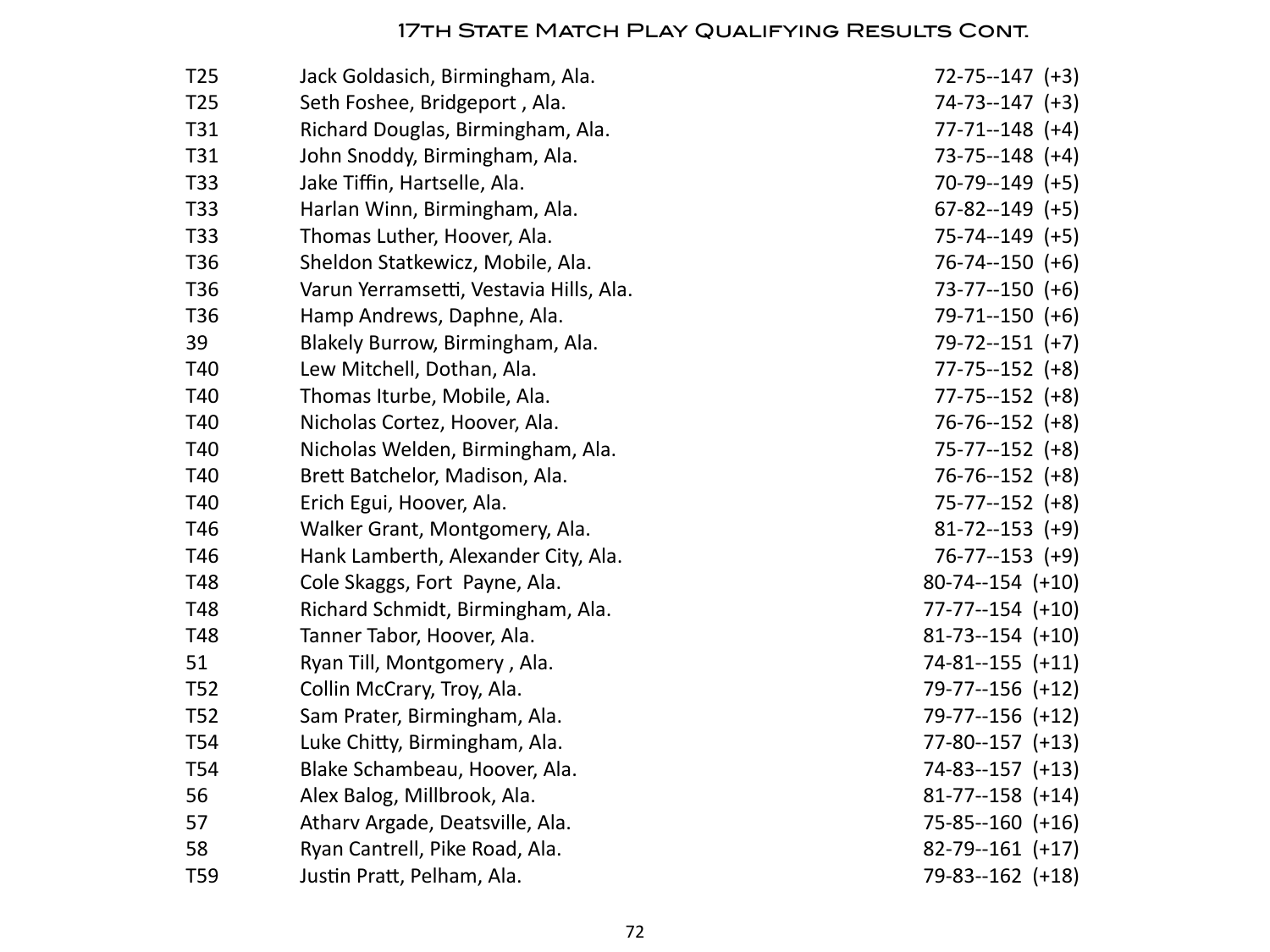#### **17TH STATE MATCH PLAY QUALIFYING RESULTS CONT.**

| T59 | Jeramy Woody, Auburn, Ala.       | $79 - 83 - 162$ (+18) |
|-----|----------------------------------|-----------------------|
| T59 | Benjamin Harris, Homewood, Ala.  | $84-78-162$ (+18)     |
| T59 | Zack Holton, Birmingham, Ala.    | $88 - 74 - 162$ (+18) |
| 63  | Noel Bedwell Jr, Mobile, Ala.    | $82 - 83 - 165$ (+21) |
| T64 | Raines Welden, Birmingham, Ala.  | $86 - 80 - 166$ (+22) |
| T64 | Kevin Thompson, Dothan, Ala.     | $82 - 84 - 166$ (+22) |
| 66  | Blake Batchelor, Madison, Ala.   | $81 - 87 - 168$ (+24) |
| 67  | Ford Goldasich, Birmingham, Ala. | $85 - 84 - 169$ (+25) |
| T68 | Jordan Hartsell, Hartselle, Ala. | 79-WD--WD (WD)        |
| T68 | Conley Miller, Hoover, Ala.      | 88-WD--WD (WD)        |
| T68 | Lance Evans, Oxford, Ala.        | 77-WD--WD (WD)        |
| T68 | Conor O'Gorman, Birmingham, Ala. | 89-WD--WD (WD)        |
| T68 | John Sisson, Tuscaloosa, Ala.    | 87-WD--WD (WD)        |
|     |                                  |                       |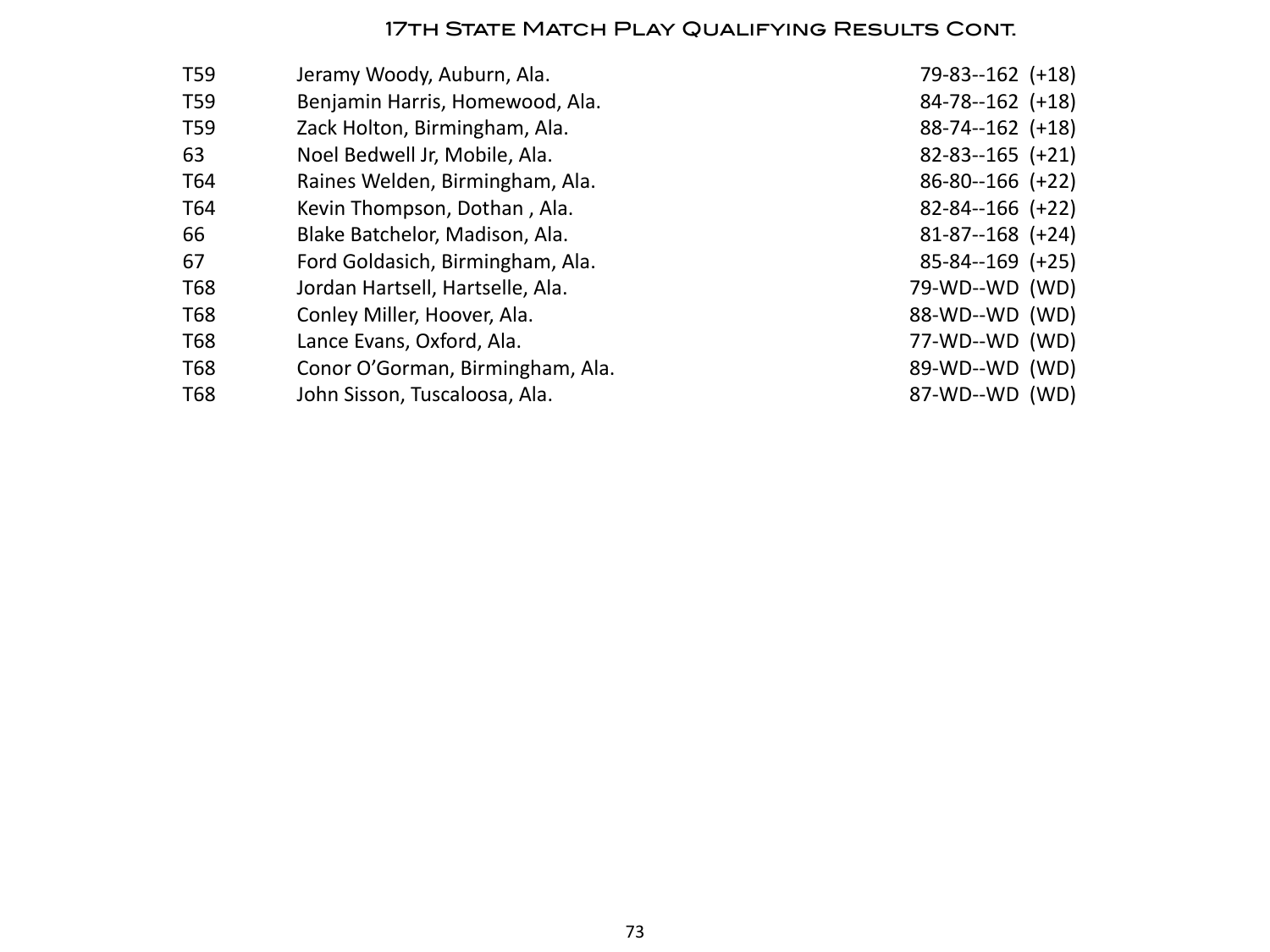## **17TH STATE MATCH PLAY RESULTS**

| Round of 16           |      |                     |             |
|-----------------------|------|---------------------|-------------|
| (16) Vic Kyatt III    | def. | (1) Jeff Taylor     | $5$ and $4$ |
| (9) Robby Prater      | def. | (8) Jason Smith     | 19 holes    |
| (13) Connor Reid      | def. | (4) Clay Guerin     | 5 and 3     |
| (5) Bo Hayes          | def. | (12) Corey Ray      | $6$ and $5$ |
| (15) Matthew Gourgeot | def. | (2) Taylor Eyster   | 1 up        |
| (7) John Hayden       | def. | (10) Jason Tate     | $2$ and $1$ |
| (14) Scott Cornette   | def. | (3) Calum Masters   | 1 up        |
| (11) Wesley Hunter    | def. | (6) Robbie Cotten   | 2 up        |
| Quarterfinal          |      |                     |             |
| (9) Robby Prater      | def. | (16) Vic Kyatt III  | $3$ and $2$ |
| (13) Connor Reid      | def. | (5) Bo Hayes        | 5 and 4     |
| (15) Matthew Gourgeot | def. | (7) John Hayden     | $2$ and $1$ |
| (11) Wesley Hunter    | def. | (14) Scott Cornette | 1 up        |
| Semifinal             |      |                     |             |
| (9) Robby Prater      | def. | (13) Connor Reid    | $6$ and $5$ |
| (15) Matthew Gourgeot | def. | (11) Wesley Hunter  | $4$ and $3$ |
| <b>Final</b>          |      |                     |             |
| (15) Matthew Gourgeot | def. | (9) Robby Prater    | $2$ and $1$ |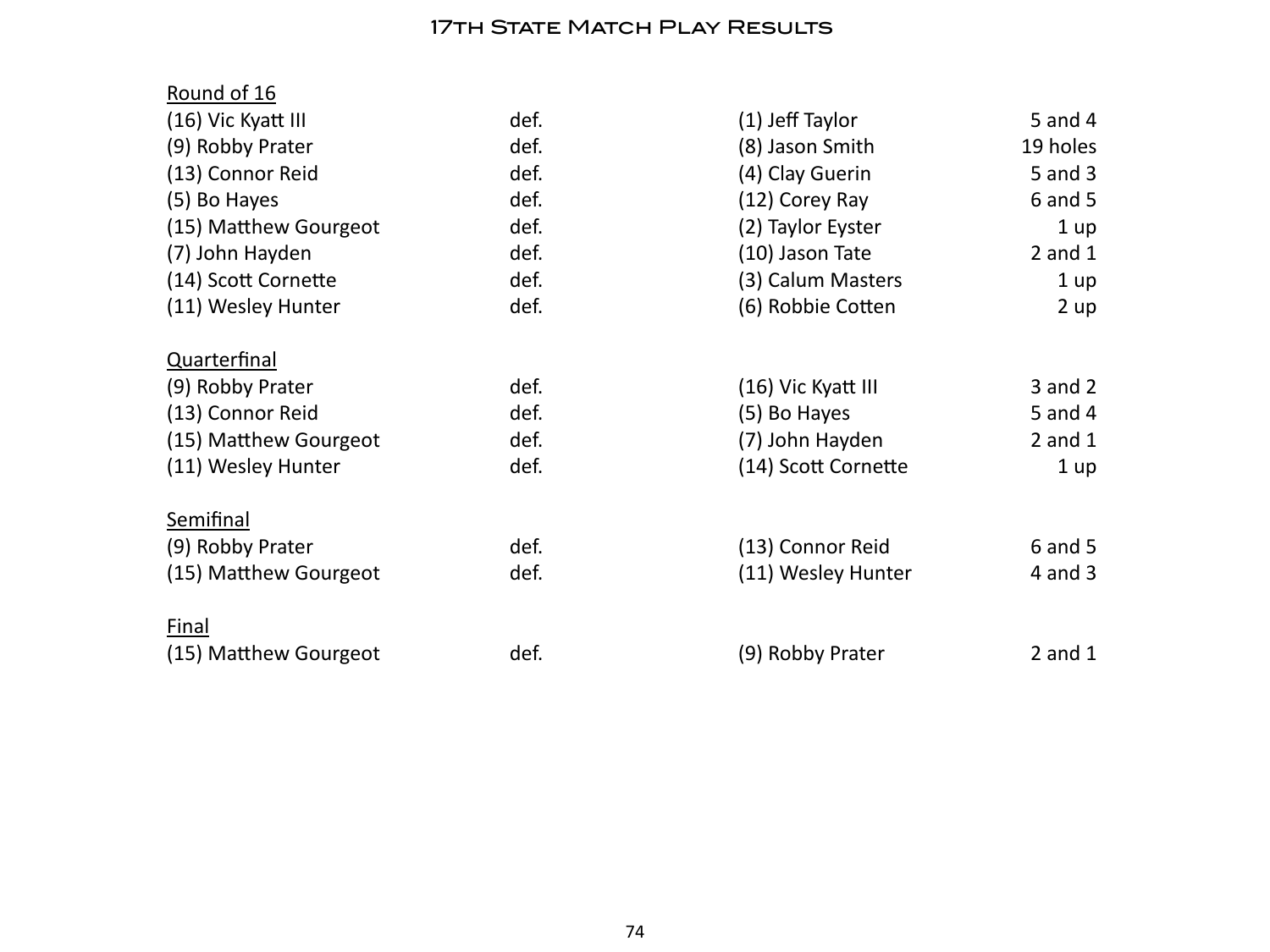#### PAST STATE MATCH PLAY CHAMPIONS

#### STATE MATCH PLAY (2011-present)

| Year | Winner/Runner-Up        | <b>Score</b> | <b>Site</b>                  |
|------|-------------------------|--------------|------------------------------|
| 2017 | <b>Matthew Gourgeot</b> | $2$ and $1$  | Wynlakes Golf & Country Club |
|      | def. Robby Prater       |              |                              |
| 2016 | Bo Hayes                | 2 up         | <b>Brewton Country Club</b>  |
|      | def. Taylor Jones       |              |                              |
| 2015 | Patrick Martin          | 2 up         | Montgomery Country Club      |
|      | def. Lee Hodges         |              |                              |
| 2014 | <b>Tyler Hitchner</b>   | 19 holes     | Cherokee Ridge Country Club  |
|      | def. Sheldon Statkewicz |              |                              |
| 2013 | Thomas Sutton           | $4$ and $3$  | Moore's Mill Club            |
|      | def. Sam Love           |              |                              |
| 2012 | Casey O'Toole           | 19 holes     | Lakewood Golf Club           |
|      | def. Thomas Sutton      |              |                              |
| 2011 | McLain Leberte          | $2$ and $1$  | Limestone Springs Golf Club  |
|      | def. Casey O'Toole      |              |                              |

#### STATE MATCH PLAY (2001-2010)

| Winner                 | Site             |
|------------------------|------------------|
| Michael Johnson        | Saugahato        |
| Scott Strohmeyer       | Dothan Co        |
| <b>Glenn Northcutt</b> | Ol' Colony       |
| Joseph Sykora          | FarmLinks        |
| Patton Kizzire         | Kiva Dune        |
| Joseph Sykora          | Steelwood        |
| Garrett Osborn         | Saugahato        |
| Patton Kizzire         | Hoover Co        |
| Lee Williams           | <b>Willow Po</b> |
| Will Swift             | Limestone        |
|                        |                  |

**2010 Michael Saugahatchee Country Club 2009 Example 2009 Constructed Stronger Country Club** Ol' Colony Golf Complex Kiva Dunes Steelwood Country Club Saugahatchee Country Club Hoover Country Club Willow Point Golf & Country Club Limestone Springs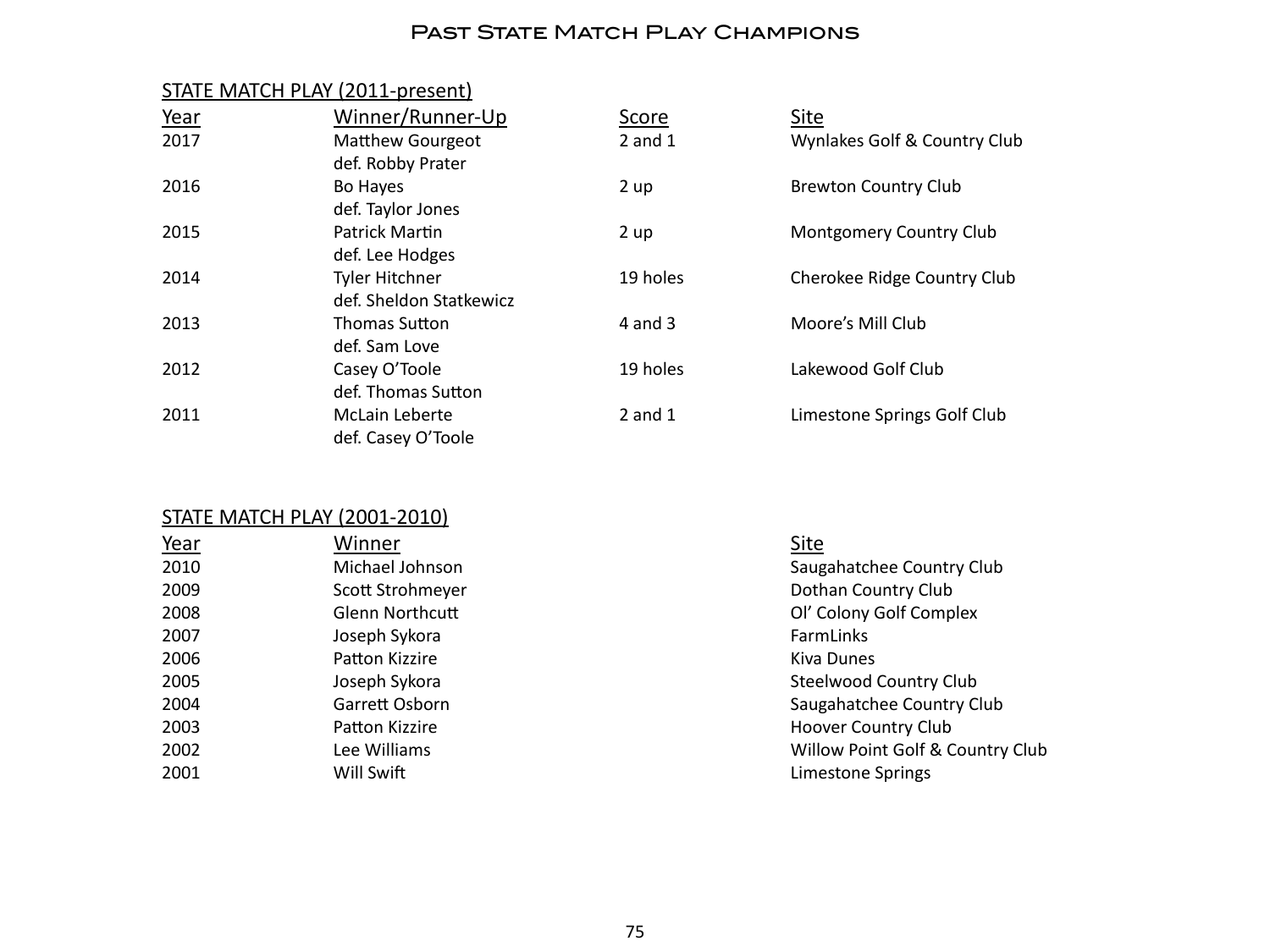

# 2017 Women's State Four-Ball Champions Mary Kate Horton & Sophie Burks GlenLakes Golf Club (Vista/Dunes), Foley, AL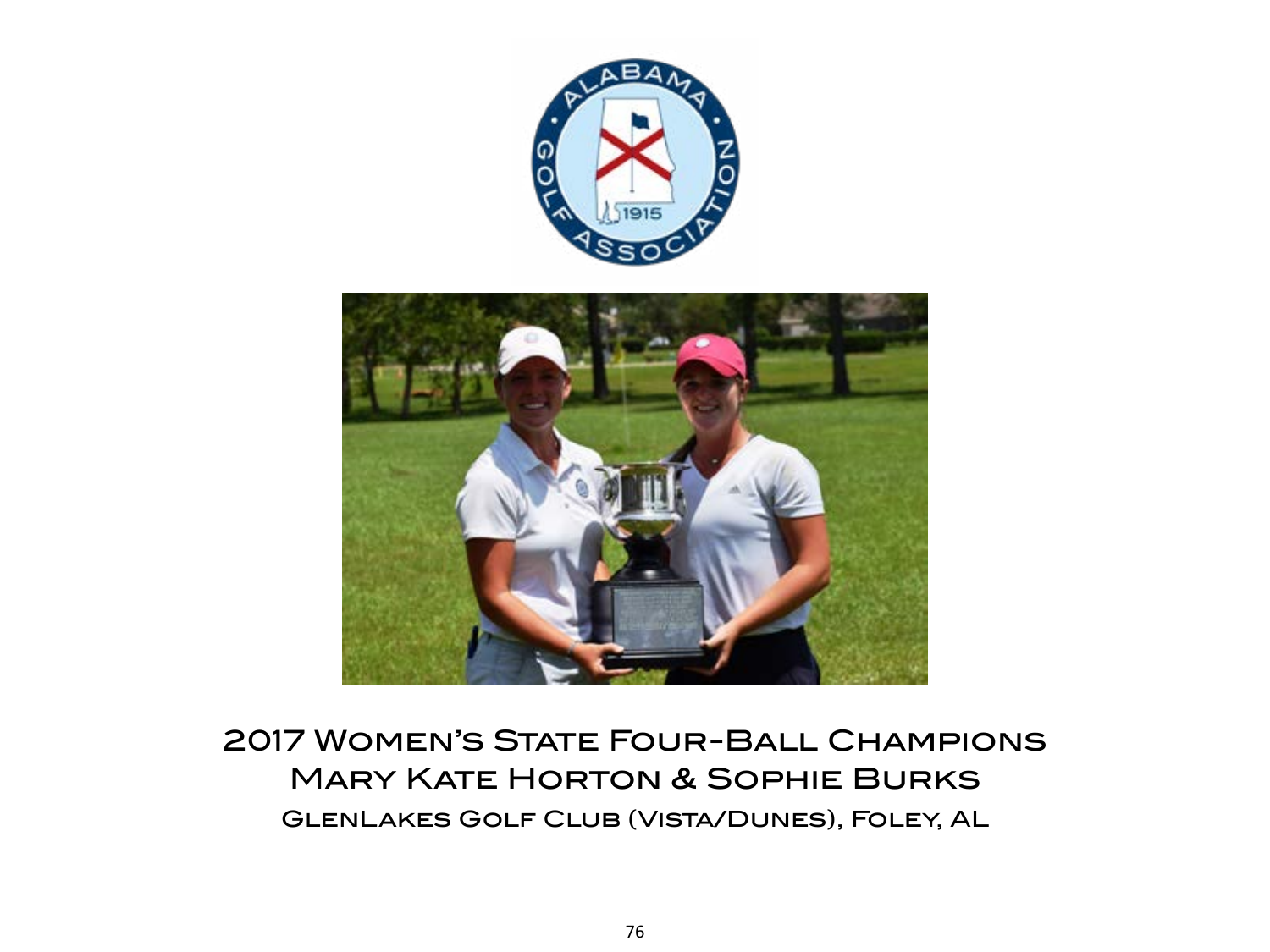## 10th Women's State Four-Ball Championship Results

Championship Flight

| $\mathbf{1}$   | Mary Kate Horton, Birmingham, Ala. - Sophie Burks, Montgomery, Ala.   | $74-69-143(-1)$       |
|----------------|-----------------------------------------------------------------------|-----------------------|
| $\overline{2}$ | Susan West, Tuscaloosa, Ala. - Arin Eddy, Hartselle, Ala.             | 74-70--144 (E)        |
| 3              | Alexis Berger, Alabaster, Ala. - Ashton Maddaloni, Eclectic, Ala.     | $71 - 74 - 145 (+1)$  |
| T4             | Layne Dyar, Anniston, Ala. - Chloe Borders, Jacksonville, Ala.        | $73 - 75 - 148 (+4)$  |
| T4             | Ann Lanier, Fairhope, Ala. - Stacy Quilling, Birmingham, Ala.         | $75 - 73 - 148 (+4)$  |
|                | Senior Flight 1                                                       |                       |
| $\mathbf{1}$   | Barbee Bryant, Birmingham, Ala. - Pia Todora, Hoover, Ala.            | $71-67-138(-6)$       |
| T <sub>2</sub> | Sandra Smith, Birmingham, Ala. - Jessie Hsia, Tuscaloosa, Ala.        | $73 - 73 - 146 (+2)$  |
| T <sub>2</sub> | Carol Steinert, Hoover, Ala. - Virginia L Powell, Birmingham, Ala.    | $73 - 73 - 146 (+2)$  |
| 4              | Amanda Miller, Albertville, Ala. - Chere Dulaney, Albertville, Ala.   | $71 - 77 - 148$ (+4)  |
| T <sub>5</sub> | Lynn Glover, Birmingham, Ala. - Candy Mitchell, Springville, Ala.     | $76 - 75 - 151 (+7)$  |
| T <sub>5</sub> | Lisa Jones, Guntersville, Ala. - Carolyn Helton, Grant, Ala.          | $75 - 76 - 151 (+7)$  |
| $7^{\circ}$    | Lisa Graham, Orange Beach, Ala. - Laurie Strite, Foley, Ala.          | $75 - 78 - 153 (+9)$  |
|                | Senior Flight 2                                                       |                       |
| $\mathbf{1}$   | Carolyn Blue, Foley, Ala. - Nancy Syphurs, Foley, Ala.                | 79-77--156 (+12)      |
| $\overline{2}$ | Sha Carter, Gulf Shores, Ala. - Carol Sheriff, Gulf Shores, Ala.      | $78-79-157 (+13)$     |
| T <sub>3</sub> | Cheryl Hoffman, Lillian, Ala. - Vicki Capehart, Foley, Ala.           | $83 - 83 - 166 (+22)$ |
| T <sub>3</sub> | Sharon Mills, Deatsville, Ala. - Sharon Alexander, Millbrook, Ala.    | 79-87--166 (+22)      |
| 5 <sup>1</sup> | Jane McGriff, Birmingham, Ala. - Sylvia Sumners, Hoover, Ala.         | $86 - 82 - 168 (+24)$ |
| 6              | Vicki Oda, Montgomery, Ala. - Sandi Parrish, Prattville, Ala.         | $87 - 83 - 170 (+26)$ |
| $\overline{7}$ | Linda Houston, Gulf Shores, Ala. - Mary Ann Erdman, Gulf Shores, Ala. | 87-90--177 (+33)      |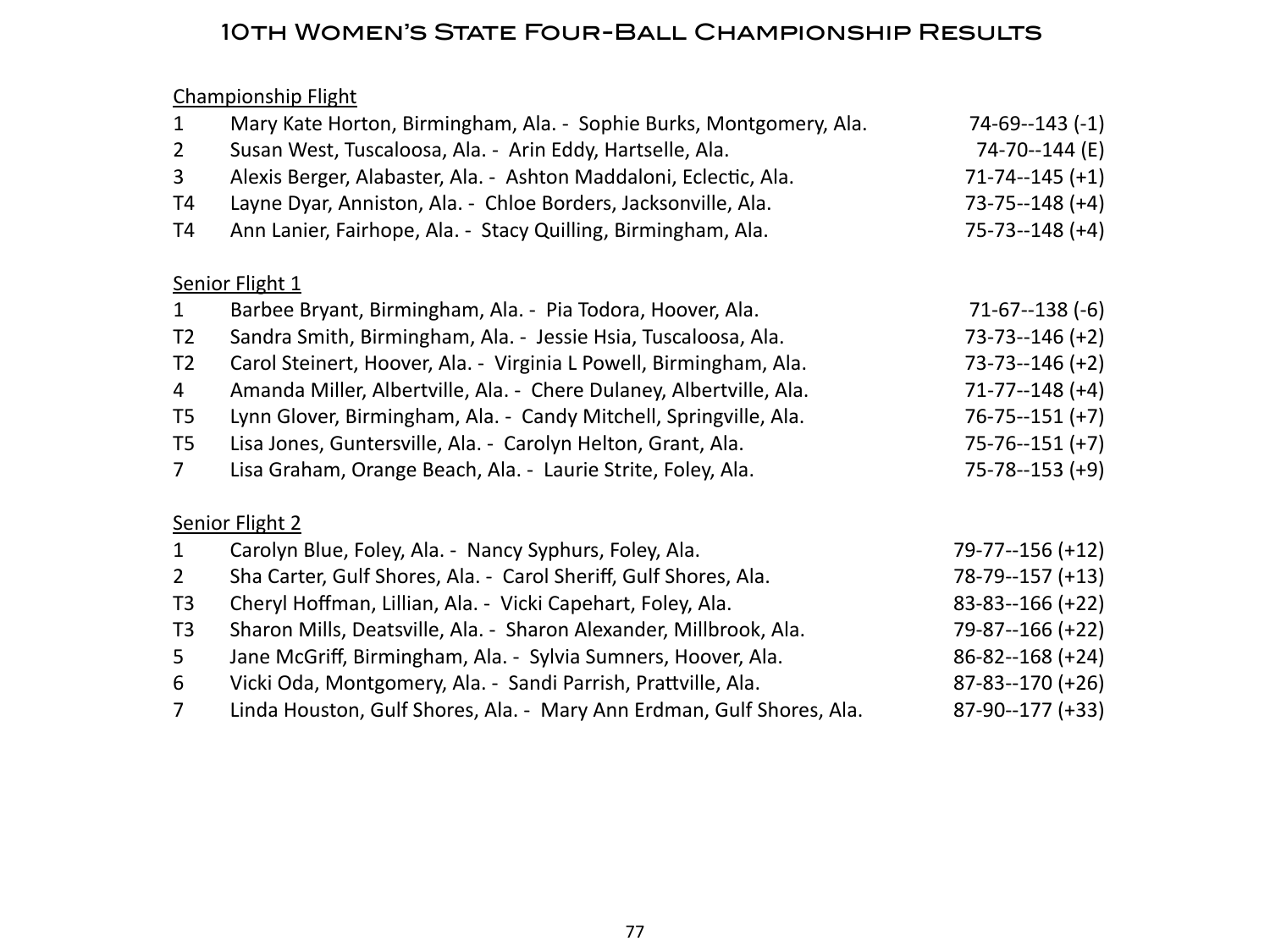#### 10th Women's State Four-Ball Championship Results Cont.

## Senior Flight 3

| $\mathbf{1}$   | Dianne Mills, Muscle Shoals, Ala. - Teresa Machtolff, Sheffield, Ala. | $87 - 79 - 166 (+22)$ |
|----------------|-----------------------------------------------------------------------|-----------------------|
| $2^{\circ}$    | Susan McDaniel, Hoover, Ala. - Sharon Kellum, Leeds, Ala.             | $90 - 84 - 174 (+30)$ |
| $\mathbf{3}$   | Joyce Hardy, Mobile, Ala. - Jo Smith, Magnolia Springs, Ala.          | $87 - 88 - 175 (+31)$ |
| $\overline{4}$ | Stephanie Johnson, Bay Minette, Ala. - Sadie Ross, Monroeville, Ala.  | $88-92-180 (+36)$     |
| 5              | Judi Morgan, Foley, Ala. - Pat Holland, Foley, Ala.                   | $92-93-185 (+41)$     |
| 6              | Carol Lell, Birmingham, Ala. - Warren Cain, Birmingham, Ala.          | $94 - 94 - 188$ (+44) |
|                | Sarah Hazen, Chatom, Ala. - Mavis Hines, Citronelle, Ala.             | $97-99-196 (+52)$     |

## **Tournament**

|   | Linda Jeffery, Prattville, Ala. - Lea Green, Mc Calla, Ala.         | $67 - 71 - 138$ (-6)  |
|---|---------------------------------------------------------------------|-----------------------|
|   | Lucie King, Tuscaloosa, Ala. - Amy McGohon, Tuscaloosa, Ala.        | $74 - 71 - 145 (+1)$  |
|   | Theresa Mahlik, Madison, Ala. - Heather Gillenwaters, Madison, Ala. | $73 - 76 - 149$ (+5)  |
| 4 | Nancy Gavin, Jacksons Gap, Ala. - Theresa Stratton, Opelika, Ala.   | $80 - 76 - 156 (+12)$ |
| 5 | Denise Saint, Grant, Ala. - Shea Johnson, Guntersville, Ala.        | $86 - 85 - 171 (+27)$ |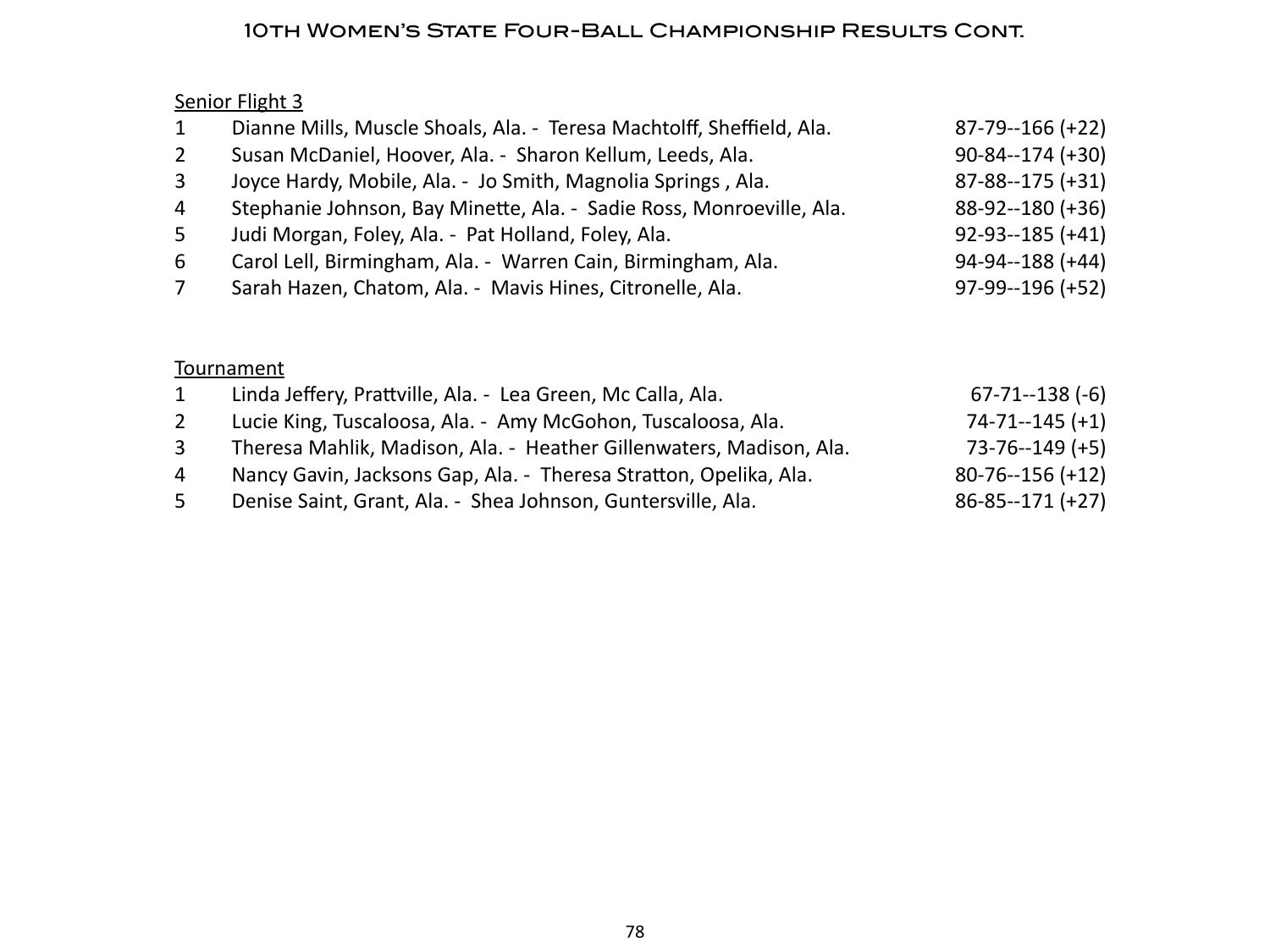#### Past Women's State Four-Ball Champions

#### WOMEN'S STATE FOUR-BALL (2011-present)

| Year | Winner                              | Score | Site        |
|------|-------------------------------------|-------|-------------|
| 2017 | Mary Kate Horton & Sophie Burks     | 143   | Gler        |
| 2016 | Jordan Susce & Ally Williams        | 138   | <b>Burr</b> |
| 2015 | Michaela Morard & Michaela Williams | 123   | Lake        |
| 2014 | Kathy Hartwiger & Lea Green         | 136   | Moc         |
| 2013 | Kathy Hartwiger & Lucie King        | 139   | Gulf        |
| 2012 | Suzanne Stanely & Heather Nail      | 197   | Turt        |
| 2011 | Lea Green & Linda Jeffery           | 210   | Troy        |

54 holes stroke play 2011-2012; 36 holes stroke play 2013-2015

#### WOMEN'S STATE FOUR-BALL (2008-2010)

| 2010 | Kathy Hartwiger & Lea Green    |
|------|--------------------------------|
| 2009 | Kathy Hartwiger & Lea Green    |
| 2008 | Kathy Hartwiger & Missy Gooden |

GlenLakes Golf Club (Vista/Dunes) Burningtree Country Club Lakewood Golf Club Moore's Mill Club Gulf Shores Country Club Turtle Point Yacht & Country Club Troy Country Club

> Cypress Bend Mountain Brook Club Old Overton Club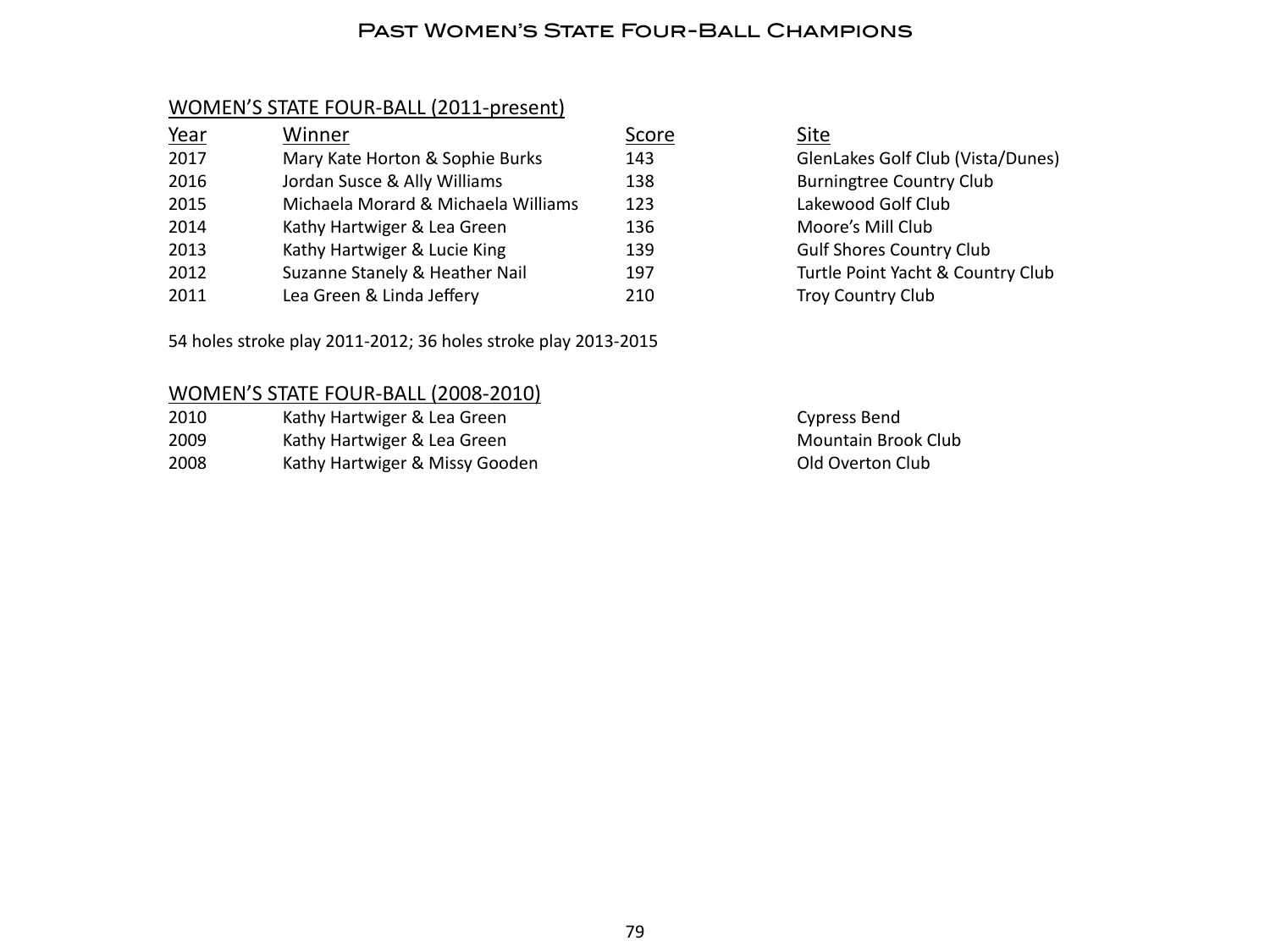



# **2017 STATE MID-AMATEUR CHAMPION STEWART WHITT** Burningtree Country Club, Decatur, AL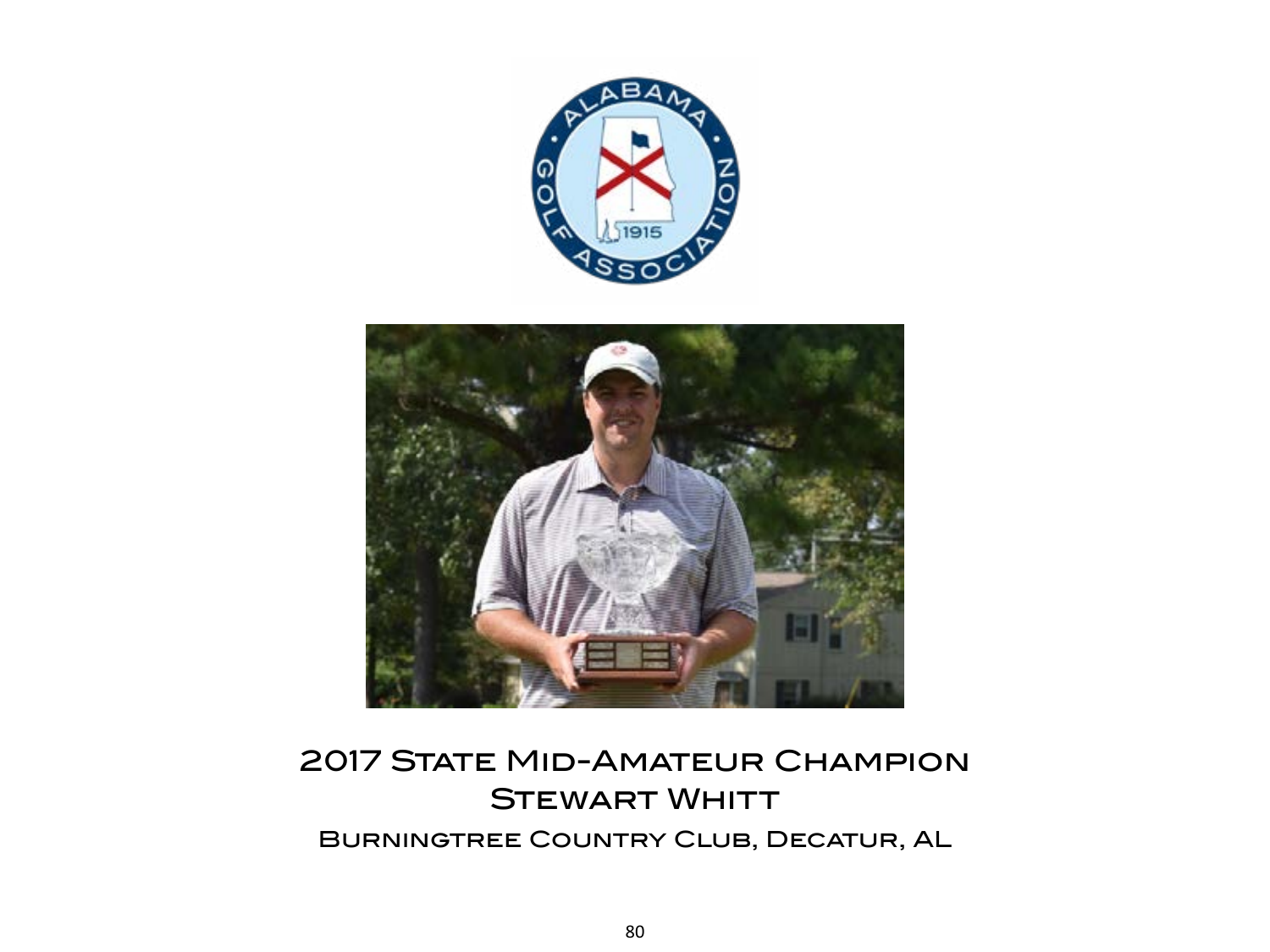## 29TH STATE MID-AMATEUR RESULTS

|                                     | $71-72-67-210$ (-3)                                            |
|-------------------------------------|----------------------------------------------------------------|
|                                     | $73-73-68-214$ $(+1)$                                          |
| Woodie Eubanks, Oneonta, Ala.       | $70-76-69-215 (+2)$                                            |
| Robson Copenhaver, Scottsboro, Ala. | $73 - 72 - 72 - 217$ (+4)                                      |
| Clay Guerin, Hoover, Ala.           | $75 - 73 - 70 - 218$ (+5)                                      |
| Matt Johnson, Dothan, Ala.          | $73-73-72-218$ (+5)                                            |
| Jake Nolen, Birmingham, Ala.        | $72 - 77 - 71 - 220$ (+7)                                      |
| Vic Kyatt III, Birmingham, Ala.     | $72 - 72 - 76 - 220$ (+7)                                      |
| Ryan Campbell, Meridianville, Ala.  | $74 - 75 - 72 - 221$ (+8)                                      |
| Steve Hudson, Birmingham, Ala.      | 73-73-77--223 (+10)                                            |
| Bryan Askew, Decatur, Ala.          | 75-76-73--224 (+11)                                            |
| Torrie Coghlin, Irondale, Ala.      | $72-77-75-224$ $(+11)$                                         |
| Will Swift, Vestavia Hills, Ala.    | 74-71-80--225 (+12)                                            |
| Chase Kennedy, Morris, Ala.         | 75-79-72--226 (+13)                                            |
| Claud Cooper, Birmingham, Ala.      | 73-71-82--226 (+13)                                            |
| Jon Key, Hoover, Ala.               | $77 - 78 - 71 - 226$ (+13)                                     |
| Joey Fortner, Birmingham, Ala.      | 78-76-73--227 (+14)                                            |
| Mark Woods, Homewood, Ala.          | $68-79-80-227$ (+14)                                           |
| Nick Lee, Guntersville, Ala.        | 75-78-75--228 (+15)                                            |
| Corey Ray, Boaz, Ala.               | 78-76-75--229 (+16)                                            |
| Keith Rains, Birmingham, Ala.       | 74-74-82--230 (+17)                                            |
| Jonathan Spann, Florence, Ala.      | $81 - 75 - 75 - 231$ (+18)                                     |
| George Tyner Jr, Berry, Ala.        | 77-78-77--232 (+19)                                            |
| Kenny Miller, Harvest, Ala.         | 76-78-78--232 (+19)                                            |
| Brian Flynn, Newville, Ala.         | 79-78-75--232 (+19)                                            |
| Derek Nicholson, New Hope, Ala.     | 83-70-79--232 (+19)                                            |
| Scott Weaver, Madison, Ala.         | 79-76-78--233 (+20)                                            |
| Chris Jones, Birmingham, Ala.       | 75-79-79--233 (+20)                                            |
| Tyler Berry, Hartselle, Ala.        | 78-79-76--233 (+20)                                            |
| Andrew Lowry, Sterrett, Ala.        | $72 - 81 - 82 - 235$ (+22)                                     |
|                                     | Stewart Whitt, Athens, Ala.<br>Matthew Gourgeot, Decatur, Ala. |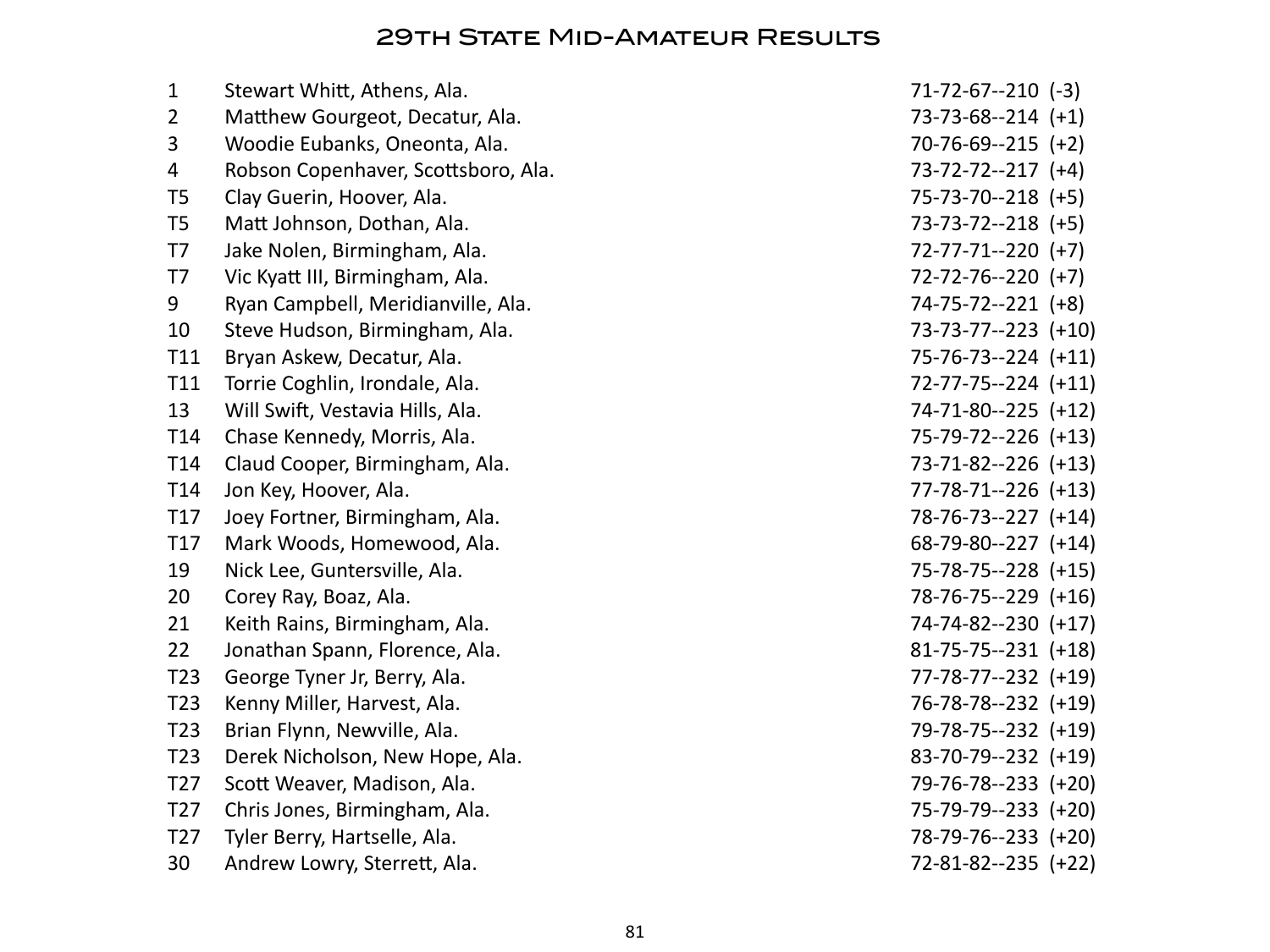#### 29th State Mid-Amateur Results Cont.

| 31         | Kevin Thompson, Dothan, Ala.            | 79-79-78--236 (+23)        |
|------------|-----------------------------------------|----------------------------|
| 32         | Jake Walden, Moody, Ala.                | $77 - 79 - 81 - 237$ (+24) |
| T33        | Blake Watts, Valley Head, Ala.          | 79-76-83--238 (+25)        |
| T33        | Matt Rogers, Anniston, Ala.             | $77 - 83 - 78 - 238$ (+25) |
| T35        | Tom Davis, Hoover, Ala.                 | 75-85-79--239 (+26)        |
| T35        | Will Pearce, Selma, Ala.                | 78-77-84--239 (+26)        |
| 37         | Eric Shore, Auburn, Ala.                | $82 - 82 - 78 - 242$ (+29) |
| <b>T38</b> | Brandon Griffin, Birmingham, Ala.       | $80 - 82 - 81 - 243$ (+30) |
| T38        | Levi Shelton, Scottsboro, Ala.          | $83 - 76 - 84 - 243$ (+30) |
| 40         | David Kyatt, Hoover, Ala.               | $84 - 82 - 78 - 244$ (+31) |
| T41        | Seth Bryan, Huntsville, Ala.            | $81-73-91-245$ (+32)       |
| T41        | Rick Riley, Chelsea, Ala.               | $83 - 81 - 81 - 245$ (+32) |
| T41        | Chris Cook, Calera, Ala.                | 83-83-79--245 (+32)        |
| T44        | Chris Hancock, Scottsboro, Ala.         | 84-74-88--246 (+33)        |
| T44        | Dana Amberson, Decatur, Ala.            | 85-79-82--246 (+33)        |
| 46         | Alan Allgood, Fairhope, Ala.            | $81-90-76-247$ (+34)       |
| 47         | John Beatty, Birmingham, Ala.           | 85-81-82--248 (+35)        |
| 48         | Ian Reid, Fultondale, Ala.              | $84 - 83 - 82 - 249$ (+36) |
| 49         | Dustin Schaefer, Huntsville, Ala.       | $86 - 80 - 84 - 250$ (+37) |
| 50         | Anoop Sattineni, Auburn, Ala.           | 84-88-80--252 (+39)        |
| 51         | Ron Rainey, Madison, Ala.               | $82 - 86 - 87 - 255$ (+42) |
| 52         | Matt Burnette, Northport, Ala.          | $86-87-87-260 (+47)$       |
| 53         | Jonathan Crowe, Owens Cross Roads, Ala. | $91-85-86-262$ (+49)       |
| 54         | Wendell Underwood, Auburn, Ala.         | 89-91-90--270 (+57)        |
| 55         | Michael Clanton, Northport, Ala.        | 98-85-88--271 (+58)        |
| <b>T56</b> | Earle Bidez, Birmingham, Ala.           | 78-83-NS (NS)              |
| <b>T56</b> | Jim Kent, Decatur, Ala.                 | 79-83-WD (WD)              |
| <b>T56</b> | David Baker, Harvest, Ala.              | 82-73-WD (WD)              |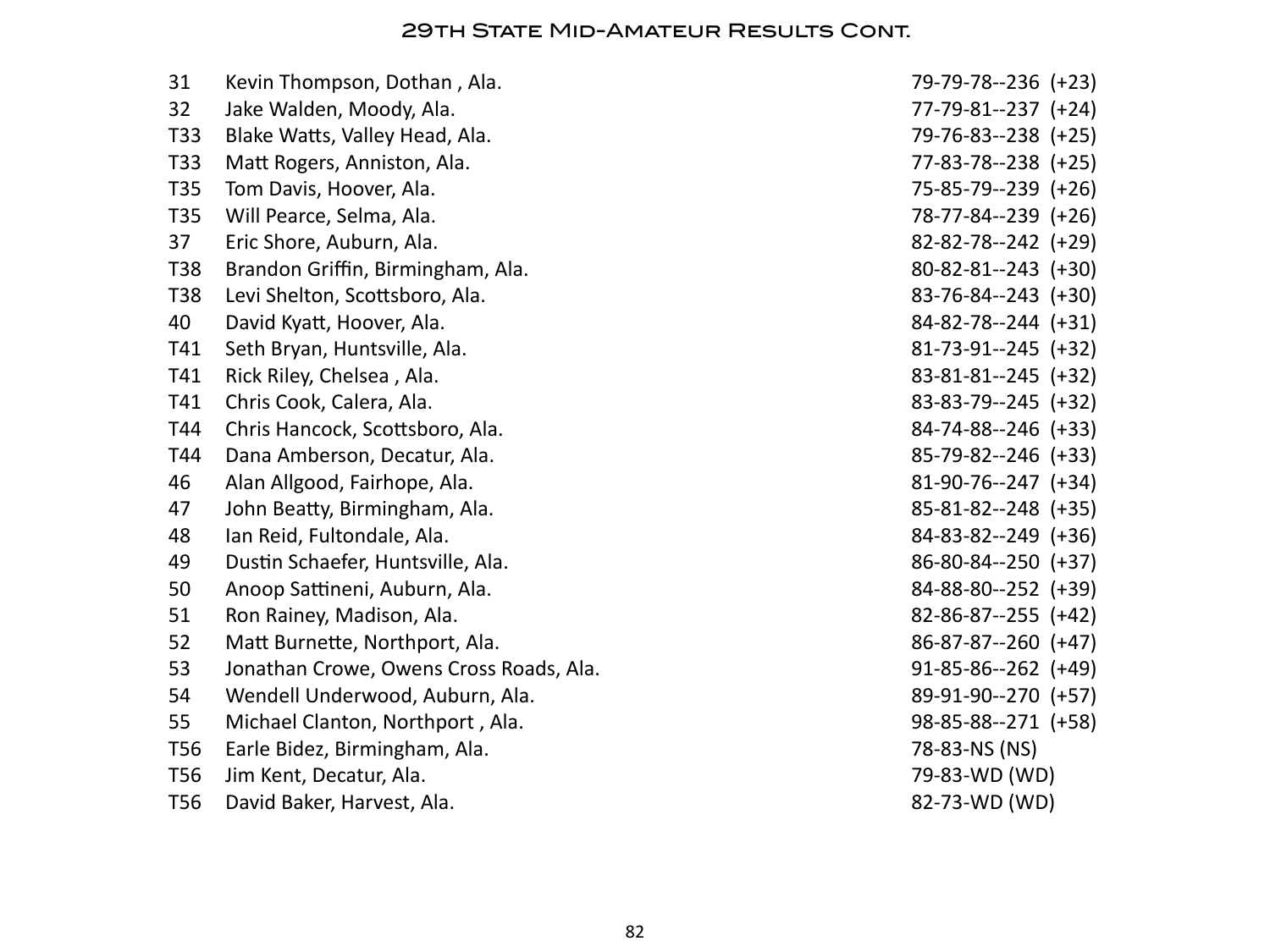#### PAST STATE MID-AMATEUR CHAMPIONS

#### STATE MID-AMATEUR (2011-present)

| Year | Winner              | Score | <u>Site</u> |
|------|---------------------|-------|-------------|
| 2017 | Steward Whitt       | 210   | <b>Burr</b> |
| 2016 | Clay Guerin         | 205   | Mob         |
| 2015 | Jeff Taylor         | 211   | Wyn         |
| 2014 | Vic Kyatt, III      | 206   | Mor         |
| 2013 | Torrie Coghlin      | 205   | Cano        |
| 2012 | <b>Steve Hudson</b> | 208   | Will        |
| 2011 | Matt Johnson        | 205   | Gad:        |

#### STATE MID-AMATEUR (1989-2010)

| 2010 | <b>Steve Hudson</b>    | Wynlakes           |
|------|------------------------|--------------------|
| 2009 | Robert Nelson          | FarmLinks          |
| 2008 | <b>Woodie Eubanks</b>  | The Ledge          |
| 2007 | Will Swift             | Mountain           |
| 2006 | Will Swift             | Country C          |
| 2005 | Robbie Cotton          | Country C          |
| 2004 | <b>Richard Jeffers</b> | Country C          |
| 2003 | Scott Weaver           | Wynlakes           |
| 2002 | Scott Weaver           | Gadsden 0          |
| 2001 | Scott Weaver           | Riverchase         |
| 2000 | Eric Hamilton          | Anniston (         |
| 1999 | Robbie Cotton          | Hoover Co          |
| 1998 | Mike Gree              | <b>Musgrove</b>    |
| 1997 | <b>Stan Sherlin</b>    | <b>Terri Pines</b> |
| 1996 | <b>Stan Sherlin</b>    | Willow Po          |
| 1995 | Patrick Levio          | Woodwar            |
| 1994 | Eric Hamilton          | <b>Musgrove</b>    |
| 1993 | Mike Greer             | <i>Inverness</i>   |
| 1992 | Mike Greer             | Selma Cou          |
| 1991 | Allen Yeilding         | <b>Indian Hill</b> |
| 1990 | Tab Hudson             | Green Vall         |
| 1989 | Emile Vaughn           | Chace Lak          |

## **Burningtree Country Club** Mobile Country Club Wynlakes Golf & Country Club Montgomery Country Club Canebreak Country Club Willow Point Golf & Country Club Gadsden Country Club

Wynlakes Golf & Country Club The Ledges Mountain Brook Club Country Club of Mobile Country Club of Brewton Country Club of Birmingham Wynlakes Golf & Country Club Gadsden Country Club Riverchase Country Club Anniston Country Club Hoover Country Club Musgrove Country Club Terri Pines Country Club Willow Point Golf & Country Club **Woodward Country Club** Musgrove Country Club **Inverness Country Club** Selma Country Club Indian Hills Country Club Green Valley Country Club Chace Lake Country Club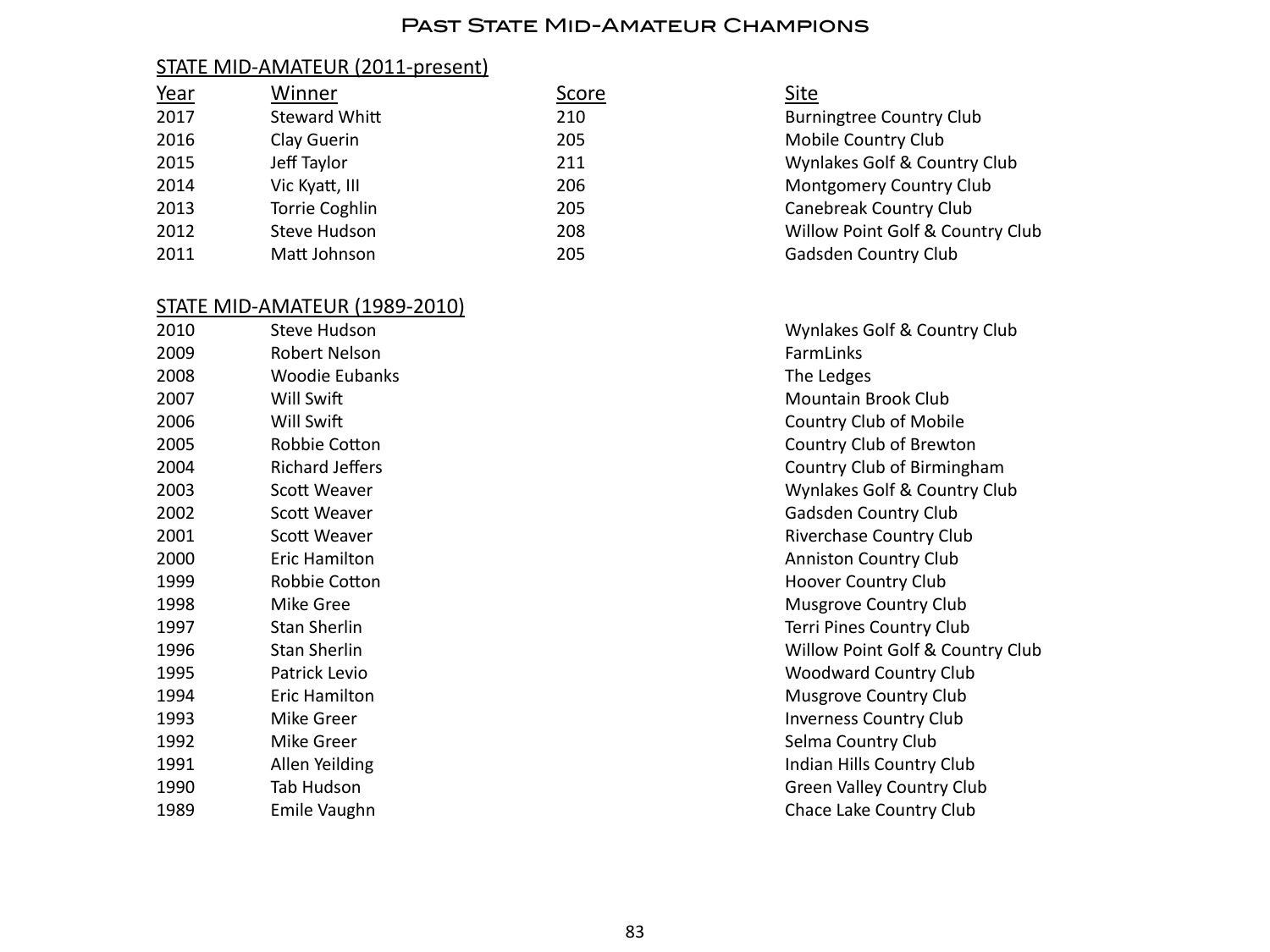



# 2017 STATE SENIOR FOUR-BALL CHAMPIONS Walker Grant & Robert Nelson Riverchase Country Club, Birmingham, AL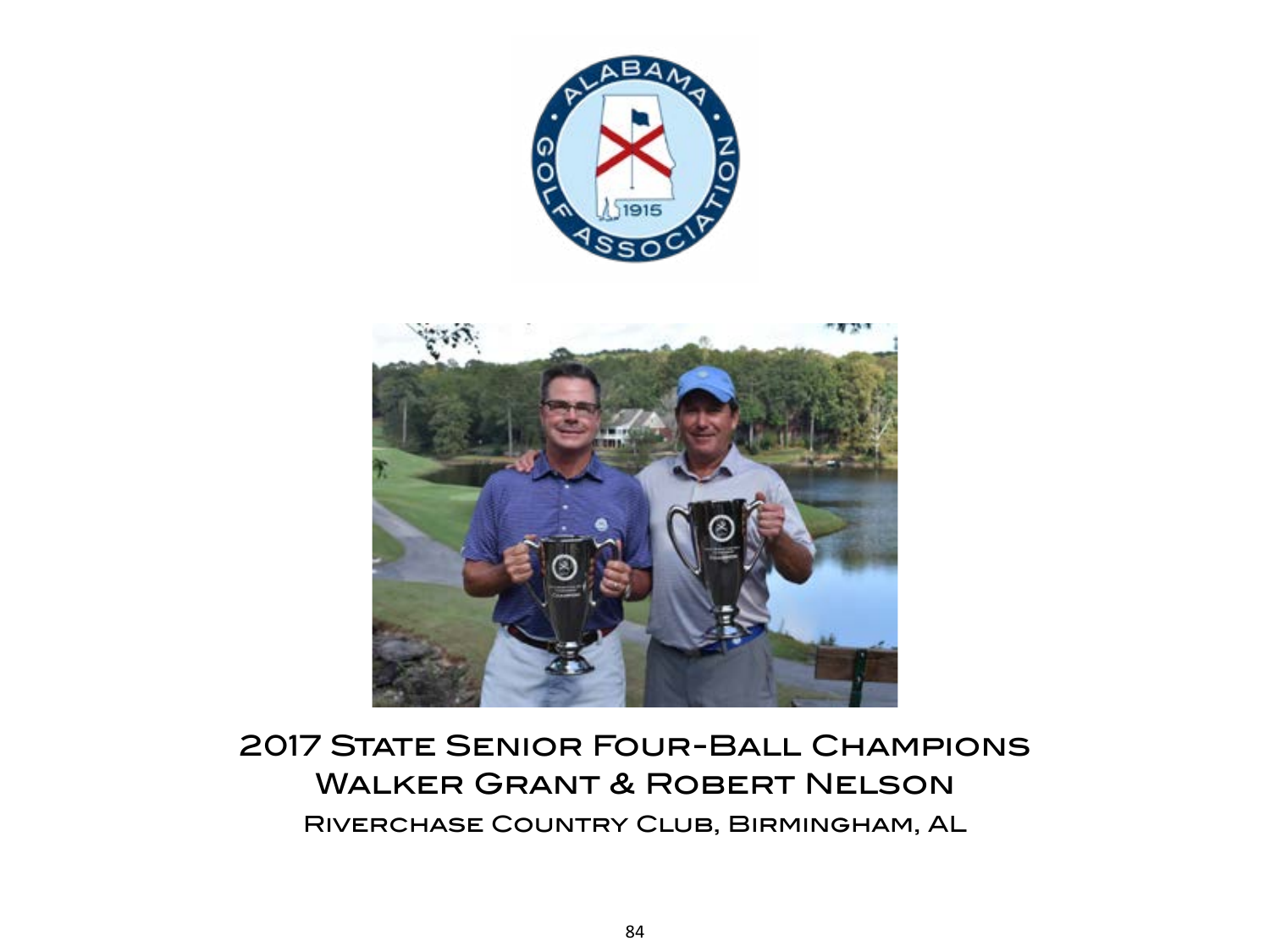## 23rd State Senior Four-Ball Results

## 50-64 Division

| $\mathbf{1}$    | Robert Nelson, Fairhope, Ala. - Walker Grant, Montgomery, Ala.            | 70-62-62--194 (-22)         |
|-----------------|---------------------------------------------------------------------------|-----------------------------|
| T <sub>2</sub>  | Emile Vaughan, Pike Road, Ala. - Richard Jeffers, Mobile, Ala.            | $61-68-68-197$ (-19)        |
| T <sub>2</sub>  | Joey Holley, Troy, Ala. - Stan Sherlin, Montgomery, Ala.                  | $65 - 65 - 67 - 197 (-19)$  |
| 4               | Jim Mandle, Alabaster, Ala. - Dusty Ellison, Wilsonville, Ala.            | $64 - 71 - 65 - 200$ (-16)  |
| 5               | Steve Hudson, Birmingham, Ala. - Claud Cooper, Birmingham, Ala.           | $66-69-66-201(-15)$         |
| 6               | Chris Lemley, Decatur, Ala. - Tracy Lentz, Decatur, Ala.                  | $68-68-66-202$ (-14)        |
| T7              | Lee McDaniel, Vestavia, Ala. - Ernie Benson, Vestavia Hills, Ala.         | $67-66-70-203$ (-13)        |
| T7              | Chip Woddail, Daphne, Ala. - Hamp Andrews, Daphne, Ala.                   | $67 - 70 - 66 - -203 (-13)$ |
| T7              | Bill Griffin, Birmingham, Ala. - John Coles III, Birmingham, Ala.         | $68-67-68-203$ (-13)        |
| 10              | Alan Seigel, Birmingham, Ala. - Al Gibbs, Birmingham, Ala.                | $65-68-71-204$ (-12)        |
| T11             | David Head, Sterrett, Ala. - Randy Smith, Sylacauga, Ala.                 | $66 - 67 - 73 - 206 (-10)$  |
| T11             | Anthony Jones, Scottsboro, Ala. - Harry Lioce, Huntsville, Ala.           | $66 - 73 - 67 - 206 (-10)$  |
| T <sub>13</sub> | Del Wood III, Vestavia Hills, Ala. - Doug Davis, Birmingham, Ala.         | $69 - 68 - 70 - 207$ (-9)   |
| T13             | David Clayton, Pelham, Ala. - Tommy Coggin, Vestavia Hills, Ala.          | $70-70-67-207(-9)$          |
| T13             | Sam Gannaway, Birmingham, Ala. - Robert Pewitt, Birmingham, Ala.          | $69 - 71 - 67 - 207$ (-9)   |
| T13             | Tony Parrish, Prattville, Ala. - Clark Alexander, Prattville, Ala.        | $69 - 68 - 70 - 207$ (-9)   |
| 17              | Ralph Mathews, Andalusia, Ala. - David Hancock, Greenville, Ala.          | $70 - 69 - 69 - 208$ (-8)   |
| T <sub>18</sub> | George Tyner Jr, Berry, Ala. - Ted Norris, Winfield, Ala.                 | $72 - 71 - 67 - 210$ (-6)   |
| T <sub>18</sub> | Tom Jungkind, Hoover, Ala. - Mike Greer, Birmingham, Ala.                 | $69 - 72 - 69 - 210 (-6)$   |
| T <sub>20</sub> | N. h. Holt, Birmingham, Ala. - Jeffrey Key, Birmingham, Ala.              | $71 - 70 - 71 - 212$ (-4)   |
| T20             | Tim Ryberg, Madison, Ala. - Jeff Hall, Madison, Ala.                      | $71 - 71 - 70 - 212$ (-4)   |
| 22              | Kevin Newton, Birmingham, Ala. - Charles Noto, Birmingham, Ala.           | $71 - 70 - 72 - 213$ (-3)   |
| 23              | Bill Moquin, Huntsville, Ala. - Flip Bradley, Huntsville, Ala.            | $71 - 71 - 72 - 214$ (-2)   |
| 24              | Allen Hasbrouck, Huntsville, Ala. - David Harwell, Madison, Ala.          | $75-69-71-215(-1)$          |
| T <sub>25</sub> | Clayton Calkins, Jacksonville, Ala. - Chip Howell, Anniston, Ala.         | 71-71-74--216 (E)           |
| T <sub>25</sub> | Donnie Cooper, Huntsville, Ala. - David Carden, Meridianville, Ala.       | 72-71-73--216 (E)           |
| T <sub>25</sub> | Charlie Angel, Hoover, Ala. - Ted McCullough, Birmingham, Ala.            | 68-72-76--216 (E)           |
| T <sub>25</sub> | Hal Thurmond, Tuscaloosa, Ala. - Sam Calloway, Tuscaloosa, Ala.           | 72-73-71--216 (E)           |
| T <sub>29</sub> | Grantland Rice III, Birmingham, Ala. - Hollis Gieger Jr, Birmingham, Ala. | $74 - 73 - 71 - 218$ (+2)   |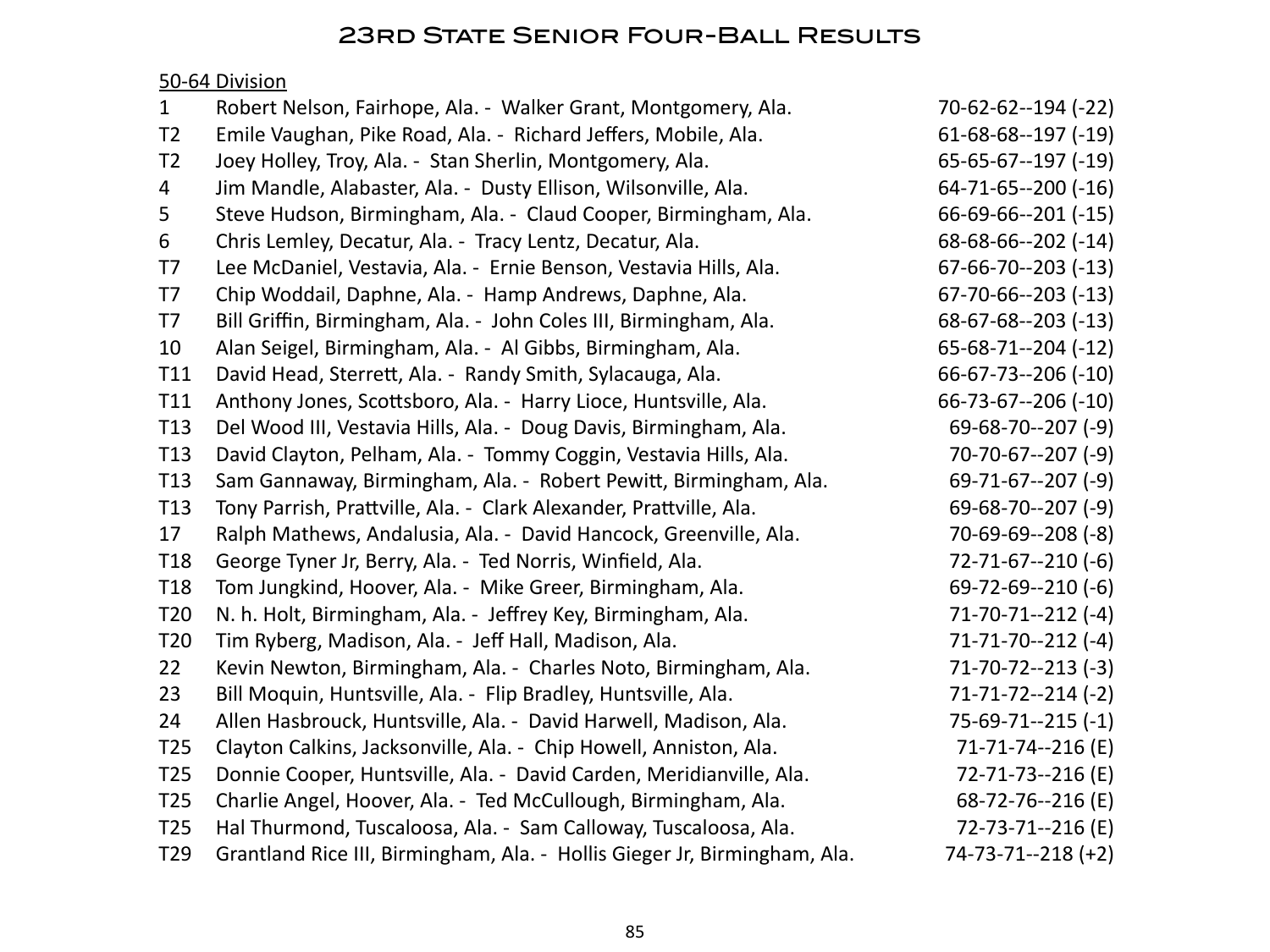## 23rd State Senior Four-Ball Results Cont.

| T <sub>29</sub> | Mark Corley, Huntsville, Ala. - Tommy Beck, Huntsville, Ala.        | $75 - 70 - 73 - 218 (+2)$ |
|-----------------|---------------------------------------------------------------------|---------------------------|
| T31             | Bill Scrip, Huntsville, Ala. - Nick Lioce, Huntsville, Ala.         | $76 - 70 - 73 - 219 (+3)$ |
| T31             | Michael Donnelly, Tuscaloosa, Ala. - Mark Hearing, Tuscaloosa, Ala. | $72 - 74 - 73 - 219 (+3)$ |
| 33              | Allen Martindale, Hoover, Ala. - Earle Bidez, Birmingham, Ala.      | $78 - 73 - 73 - 224 (+8)$ |
| 34              | Dondi Burcham, Decatur, Ala. - Mike Haghighi, Decatur, Ala.         | 76-79-81--236 (+20)       |
| T <sub>35</sub> | Doug Schram, Madison, Ala. - Fred Lemberg, Huntsville, Ala.         | 77-78-WD (WD)             |
| T35             | David Williams, Hoover, Ala. - Mark Daniels, Hoover, Ala.           | 70-74-WD (WD)             |
|                 | 65+ Division                                                        |                           |
| $\mathbf{1}$    | Tom Worley, Vestavia Hills, Ala. - Rick Sirmon, Pelham, Ala.        | $72 - 68 - 69 - 209$ (-7) |
| $\overline{2}$  | Max Mathews, Andalusia, Ala. - Cecil Rainey, Greenville, Ala.       | $68-70-74-212$ (-4)       |
| $\overline{3}$  | Steve Singer, Mountain Brook, Ala. - Donald McCurdy, Remlap, Ala.   | $72 - 71 - 70 - 213$ (-3) |
| $\overline{4}$  | John Gibbs, Oneonta, Ala. - Harold Misenhimer, Birmingham, Ala.     | $73 - 70 - 72 - 215 (-1)$ |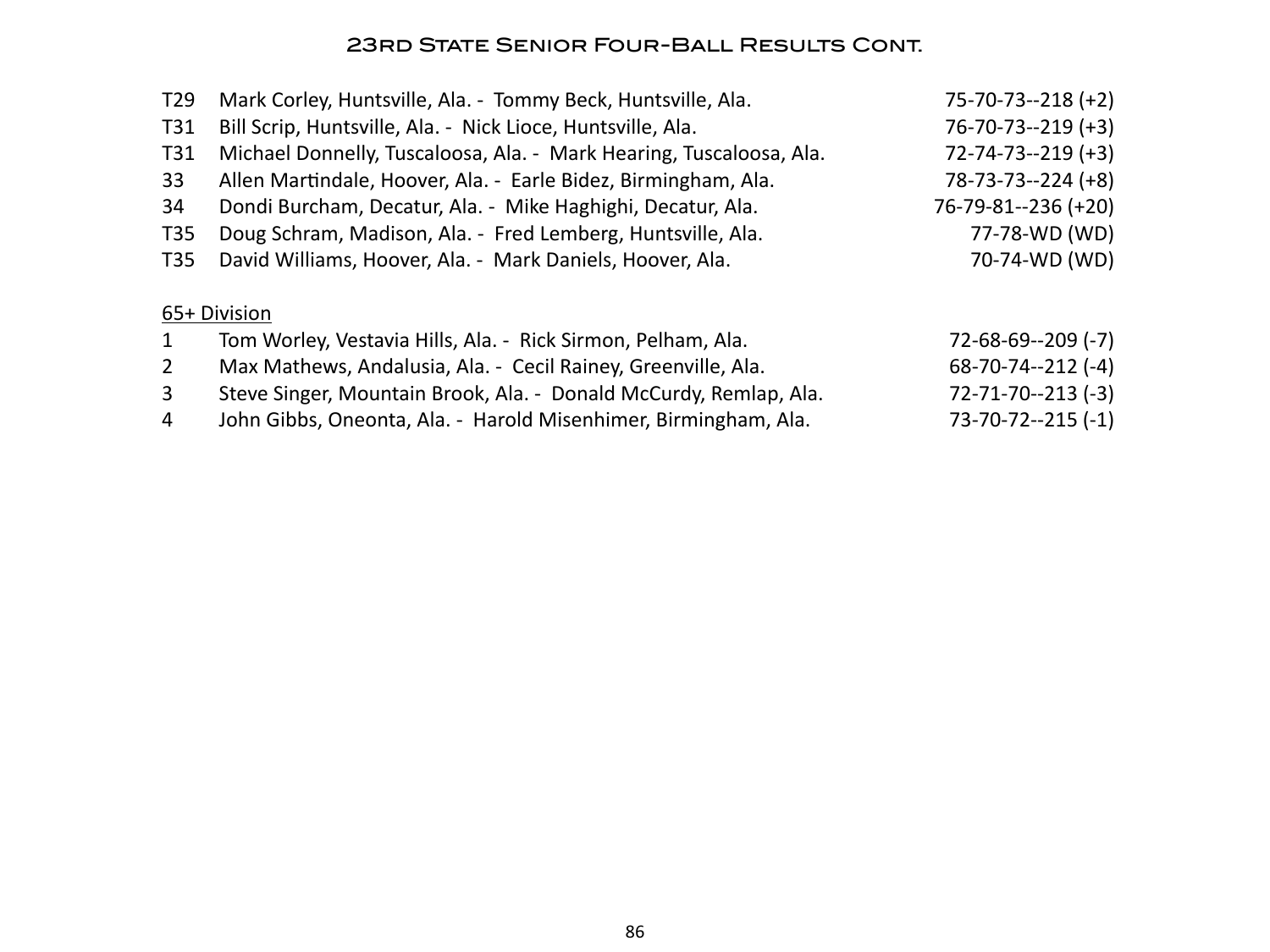#### PAST STATE SENIOR FOUR-BALL CHAMPIONS

#### STATE SENIOR FOUR-BALL (2011-present)

| Year | Winner                       | Score | Site                              |
|------|------------------------------|-------|-----------------------------------|
| 2017 | Robert Nelson & Walker Grant | 194   | <b>Riverchase Country Club</b>    |
| 2016 | Mike Greer & Tom Jungkind    | 197   | Ol' Colony Golf Complex           |
| 2015 | Del Wood, III & Doug Davis   | 195   | The Ledges of Huntsville Mountain |
| 2014 | Robert Nelson & Walker Grant | 193   | Willow Point Golf & Country Club  |
| 2013 | Mike Greer & Tom Jungkind    | 199   | Turtle Point Yacht & Country Club |
| 2012 | Joey Holley & Stan Sherlin   | 192   | Vestavia Country Club             |
| 2011 | Mike Greer & Tom Jungkind    | 196   | Willow Point Golf & Country Club  |

#### STATE SENIOR FOUR-BALL (1995-2010)

| 2010 | Mike Greer & Tom Jungkind     |
|------|-------------------------------|
| 2009 | Ralph Mathews & David Hancocl |
| 2008 | Richard Jeffers & Mark Miller |
| 2007 | Earle Bidez & Jon Golden      |
| 2006 | Don Blanton & Sam Farlow      |
| 2005 | John Stewart & Robert Straub  |
| 2004 | C. D. Bale & Ron Gaiser       |
| 2003 | David Fry & John Pitcher      |
| 2002 | C.D. Bale & Ron Gaiser        |
| 2001 | David Stanfield & Dave Pruett |
| 2000 | Don Blanton & Sam Farlow      |
| 1999 | Don Blanton & Sam Farlow      |
| 1998 | Art Gleason & Don Blanton     |
| 1997 | Sam Farlow & Mailon Kent      |
| 1996 | Jackie Cummings & Art Gleason |
| 1995 | Tom O'Melia & John Pryor      |

| ore            | Site                              |
|----------------|-----------------------------------|
| 4              | Riverchase Country Club           |
| 7              | Ol' Colony Golf Complex           |
| 5              | The Ledges of Huntsville Mountain |
| 3              | Willow Point Golf & Country Club  |
| 9              | Turtle Point Yacht & Country Club |
| $\overline{2}$ | Vestavia Country Club             |
| 6              | Willow Point Golf & Country Club  |
|                |                                   |

Gadsden Country Club **2009 Runtsville Country Club Huntsville Country Club** Musgrove Country Club Heron Lakes Country Club Riverchase Country Club Montgomery Country Club Selma Country Club Montgomery Country Club NorthRiver Yacht Club Kiva Dunes Musgrove Country Club Mountain Brook Club Montgomery Country Club Willow Point Golf & Country Club Kiva Dunes Cotton Creek Club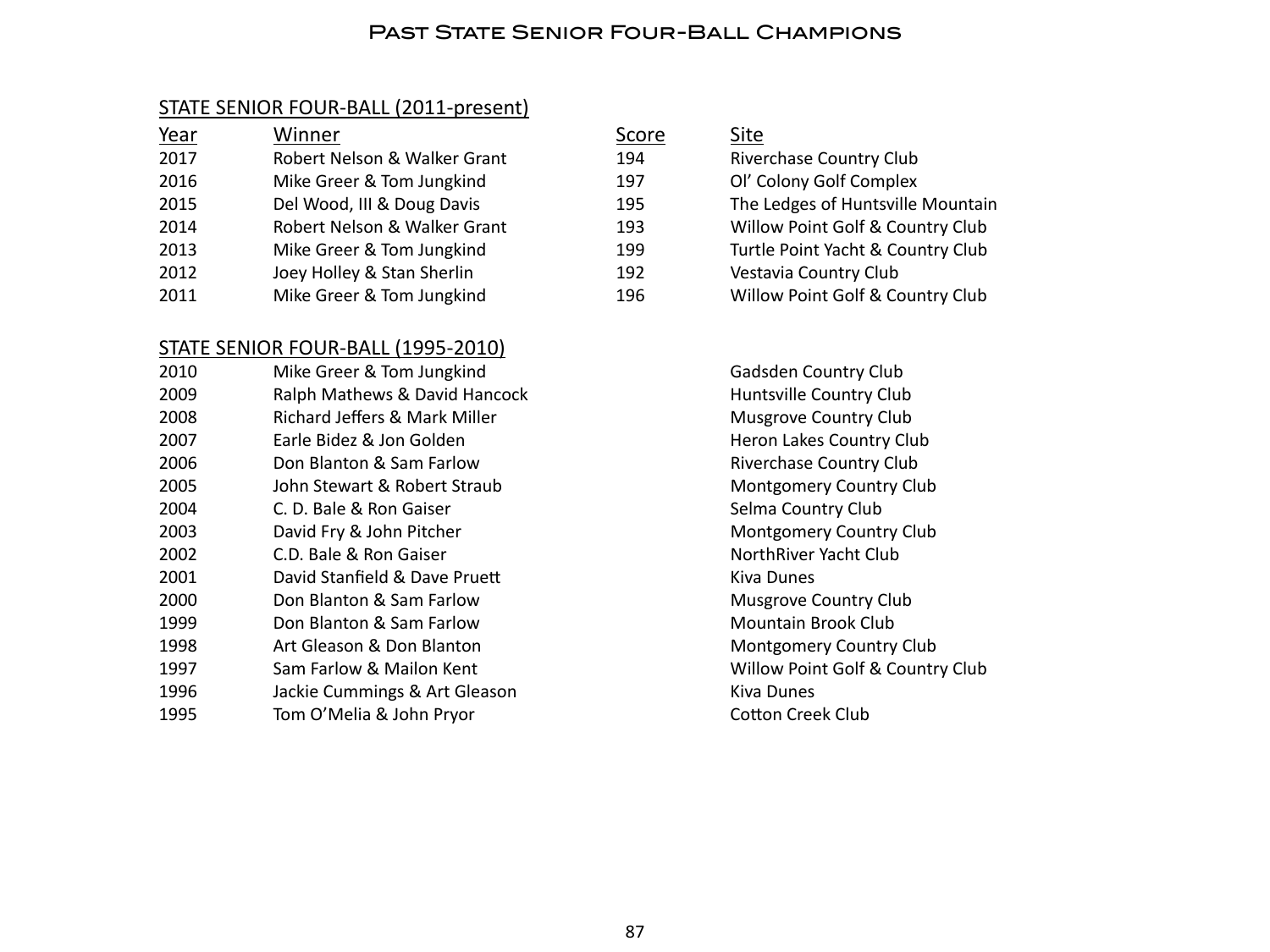



# 2017 Southern Junior Cup Champions Team Alabama

The Country Club of Oxford, Oxford, MS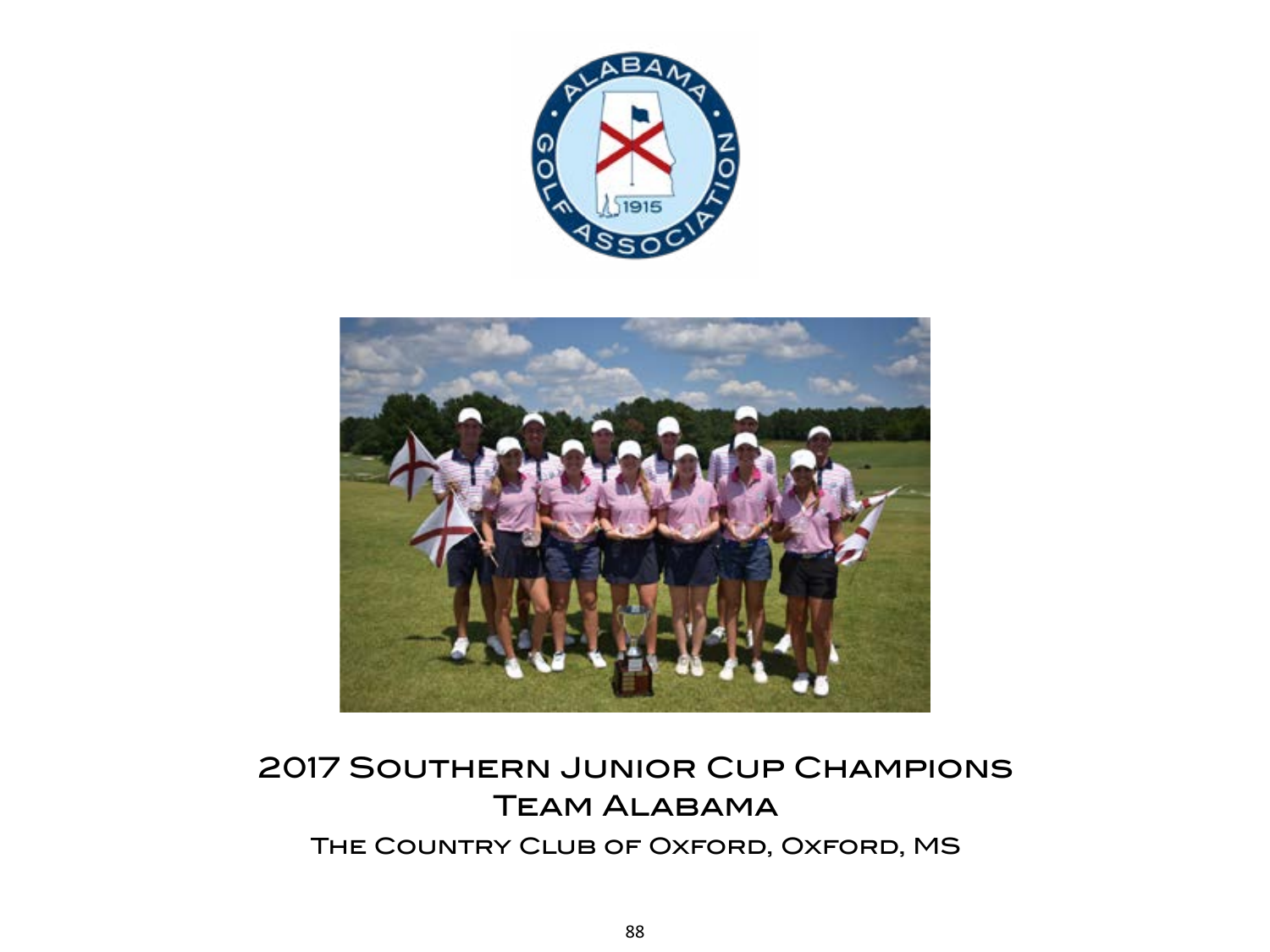## 6th Southern Junior Cup Results

| Day 1 AM - Four-Ball                         |                                                       | Result |
|----------------------------------------------|-------------------------------------------------------|--------|
| Mississippi (Karley Whittington / CJ Easley) | vs. Arkansas (Elizabeth Moon / Logan Greer)           | Halved |
| Arkansas (Sydney Staton / Blaine Calhoon)    | def. Alabama (Austin Coggin / Karlee Allen)           | 2 up   |
| Alabama (Ethan Hagood / Mychael O'Berry)     | def. Mississippi (Riley Mayhew / Wilson Baker)        | 2 & 1  |
| Alabama (Connor Newton / Jordan Susce)       | def. Missouri (Dawson Meek / Taryn Overstreet)        | 4 & 2  |
| Alabama (J.P. Cave / Sophie Burks)           | def. Arkansas (Hannah Bakalekos / Jackson Marseilles) | 4&3    |
| Arkansas (Josie Roberson / McNulty, Josh)    | def. Missouri (Allison Bray / Peter Weaver)           | 4&3    |
| Alabama (John Racciatti / Michaela Morard)   | def. Missouri (Amber Wilson / Alex Locke)             | 1 up   |
| Mississippi (Sarah Johnson / Jake Crosson)   | def. Missouri (Taylor Haltom / Olivia Sowers)         | 2 & 1  |
| Arkansas (MacKenzie Lee / Connor Gaunt)      | def. Mississippi (Presley Baggett / Kye Meeks)        | 4&2    |
| Mississippi (Tristan Cooley / Jake Kight)    | def. Missouri (Jeff Norman / Samantha Cornelius)      | 1 up   |
| Missouri (Jack Rundle / Kate Keuss)          | vs. Arkansas (Alexis Montgomery / Noah Minton)        | Halved |
| Mississippi (Avery Pool / Cameron Clarke)    | def. Alabama (Padric Sim / Ally Williams)             | 5&4    |

**Day 1 AM Four-Ball Score:** Alabama 4; Arkansas 4; Mississippi 3.5; Missouri .5

## Day 1 PM - Foursomes Matches Result Mississippi (Presley Baggett / Cameron Clarke) def. Arkansas (Elizabeth Moon / Blaine Calhoon) 3 &1 Alabama (Padric Sim / Ally Williams) def. Arkansas (Sydney Staton / Connor Gaunt) 1 up Mississippi (Tristan Cooley / Jake Crosson) def. Alabama (J.P. Cave / Sophie Burks) 2 & 1 Missouri (Peter Weaver / Amber Wilson) by def. Alabama (Connor Newton / Jordan Susce) 2 up Alabama (Ethan Hagood / Mychael O'Berry) def. Arkansas (Josie Roberson / Jackson Marseilles) 1 up Arkansas (Alexis Montgomery / Logan Greer) def. Missouri (Jack Rundle / Samantha Cornelius) 3&2 Alabama (Austin Coggin / Karlee Allen) def. Missouri (Dawson Meek / Taryn Overstreet) 5&4 Missouri (Jeff Norman / Olivia Sowers) def. Mississippi (Jake Kight / Karley Whittington) 1 up Arkansas (Hannah Bakalekos / Noah Minton) def. Mississippi (Riley Mayhew / Kye Meeks) 5&4 Mississippi (Sarah Johnson / Wilson Baker) def. Missouri (Taylor Haltom / Allison Bray) 1 up Missouri (Alex Locke / Kate Keuss) def. Arkansas (MacKenzie Lee / McNulty, Josh) 4&3 Alabama (John Racciatti / Michaela Morard) def. Mississippi (Avery Pool / CJ Easley) 4&3

**Day 1 PM Foursomes Score:** Alabama 4; Arkansas 2; Mississippi 3; Missouri 3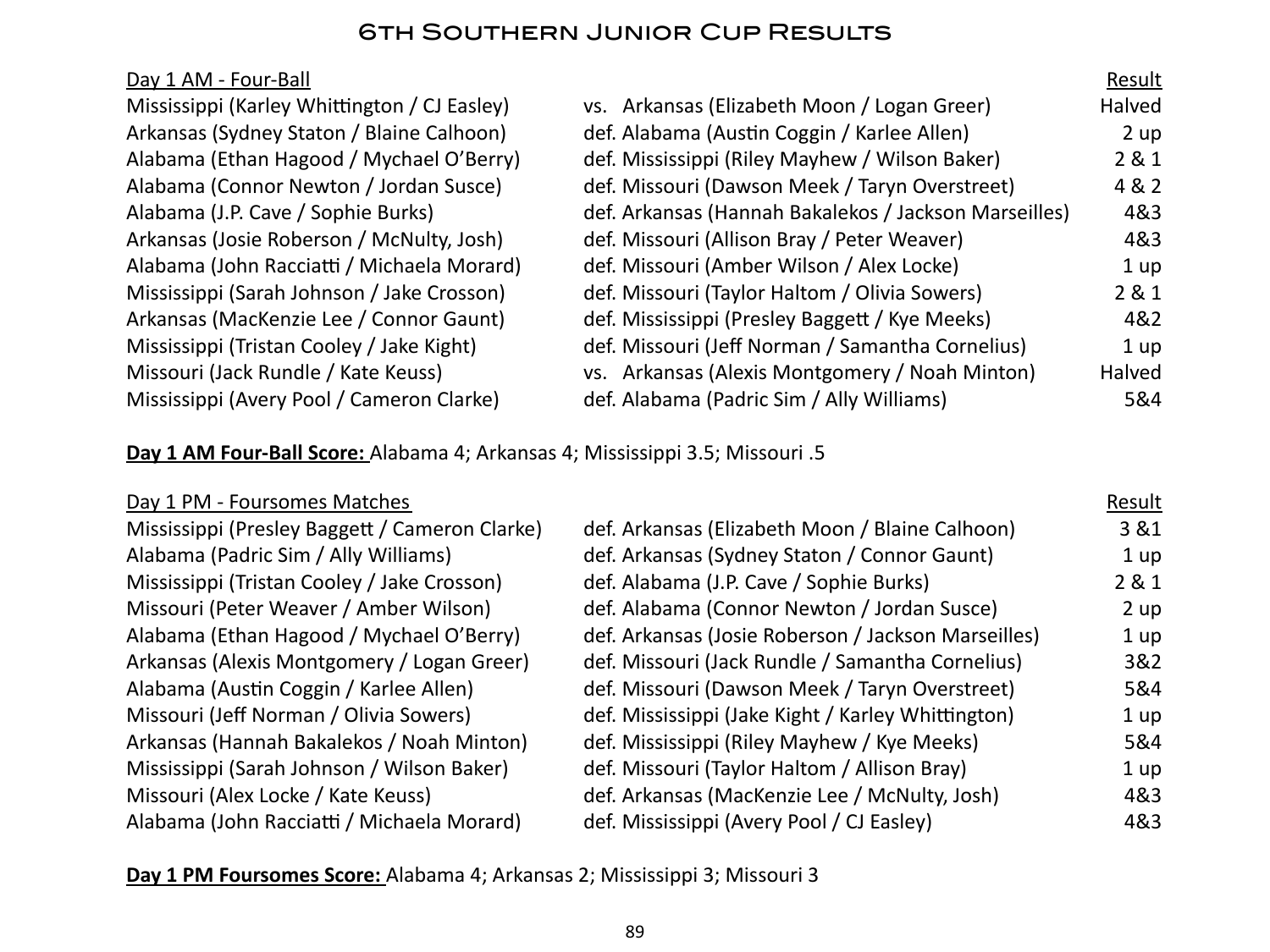#### 6th Southern Junior Cup Results Cont.

#### Day 2 Singles Matches

| <b>Boys</b>                 |      |                                  | <u>Result</u> |
|-----------------------------|------|----------------------------------|---------------|
| Missouri (Peter Weaver)     | def. | Arkansas (Josh McNulty)          | 6&4           |
| Alabama (J.P. Cave)         | def. | Missouri (Taylor Haltom)         | 7 & 5         |
| Arkansas (Blaine Calhoon)   | def. | Mississippi (Jake Kight)         | 4 & 3         |
| Mississippi (CJ Easley)     | def. | Missouri (Jack Rundle)           | 281           |
| Alabama (Connor Newton)     | def. | Mississippi (Cameron Clarke)     | 5 & 4         |
| Alabama (Padric Sim)        | def. | Arkansas (Connor Gaunt)          | 1 up          |
| Missouri (Jeff Norman)      | def. | Arkansas (Logan Greer)           | 2 & 1         |
| Alabama (Ethan Hagood)      | def. | Missouri (Dawson Meek)           | 6 & 4         |
| Alabama (Austin Coggin)     | def. | Arkansas (Jackson Marseilles)    | 5 & 4         |
| Alabama (John Racciatti)    | def. | Mississippi (Kye Meeks)          | 5 & 4         |
| Mississippi (Wilson Baker)  | def. | Missouri (Alex Locke)            | 4 & 3         |
| Arkansas (Noah Minton)      | VS.  | Mississippi (Jake Crosson)       | Halved        |
| Girls                       |      |                                  | <b>Result</b> |
| Arkansas (Josie Roberson)   | def. | Missouri (Taryn Overstreet)      | 3 & 2         |
| Alabama (Michaela Morard)   | def. | Missouri (Samantha Cornelius)    | 8&6           |
| Arkansas (Elizabeth Moon)   | def. | Mississippi (Riley Mayhew)       | 4 & 3         |
| Missouri (Amber Wilson)     | def. | Mississippi (Tristan Cooley)     | 2 up          |
| Alabama (Jordan Susce)      | def. | Mississippi (Karley Whittington) | 5 & 4         |
| Alabama (Sophie Burks)      | def. | Arkansas (Hannah Bakalekos)      | 281           |
| Missouri (Allison Bray)     | def. | Arkansas (Sydney Staton)         | 1 up          |
| Alabama (Mychael O'Berry)   | def. | Missouri (Kate Keuss)            | 1 up          |
| Alabama (Ally Williams)     | def. | Arkansas (Alexis Montgomery)     | 4 & 3         |
| Alabama (Karlee Allen)      | VS.  | Mississippi (Avery Pool)         | Halved        |
| Mississippi (Sarah Johnson) | def. | Missouri (Olivia Sowers)         | 2 & 1         |
| Arkansas (MacKenzie Lee)    | def. | Mississippi (Presley Baggett)    | 2 up          |

**Day 2 Singles Score:** Alabama 11.5; Arkansas 4.5; Mississippi 4; Missouri 4 **Final Score:** Alabama 19.5; Arkansas 10.5; Mississippi 10.5; Missouri 7.5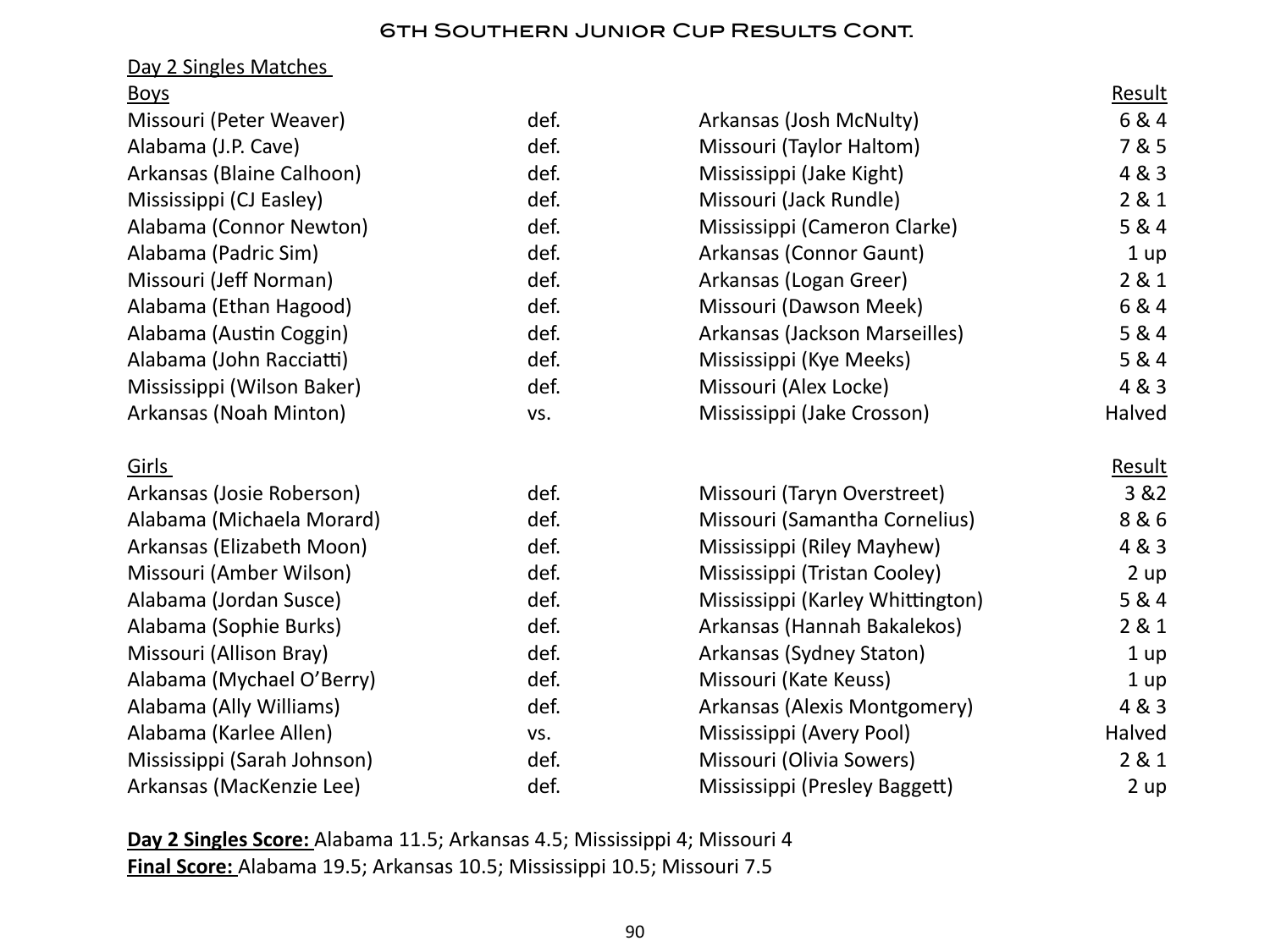#### Past Southern Junior Cup Champions

#### SOUTHERN JUNIOR CUP (2012-present)

| Year | Winner   | Site                            |
|------|----------|---------------------------------|
| 2017 | Alabama  | The Country Club of Oxford      |
| 2016 | Alabama  | The Country Club of Little Rock |
| 2015 | Oklahoma | Jimmie Austin Golf Club         |
| 2014 | Oklahoma | Dalhousie Golf Club             |
| 2013 | Oklahoma | Country Club of Jackson         |
| 2012 | Oklahoma | <b>Hot Springs Country Club</b> |

Participating Associations

Alabama, Arkansas, Mississippi, Missouri Alabama, Arkansas, Mississippi, Missouri Oklahoma, Arkansas, Mississippi, Missouri Oklahoma, Arkansas, Mississippi, Missouri Oklahoma, Arkansas, Mississippi, Missouri Oklahoma, Arkansas, Mississippi, Missouri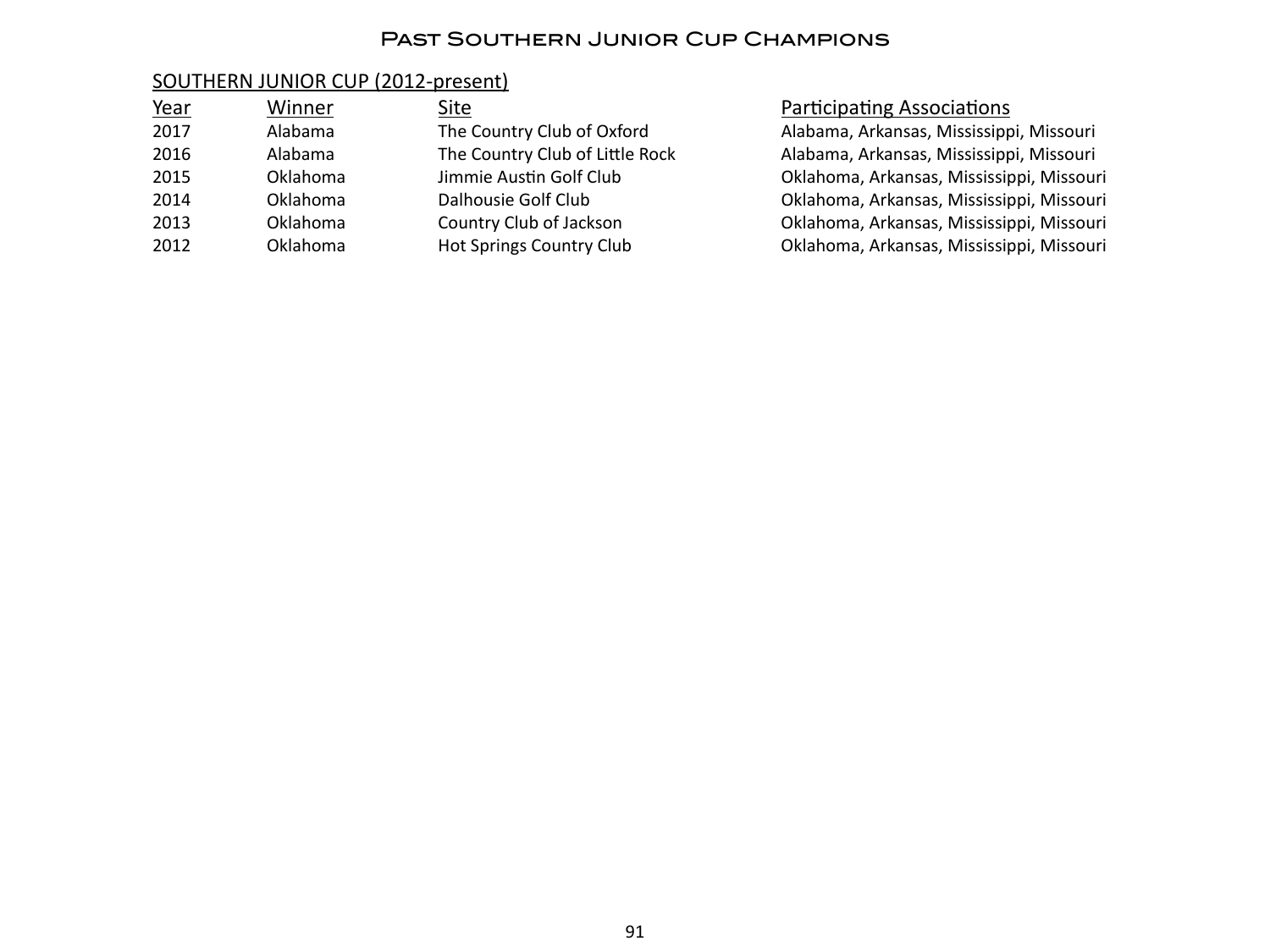



# 2017 Southeastern Challenge Match Champion: Team Georgia The Bear's Club, Jupiter, FL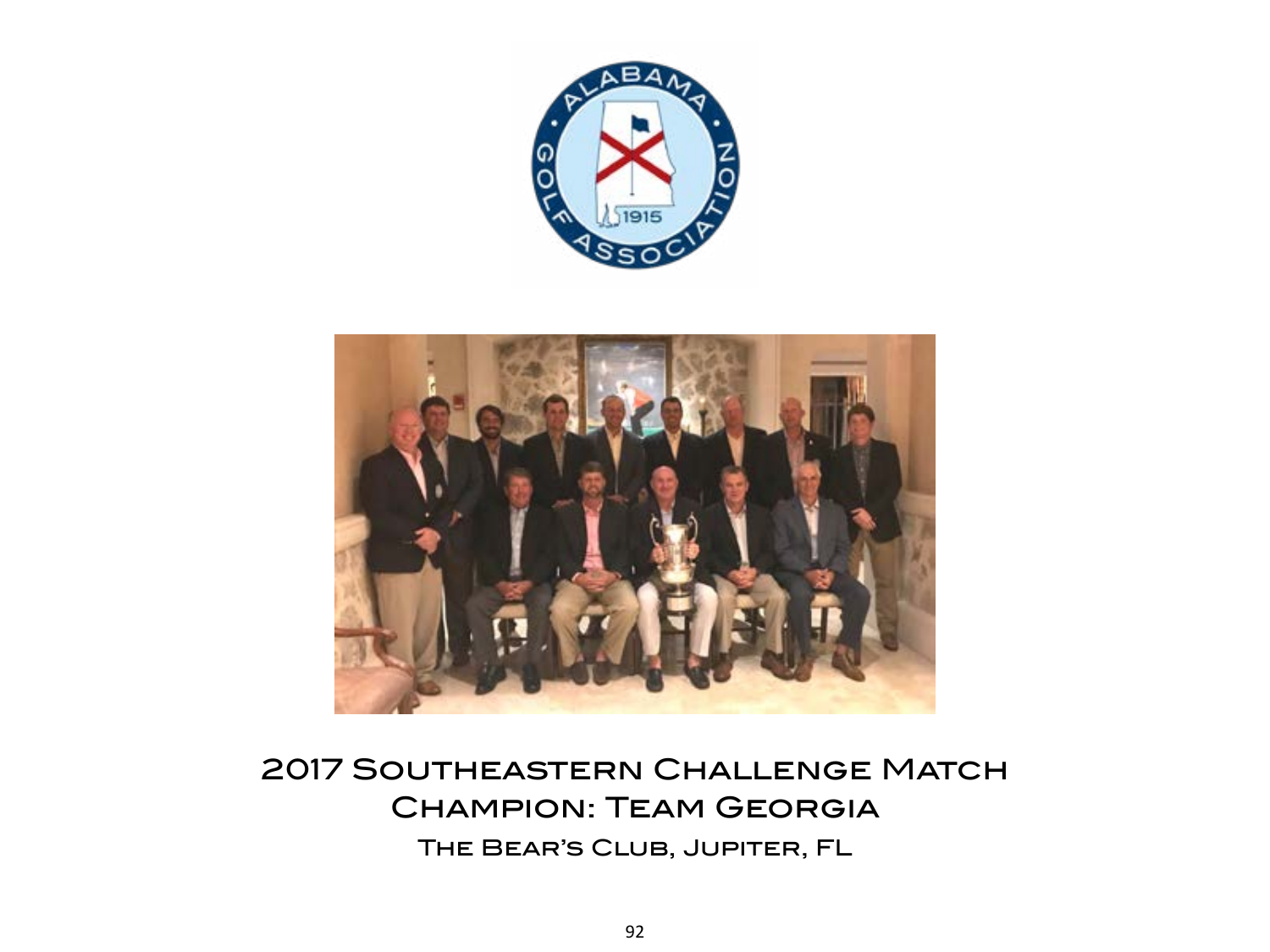## 16th Southeastern Challenge Match Results

| Florida (Owen Joyner / Peter Wegmann)     | def. |
|-------------------------------------------|------|
| Georgia (Wright Waddell / Bob Royak)      | def. |
| Florida (Kelly Sellers / Tyler Shook)     | def. |
| Alabama (Matt Gourgeot / Stewart Whitt)   | def. |
| Georgia (Taylor Smith / Justin Connley)   | def. |
| Florida (R J Nakashian / Rick Woulfe)     | def. |
| Alabama (Ryan Mayberrry / Woodie Eubanks) | def. |
| Alabama (Matt Johnson / Clay Guerin)      | def. |
| Georgia (David Denham / Chris Waters)     | def. |

#### **Day 1 AM Four-Ball Results: Alabama: 3 Florida: 3 Georgia: 3**

| Day 1 PM Foursome: |                                         | Points |            | Points                                   |                |
|--------------------|-----------------------------------------|--------|------------|------------------------------------------|----------------|
| Pairing 1:         | Georgia (Wright Waddell / Bob Royak)    |        | Pairing 4: | Florida (Chip Brooke / Marc Dull)        | 2              |
|                    | Alabama (Robert Nelson / Joey Holley)   |        |            | Georgia (John Engler, Jr. / Kyle Stiles) |                |
|                    | Florida (R J Nakashian / Rick Woulfe)   | 0      |            | Alabama (Matt Johnson / Clay Guerin)     | 0              |
| Pairing 2:         | Georgia (Doug Hanzel / Jack Hall)       |        | Pairing 5: | Georgia (Taylor Smith / Justin Connley)  | $\overline{2}$ |
|                    | Florida (Owen Joyner / Peter Wegmann)   | 1      |            | Alabama (Matt Gourgeot / Stewart Whitt)  | 1              |
|                    | Alabama (Robbie Cotten / Mike Greer)    | 0      |            | Florida (Joe Alfieri / Gary Nicklaus)    | $\Omega$       |
| Pairing 3:         | Georgia (David Noll, Jr. / Vance Embry) | 2      | Pairing 6: | Alabama (Vic Kyatt / Robby Prater)       | 2              |
|                    | Florida (Kelly Sellers / Tyler Shook)   |        |            | Georgia (David Denham / Chris Waters)    | 1              |
|                    | Alabama (Ryan Mayberrry / W. Eubanks)   | 0      |            | Florida (Robert Bechtol / Chris Carlin)  | 0              |

## **Day 1 PM Foursomes Results: Alabama: 4 Florida: 4 Georgia: 10**

#### **Day 1 Results: Alabama: 7 Florida: 7 Georgia: 13**

|      |                                          | <b>Score</b> |
|------|------------------------------------------|--------------|
| def. | Alabama (Robert Nelson / Joey Holley)    | 3 & 2        |
| def. | Alabama (Robbie Cotten / Mike Greer)     | 3 & 1        |
| def. | Georgia (John Engler, Jr. / Kyle Stiles) | 2 up         |
| def. | Florida (Robert Bechtol / Chris Carlin)  | 2 & 1        |
| def. | Alabama (Vic Kyatt / Robby Prater)       | 2 up         |
| def. | Georgia (Doug Hanzel / Jack Hall)        | 4 & 3        |
| def. | Florida (Chip Brooke / Marc Dull)        | 1 up         |
| def. | Georgia (David Noll, Jr. / Vance Embry)  | 3 & 2        |
| def. | Florida (Joe Alfieri / Gary Nicklaus)    | 4 & 3        |
|      |                                          |              |

|    | <u>ivi Foursome:</u>                    | PUILLS       |            | PUILLS                                    |                |
|----|-----------------------------------------|--------------|------------|-------------------------------------------|----------------|
| 1: | Georgia (Wright Waddell / Bob Royak)    |              | Pairing 4: | Florida (Chip Brooke / Marc Dull)         | 2              |
|    | Alabama (Robert Nelson / Joey Holley)   |              |            | Georgia (John Engler, Jr. / Kyle Stiles)  | 1              |
|    | Florida (R J Nakashian / Rick Woulfe)   | 0            |            | Alabama (Matt Johnson / Clay Guerin)      | $\overline{0}$ |
| 2: | Georgia (Doug Hanzel / Jack Hall)       |              | Pairing 5: | Georgia (Taylor Smith / Justin Connley)   | 2              |
|    | Florida (Owen Joyner / Peter Wegmann)   | 1            |            | Alabama (Matt Gourgeot / Stewart Whitt) 1 |                |
|    | Alabama (Robbie Cotten / Mike Greer)    | 0            |            | Florida (Joe Alfieri / Gary Nicklaus)     | $\Omega$       |
| 3: | Georgia (David Noll, Jr. / Vance Embry) |              | Pairing 6: | Alabama (Vic Kyatt / Robby Prater)        | $\mathcal{P}$  |
|    | Florida (Kelly Sellers / Tyler Shook)   |              |            | Georgia (David Denham / Chris Waters)     | $\mathbf{1}$   |
|    | Alabama (Ryan Mayberrry / W. Eubanks)   | $\mathbf{0}$ |            | Florida (Robert Bechtol / Chris Carlin)   | $\Omega$       |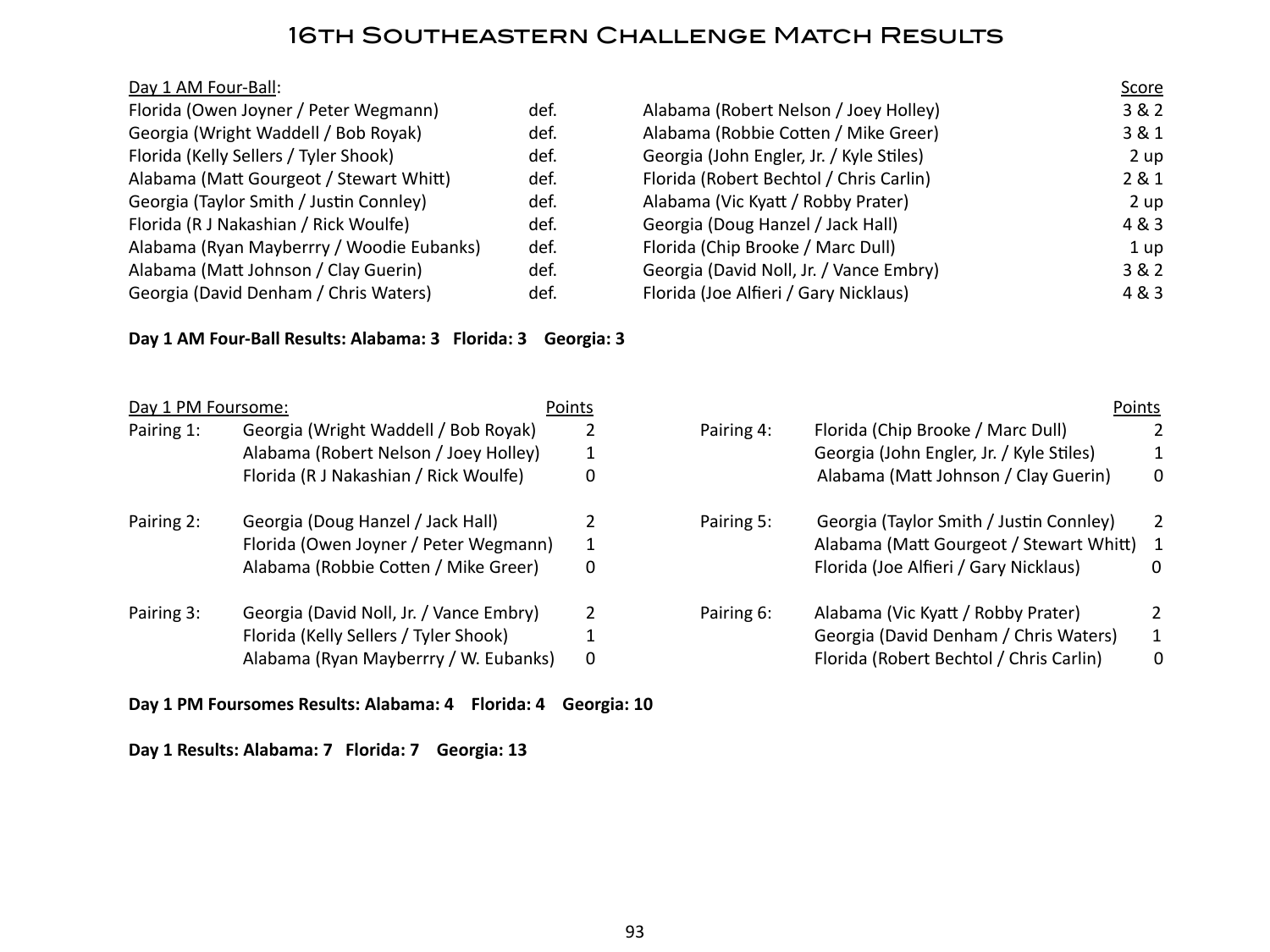## 16th Southeastern Challenge Match Results Cont.

| Day 2 Three-Ball Singles:<br>Pairing 1: |                | Pairing 7:                |              |
|-----------------------------------------|----------------|---------------------------|--------------|
| Florida (Peter Wegmann)                 | $\overline{2}$ | Florida (Owen Joyner)     | 1.5          |
| Alabama (Joey Holley)                   | 1              | Georgia (Wright Waddell)  | 1.5          |
| Georgia (Jack Hall)                     | 0              | Alabama (Mike Greer)      | 0            |
| Pairing 2:                              |                | Pairing 8:                |              |
| Florida (R J Nakashian)                 | $\overline{2}$ | Georgia (Doug Hanzel)     | 2            |
| Georgia (Bob Royak)                     | 1              | Florida (Rick Woulfe)     | 1            |
| Alabama (Robbie Cotten)                 | 0              | Alabama (Robert Nelson)   | $\mathbf 0$  |
| Pairing 3:                              |                | Pairing 9:                |              |
| Alabama (Matt Gourgeot)                 | $\overline{2}$ | Florida (Chip Brooke)     | 2            |
| Florida (Marc Dull)                     | 1              | Alabama (Matt Johnson)    | 1            |
| Georgia (Chris Waters)                  | 0              | Georgia (David Noll, Jr.) | $\mathbf 0$  |
|                                         |                |                           |              |
| Pairing 4:                              |                | Pairing 10:               |              |
| Georgia (Vance Embry)                   | 2              | Alabama (Woodie Eubanks)  | 2            |
| Alabama (Ryan Mayberrry)                | $\mathbf{1}$   | Georgia (Taylor Smith)    | 1            |
| Florida (Kelly Sellers)                 | 0              | Florida (Tyler Shook)     | $\mathbf 0$  |
| Pairing 5:                              |                | Pairing 11:               |              |
| Georgia (Justin Connley)                | 2              | Alabama (Stewart Whitt)   | 1.5          |
| Alabama (Robby Prater)                  | 1              | Florida (Robert Bechtol)  | 1.5          |
| Florida (Chris Carlin)                  | 0              | Georgia (Kyle Stiles)     | $\mathbf{0}$ |
| Pairing 6:                              |                | Pairing 12:               |              |
| Florida (Gary Nicklaus)                 | 1.5            | Florida (Joe Alfieri)     | 1.5          |
| Georgia (John Engler, Jr.)              | $\mathbf{1}$   | Alabama (Clay Guerin)     | $\mathbf{1}$ |

**Day 2 Three-Ball Singles Results: Alabama: 11 Florida: 14 Georgia: 11**

**Final Results: Alabama: 18.5 Florida: 21.5 Georgia: 23**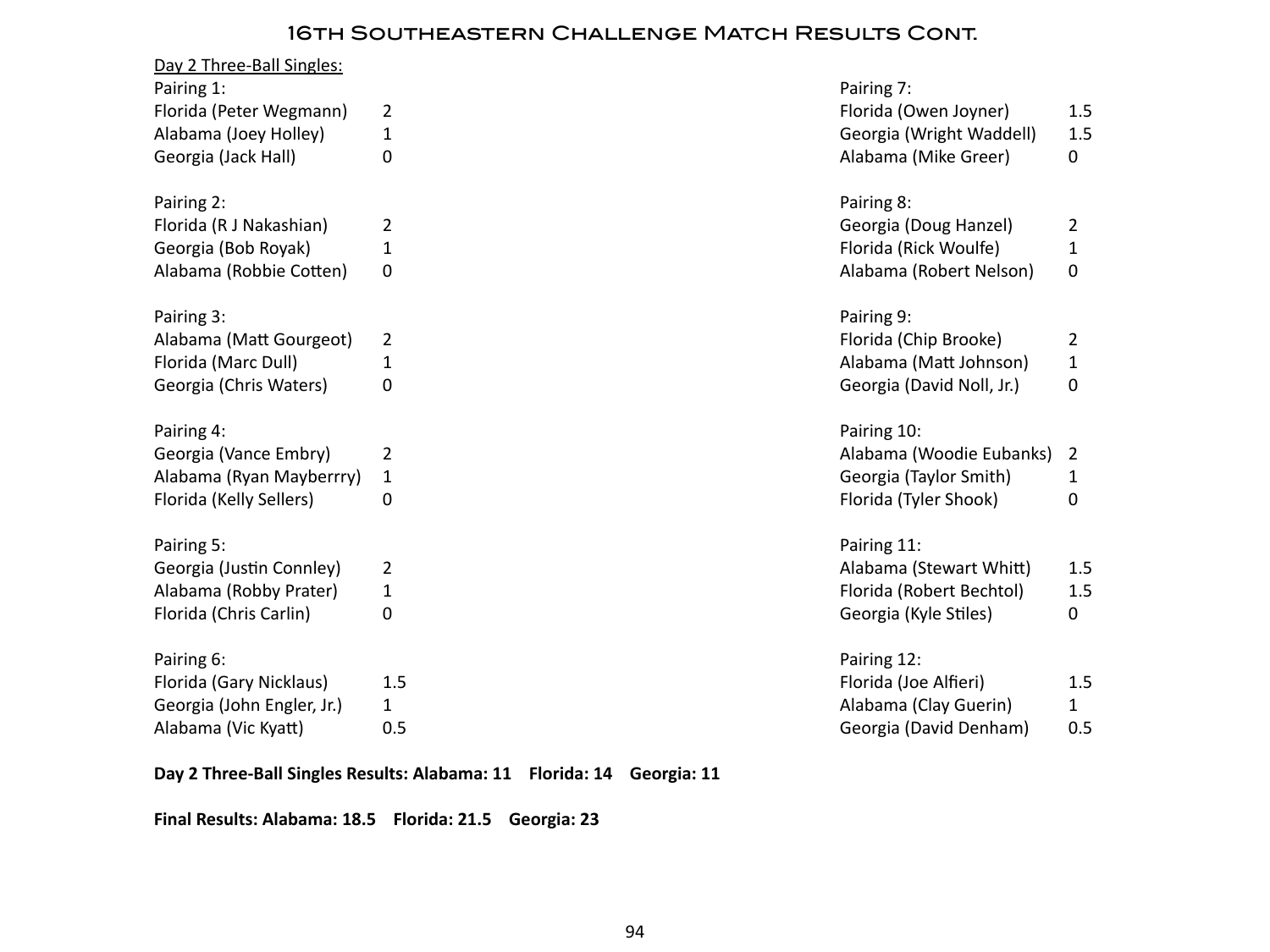## Past Southeastern Challenge Match Champions

## SOUTHEASTERN CHALLENGE MATCH (1989-present)

| <u>Year</u> | <u>Winner</u>     |
|-------------|-------------------|
| 2017        | Georgia           |
| 2015        | Florida           |
| 2013        | Florida           |
| 2012        | No Matches        |
| 2010        | Florida           |
| 2008        | Georgia           |
| 2006        | Georgia           |
| 2004        | Georgia           |
| 2002        | Georgia           |
| 2000        | Georgia           |
| 1998        | Florida           |
| 1997        | <b>No Matches</b> |
| 1996        | Florida           |
| 1995        | Florida           |
| 1994        | Florida           |
| 1993        | No Matches        |
| 1992        | No Matches        |
| 1991        | Alabama           |
| 1990        | Georgia           |
| 1989        | Florida           |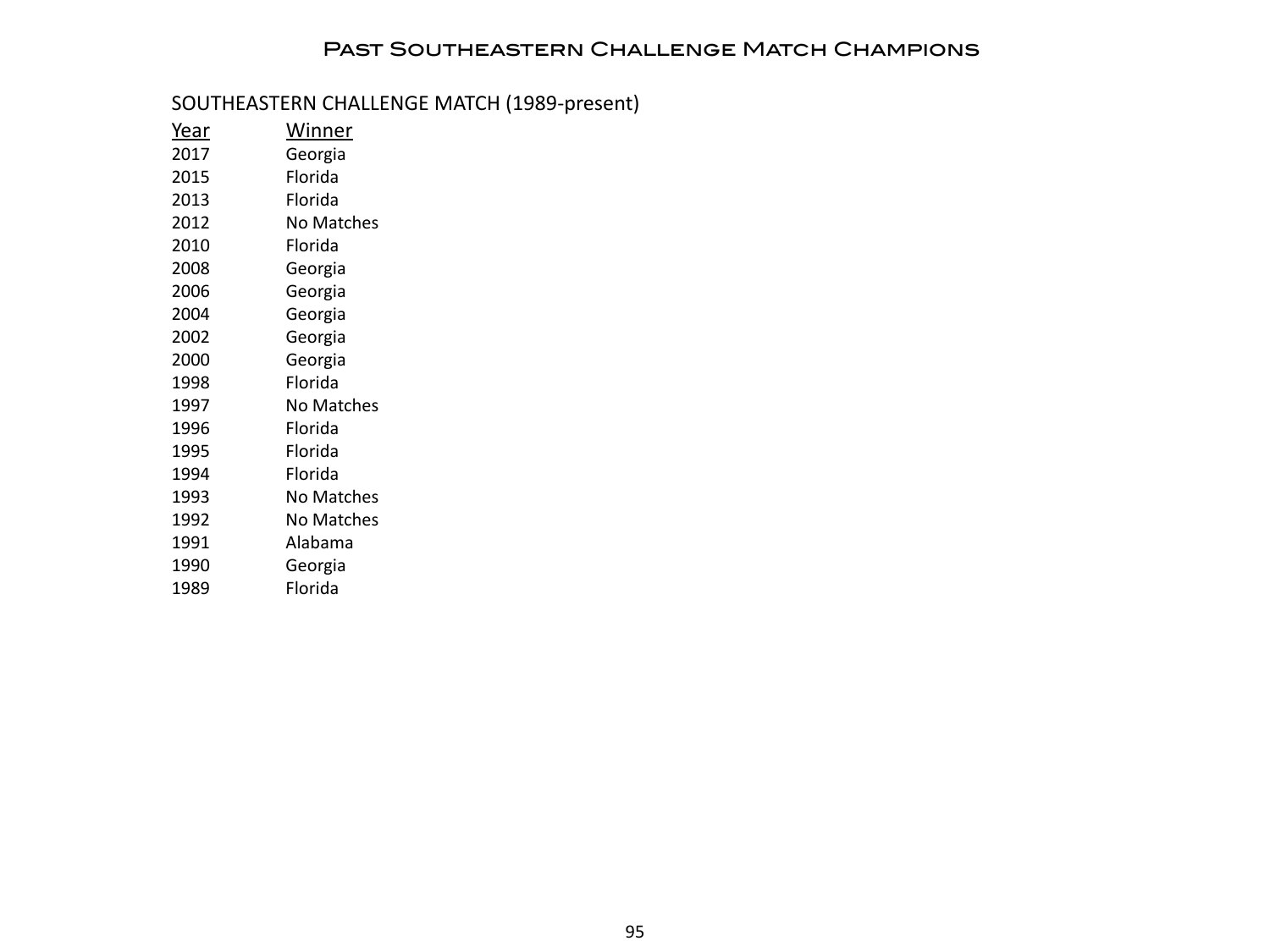| 1915 | George Stuart, Montgomery/Norborne   | 1951                                        | 1997 & 1998<br>Barney Lanier, Birmingham   |
|------|--------------------------------------|---------------------------------------------|--------------------------------------------|
|      | R. Clarke, Mobile                    | 1952                                        | 1999 & 2000<br>Barry Mullins, Tuscaloosa   |
| 1916 | Henry Seibels, Birmingham            | 1953                                        | 2001 & 2002<br>Jerry Hynson, Mobile        |
| 1917 |                                      | 1954                                        | 2003 & 2004<br>Derrel Curry, Birmingham    |
| 1918 |                                      | 1955                                        | 2005 & 2006<br>Billy Wood, Birmingham      |
| 1919 |                                      | 1956                                        | 2007 & 2008<br>Tab Hudson, Jasper          |
| 1920 |                                      | 1957                                        | 2009 & 2010<br>David Pearce, Selma         |
| 1921 | A.B. (Buck) Harris, M.D., Birmingham | 1958                                        | 2011 & 2012<br>George Walker, Mobile       |
| 1922 |                                      | 1959                                        | 2013 & 2014<br>John Miller, Birmingham     |
| 1923 |                                      | 1960                                        | 2015 & 2016<br>Cody Wesley, Greenville     |
| 1924 |                                      | 1961                                        | 2017:<br>Grantland Rice III, Birmingham    |
| 1925 | F. Taylor Peck, Mobile               | 1962                                        |                                            |
| 1926 | Martin Sullivan                      | 1963                                        |                                            |
| 1927 |                                      | 1964                                        |                                            |
| 1928 |                                      | 1965                                        |                                            |
| 1929 |                                      | 1966<br>Philip (Buddy) Moss, M.D., Selma    |                                            |
| 1930 |                                      | 1967<br>Tommy Nicol, Tuscaloosa             |                                            |
| 1931 |                                      | Wilson Foote, Florence<br>1968              |                                            |
| 1932 |                                      | Joe H. King, Anniston<br>1969               |                                            |
| 1933 |                                      | Robert S. McNeely, Mobile<br>1970           | Served as President, but year(s) unknown:  |
| 1934 |                                      | James H. Brennan Jr., Dothan<br>1971        | C.T. Fairbairn, Birmingham                 |
| 1935 |                                      | Harold Wesley, Greenville<br>1972           | S.L. Yerkes, Birmingham                    |
| 1936 |                                      | William F. O'Connor, Tuscaloosa<br>1973     | Preston Watson, Montgomery                 |
| 1937 | Sam Perry, Birmingham                | Walker Reynolds Jr., M.D., Anniston<br>1974 | Neal Collins, Montgomery                   |
| 1938 | Sam Perry, Birmingham                | O. B. Evans, M. D., Decatur<br>1975         | Robert Lowry Jr., Huntsville (Two terms)   |
| 1939 |                                      | B. R. Roberson, Florence<br>1976            | Newton Allen, M.D., Selma (Two terms)      |
| 1940 |                                      | Homer "Jug" Wright, Auburn<br>1977          | Donald Smith, Mobile                       |
| 1941 |                                      | Tom O'Melia Jr., Grove Hill<br>1978         | Henry Perkerson, Anniston                  |
| 1942 |                                      | 1979 & 1980 Jim Spader, Birmingham          | Elbert Jemison Jr., Birmingham (Two terms) |
| 1943 | Harry Pritchett, Tuscaloosa          | 1981 & 1982<br>Davis Haughton, M.D., Dothan | Johnny Thames, Montgomery                  |
|      | 1944 Harry Pritchett, Tuscaloosa     | Albert Elmore, Montgomery<br>1983 & 1984    | Horace Horner, Montgomery                  |
|      | 1945 William McWane, Birmingham      | 1985 & 1986<br>Richard Anthony, Birmingham  | Crawford Rainwater, Pensacola              |
| 1946 |                                      | 1987 & 1988<br>Bryan Bergeron, Huntsville   | Robert Graves, M.D., Gadsden               |
| 1947 |                                      | 1989 & 1990<br>Hamp Greene, Montgomery      | R.R. (Red) Coats, Montgomery               |
| 1948 |                                      | Art Gleason Jr., Selma<br>1991 & 1992       | Allen Thames, Montgomery                   |
| 1949 | John Donovan, Birmingham             | Ben Dowdey, M.D., Birmingham<br>1993 & 1994 | Abner Powell III, Andalusia                |
| 1950 | Bob Gregory, Birmingham              | Tim Turnham, Auburn<br>1995 & 1996          | Gordon Smith Jr., Mobile (Three terms)     |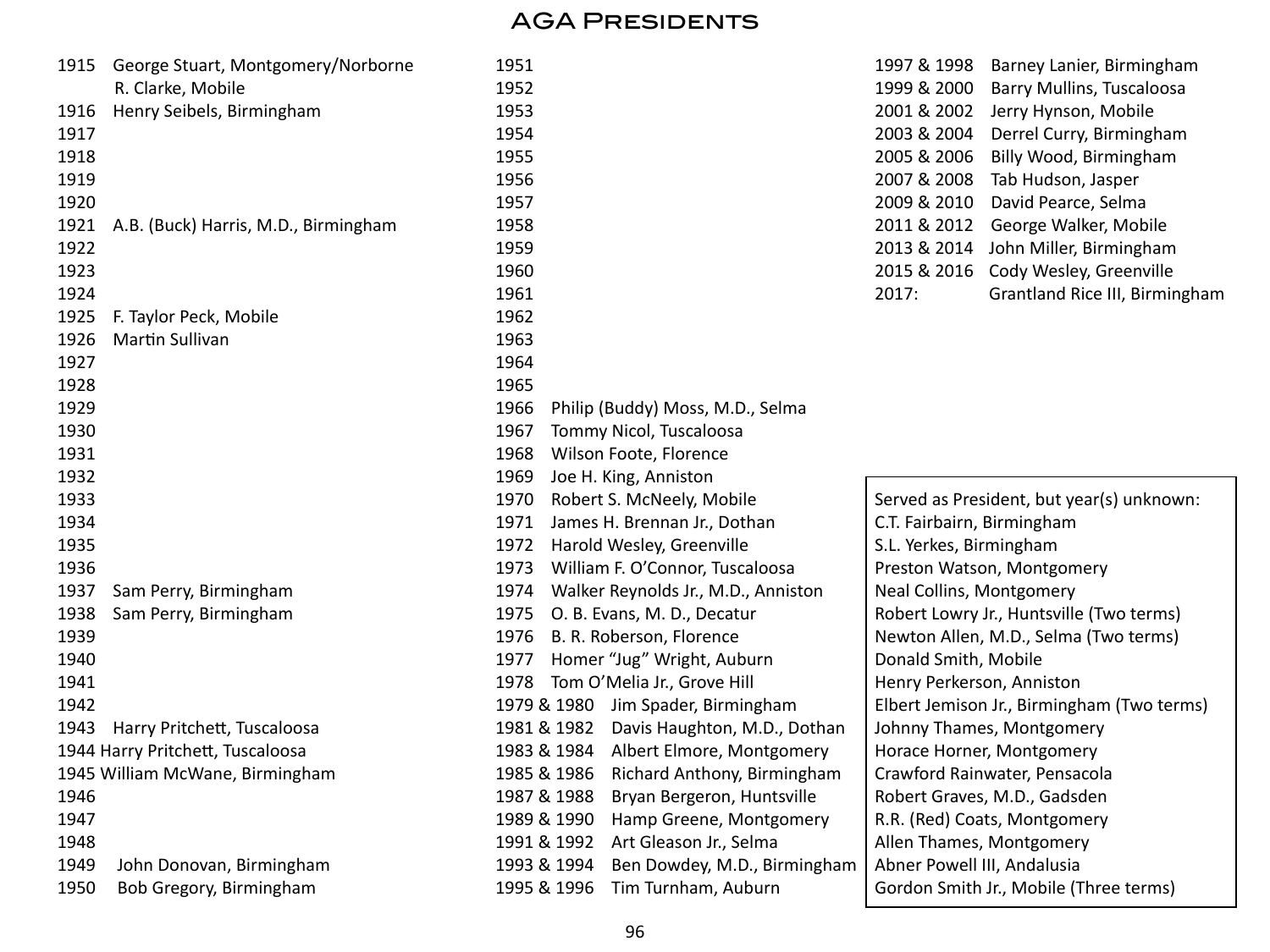## WAGA Presidents

- 1929-1951 Mrs. David Roberts Jr. (Sadie), Birmingham 1952 Mrs. Julius Hagerty (Ione), Anniston 1953 Mrs. Louie Reese (Nell), Birmingham 1954-56 Mrs. Harry Webb (Marty), Huntsville 1957 Mrs. W.K. Mayson (Lillian), Mobile 1958-59 Mrs. Martin Anderson (Helen), Birmingham 1960 Mrs. Sam Upchurch (Ann), Birmingham 1961 Mrs. H.O. Wolfe (Bess), Mobile 1962 Mrs. C.H. Chichester Jr. (Betty), Birmingham 1963-64 Mrs. L.L. Shertzer Jr. (Sally), Montgomery 1965 Mrs. S.T. Till (Alice), Montgomery 1966 Mrs. Walker Mattison (Thelma), Birmingham 1967-68 Mrs. Robert M. Whiting (Sue), Mobile 1969-70 Mrs. B.G. Gilmer (Jean), Mobile 1971-72 Mrs. Russell B. Sell (Jeannette), Birmingham 1973-74 Mrs. James L. Edmondson (Faye), Huntsville 1975-76 Mrs. James Horton (Betty), Guntersville 1977-78 Mrs. Ruth Bridges, Huntsville 1979-80 Mrs. Edwin L. Scott (Sherry), Mobile 1981-82 Mrs. Roy B. Smalley (Helen), Birmingham 1983-84 Mrs. Malcolm Smith Jr. (Baker), Birmingham 1985-86 Mrs. Frederick Haidt Jr. (Joanne), Mobile 1987-88 Mrs. John Beavers (Virginia), Huntsville 1989-90 Mrs. D. Lawrence Faulkner (Patty), Birmingham 1991-92 Mrs. Jesse E. Miller (Jean), Birmingham 1993-94 Mrs. James Taylor (Judy), Huntsville 1995-96 Mrs. James C. Gray Jr. (Mary Dean), Birmingham 1997-98 Mrs. John Solomon (Janie), Dothan 1999-2000 Mrs. Kenneth Mardick (Janet), Birmingham
- 2001-02 Mrs. Claude Songy (Audrey), Huntsville

| 2003-04 | Mrs. Randall Haines (Janet), Birmingham    |
|---------|--------------------------------------------|
| 2005-06 | Mrs. J. Richard Walker (Helen), Birmingham |
| 2007-10 | Mrs. William A. Lell (Carol), Birmingham   |

WAGA merged with AGA.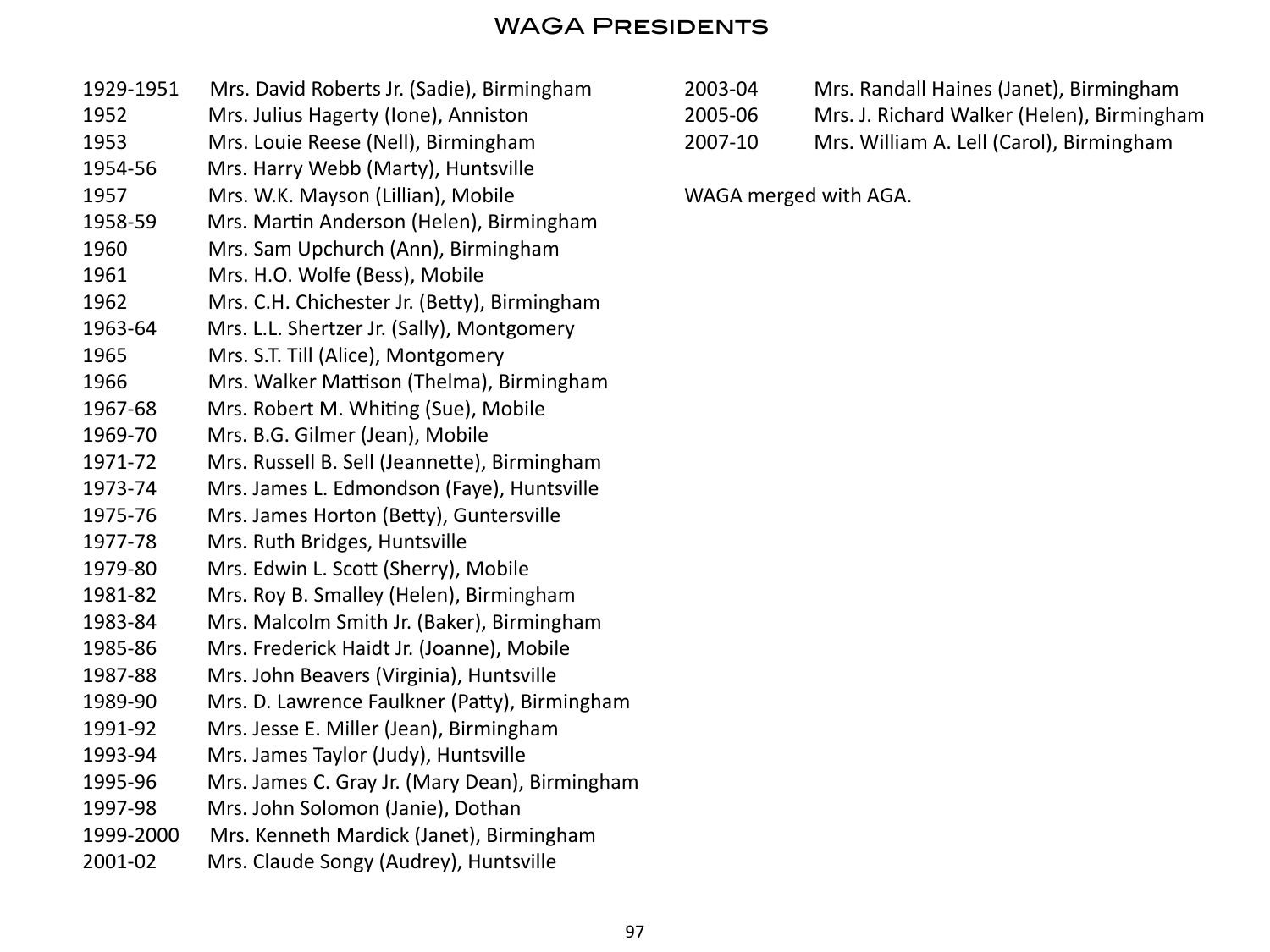#### **Executive Committee Members President:**

Grantland Rice III, Birmingham

**Vice-President:**

Carol Lell, Birmingham **Secretary:**

Steve Hudson, Birmingham **Treasurer**:

Derrel Curry, Birmingham Walker Grant, Montgomery Cody Wesley, Greensville Joey Dzwonkowski, Mobile

ADAMS, BILL Dothan 1989 Director

ALLEN, NEWTON, D.D.S. Montgomery President (Date Unknown) Director Emeritus (Date Unknown)

**ALLGOOD, ALAN** Fairhope 2013-2017 Director

ANTHONY, RICHARD E. Birmingham ????-1982 Director 1983-1984 Vice-President 1985-1986 President 1987-1996 Director 1997, 2016 Director Emeritus

ASHWANDER, WALTON Decatur 1992-1993 Director

BARNES, ROCKY Montgomery 1995-2001 Director BELSER, W. WARREN Birmingham 1995-1999 Director

BERGERON, BRYAN F., JR. Huntsville 1981-1984 Director 1985-1986 Vice-President 1987-1988 President 1989-2004 Director 2005, 2016 Director Emeritus

**BERRY, JAN** Madison 2012-2017 Director

**BRADLEY, FLIP** Huntsville 1998-2017 Director

BRENNAN, JAMES H,, JR. Dothan ????-1970 Director 1971 President 1971-1983 Director 1984 Director Emeritus Deceased

CLARKE, NORTORNE R. Mobile (Dates Unknown) Director COATES, R. R. (Red) Montgomery ????-1979 Director President (Date Unknown) 1980 Director Emeritus

COLLINS, NEAL Montgomery President (Date Unknown)

**CURRY, DERREL G.** Birmingham 1993-1998 Director 1999-2000 Secretary/Treasurer 2001-2002 Vice-President 2003-2004 President 2003-2016 Director 2017 Treasurer

**DAVIS, AUSTIN** Birmingham 2008-2017 Director

DONOVAN, JOHN Birmingham 1949 President

DOVE, EARL Dothan 1983-1985 Director

DOWDEY, BENJAMIN C., M.D. Birmingham 1984-1990 Director 1991-1992 Vice-President 1993-1994 President 1995-2000 Director

#### **BOLD Denotes Current Board Members**

2001, 2016 Director Emeritus

**DRUMMOND, PATRICK**

Birmingham 2010-2017 Director

**DZWONKOWSKI, JOEY** Mobile 2008-2017 Director

ELMORE, ALBERT Montgomery ????-1980 Director 1981-1982 Vice-President 1983-1984 President 1985-1990 Director 1991, 2016 Director Emeritus

EVANS, O. B., M.D. Gulf Shores ????-1974 Director 1975 President 1976-1986 Director 1987 Director Emeritus Deceased

FAIRBURN, C. T. Birmingham President (Date Unknown)

**FITE, FREEMAN** Anniston 2011-2017 Director

FOOTE, WILSON Florence ????-1967 Director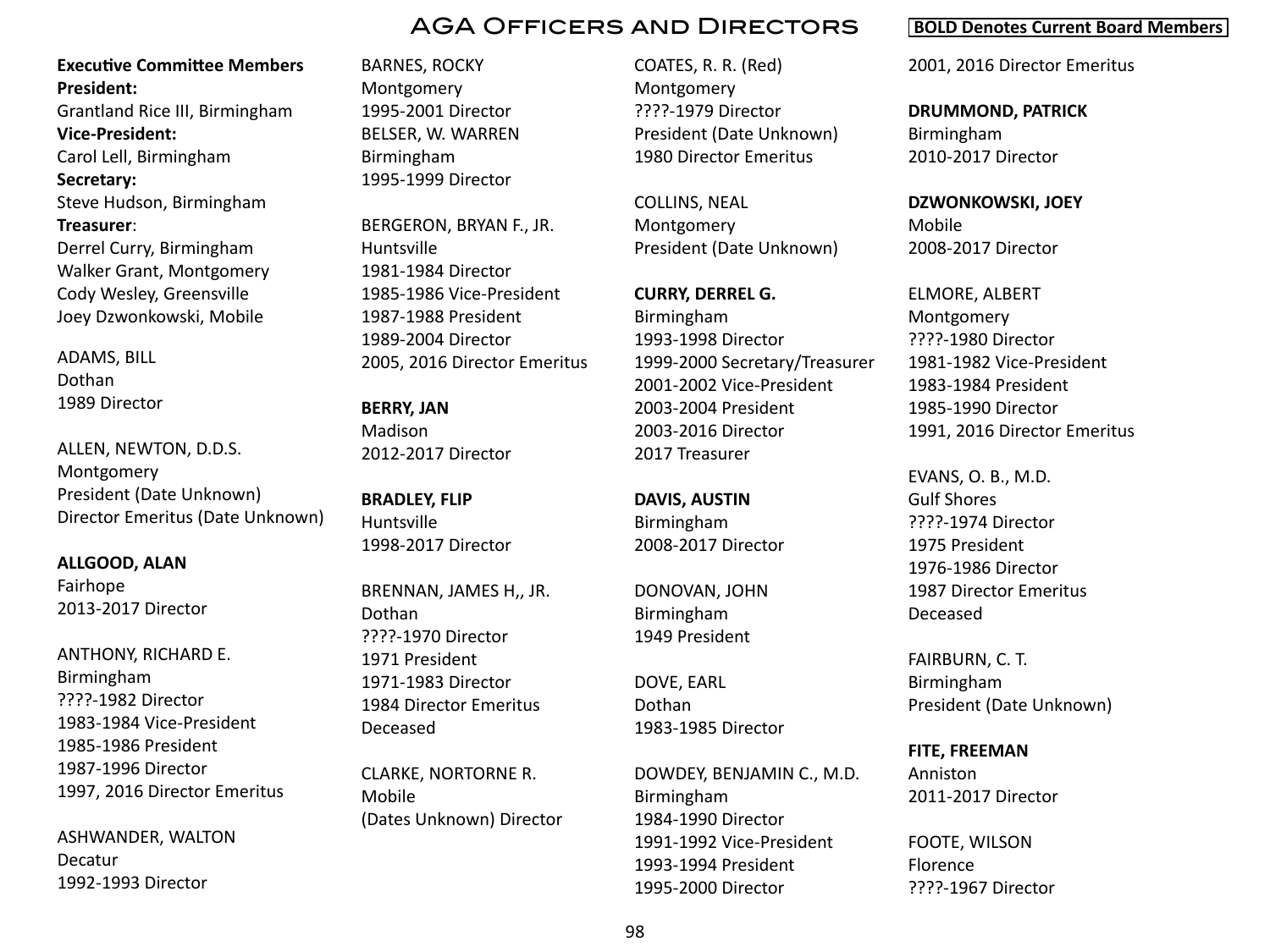1968 President 1969-1978 Director 1979 Director Emeritus

#### **GAVIN, NANCY**

Jacksons Gap 2016-2017 Director

GLEASON, ART, JR. Selma 1983-1988 Director 1989-1990 Vice-President 1991-1992 President 1993-2006 Director Deceased

#### **GRANT, WALKER** Montgomery

2008-2017 Director

GRAVES, ROBERT, M.D. Gadsden ????-1986 Director President (Date Unknown) 1987 Director Emeritus Deceased

GREENE, HAMP, M.D. Montgomery 1982-1986 Director 1987-1988 Vice-President 1989-1990 President 1991-2009 Director 2010, 2016 Director Emeritus

GREGORY, BOB Birmingham

#### 1950 President

GRIGGS, THOMAS M., M.D. Huntsville 1992-1995 Director

HAMILTON, ERIC Birmingham 1995-2011 Director HARRIS, A. B. (Buck) Birmingham 1921 President

HARRIS, W. MARK Montgomery 1995-2005 Director

**HARTWIGER, KATHY** Birmingham 2010-2017 Director

HAUGHTON, DAVIS, M.D. Dothan ????-1978 Director 1979-1980 Vice-President 1981-1982 President 1983-1986 Director 1987 Director Emeritus

HODGSON, ROBERT H. Montgomery 1986-1988 Director

**HOLDER, BRINSON** Point Clear 2015-2017 Director **HOLLEY, JOEY Troy** 2017 Director

HORNER, HORACE Montgomery President (Date Unknown)

**HOWELL, HOYT W. (Chip)** Anniston 1984-2017 Director

**HUDSON, STEVE M.** Birmingham 1995-2016 Director 2017 Secretary

#### **HUDSON, TRAVIS, II**

Jasper 1992-2002 Director 2003-2004 Secretary/Treasurer 2005-2006 Vice-President 2007-2008 President 2009-2017 Director

HYNSON, GERALD R., D.M.D. Mobile 1986-1998 Director 1999-2000 Secretary/Treasurer 2001-2002 Vice-President 2003-2004 President 2005-2009 Director 2010 Director Emeritus Deceased

JAMISON, CARL T. Tuscaloosa

#### 1992-2010 Director

JEMISON, ELBERT Birmingham ????-1993 Director President (Two Terms Dates Unknown) 1994 Director Emeritus Deceased

JONES, AL Decatur ????-1983 Director

JONES, THOMAS A., JR. Ft. Payne 1986-1996 Director

#### **KELLUM, SHARON**

Leeds 2015-2017 Director

KING, JOE H. Birmingham ????-1968 Director 1969 President ????-1985 Executive Director 1986-1993 Director 1994 Director Emeritus Deceased

**KING, LUCIE, M..D.**

Tuscaloosa 2010-2017

#### **KNISELEY, LARRY** Daphne

2009-2017 Director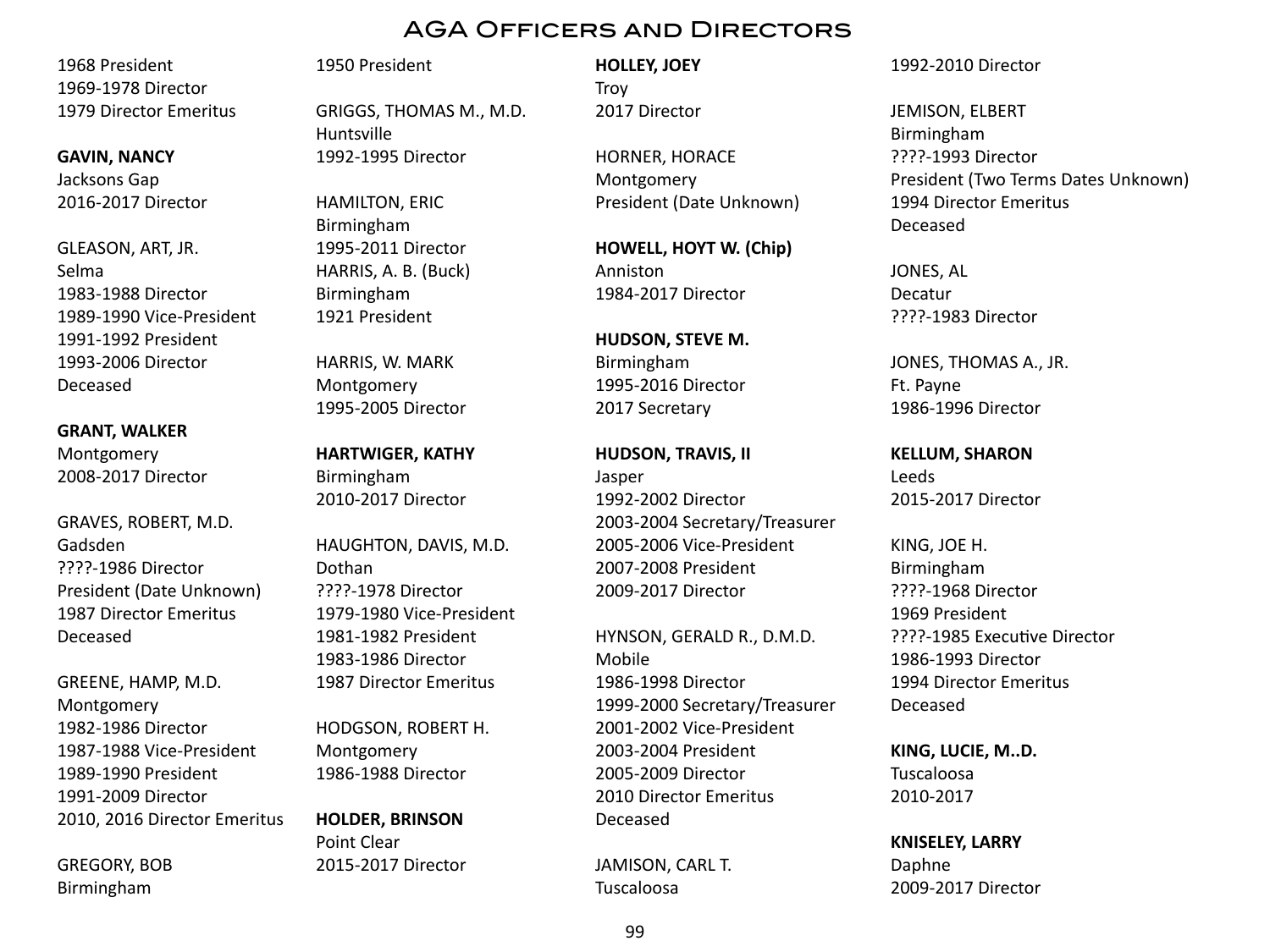LANIER, L. B. (Barney) Birmingham 1988-1992 Director 1993-1994 Secretary/Treasurer 1995-1996 Vice-President 1997-1998 President 1999-2015 Director 2016 Director Emeritus

**LELL, CAROL** Birmingham 2010-2014 Director 2015-2016 Secretary/Treasurer 2017 Vice President

**LEWIS, WILLIAM (Bill)** Greenville 1998-2017 Director

**LOWE, MARVIN LYNN** Gadsden 1991-2017 Director

LOWRY, ROBERT (Bob), JR. Huntsville ????-1977 Director 1978 President 1979-1988 Director 1989 Director Emeritus Deceased

**MARR, CHRIS** Mobile 2010-2017 Director

MCCARTY, BUFORD Birmingham 1984-1985 Director 1986-2015 Executive Director 2016 Director Emeritus

**MCGOWIN, WILLIAM (Bill) C.** Montgomery 2012-2017 Director

MCNEELY, ROBERT S. (Bobby) Mobile ????-1969 Director 1970 President 1971-1989 Director 1990, 2016 Director Emeritus

MCWANE, WILLIAM Birmingham 1945 President

**MILLER, JOHN** Birmingham 2005-2008 Director 2009-2010, 2011-2012 Vice-President 2013-2014 President 2015-2017 Director

MOSS, PHILLIP B. (Buddy), M.D. 1978 President Selma ????-1965 Director 1966 President 1967-1986 Director 1987 Director Emeritus Deceased

MULLINS, BARRY L. Tuscaloosa 1988-1994 Director 1995-1996 Secretary/Treasurer 1997-1998 Vice-President 1999-2000 President 1999-2009 Director 2010 Director Emeritus Deceased

NICHOL, THOMAS H. Alexander City ????-1966 Director 1967 President 1968-1978 Director 1979 Director Emeritus

O'CONNOR, WILLIAM F. Tuscaloosa ????-1972 Director 1973 President 1974-1988 Director 1989 Director Emeritus Deceased

O'MELIA, TOM, JR. Grove Hill ????-1976 Director 1977 Vice-President 1979-2008 Director 2008, 2016 Director Emeritus

> **PEARCE, DAVID Y.** Selma 1991-2004 Director 2005-2006 Secretary/Treasurer

2007-2008 Vice-President 2009-2010 President 2011-2017 Director

PECK, F. TAYLOR Mobile 1925 President

PERKERSON, HENRY Anniston President (Date Unknown)

PERRY, SAM Birmingham 1937-1938 President

POWELL, ABNER Andalusia President (Date Unknown)

POWELL, RILEY Andalusia 1998-2000 Director

**PRIEST, ANDY** Helena 2015-Present Executive Director

PRITCHETT, HARRY Tuscaloosa 1943-1944 President 1979 Director Emeritus

RAINES, SUE Florence 2015 Director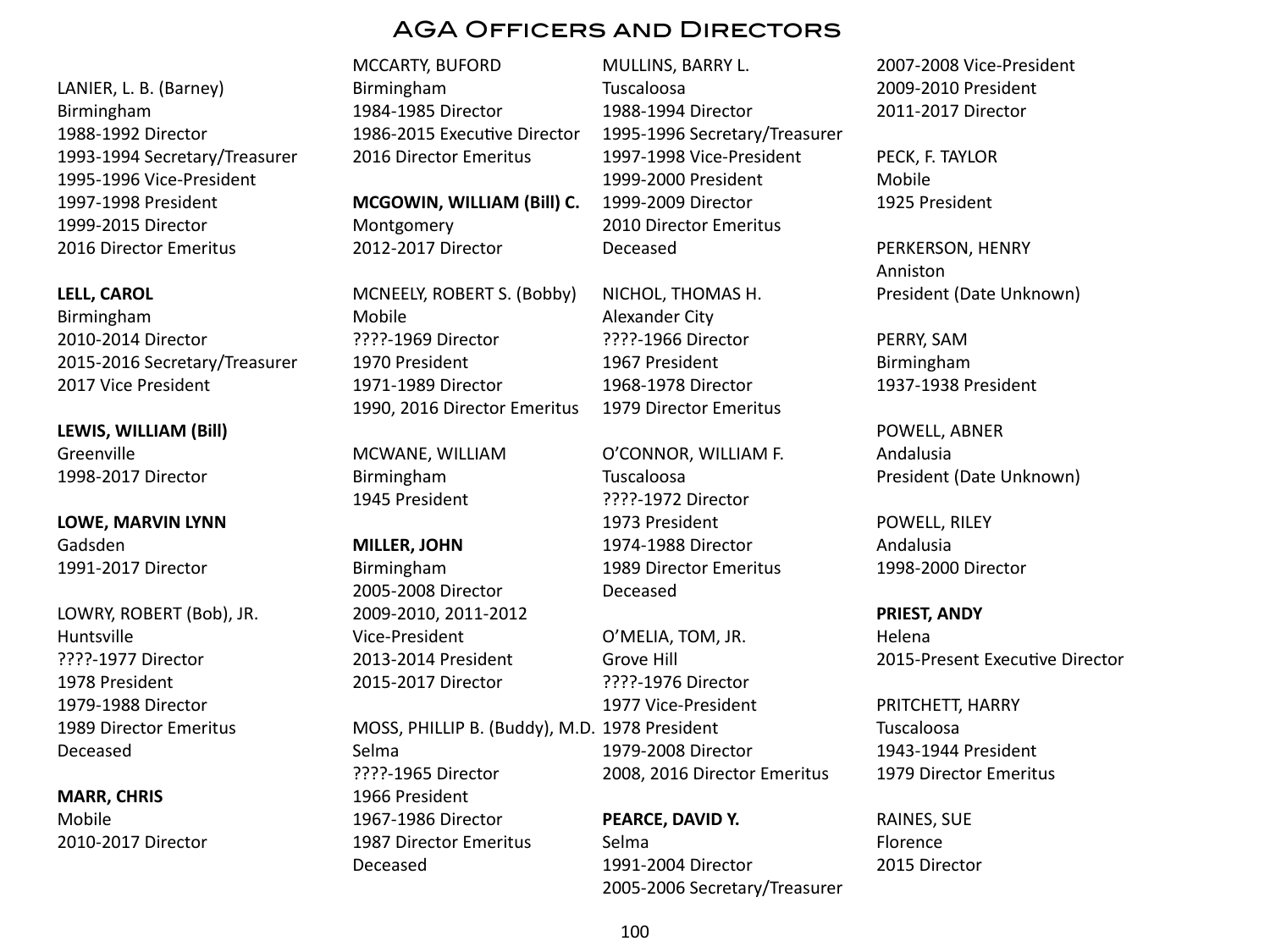RAINWATER, CRAWFORD Pensacola President (Date Unknown)

REYNOLDS, WALKER, JR., M,D. Anniston ????-1973 Director 1974 President 1975-1986 Director 1987 Director Emeritus Deceased

#### **RICE, GRANTLAND, III**

Birmingham 2000-2012 Director 2013-2014 Secretary/Treasurer Birmingham 2015-2016 Vice-President 2017 President

ROBERSON, B. R. Florence ????-1975 Director 1976 President 1977-1991 Director 1992 Director Emeritus

ROBERTS, B. T. Mobile 1993-1998 Director

SANTA ROSSA, SANDY Gulf Shores 2010-2016 Director

SEIBELS, HENRY Birmingham

#### 1916 President

**SHERLIN, STAN** Montgomery 2008-2017 Director

SMITH, DONALD Mobile President (Date Unknown)

SMITH, GORDON Mobile President (Date Unknown) 1979 Director Emeritus

SPADER, JAMES K., JR. ????-1977 Director 1978 Vice-President 1979-1980 President 1981-1991 Director 1992 Director Emeritus Deceased

STEPHENS, FRED A. Birmingham 1989-1998 Director 1999-2009 AGA Staff 2010, 2016 Director Emeritus

STUART, GEORGE Montgomery 1915 President

SULLIVAN, MARTIN (City Unknown) 1926 President

**SWIFT, WILL** Birmingham 2010-2017 Director

**TEEL, JIM** Auburn 2010-2017 Director

THAMES, ALLYN M. Montgomery ????-1988 Director President (Date Unknown) 1979 Director Emeritus

THAMES, JOHNNY Montgomery President (Date Unknown)

TURNHAM, TIMOTHY N. Auburn 1988-1992 Director 1993-1994 Vice-President 1995-1996 President 1997-2007 Director 2008, 2016 Director Emeritus 2015-2016 President

**VANN, SAM**

Dothan 2014-2017 Director

VINES, FRANK W., JR. Birmingham 1988-1996 Director

WALKER, A. M. (Buddy) Tuscaloosa

1984-1991 1992 Director Emeritus Deceased

**WALKER, GEORGE**

Mobile 1996-2006 Director 2007-2008 Secretary/Treasurer 2009-2010 Vice-President 2011-2012 President 2013-2017 Director

WATSON, PRESTON Montgomery President (Date Unknown)

**WEAVER, PHILLIP** Tuscaloosa 2016-2017 Director

**WESLEY, CODY** Greenville 1995-2010 Director 2011-2012 Secretary/Treasurer Deceased 2013-2014 Vice-President 2017 Director

WESLEY, HAROLD Greenville ????-1971 Director 1972 President 1973-1990 Director 1991 Director Emeritus Deceased

WESSON, JIM Florence 1993-2012 Director

**WEST, SUSAN**

Tuscaloosa 2015-2017 Director

WOOD, WILLIAM T. Birmingham 1988-2000 Director 2001-2002 Secretary/Treasurer 2003-2004 Vice-President 2005-2006 President 2007-2013 Director 2014, 2016 Director Emeritus

WRIGHT, HOMER (Jug) Auburn ????-1976 Director 1977 President 1978-1986 Director 1987 Director Emeritus

WRIGHT, JOHN D. Gulf Shores 1989-2009 Director

YERKES, S. L. Birmingham President (Date Unknown)

ZARRA, MICKEY Birmingham 2008-2011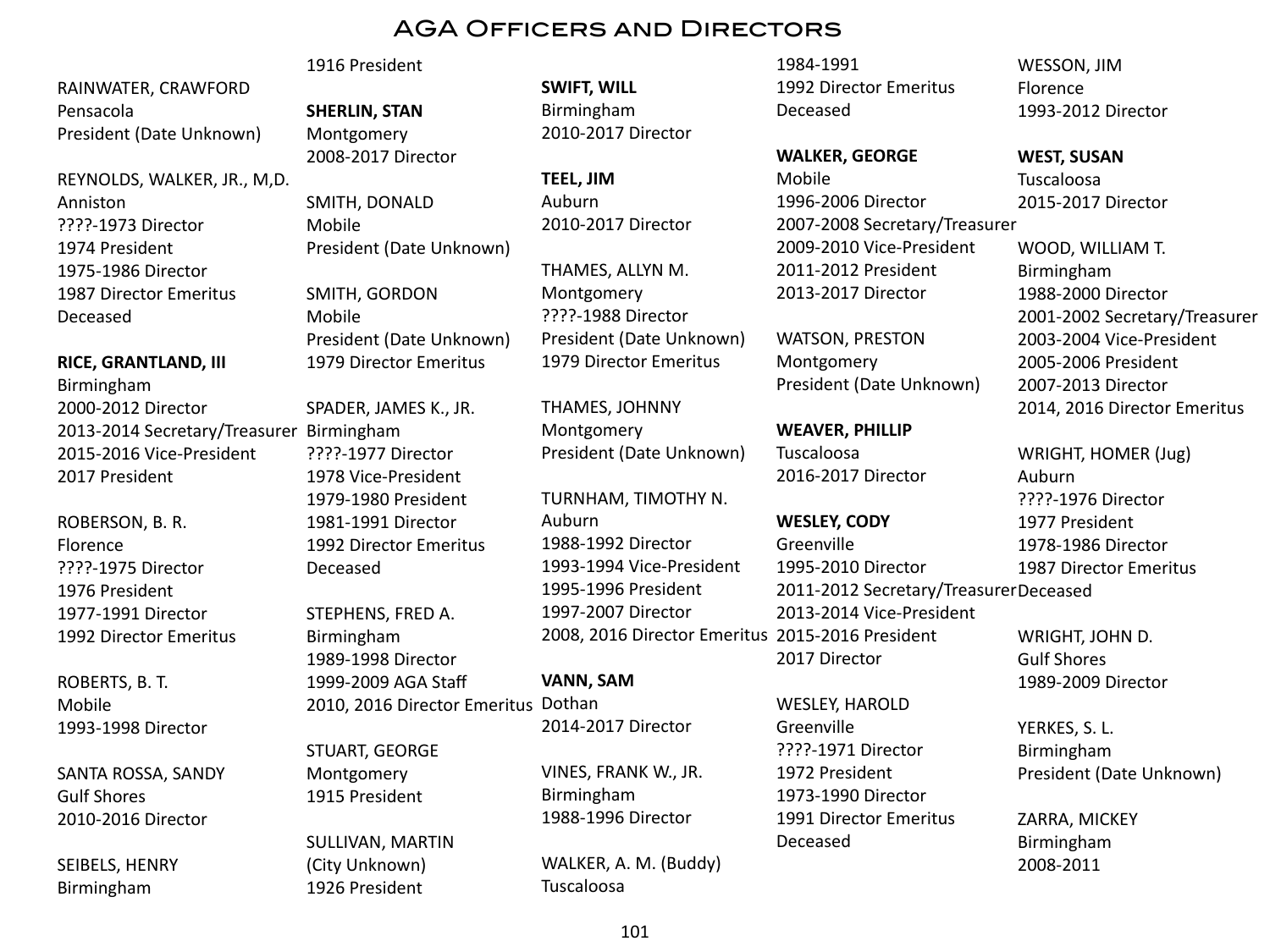Mrs. Mary Jane Abercromie Gulf Shores 1989-1992 Ratings Director

Mrs. Charles Adcox (Betty) Jasper 1973 Vice President

Mrs. Robert Agee Decatur 1977-1978 Area 1 Director

Mrs. R.E. Allison (Cynthia) Selma 1984-1985 Area 3 Director

Mrs. Bryan Alloway (Becky) Dothan 2001 Host Director

Mrs. Martin Anderson (Helen) Birmingham 1958-1959 President 1952-1953 Secretary/Treasurer Deceased

Mrs. Charles Arendall Mobile Director circa1950's

Miss Minnie Lee Ashley Gadsden 1954-1955 Director

Mrs. Bill Atchley (Debbie) Birmingham 2005-2007 Area 2 Director Mrs. Arthur Bagby (Bushie) Birmingham 1958-1959 Director

Mrs. Bruno Baggio (Kathy) Birmingham 2000-2002 Area 2 Director

Mrs. J.C. Bailey (Avis) **Centreville** 1990-1991 Area 3 Director

Mrs. Gary Baker (Rita) Decatur 1993-1995 Area 1 Director 2002-2003 Senior Director 2005-2007 Area 1 Director

Mrs. M. A. Bane Tuscaloosa 1970-1972 Handicap Director (South) Mrs. William Barnes (Coquette) Birmingham 1993-1994 Area 3 Director

Mrs. Sherrrill Hare Barnett Birmingham 2003-2004 Area 2 Director

Mrs. Ethel F. Barrineau Demopolis 1972-1973 Junior Director Mrs. John Beavers (Virginia) Huntsville 1981-1982 Area 1 Director 1986 Host Director 1987-1988 President

1989 Past President 1990 Director

Mrs. George Beckman Mobile 1954 Director

Mrs. Rick Bendinger (Suzanne) Headland 2004-2006 Area 6 Director

Ms. Jan Berry Madison 2008-2009 Stroke Play Director 2009 Ratings and Handicap Director

Mrs. Dale Bishop (Joann) Mobile 1985 Secretary

Mrs. Stanly Bobbitt Anniston Director circa 1930's

Mrs. E. A. Bornfleth Mobile 1982 Host Director

Mrs. Robert Brackin (Bee) Andalusia 1976 Host Director

Mrs. Max Bradshaw Decatur 1975 Host Director

Mrs. Robert Brackin (Bee) Andalusia Director Unknown

Mrs. W.A. Branham (Peggy) Birmingham 1984-1985 Treasurer

Mrs. Jack K. Bridges (Ruth) Huntsville 1975-1976 Secretary 1977-1978 President 1979-1980 Director Deceased

Mrs. Sam Byrd (Rae) Birmingham 1966 Vice President

Mrs. Edwin S. Bryan (Bonnie) Florence 1973-1974 Rules Director 1983-1984 Area 1 Director

Mrs. Grover Burchfield, Jr. Tuscaloosa 1982-1983 Area 2 Director 1983 Senior Director

Mrs. James Burkett (Mary Anne) Dothan 2001-2003 Area 6 Director

Mrs. W.E. Burton Tuscaloosa 1953 Director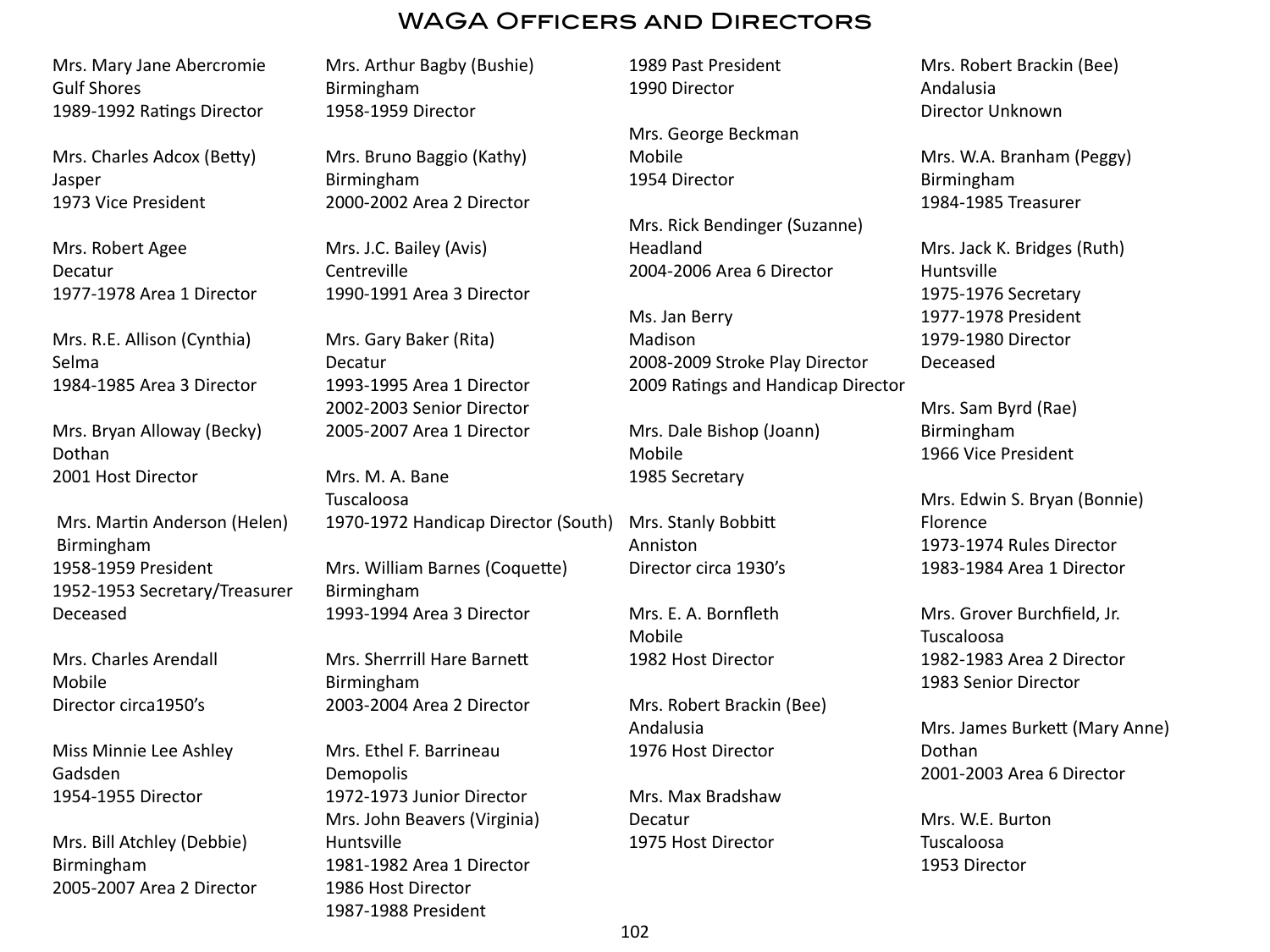Mrs. Gilbert Burton Mobile Director Unknown

Mrs. Gillette Burton Mobile 1953 Director

Mrs. Gerry Cabaniss (Hilary) Mobile 1992 Host Director

Mrs.A Catlin Cade, III (Martha) (Mrs. Don Hays) Tuscaloosa 1973 Host Director 1974-1975 Vice President

Mrs. Edward L. Cain (Warren) Birmingham 2004-2006 Area 3 Director 2008-2009 Junior Director 2007 Vice President 2007 Host Director

Miss Imogene V. Carroll, MD Tuscaloosa 1973 Handicap Director (North) Mrs. James E. Chappell (Carolyn) Birmingham 1986 Ratings Director Deceased

Mrs. Mary Chappell Unknown

Mrs. Hop Chichester, Jr. (Betty) Birmingham 1962 President 1963 Director Deceased

Mrs. William Clancy (Kathy) Birmingham 2003 Host Director

Mrs. George R. Clark Birmingham 1963 Director 1966 SecretaryTreasurer 1968-1972 Treasurer

Mrs. Thornton Clark Montgomery 1929-1930 Director

Mrs. Larry Clayton (Cathy) Helena 2008 Host Director

Mrs. Marc Ray Clement Tuscaloosa 1964 Director

Mrs. B. Cockrell Gadsden Director circa1930's

Mrs. Joseph L. Cobb (Betty) Birmingham 1982-1983 Vice-President Deceased

Mrs. Willam E. Cooper, Jr. Mobile 1973-1974 Handicap Director (South)

Mrs. Bill Cope (Ann) Birmingham 1986- 1987 Area 2 Director Deceased

Mrs. E.A. Copppenjans (Vee) Mobile 1990 Host Director

Mrs. Charles Cornell Birmingham Director circa 1930's

Mrs. R.L. Cosby (Shirley) Birmingham 1997- 1998 Ratings/Handicap Director Director circa 1950's Deceased Anniston

Mrs. James Couey (Shirley) Montrose 1993-1996 Rules Director

Mrs. Zollie S. Cowart, Jr. Calera 1976-1977 Area 2 Director 1978-1979 Junior Director Miss Jane Cullpepper Mobile 1985-1986 Area 4 Director

Mrs. Wayne Culpepper (Sandra) Dothan 1989-1990 Area 4 Director 1993 Classic Director

Mrs. Ouida T. Cunningham Birmingham 1981-1983 Rating Director Deceased 2015

Mrs. Larry Curry Sr. Birmingham 1992-1994 Area 4 Director

Mrs. Anne Daniels Birmingham 2007 Area 3 Director

Mrs. J.R. DeOvies Mobile 1969-1970 Secretary

Mrs. Robert Dethlefs

Mrs. William Deyo Anniston Director Unknown

Mrs. A.F. DeVan (Mattie) Mobile 1958 Director 1962 Vice President Mrs. J.M. Donald Birmingham Director Unknown

Mrs. Mari Dunbrack Gulf Shores 1988-1991 Treasurer 1992-1993 Senior Director 1996-1997 Treasurer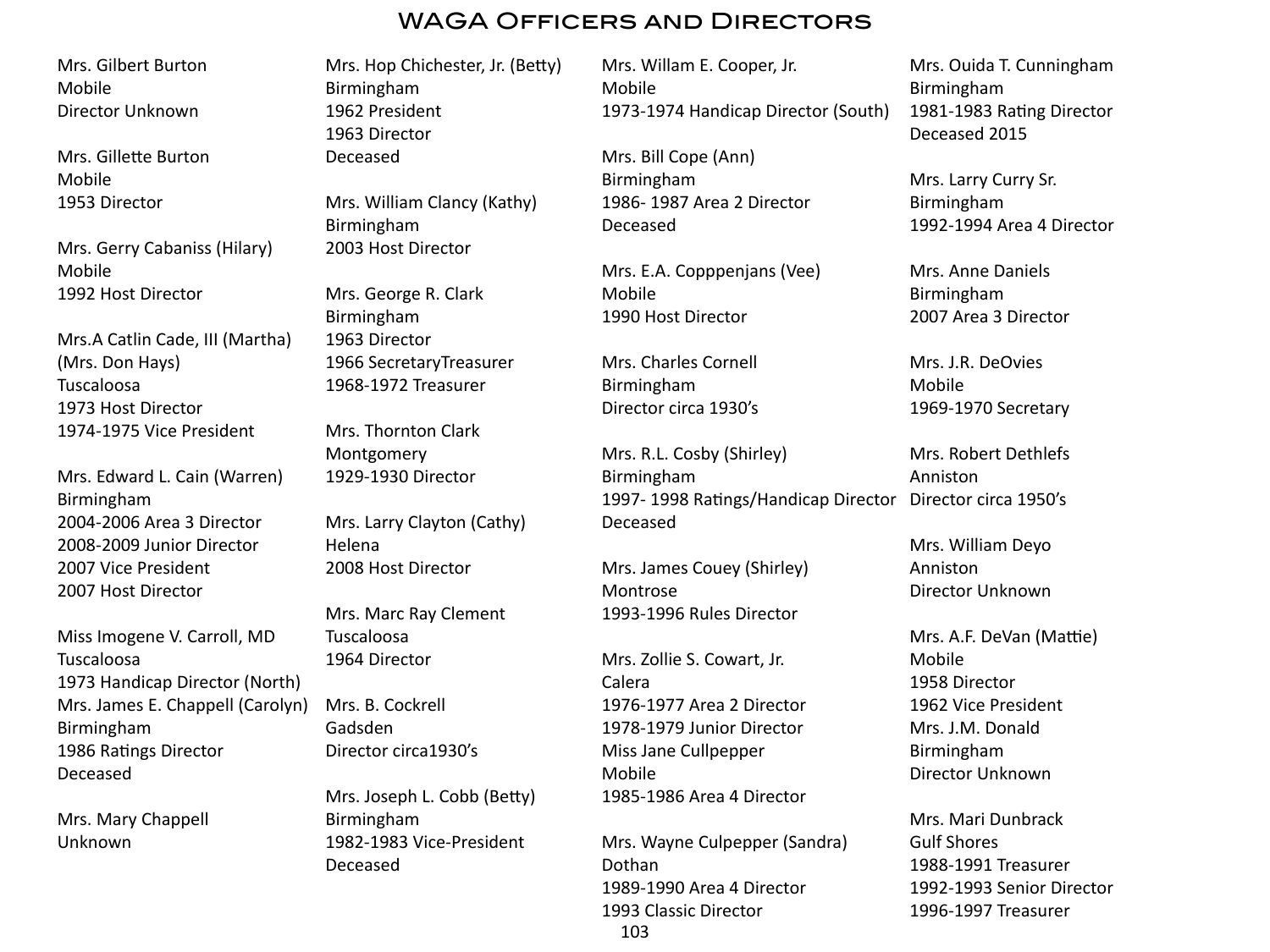Mrs. James Early (Mary) Dauphine Island 1988-1989 Senior Director

Mrs. Edward T. Ebert Birmingham 1962 Secretary/Treasurer

Miss Dollye Edmondson Anniston 1981 Host Director

Mrs. James L. Edmondson (Faye) Huntsville 1971 Handicap Director (North) 1973-1974 President 1975-1976 Director Deceased 2009

Mrs. Conway Ellers (Gloria) Enterprise 1977-1978 Area 4 Director Deceased 2016

Mrs. James W. Ellis (Sid) Huntsville 1997-1998 Area 1 Director 2001 Area 1 Director 2002-2003 Treasurer

Mrs. D. Lawrence Faulkner (Patty) Birmingham 1976-1977 Junior Director 1989-1990 President 1991 Past President

Mrs. Charles Ferguson (Liz) Wetumpka 1994-1996 Area 4 Director

Mrs. A.F. Flowers, Jr. (Marie) Dothan Vice-President 1954 Miss Eleanor Frazier Mobile 1981-1982 Area 4 Director

Mrs. Sam Friedman Tuscaloosa 1929-1930 Director

Mrs. Lester.G. Fischer Montgomery 1957 Director 1962 Director 1963-1964 Junior Director

Ruth Garrison Tuscaloosa 1967-1968 Junior Director

Mrs. Roy Gavin (Nancy) Jackson's Gap 2006-2008 Area 4 Director

Mrs. Arthur B. Gerber Anniston 1929-1930 Vice President Mrs. B.G. Gilmer (Jean) Mobile 1967 Vice President 1968 President Elect 1969-1970 President 1971 Director 1975 Senior Director Deceased 2008

Mrs. Edwin Goodhue Gadsden Director Unknown

Mrs. James C. Gray, Jr. (Mary Dean) Birmingham 1989 Host Director 1990-1991 Senior Director 1992-1993 Vice-President 1994 President Elect 1995-1996 President 1997 Past President

Mrs. Frank Grigg Scottsboro 1957 & 1960 Director

Mrs. Ben Grimes (Virginia) Montgomery 1996-1997 Junior Director

Mrs. Julius Hagerty (Ione) Anniston 1952 President 1953 Director 1958 Director Deceased 1973

Mrs. Frederick Haidt, Jr. (Joanne) Mobile 1980 Junior Director 1981-1982 Rules Director 1985-1986 President 1987-1988 Director

Mrs. Randall Haines (Janet) Birmingham 1991-1992 Secretary 1994-1995 Senior Director 1999-2002 Rules Director 2002 President Elect 2003- 2004 President 2005 Past President 20007-2008 Rules Director

Mrs. Ellis C. Hallmark (Helen) Birmingham 1983 Host Director 1984-1985 Area 2 Director 1987-1988 Rules Director

Mrs. Howard Hallmark (Bobbie) Birmingham 1980-1981 Area 2 Director 1985 Host Director Mrs. Howard Ham (Betty) Andalusia 2000-01 Senior Director Deceased 2001

Mrs. Fred Hammers Huntsville 1977 Host Director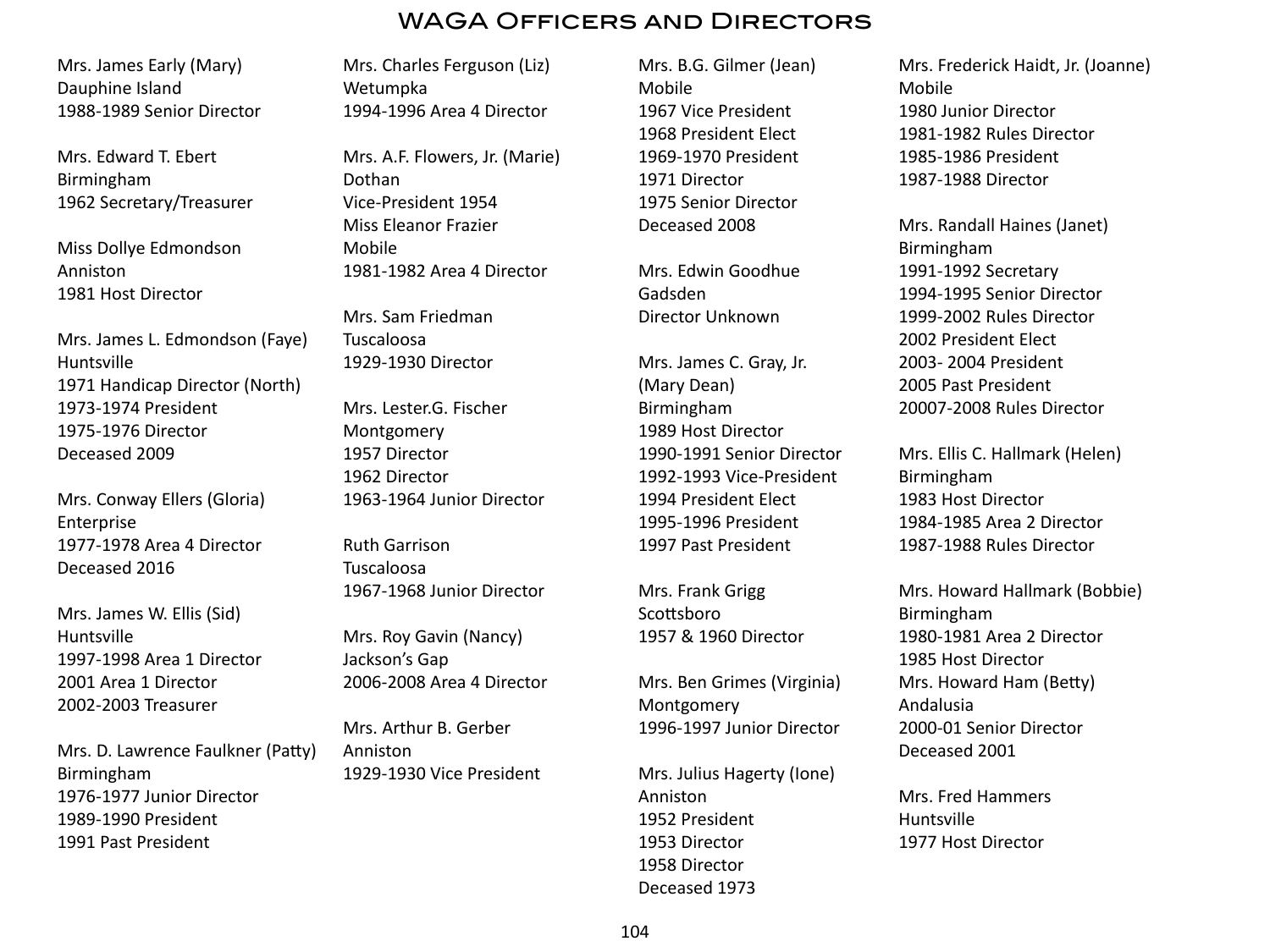Mrs. Eddie Hammons (Shirley) Somerville 1991-1992 Area 1 Director

Mrs. James Harris (Sue) Mobile 1990 Area 4 Director

Mrs. Chris Hartwiger (Kathy) Birmingham 1998-2000 Area 3 Director 2008-2009 Four-Ball Director

Mrs. John Hauth Huntsville 1972 Host Director

Mrs. Ken Hawkins (Marilyn) Wetumpka 2003-2005 Area 4 Director 2006-2007 Junior Director

Mrs. Ted Hazen (Sarah) Chatom 2002-2004 Area 5 Director 2005-2006 Rules Director 2007-2009 WAGA Tales Editor 2009 Rules Director

BG (Ret.) Millie Hedberg Montgomery 1992-1993 Treasurer

Mrs. John Herring (Barbara) Montgomery 1991 Area 4 Director

Mrs. Carl Hess (Netti) Birmingham 1929-1930 Director 1958 Director

Mrs. Jerry Higdon (Becky) Birmingham 1999 Host Director

Miss Stone Hodo Marion 1976-1979 Treasurer Deceased 2005

Mrs. Jack Holland (Gloria) Dothan 1971 Host Director

Mrs. A.F. Holley Brewton 1955 Director

Mrs. Heide Holmes Huntsville 1987-1988 Secretary

Mrs. John Hope Montgomery 1987 Host Director

Mrs. Max Hooper (Jane) Birmingham 1997-2006 WAGA TALES Editor

Mrs. James Horton, Jr. (Betty) Guntersville 1973 -1974 Secretary 1975-1976 President 1977-1978 Director Deceased 1985

Mrs. George Houston (Linda) Gulf Shores 2004-2007 Stroke Play Director 2008-2009 Senior Director

Miss Lillian Howard Dadeville 1986-1987 Senior Director

Mrs. Homer Howell Montgomery Director Unknown

Mrs. David James (Cynnie) Opelika 1997-1998 Host Director 2000-2001 Stroke Play Director

 Mrs. Crawford Johnson, Jr. Birmingham 1935-1936 Vice President

Mrs. Crawford Johnson, lll (Din) Birmingham 1960 Secretary/Treasurer

Mrs. Harold Johnson Gadsden 1960 Vice-President 1964 Director

Mrs. Cary Jordan Gadsden 1931-1932 Vice President

Mrs. Frank Kane (Joyce) Huntsville 1977-1978 Secretary

Mrs. Hugh Karl Birmingham Director Unknown

Mrs. Vic Kellum (Sharon) Leeds 2006 - 2007 Senior Director 2008-2009 Area 3 Director

Mrs. J. W. Kelly (Monica) Birmingham 1993-1996 Secretary

Mrs. Wendall W. Kennard Birmingham 1970-1971 Secretary

Mrs. Richard Kennedy,Jr. Birmingham 1966 Junior Director

Mrs. Oscar Kilby Anniston Director Unknown Dr. Lucie King Tuscaloosa 2009 Area 2 Director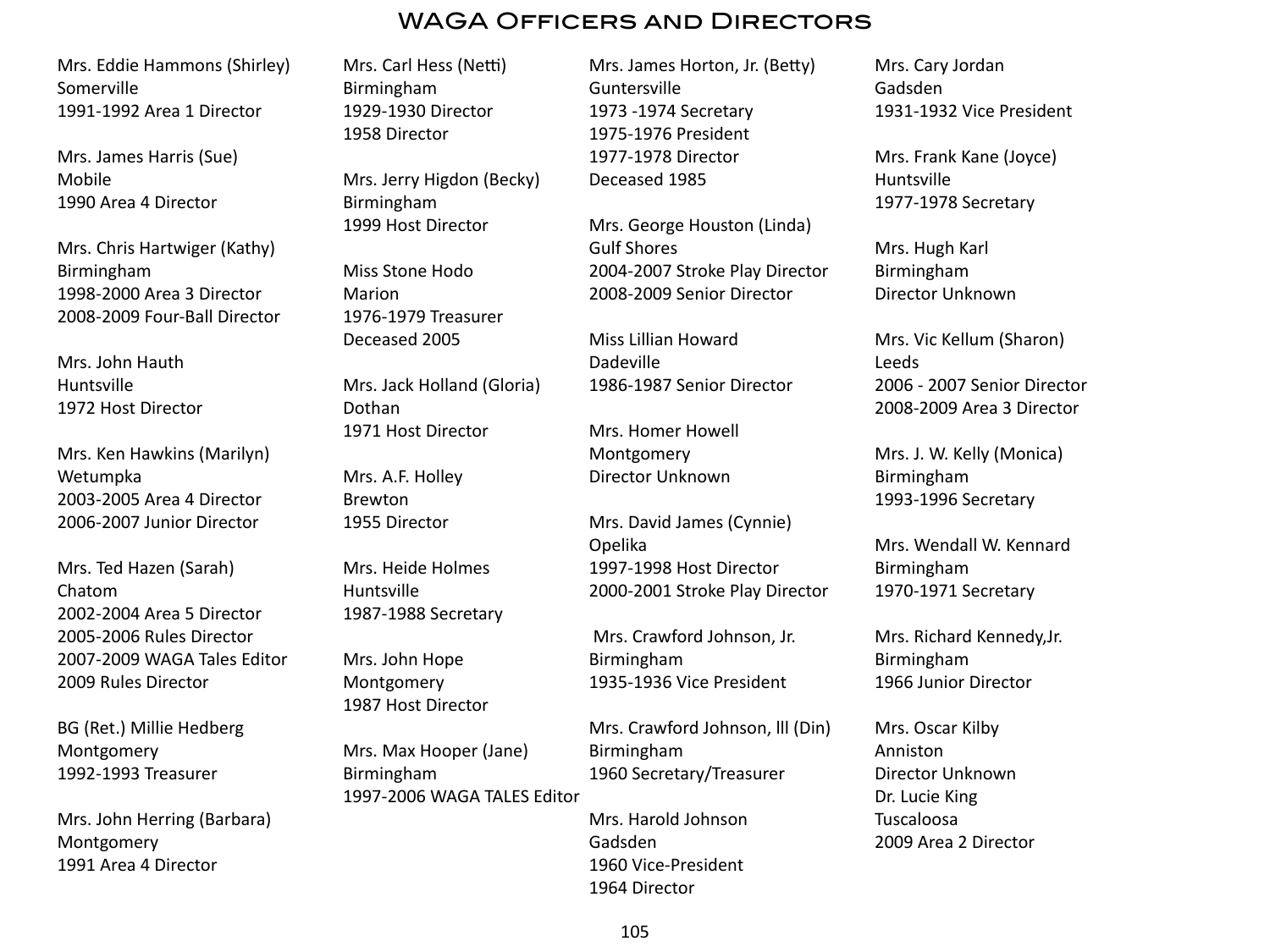Mrs. Julie Kirk Daphne 2009 Secretary

Mrs. Loren Knepp (Katie) Dadeville 1983-1984 Secretary 1997-1999 Area 4 Director

Mrs. Alan Knox Mobile Director circa 1930's

Mrs. E. A. Kremer Tuscaloosa 1980 Host Director

Mrs. A. James Kurtts (Gloria) Birmingham 1985-1986 Rules Director 1989-1990 Secretary Deceased

Mrs. Herman Lance (Beverly) Birmingham 2001-2002 Secretary

Mrs. W.R. Lathrop Birmingham 1929-1930 Secretary/Treasurer

Mrs. John Lefler Gadsden 1995 Area 3 Director Mrs. William A. Lell (Carol) Birmingham 2001-2003 Area 3 Director 2004-2005 Junior Director 2006 President Elect 2007-2010 President

Ms. Earline Locke Mobile 2009 Area 5 Director

Mrs. Joseph Locke Mobile

Director circa 1960's

Mrs. Ken Lowe (Nancy) Mobile 2004 Host Director 2005 - 2008 Secretary

Mrs. John Lyford, III Montgomery 1970-1971 Junior Director

Mrs. Frank Lynch Gadsden Director circa1930's

Mrs. Fred Makismowski (Marie) Huntsville 2004-2005 Senior Director

Mrs. George P. Mann (Lucretia) Opelika 1998-1999 Stroke Play Director 2000-01 Vice President

Mrs. Kenneth Mardick (Janet) Birmingham 1994-1995 Stroke Play Director 1996-1997 Senior Director 1998- President Elect 1999-2000-President 2001-Past President 2003-2004 Rules Director

Mrs. Lee Marbury Birmingham 1959 Secretary/Treasurer

Mrs. Thomas M. Marr (Chris) Mobile 1993 Founding WAGA Scholarship Trustee 1993-1995 Area 5 Director 1996- 1997 Vice President

Mrs. F. Ivan Matthews Birmingham 1963 Vice-President

Mrs. J. A. Mathews (Betty) Birmingham 1996-1997 Area 3 Director

Mrs. Walker Mattison (Thelma) Birmingham 1962 Director 1966 President 1967-1968 Director 1975-1976 & 1985 Ratings Director Deceased 2012

Mrs. Edmund May Tuscaloosa Director Unknown

Mrs. T.D. Maybank Anniston Director Unknown

Mrs. W.K. Mayson (Lillian) Mobile 1955 Vice President 1957 President Deceased

Mrs. Hal McCall (Neva) Tuscaloosa 1966-1967 Rules Director

Miss Joy McCann (Mrs. Hugh Culverhouse) Montgomery Director circa 1940's

Mrs. Henry McCrary Birmingham 1936-37 Secretary/Treasurer

Miss Eunice McCreary (Mrs. H.Manning Phillips) Mobile Director Unknown

Mrs. Jim McCrory (Betty) Birmingham 2002 Host Director 2006 Vice President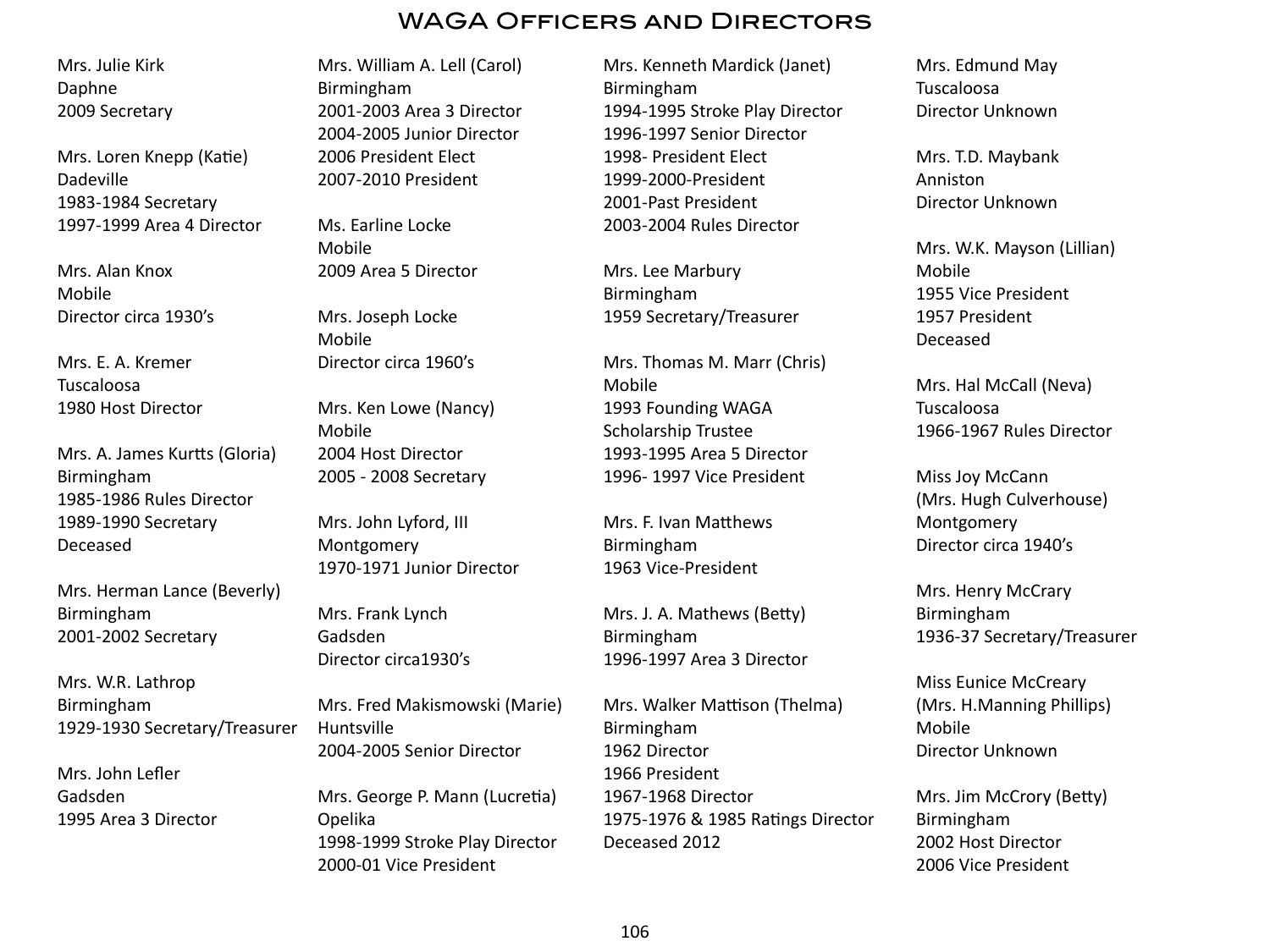Miss Mary McCutcheon Jasper 1958-1959 Director

Mrs. William McDaniel (Joan) Birmingham 1991 Host Director Deceased

Miss Bee McWane (Reid) Birmingham 1953-1954 Director

Mrs. William McWane (Louise) Birmingham Director circa 1950's Deceased

Ann Medley Dothan 2009 Area 6 Director Deceased

Mrs. M.G. Merklin Mobile 1976-1977 Rules Director

Mrs. Malan Merritt (Jeanette) Dothan 1978 Host Director 1980-1981 Senior Director

Mrs. Bing Miller (Jo Ann) Mobile 1998-2001 Area 5 Director 2002-2003 Stroke Play Director Mrs. Gordon Miller Tuscaloosa 1953 Vice President 1955 Director 1958-1960 Director

Mrs. Horace Miller Anniston 1929-1930 Director

Mrs. Jesse E. Miller (Jean) Birmingham 1976 Host Director 1978-1979 Vice- President 1989-1990 Rules Director 1991-1992 President 1993 Past President 1993 Founding WAGA Scholarship Trustee Deceased 2015

Mrs. Raymond Miller Birmingham 1978-1979 Area 2 Director

Mrs. Aubrey L. Mills Andalusia 1975-1976 Handicap Director (South) 1976 Area 4 Director 1980-1981 Vice President 1984 Ratings Director

Mrs. Dianne Mills Muscle Shoals 2005 Host Director

Alyson Mitchell (Stuart) **Troy** 2008 WAGA Intern 2009 WAGA Executive Director

Mrs. Pete Mixon (Betty) Dothan 1968 -1970 Rules Director

Mrs. Sam Mogilner Birmingham 1958 Secretary/Treasurer

Ms. Melissa Motley Auburn 2004-2005 Treasurer

Mrs. M. E. Moor Birmingham Director Unknown

Mrs. A.G. Morton Birmingham Director Unknown

Mrs. Gordon R. Mullen (Carolyn) Ozark 1993-1994 Area 6 Director 1997-1998 Rules Director

Mrs. Michael Mullen (Alice) **Troy** 1993-1996 Ratings/Handicap Director 2002-2003 Junior Director 2004-2005 Vice President 2007-2008 Area 6 Director

Mrs.Chris Nail (Jaycylyn) Birmingham 1990-1991 Area 2 Director

Mrs. Ralph Nichols (Lucile) Dothan 1957 Director

Mrs. Curtis Nordan Montgomery Director circa 1950's

Mrs. Francis Oelerich (Anita) Eufaula 1998-2000 Area 6 Director

Mrs. J.N. Ogden Mobile 1957 Secretary/Treasuer

Mrs. James L. O'Neill Mobile 1974 Host Director

Mrs. John Outlaw Bayou La Batre 1979-1980 1983-1984 Rules Director

Mrs. John W. Overton, Jr. Montgomery 1963 Secretary/Treasurer

Mrs. Dave Ozment (Phyllis) Vinemont 1996 Area 1 Director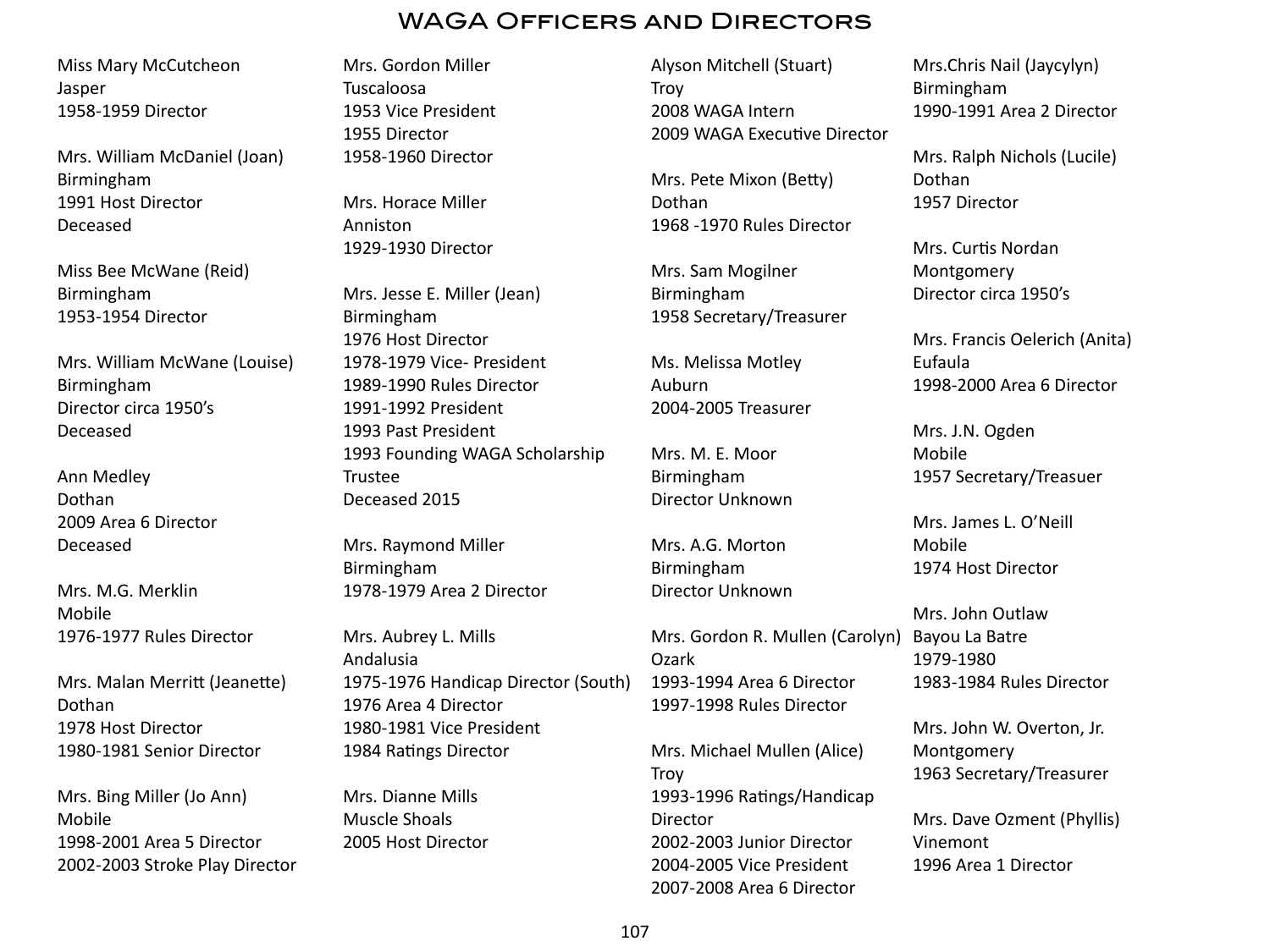Mrs. Taylor Peck Mobile Director circa 1940's

Mrs. A.E. Petri Gadsden Director circa 1960's

Mrs. J.O. Pierson (Terry) Monroeville 1996-1997 Area 5 Director 1998-2001 Treasurer

Mrs. Robert Powell Huntsville 1962 Director

Mrs. Lance Price Florence 1970 Host Director

Mrs. William Raines (Sue) Florence 2008-2009 Area 1 Director

Mrs. William A. Rawls (Betty) Gulf Shores 1984 Host Director

Mrs. Harold Raynor (Barbara) Gulf Shores 1994-1995 Treasurer

Mrs. Josiah F. Reed, Jr. Montgomery 1978-1979 Area 3 Director Mrs. Louie Reese, Jr. (Nell) Birmingham 1953 President Deceased 1993

Mrs. R.J. Reynolds (Louise) Birmingham 1999-2002 Ratings/Handicap Director 1976-1977 Senior Director

Mrs. Sam Reynolds Anniston Director Unknown

Mrs. O.P. Richardson Montgomery 1980-1983 Treasurer

Mrs. Daniel Roberts, Jr. Birmingham 1957 Director

Mrs. David Roberts, Jr. (Sadie G.) Birmingham 1929-1951 President and Founder 1952-1988 Honorary Life Time Director Deceased 1988

Mrs. Harry Roberts (Lois) Dadeville 1984-1985 Senior Director 1986-1987 Vice- President

Mrs. Frank Roos (Mrs. Robert Cooper) Mobile Director circa1950's

Mrs. Allan Rowe (Alvis) Birmingham 1959 Vice- President Deceased

Mrs. Ann Rucks Lanett Deceased

Mrs. Donnie Russell, Jr. (Cherry) Selma 1986-1987 Area 3 Director 1988-1989 Junior Director

Mrs. Leon Sanders (Bobbe) Birmingham 1988-1989 Area 2 Director

Mrs. Bruno Santa Rossa (Sandy) Orange Beach 2003-2004 Secretary 2005-2007 Area 5 Director 2008-2009 Vice-President

Mrs. Russell B. Sell (Jeannette) Birmingham 1971-1972 President 1973 Founded Senior Championship Mrs. Roy B. Smalley, Jr. (Helen)

1974 Director

Mrs. Edwin L. Scott (Sherry) Mobile 1973 - 1975 Treasurer 1976-1977 Vice President 1978 Rules Director 1979-1980 President 1981-1982 Director

Mrs. Calvin Seales (Brenda) Anniston 1993 Host Director

Mrs. J. Roscoe Shamblin Tuscaloosa Director circa 1960's

Mrs. L.L. Shertzer, Jr. (Sally) Montgomery 1954 Director 1957 Director 1963-1964 President 1977-1978 Ratings Director Deceased

Mrs. Teresa Shook Birmingham Director Unknown

Mrs. Schuster Siegel Selma 1974-1975 Handicap Director (North)

Mrs. Page Sloss Birmingham Director unknown

Birmingham 1968-1969 Host Director 1970-1971 Vice President 1981-1982 President 1983-1985 Director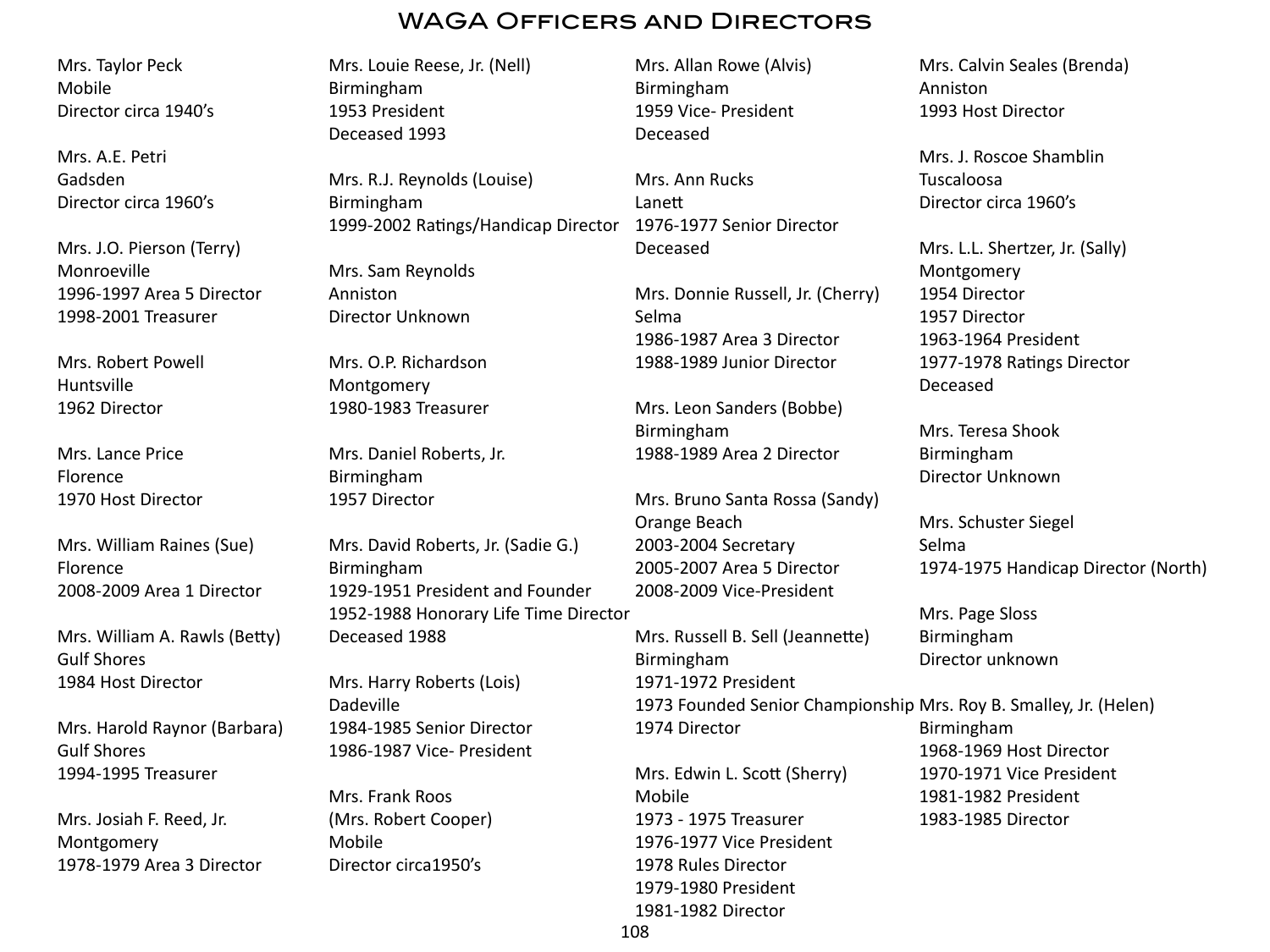## WAGA Officers and Directors

Miss Caroline Smith Mobile 1967 Ratings Director

Mrs. Curtis Smith Mobile 1971-1972 Rules Director

Mrs. John J. Smith (Sandra) Birmingham 1992-1993 Area 2 Director 1998-2001 Junior Director

Mrs. Malcolm Smith, Jr. (Baker) Birmingham 1974 Junior Director 1975 Rules Director 1983-1984 President 1985-1986 Director 1987-1988 Rating Director Deceased 2013

Miss Margaret Smith (Donaldson) Ms. Debbe Steele Mobile 1963 Director

Mrs. Terrell Smith Tuscaloosa Director Unknown

Mrs. John Solomon (Janie) Dothan 1979-1980 Area 4 Director 1984-1986 Junior Director 1994-95 Vice President 1996 President Elect 1997-1998 President 1999 Past President

Mrs. Claude Songy, lll (Audrey) Huntsville 1995-1996 Host Director 1998 Vice President 2000 President Elect 2001-2002 President 2003 Past President

Mrs. Harold P. Sparks (Lena) Montgomery 1979 Host Director 1980-1981 Area 3 Director

Mrs. Dick Spencer (Jean) Huntsville 1954-1955 Secretary/Treasurer

Mrs. Paul Stabler **Greenville** 1982-1983 Area 3 Director 1983 Junior Director

Huntsville 1999- 2000 Area 1 Director

Mrs. Frances Sullivan (Fran) Huntsville 2002-2004 Area 1 Director

Mrs. Jude M. Swint Guntersville 1979-1980 Area 1 Director

Mrs. Cindy Tanner Florence 2006 Host Director Mrs. James Taylor (Judy) Huntsville 1991-1992 Rules Director 1992 President Elect 1993-1994 President 1995 Past President 2003- 2008 Ratings/Handicap Director

Mrs. Ted Taylor (Leah) Birmingham 1988-1989 Area 3 Director 1990-1991 Junior Director

Mrs. Phil Terrier Mobile 1967-1968 Secretary/Treasurer 1969 Secretary

Mrs. WM K. Thompson, Jr. Mobile 1979-1980 Secretary

Mrs. S.T. Till (Alice) Montgomery 1972-1974 Ratings Director 1965 President 1966 Past President Deceased

Mrs. Steve Tincher (Anne) Huntsville 1999 Host Director

Mrs. Lawrence Tipton Selma 1968 Handicap Director Mrs. Roderick Trilck Birmingham Director Unknown

Mrs. O.M. Tucker Decatur 1968 Host Director 1969-1970 Handicap Director (North)

Mrs. Richard F. Turner Mobile 1966 Ratings Director

Mrs. Roger Underwood (Pat) Birmingham 1997-1999 Area 2 Director

Mrs. Sam Upchurch (Ann) Birmingham 1960 President 1967 Junior Director 1967-1968 Vice-President 1979-1980 Ratings Director Deceased 1996

Mrs. Peter Vredenburgh Montgomery Director Unknown

Miss Annie Lee Walden Florence Director Unknown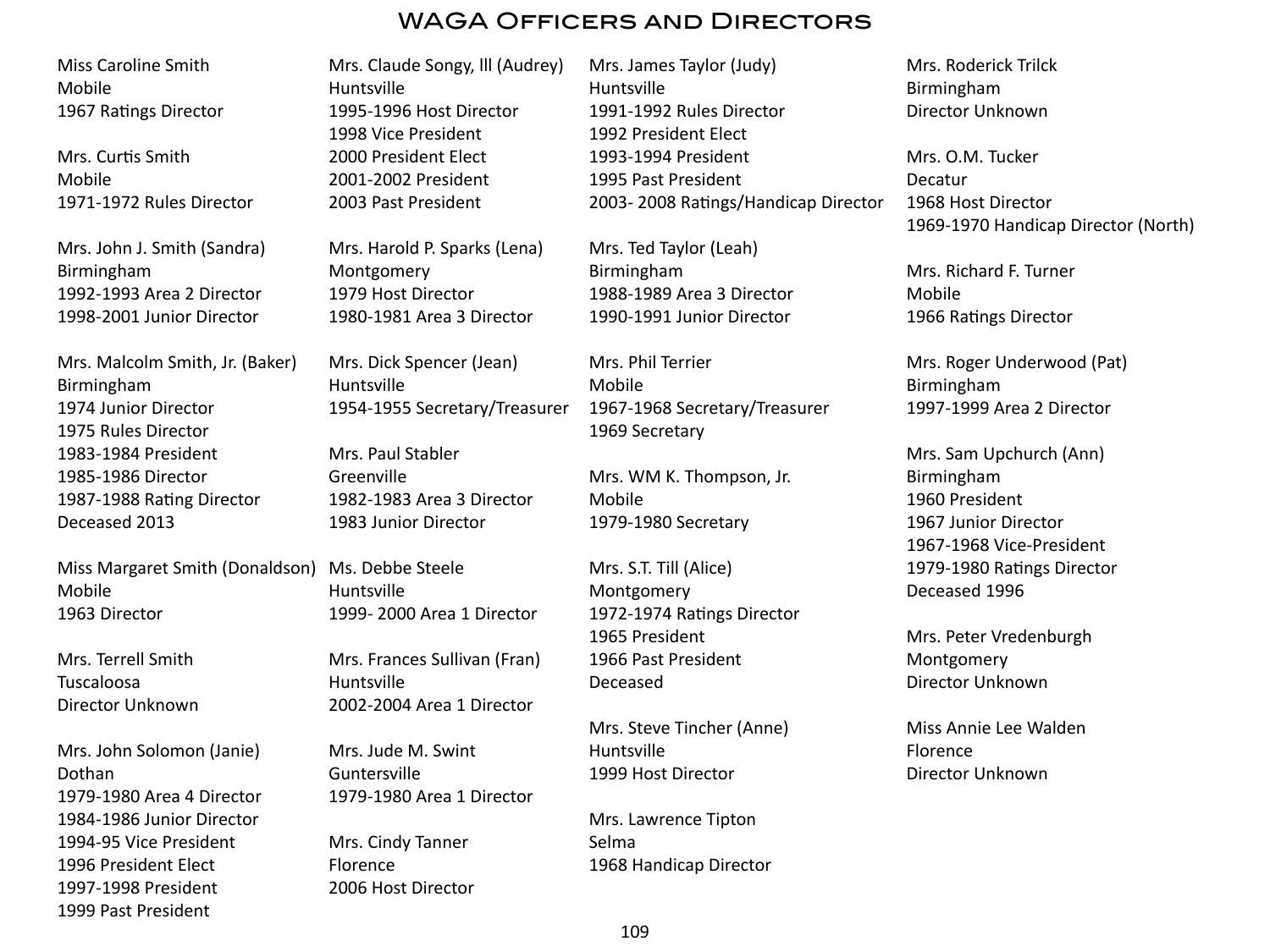# WAGA Officers and Directors

Mrs. J. Richard Walker (Helen) Birmingham 1994-1995 Host Director 1997-2000 Secretary 2002-2003 Vice-President 2004 President Elect 2005-2006 President 2007 Past President

Mrs. Travis Walker (Louise) Huntsville 1985-1986 Area 1 Director 1990-1991 Vice-President

Mrs. Walter Walker (Taffy) Huntsville 1989-1990 Area 1 Director

Mrs. John F. Watkins Jr. (Ruth) Prattville 1976-1977 Area 3 Director 1978-1979 Senior Director 1984-1985 Vice- President 1988-1989 Vice-President

Mrs. H.E. Watlington (Ann) Montgomery 1993 Founding WAGA Scholarship Trustee 1992-1995 Junior Director 2000-2002 Area 4 Director Deceased 2014

Ms. Gwen Watson Montgomery 2009 Area 4 Director Mrs. Harry Webb (Marty) Huntsville 1953 Director 1954-1956 President Deceased 1977

Mrs. Roberta Webster Mobile 1987-1988 Area 4 Director

Mrs. Charles S. Weeks (Jeanette) 1958-1959 Director Ashford 1993-1994 Host Director 1998-1999 Senior Director

Ms. Erica Wein Birmingham 2008 Executive Director

Mrs. Charles Welden (Mary) 1996-1997 Host Director

Mrs. Daniel Wendling Birmingham 1957 Vice President

Mrs. Gene Wesley Unknown 1983-1984 Area 4 Director

Mrs. Robert M. Whiting (Sue) Mobile 1962-1963 Director 1967-1968 President 1970-1971 Director Deceased

Mrs. Dan Wiley (Charlene) Mobile 1996-1997 Classic Director

Miss Beverly Wilson Mobile Director Unknown

Mrs. H.O. Wolfe (Bess) Mobile 1961 President 1962 Director

Mrs. Charles Woodham (Martha) Dothan 1977 Host Director 1995-1997 Area 6 Director

Mrs. R.T. Woodham Huntsville 1977 Tournament Director

Mrs. Jack Worley (June) Florence 1975 Junior Director 1976 Area 1 Director 1981 Junior Director 1986-1987 Treasurer

Mrs. Louis Worrell Mobile 1960 Director

Mrs. William Wynne (Donna) Birmingham 1994-1996 Area 2 Director

Mrs. Okey B. Yost (Elaine) Dothan 2006 - 2010 Treasurer

Mrs. W. Roy Young Montgomery 1966-1967 Handicap Director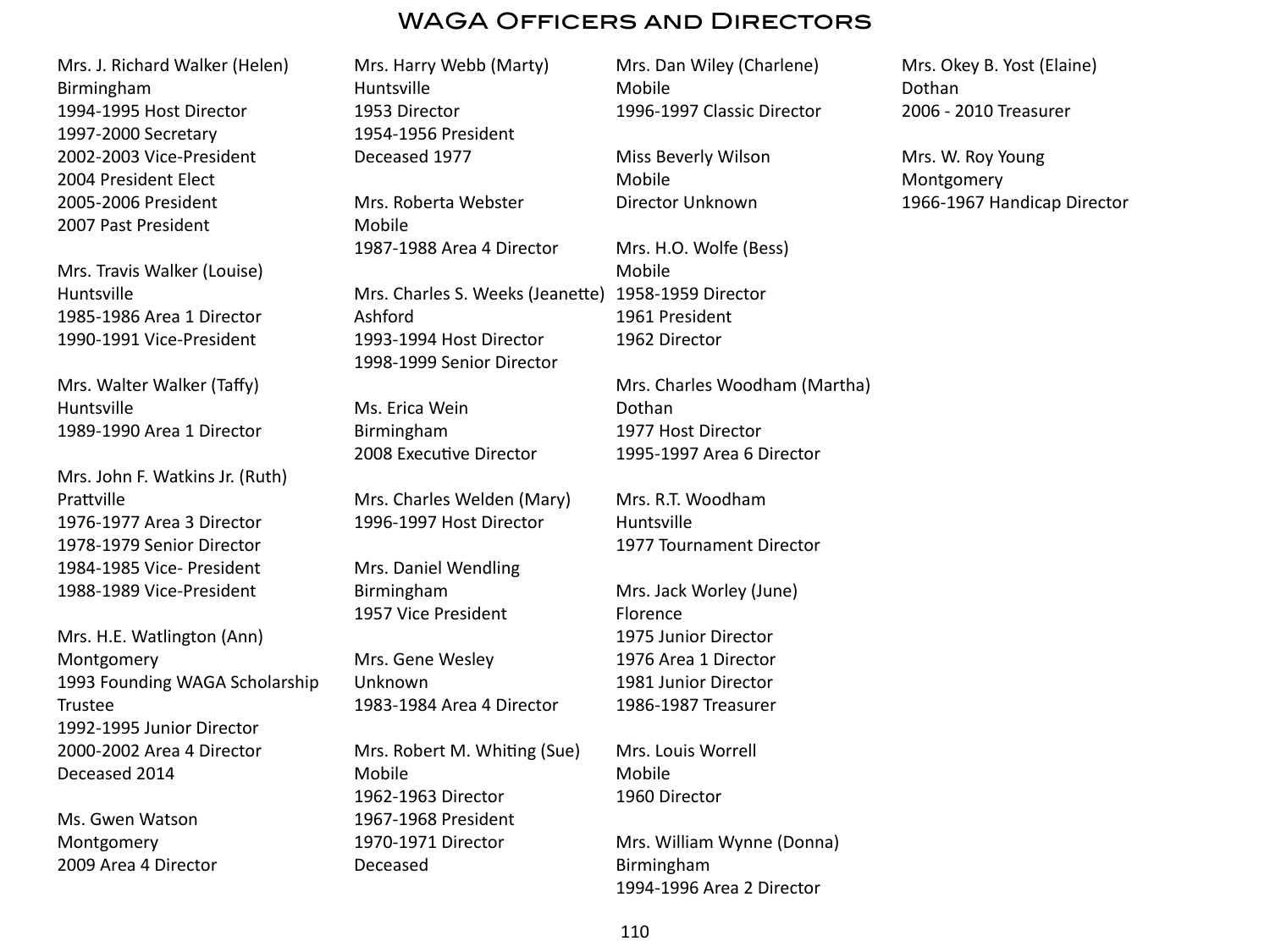

# Alabama Golf Association Staff

Executive Director: Breaking the set of the set of the set of the set of the set of the set of the set of the set of the set of the set of the set of the set of the set of the set of the set of the set of the set of t Director of Rules & Competitions/Course Rating: **Brian Scheufler** Director of Office Facilities & Member Services: Donna Stephens Director of Women's Golf: Now a set of the Manuscriptus Adam Powell Director of Junior Golf: Sandbook and Director of Junior Golf: Sandbook and Director of Junior Golf: USGA PJ Boatwright Jr. Intern: **Barbora Bakova Barbora Bakova** USGA PJ Boatwright Jr. Intern: Caleigh Newberry USGA PJ Boatwright Jr. Intern: **Alison Hovatter** *MISGA PJ* Boatwright Jr. Intern: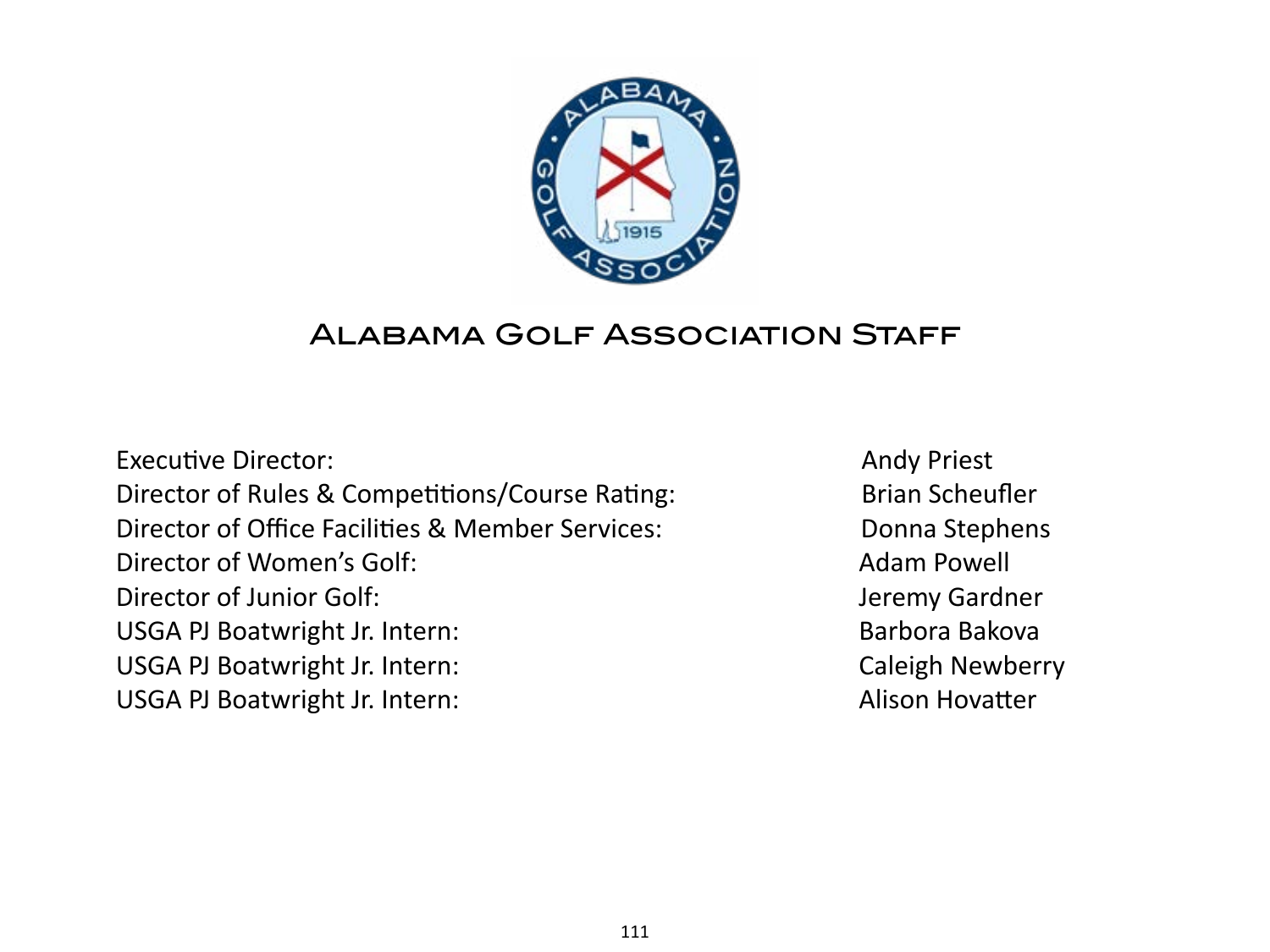# AGA By-Laws

#### BY-LAWS of ALABAMA GOLF ASSOCIATION **ARTICLE I** MEMBERSHIP

Section 1. Membership in the Association shall be open to any "golf club" composed of bona fide residents of the State of Alabama, whether or not incorporated. A "golf club" shall be an organization of at least 10 individual members which operates under by-laws with committees appointed to supervise golf activities and to maintain the integrity of the USGA Handicap System. Its members must have a reasonable and regular opportunity to play golf with each other and be able personally to return scores or scorecards for posting. An organization of amateur golfers at a public golf course is considered a golf club, provided that it satisfies the conditions stated in this paragraph. Section 2. The Association shall be composed of the following classes of members:

(a) Member Clubs. A Member Club shall be any golf club as defined in Section 1 above which provides to its individual members the handicap service offered by the Association.

(b) Individual Members. Individual Members shall

consist of all members of Member Clubs who are active

on the roster of the handicap service referenced in

Paragraph (a) above. Member Clubs and Individual Members shall be entitled to all privileges and services offered by the Association.

Section 3. Applications for membership shall be made in writing to the Secretary of the Association on such form as required, accompanied by such information as that Officer deems necessary for the Directors to have before passing on the application. No Member Club shall be admitted to membership in the Association without

being first approved by a majority vote of the Directors constituting a quorum at a regular or special meeting of the Board of Directors or of a committee thereof authorized by the Board.

Section 4. The acceptance of membership in the

Association shall bind each member to abide by the

Articles of Incorporation, the By-laws and the rules and

regulations of the Association and to accept and enforce all decisions which the Board of Directors is authorized to make relating to the affairs of the Association.

Section 5. Any Member Club of the Association may be suspended or expelled upon a majority vote of the Directors for non-payment of dues and fees or for any other reason satisfactory to a majority of said Board of Directors. No Member Club shall be suspended or

expelled without due notice, with formal charges, and an opportunity to be heard in its own defense.

Section 6. On ceasing to be a member of the

Association, any member shall no longer be interested in, or have any interest of any kind whatsoever in any of the property of the Association. Section 7. The amount of annual dues and initiation fee and other fees for any of the members shall be as established from time to time by the Board of Directors. Annual Dues for all classes of membership shall be payable immediately upon receipt of any invoices for same.

Section 8. Membership shall be automatically continuous unless interrupted by written resignation or expulsion. Members shall be liable for all dues and fees accruing to the date of such resignation or resignation or expulsion.

#### **ARTICLE II**

#### MEETINGS OF THE MEMBERSHIP

Section 1. The annual meeting of the membership of the Association, as well as any special meeting thereof, shall be held at such times and places as are fixed by the Directors of the Association. In addition, special meetings of the membership may be held by petition of at least seven Member Clubs of the association. Ten days' notice shall be given of any meeting of the membership and shall be given by regular mail, postage prepaid, or via electronic mail (e-mail) to all Member Clubs. Section 2. Each Member Club shall have, at any annual or special meeting, the right to be represented (in person only) by one voting delegate or alternate duly elected by such Member Club. A quorum shall exist at any such meeting when representatives of at least seven Member Clubs are present.

Section 3. At the annual meeting the delegates there shall elect from the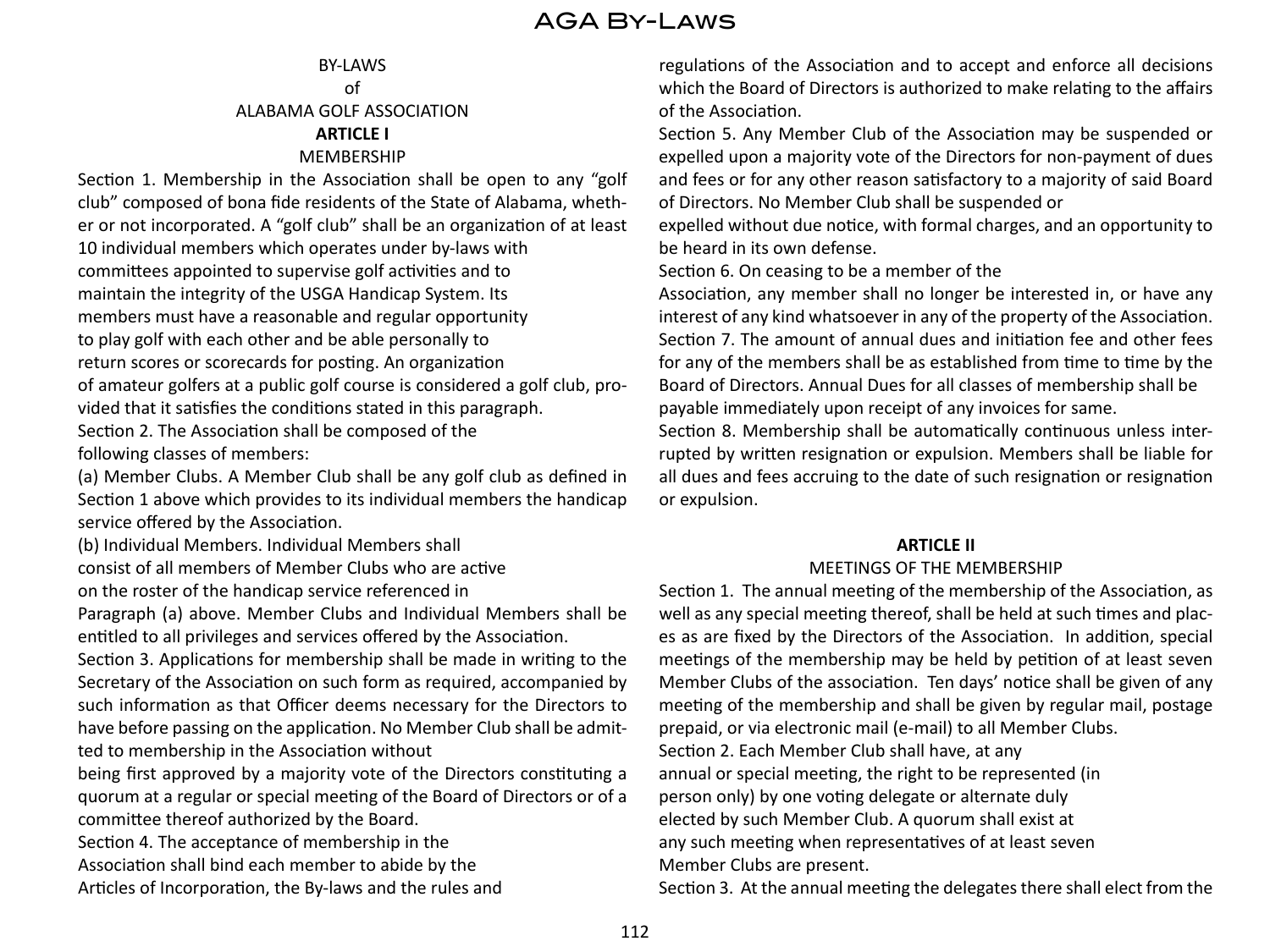membership of the clubs holding membership in the Association, a President, Vice-President, Secretary and Treasurer (or they may elect one person to fill both positions of Secretary and Treasurer) and a Board of Directors, whose number shall not be less than five nor more than thirty-five. Those so elected shall hold office until the election of the Directors at the next annual meeting. The President, Vice-President, Secretary and Treasurer must not serve more than two (2) consecutive one-year terms and may not succeed themselves in office. Should the President resign or for any reason be unable to fulfill the duties of his office, the Vice President shall succeed to the Presidency immediately. Should the Vice President, the Secretary or the Treasurer resign or for any reason be unable to fulfill the duties of office, the Board of Directors shall elect from its membership a successor to serve until the next Annual Meeting.

Section 4. The President and Vice-President, Secretary and Treasurer shall be ex-officio members of the Board of Directors.

Section 5. The election of the Officers and Directors shall be made in such a manner as the majority of the delegates may determine at the annual meeting.

Section 6. A majority of the Directors may grant the designation of "Director Emeritus" upon any retired Director, who shall be allowed to attend meetings of the Directors as an non-voting participant. Eligibility for designation as Director Emeritus shall include one or more of the following:

(a) Past president of the Alabama Golf Association.

(b) Distinguished service to the Alabama Golf Association by virtue of length

of service and/or degree of involvement during his term.

(c) Other eligibility requirements as may be established by the Directors.

#### **ARTICLE III**

#### DIRECTORS

Section 1. The management of the Association shall be vested in the Board of Directors. They shall fix the bonds and salaries of said officers, if any, prescribe

their duties, and otherwise have entire control over the officers.

Section 2. The Directors shall fix the time, place, and date of the annual or any special meetings of the Association. They shall have power to fix the program

for such meetings and tournaments, or delegate such power to one or more special committees.

Section 3. The Directors may appoint such standing committees as they consider for the best interest of the Association. The President shall be ex-officio a member of all standing or special committees.

Section 4. The Association shall be governed, during times when the full board is not meeting, by an executive committee consisting of the following but not exceeding eight (8) members:

1. President.

2. Vice-President.

3. Secretary.

4. Treasurer.

5. Not less than two (2), nor more than five (5), additional members of the Board to be selected by the Board of Directors. The executive committee shall act by a simple majority vote.

Section 5. Meetings of the Board of Directors may be held at any time on call of the President or by written request signed by at least five directors. Meetings of the Board of Directors may be conducted in person, or telephonically, or electronically via email.

Section 6. Ten days notice shall be given of any meetings of the Board of Directors.

Section 7. At meetings of the Board of Directors, votes of absent members of the Board may be received by mail and recorded on any issue to come before such meetings or as provided in Article VI.

Section 8. A majority of the Directors shall

constitute a quorum for the transaction of business.

## **ARTICLE IV**

## **OFFICERS**

Section 1. The President shall preside at all meetings of the Association or of the Board of Directors, and shall carry out the orders of the Directors in the management of the Association.

Section 2. The Vice-President shall, in the absence of the President, perform the duties of that office.

Section 3. The Secretary shall keep the records of the Association, give notice of all meetings, and perform such other duties as the Directors may